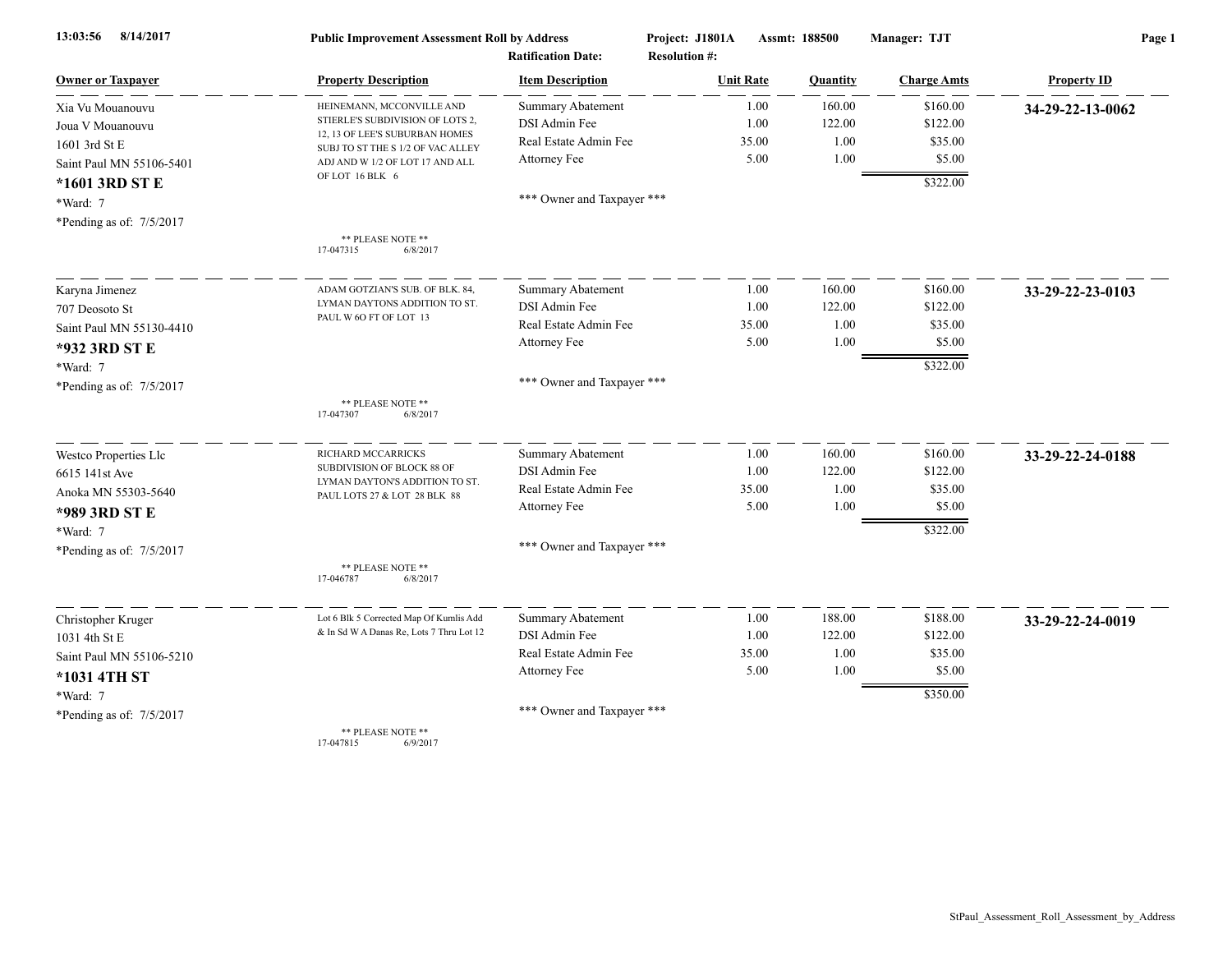| 8/14/2017<br>13:03:56      | <b>Public Improvement Assessment Roll by Address</b>  |                                                      | Project: J1801A                          |       | Assmt: 188500 | Manager: TJT       | Page 2             |  |
|----------------------------|-------------------------------------------------------|------------------------------------------------------|------------------------------------------|-------|---------------|--------------------|--------------------|--|
| <b>Owner or Taxpayer</b>   | <b>Property Description</b>                           | <b>Ratification Date:</b><br><b>Item Description</b> | <b>Resolution #:</b><br><b>Unit Rate</b> |       | Quantity      | <b>Charge Amts</b> | <b>Property ID</b> |  |
| James E Swartwood          | LYMAN DAYTON ADDITION TO THE                          | <b>Summary Abatement</b>                             |                                          | 1.00  | 188.00        | \$188.00           | 32-29-22-14-0170   |  |
| 5537 Dupont Ave S          | CITY OF ST. PAUL EX ALLEY LOT 20                      | DSI Admin Fee                                        |                                          | 1.00  | 122.00        | \$122.00           |                    |  |
| Minneapolis MN 55419-1647  | <b>BLK 34</b>                                         | Real Estate Admin Fee                                |                                          | 35.00 | 1.00          | \$35.00            |                    |  |
| *726 4TH ST E              |                                                       | Attorney Fee                                         |                                          | 5.00  | 1.00          | \$5.00             |                    |  |
| *Ward: 7                   |                                                       |                                                      |                                          |       |               | \$350.00           |                    |  |
| *Pending as of: 7/5/2017   |                                                       | *** Owner and Taxpayer ***                           |                                          |       |               |                    |                    |  |
|                            | ** PLEASE NOTE **<br>17-050724<br>6/19/2017           |                                                      |                                          |       |               |                    |                    |  |
| Dorothy H Lyons            | AUDITOR'S SUBDIVISION NO. 69 ST                       | <b>Summary Abatement</b>                             |                                          | 1.00  | 160.00        | \$160.00           | 33-29-22-23-0142   |  |
| 4120 Lexington Way         | PAUL, MINN. LOT 7 BLK 2                               | DSI Admin Fee                                        |                                          | 1.00  | 122.00        | \$122.00           |                    |  |
| Eagan MN 55123-1512        |                                                       | Real Estate Admin Fee                                |                                          | 35.00 | 1.00          | \$35.00            |                    |  |
| *837 4TH ST E              |                                                       | Attorney Fee                                         |                                          | 5.00  | 1.00          | \$5.00             |                    |  |
| *Ward: 7                   |                                                       |                                                      |                                          |       |               | \$322.00           |                    |  |
| *Pending as of: $7/5/2017$ |                                                       | *** Owner and Taxpayer ***                           |                                          |       |               |                    |                    |  |
|                            | ** PLEASE NOTE **<br>17-047347<br>6/8/2017            |                                                      |                                          |       |               |                    |                    |  |
| Moua Yang                  | ADAM GOTZIAN'S SUB OF BLK. 100,                       | <b>Summary Abatement</b>                             |                                          | 1.00  | 160.00        | \$160.00           | 33-29-22-21-0087   |  |
| 6918 4th St N              | LYMAN DAYTON'S ADDITION TO ST.                        | DSI Admin Fee                                        |                                          | 1.00  | 122.00        | \$122.00           |                    |  |
| Oakdale MN 55128-7025      | PAUL W 16 FT OF LOT 5 AND E 32 FT<br>OF LOT 6 BLK 100 | Real Estate Admin Fee                                |                                          | 35.00 | 1.00          | \$35.00            |                    |  |
| *1038 6TH ST E             |                                                       | Attorney Fee                                         |                                          | 5.00  | 1.00          | \$5.00             |                    |  |
| *Ward: 7                   |                                                       |                                                      |                                          |       |               | \$322.00           |                    |  |
| *Pending as of: 7/5/2017   |                                                       | *** Owner and Taxpayer ***                           |                                          |       |               |                    |                    |  |
|                            | ** PLEASE NOTE **<br>17-045670<br>6/2/2017            |                                                      |                                          |       |               |                    |                    |  |
| Brian P Rood               | MESSERLI AND ESCHBACH'S                               | Summary Abatement                                    |                                          | 1.00  | 160.00        | \$160.00           | 28-29-22-44-0011   |  |
| Elizabeth Rood             | ADDITION LOT 1 BLK 2                                  | DSI Admin Fee                                        |                                          | 1.00  | 122.00        | \$122.00           |                    |  |
| 1587 Hoyt Ave E            |                                                       | Real Estate Admin Fee                                |                                          | 35.00 | 1.00          | \$35.00            |                    |  |
| Saint Paul MN 55106-1341   |                                                       | Attorney Fee                                         |                                          | 5.00  | 1.00          | \$5.00             |                    |  |
| *1266 7TH ST E             |                                                       |                                                      |                                          |       |               | \$322.00           |                    |  |
| *Ward: 6                   |                                                       | *** Owner and Taxpayer ***                           |                                          |       |               |                    |                    |  |
| *Pending as of: $7/5/2017$ |                                                       |                                                      |                                          |       |               |                    |                    |  |
|                            | ** PLEASE NOTE **                                     |                                                      |                                          |       |               |                    |                    |  |

17-054157 6/28/2017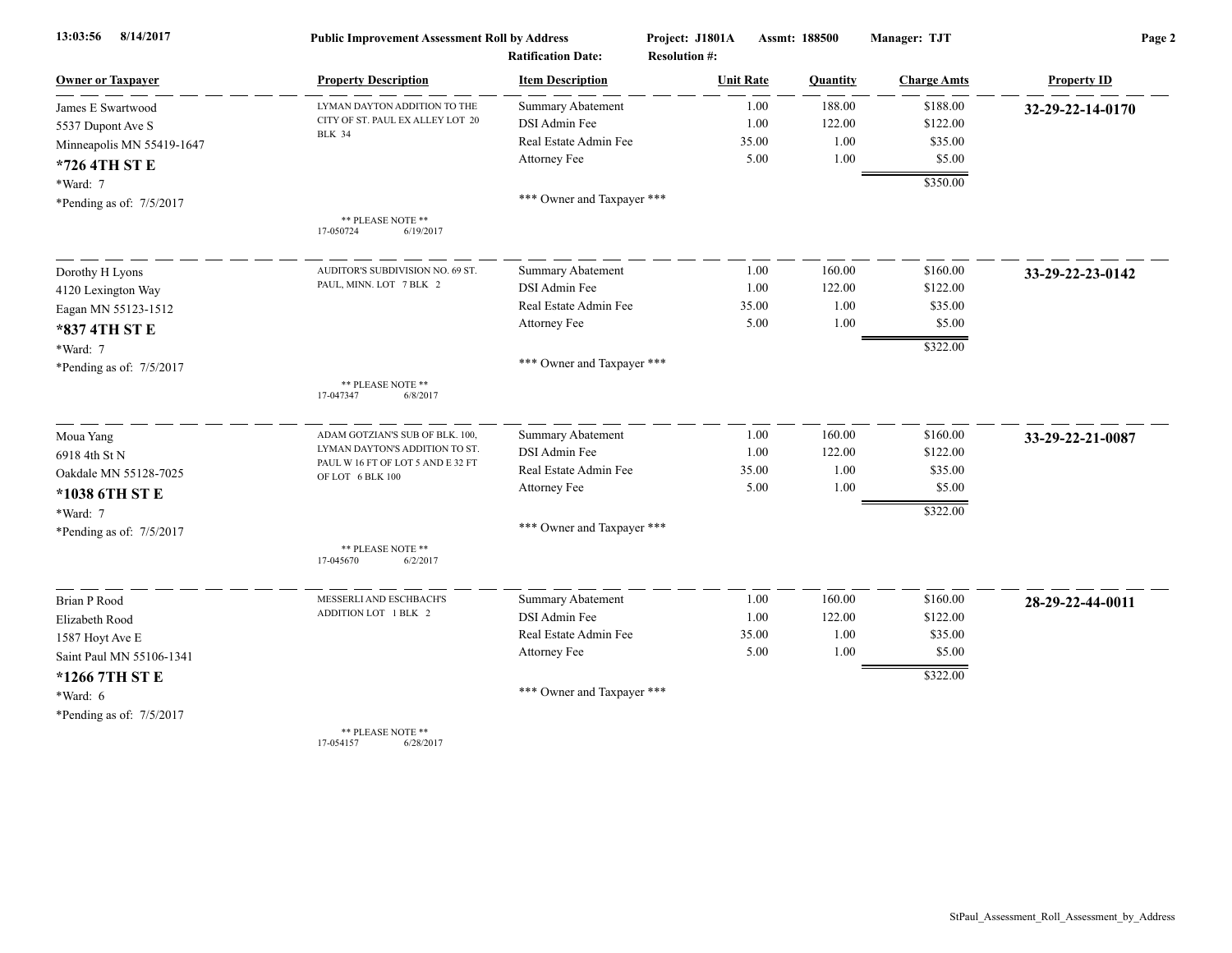| 8/14/2017<br>13:03:56         | <b>Public Improvement Assessment Roll by Address</b>                   |                            | Project: J1801A      | Assmt: 188500   | Manager: TJT       | Page 3             |  |
|-------------------------------|------------------------------------------------------------------------|----------------------------|----------------------|-----------------|--------------------|--------------------|--|
|                               |                                                                        | <b>Ratification Date:</b>  | <b>Resolution #:</b> |                 |                    |                    |  |
| <b>Owner or Taxpayer</b>      | <b>Property Description</b>                                            | <b>Item Description</b>    | <b>Unit Rate</b>     | <b>Quantity</b> | <b>Charge Amts</b> | <b>Property ID</b> |  |
| Adele M Dolan                 | TRACYS OUTLOTS IN THE TOWNSHIP                                         | <b>Summary Abatement</b>   | 1.00                 | 160.00          | \$160.00           | 27-29-22-32-0078   |  |
| 1470 York Ave Unit 118        | OF NEW CANADA, RAMSEY CO., AND<br>STATE OF MINNESOTA LOT 17 BLK        | DSI Admin Fee              | 1.00                 | 122.00          | \$122.00           |                    |  |
| Saint Paul MN 55106-4320      | 10                                                                     | Real Estate Admin Fee      | 35.00                | 1.00            | \$35.00            |                    |  |
| *1349 7TH ST E                |                                                                        | Attorney Fee               | 5.00                 | 1.00            | \$5.00             |                    |  |
| *Ward: 6                      |                                                                        |                            |                      |                 | \$322.00           |                    |  |
| *Pending as of: 7/5/2017      |                                                                        | *** Owner and Taxpayer *** |                      |                 |                    |                    |  |
|                               | ** PLEASE NOTE **<br>17-048255<br>6/9/2017                             |                            |                      |                 |                    |                    |  |
| A Kamish And Sons Inc         | HOMANS SUBDIVISION OF LOT 4,                                           | <b>Summary Abatement</b>   | 1.00                 | 80.00           | \$80.00            | 27-29-22-34-0009   |  |
| 1960 Marywood Ln              | BLOCK 4 OF CRUICKSHANK'S                                               | DSI Admin Fee              | 1.00                 | 122.00          | \$122.00           |                    |  |
| West Saint Paul MN 55118-4744 | <b>GARDEN LOTS LOT 3 BLK 1</b>                                         | Real Estate Admin Fee      | 35.00                | 1.00            | \$35.00            |                    |  |
| *1490 7TH ST E                |                                                                        | Attorney Fee               | 5.00                 | 1.00            | \$5.00             |                    |  |
| *Ward: 7                      |                                                                        |                            |                      |                 | \$242.00           |                    |  |
| *Pending as of: 7/5/2017      |                                                                        | *** Owner and Taxpayer *** |                      |                 |                    |                    |  |
|                               | ** PLEASE NOTE **<br>17-048261<br>6/9/2017                             |                            |                      |                 |                    |                    |  |
| A Kamish And Sons Inc         | HOMANS SUBDIVISION OF LOT 4,                                           | Summary Abatement          | 1.00                 | 80.00           | \$80.00            | 27-29-22-34-0008   |  |
| 1960 Marywood Ln              | <b>BLOCK 4 OF CRUICKSHANK'S</b><br><b>GARDEN LOTS LOTS 1 AND LOT 2</b> | DSI Admin Fee              | 1.00                 | 122.00          | \$122.00           |                    |  |
| West Saint Paul MN 55118-4744 | BLK 1                                                                  | Real Estate Admin Fee      | 35.00                | 1.00            | \$35.00            |                    |  |
| *1498 7TH ST E                |                                                                        | Attorney Fee               | 5.00                 | 1.00            | \$5.00             |                    |  |
| *Ward: 7                      |                                                                        |                            |                      |                 | \$242.00           |                    |  |
| *Pending as of: 7/5/2017      |                                                                        | *** Owner and Taxpayer *** |                      |                 |                    |                    |  |
|                               | ** PLEASE NOTE **<br>17-048264<br>6/9/2017                             |                            |                      |                 |                    |                    |  |
| Wells Fargo Bank              | AURORA ADDITION TO ST. PAUL,                                           | <b>Summary Abatement</b>   | 1.00                 | 160.00          | \$160.00           | 26-29-22-33-0098   |  |
| 3476 Stateview Blyd           | MINN. LOT 2 BLK 2                                                      | DSI Admin Fee              | 1.00                 | 122.00          | \$122.00           |                    |  |
| Fort Mill SC 29715-7203       |                                                                        | Real Estate Admin Fee      | 35.00                | 1.00            | \$35.00            |                    |  |
| *1832 7TH ST E                |                                                                        | Attorney Fee               | 5.00                 | 1.00            | \$5.00             |                    |  |
| *Ward: 7                      |                                                                        |                            |                      |                 | \$322.00           |                    |  |
| *Pending as of: 7/5/2017      |                                                                        | *** Owner and Taxpayer *** |                      |                 |                    |                    |  |
|                               | ** PLEASE NOTE **                                                      |                            |                      |                 |                    |                    |  |

17-048266 6/12/2017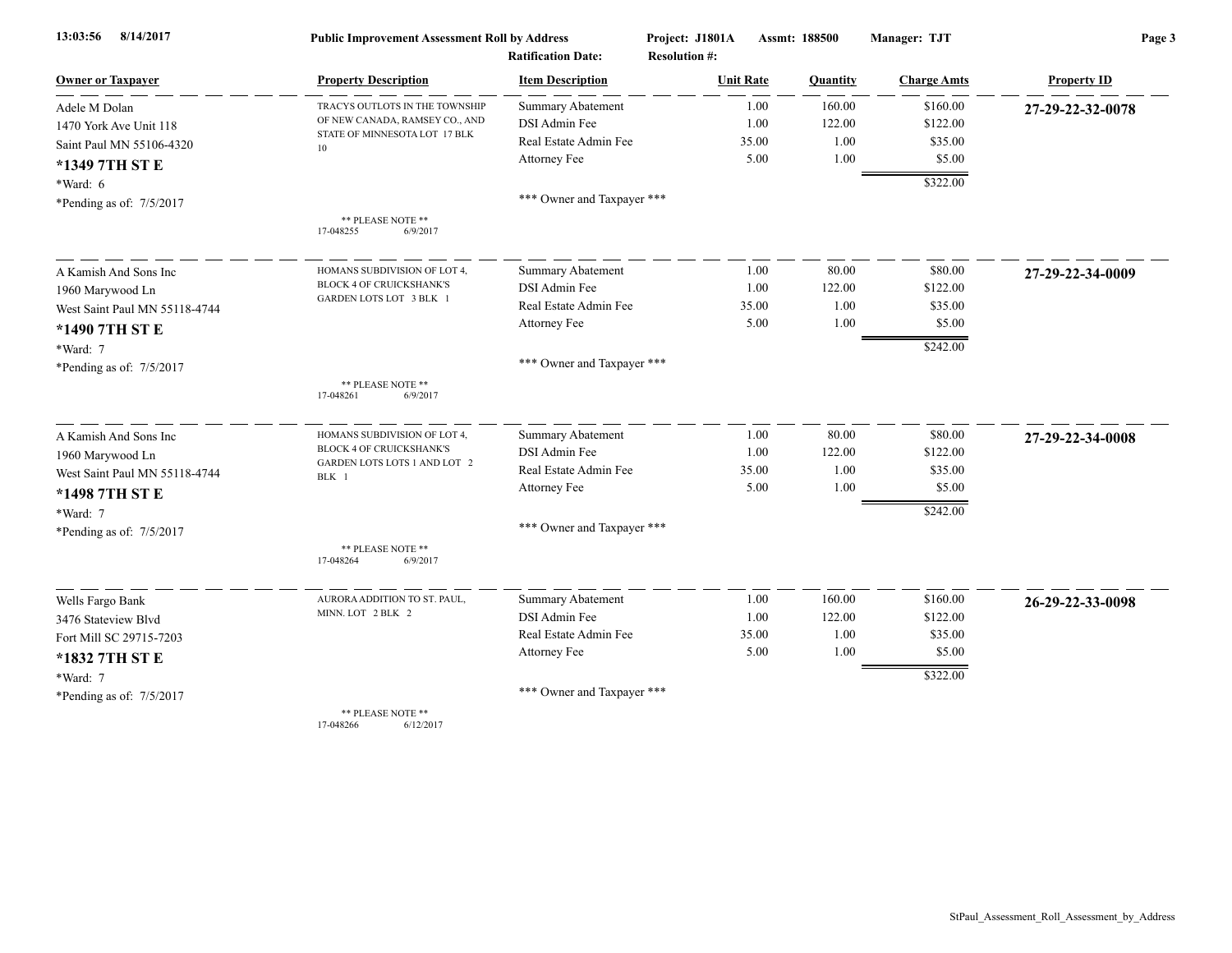| 8/14/2017<br>13:03:56          | <b>Public Improvement Assessment Roll by Address</b><br><b>Ratification Date:</b> |                            | Project: J1801A<br>Assmt: 188500<br><b>Resolution #:</b> |                  | Manager: TJT | Page 4             |                    |
|--------------------------------|-----------------------------------------------------------------------------------|----------------------------|----------------------------------------------------------|------------------|--------------|--------------------|--------------------|
| <b>Owner or Taxpayer</b>       | <b>Property Description</b>                                                       | <b>Item Description</b>    |                                                          | <b>Unit Rate</b> | Quantity     | <b>Charge Amts</b> | <b>Property ID</b> |
| Rayco Excavating Inc           | EDMUND RICE'S SECOND ADDITION                                                     | <b>Summary Abatement</b>   |                                                          | 1.00             | 316.00       | \$316.00           | 30-29-22-43-0124   |
| 770 Brookline Ave              | TO THE CITY OF ST. PAUL LOT 22                                                    | DSI Admin Fee              |                                                          | 1.00             | 122.00       | \$122.00           |                    |
| Saint Paul MN 55119-5312       | BLK 8                                                                             | Real Estate Admin Fee      |                                                          | 35.00            | 1.00         | \$35.00            |                    |
| *150 ACKER ST E                |                                                                                   | Attorney Fee               |                                                          | 5.00             | 1.00         | \$5.00             |                    |
| *Ward: 5                       |                                                                                   |                            |                                                          |                  |              | \$478.00           |                    |
| *Pending as of: 7/5/2017       |                                                                                   | *** Owner and Taxpayer *** |                                                          |                  |              |                    |                    |
|                                | ** PLEASE NOTE **<br>17-049592<br>6/15/2017                                       |                            |                                                          |                  |              |                    |                    |
| Ronald Dugan                   | EDMUND RICE'S SECOND ADDITION                                                     | Summary Abatement          |                                                          | 1.00             | 244.00       | \$244.00           | 30-29-22-43-0011   |
| 821 Agate St                   | TO THE CITY OF ST. PAUL E 98 FT OF                                                | DSI Admin Fee              |                                                          | 1.00             | 122.00       | \$122.00           |                    |
| St Paul MN 55117-5516          | LOT 21 BLK 3                                                                      | Real Estate Admin Fee      |                                                          | 35.00            | 1.00         | \$35.00            |                    |
| *821 AGATE ST                  |                                                                                   | Attorney Fee               |                                                          | 5.00             | 1.00         | \$5.00             |                    |
| *Ward: 5                       |                                                                                   |                            |                                                          |                  |              | \$406.00           |                    |
| *Pending as of: 7/5/2017       |                                                                                   | *** Owner and Taxpayer *** |                                                          |                  |              |                    |                    |
|                                | ** PLEASE NOTE **<br>17-047291<br>6/7/2017                                        |                            |                                                          |                  |              |                    |                    |
| Annie Flomo                    | HAZEL PARK LOTS 1 & LOT 2 BLK 3                                                   | Summary Abatement          |                                                          | 1.00             | 160.00       | \$160.00           | 27-29-22-14-0072   |
| 1726 Ames Pl Apt 1             |                                                                                   | DSI Admin Fee              |                                                          | 1.00             | 122.00       | \$122.00           |                    |
| St Paul MN 55106-2954          |                                                                                   | Real Estate Admin Fee      |                                                          | 35.00            | 1.00         | \$35.00            |                    |
| *1726 AMES PL 1                |                                                                                   | Attorney Fee               |                                                          | 5.00             | 1.00         | \$5.00             |                    |
| *Ward: 6                       |                                                                                   |                            |                                                          |                  |              | \$322.00           |                    |
| *Pending as of: 7/5/2017       |                                                                                   | *** Owner and Taxpayer *** |                                                          |                  |              |                    |                    |
|                                | ** PLEASE NOTE **<br>17-047129<br>6/8/2017                                        |                            |                                                          |                  |              |                    |                    |
| 1180 Arcade Llc                | EASTVILLE HEIGHTS VAC ALLEY                                                       | <b>Summary Abatement</b>   |                                                          | 1.00             | 316.00       | \$316.00           | 28-29-22-22-0201   |
| 1180 Arcade St                 | ACCRUING AND FOL, SUBJ TO                                                         | DSI Admin Fee              |                                                          | 1.00             | 122.00       | \$122.00           |                    |
| Saint Paul MN 55106            | SIDEWALK AND PUBLIC ACCESS<br>ESMTS AND EX PART TAKEN FOR AVE                     | Real Estate Admin Fee      |                                                          | 35.00            | 1.00         | \$35.00            |                    |
| *1180 ARCADE ST                | LOTS 11 THRU LOT 20 BLK 1                                                         | Attorney Fee               |                                                          | 5.00             | 1.00         | \$5.00             |                    |
| *Ward: 6                       |                                                                                   |                            |                                                          |                  |              | \$478.00           |                    |
| *Pending as of: 7/5/2017       |                                                                                   | *** Taxpayer ***           |                                                          |                  |              |                    |                    |
| Walgreen Company               | <b>EASTVILLE HEIGHTS VAC ALLEY</b>                                                | *** Owner ***              |                                                          |                  |              |                    | 28-29-22-22-0201   |
| 104 Wilmont Rd 3rd Floo Ms 143 | ACCRUING AND FOL, SUBJ TO<br>SIDEWALK AND PUBLIC ACCESS                           |                            |                                                          |                  |              |                    |                    |
| Deerfield IL 60015             | ESMTS AND EX PART TAKEN FOR AVE                                                   |                            |                                                          |                  |              |                    |                    |
| *1180 ARCADE ST                | LOTS 11 THRU LOT 20 BLK 1                                                         |                            |                                                          |                  |              |                    |                    |
| *Ward: 6                       |                                                                                   |                            |                                                          |                  |              |                    |                    |
| *Pending as of: 7/5/2017       |                                                                                   |                            |                                                          |                  |              |                    |                    |
|                                | ** PLEASE NOTE **<br>6/12/2017<br>17-048436                                       |                            |                                                          |                  |              |                    |                    |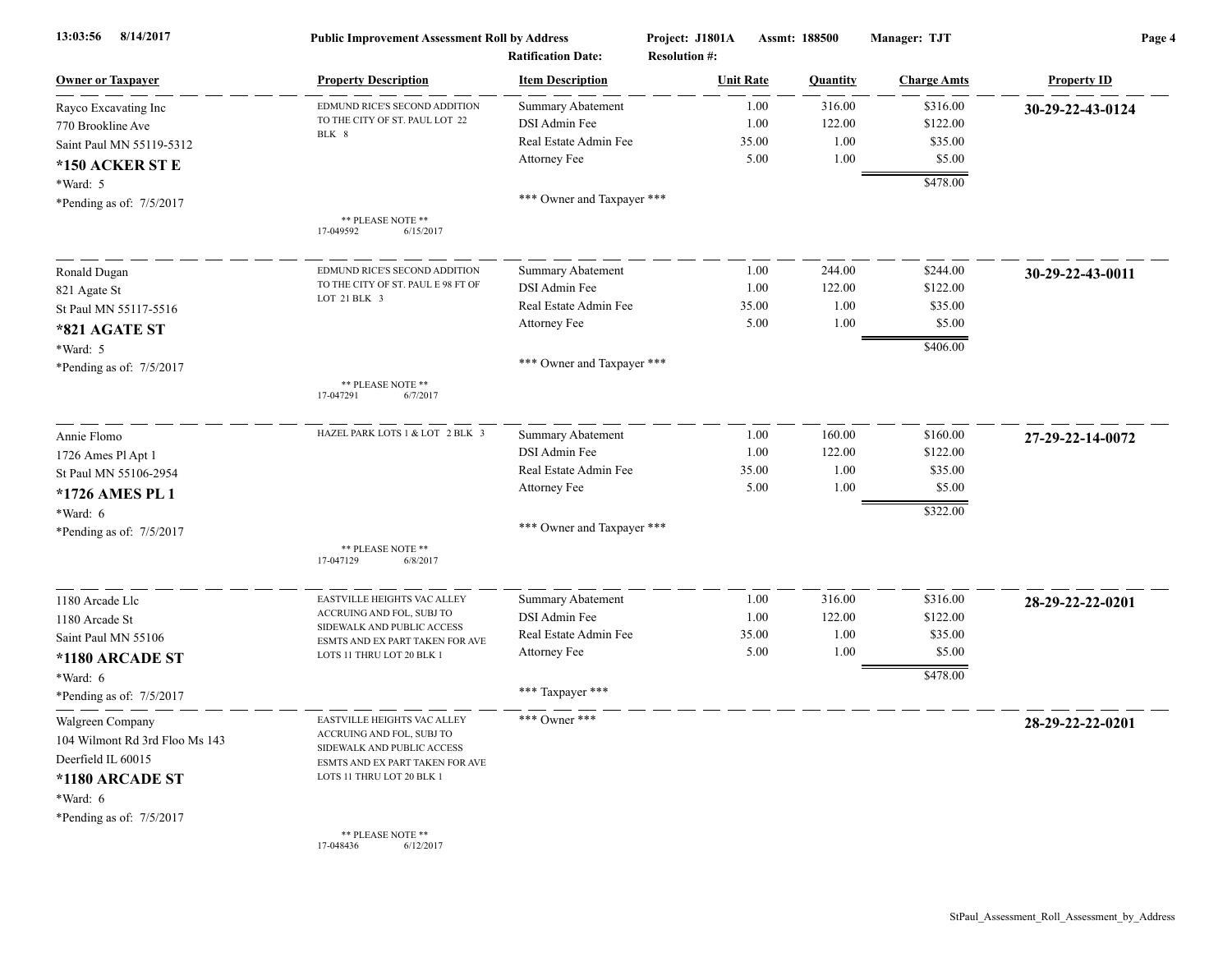| 8/14/2017<br>13:03:56      | <b>Public Improvement Assessment Roll by Address</b><br><b>Ratification Date:</b> |                            | Project: J1801A<br>Assmt: 188500<br><b>Resolution #:</b> |                  |          | Manager: TJT       | Page 5             |  |
|----------------------------|-----------------------------------------------------------------------------------|----------------------------|----------------------------------------------------------|------------------|----------|--------------------|--------------------|--|
| <b>Owner or Taxpayer</b>   | <b>Property Description</b>                                                       | <b>Item Description</b>    |                                                          | <b>Unit Rate</b> | Quantity | <b>Charge Amts</b> | <b>Property ID</b> |  |
| Marvin D Sayre             | OTTO'S SUBDIVISION OF LOT 15 OF                                                   | <b>Summary Abatement</b>   |                                                          | 1.00             | 160.00   | \$160.00           | 33-29-22-22-0142   |  |
| Carol J Sayre              | OTTO'S SUBDIVISION LOT 1                                                          | DSI Admin Fee              |                                                          | 1.00             | 122.00   | \$122.00           |                    |  |
| 7016 13th St N             |                                                                                   | Real Estate Admin Fee      |                                                          | 35.00            | 1.00     | \$35.00            |                    |  |
| Oakdale MN 55128-5900      |                                                                                   | Attorney Fee               |                                                          | 5.00             | 1.00     | \$5.00             |                    |  |
| *672 ARCADE ST             |                                                                                   |                            |                                                          |                  |          | \$322.00           |                    |  |
| *Ward: 7                   |                                                                                   | *** Owner and Taxpayer *** |                                                          |                  |          |                    |                    |  |
| *Pending as of: 7/5/2017   |                                                                                   |                            |                                                          |                  |          |                    |                    |  |
|                            | ** PLEASE NOTE **<br>6/16/2017<br>17-050250                                       |                            |                                                          |                  |          |                    |                    |  |
| Pamela K Ruiz              | MCKINNON'S 2ND ADDITION LOT 9                                                     | <b>Summary Abatement</b>   |                                                          | 1.00             | 316.00   | \$316.00           | 20-29-22-42-0040   |  |
| 666 E Arlington            |                                                                                   | DSI Admin Fee              |                                                          | 1.00             | 122.00   | \$122.00           |                    |  |
| St Paul MN 55106-1702      |                                                                                   | Real Estate Admin Fee      |                                                          | 35.00            | 1.00     | \$35.00            |                    |  |
| *666 ARLINGTON AVE E       |                                                                                   | Attorney Fee               |                                                          | 5.00             | 1.00     | \$5.00             |                    |  |
| *Ward: 6                   |                                                                                   |                            |                                                          |                  |          | \$478.00           |                    |  |
| *Pending as of: 7/5/2017   |                                                                                   | *** Owner and Taxpayer *** |                                                          |                  |          |                    |                    |  |
|                            | ** PLEASE NOTE **<br>17-053448<br>6/27/2017                                       |                            |                                                          |                  |          |                    |                    |  |
| Desta T Foghe              | WATSON'S ADDITION TO ST. PAUL,                                                    | <b>Summary Abatement</b>   |                                                          | 1.00             | 356.00   | \$356.00           | 11-28-23-31-0230   |  |
| 4149 Norma Ave             | MINNESOTA LOT 18 & LOT 19 BLK 2                                                   | DSI Admin Fee              |                                                          | 1.00             | 122.00   | \$122.00           |                    |  |
| Arden Hills MN 55112-1984  |                                                                                   | Real Estate Admin Fee      |                                                          | 35.00            | 1.00     | \$35.00            |                    |  |
| *905 ARMSTRONG AVE         |                                                                                   | Attorney Fee               |                                                          | 5.00             | 1.00     | \$5.00             |                    |  |
| $*Ward: 2$                 |                                                                                   |                            |                                                          |                  |          | \$518.00           |                    |  |
| *Pending as of: $7/5/2017$ |                                                                                   | *** Taxpayer ***           |                                                          |                  |          |                    |                    |  |
| State Of Mn Trust Exempt   | WATSON'S ADDITION TO ST. PAUL,                                                    | *** Owner ***              |                                                          |                  |          |                    | 11-28-23-31-0230   |  |
| Po Box 64097               | MINNESOTA LOT 18 & LOT 19 BLK 2                                                   |                            |                                                          |                  |          |                    |                    |  |
| St Paul MN 55164-0097      |                                                                                   |                            |                                                          |                  |          |                    |                    |  |
| *905 ARMSTRONG AVE         |                                                                                   |                            |                                                          |                  |          |                    |                    |  |
| *Ward: 2                   |                                                                                   |                            |                                                          |                  |          |                    |                    |  |
| *Pending as of: 7/5/2017   |                                                                                   |                            |                                                          |                  |          |                    |                    |  |
|                            | ** PLEASE NOTE **<br>17-046056<br>6/6/2017                                        |                            |                                                          |                  |          |                    |                    |  |
| Chicago Msp Omaha Rr Co    | COLLINGS ADDITION OF OUT LOTS                                                     | <b>Summary Abatement</b>   |                                                          | 1.00             | 372.00   | \$372.00           | 28-29-22-41-0005   |  |
| 1400 Douglas Stop 1640     | TO ST. PAUL PART SELY OF PROETZ                                                   | DSI Admin Fee              |                                                          | 1.00             | 122.00   | \$122.00           |                    |  |
| Omaha NE 68179-1640        | ADD OF COLLINS OUT LOTS TO ST<br>PAUL AND NWLY OF A L 40 FT SELY                  | Real Estate Admin Fee      |                                                          | 35.00            | 1.00     | \$35.00            |                    |  |
| *0 ATLANTIC ST             | & PAR WITH ORIGINAL TAYLORS                                                       | Attorney Fee               |                                                          | 5.00             | 1.00     | \$5.00             |                    |  |
| *Ward: 6                   | FALLS RR R/W LOTS 8 AND LOT 9                                                     |                            |                                                          |                  |          | \$534.00           |                    |  |
| *Pending as of: 7/5/2017   |                                                                                   | *** Owner and Taxpayer *** |                                                          |                  |          |                    |                    |  |
|                            | ** PLEASE NOTE **<br>17-046792<br>6/7/2017                                        |                            |                                                          |                  |          |                    |                    |  |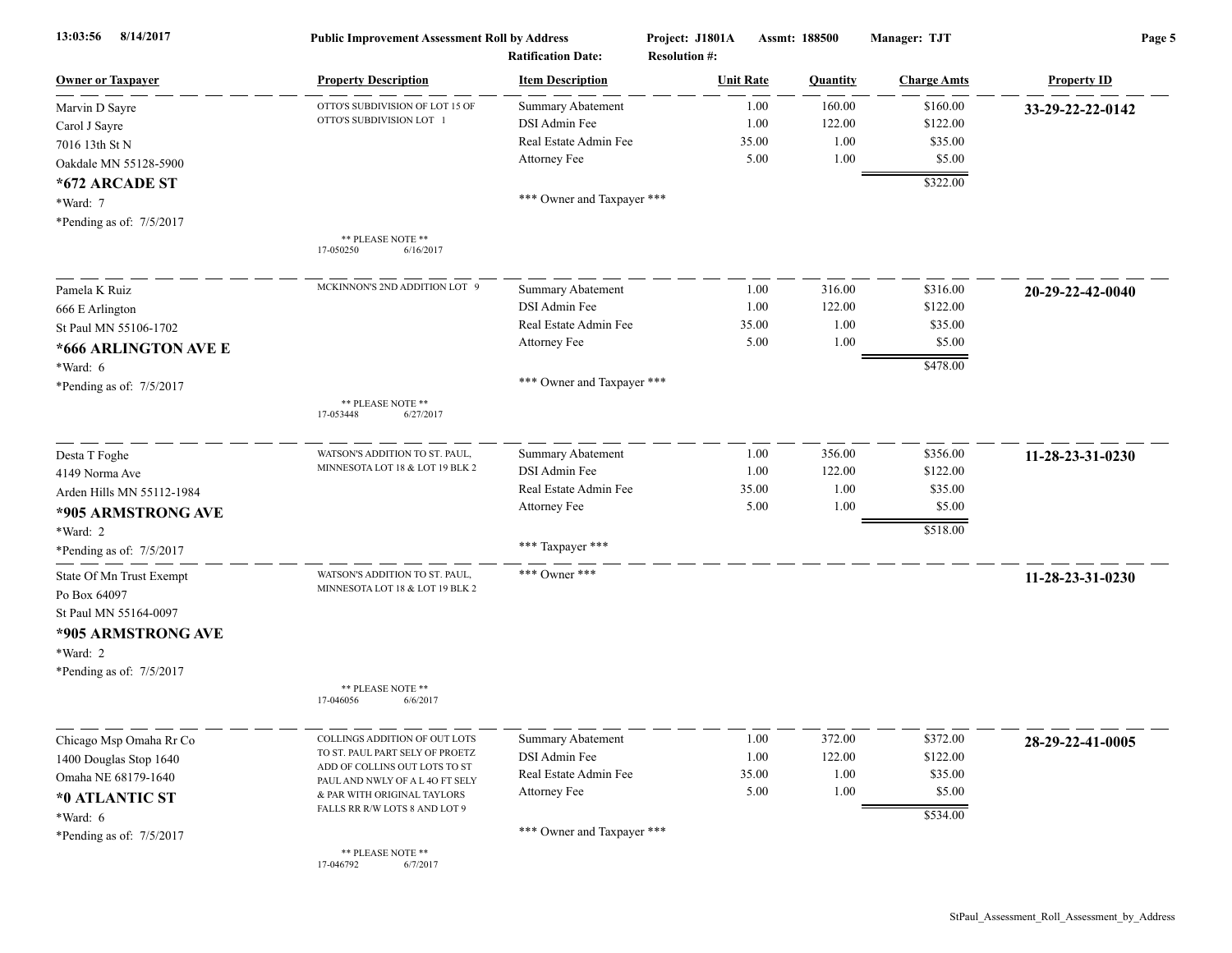| 13:03:56<br>8/14/2017      | <b>Public Improvement Assessment Roll by Address</b><br><b>Ratification Date:</b> |                            | Project: J1801A<br><b>Resolution #:</b> | Assmt: 188500 |          | Manager: TJT       | Page 6             |  |
|----------------------------|-----------------------------------------------------------------------------------|----------------------------|-----------------------------------------|---------------|----------|--------------------|--------------------|--|
| <b>Owner or Taxpayer</b>   | <b>Property Description</b>                                                       | <b>Item Description</b>    | <b>Unit Rate</b>                        |               | Quantity | <b>Charge Amts</b> | <b>Property ID</b> |  |
| Aimee Stone                | J W BASS SUBD OF LOTS 15 14 AND                                                   | <b>Summary Abatement</b>   |                                         | 1.00          | 160.00   | \$160.00           | 28-29-22-41-0041   |  |
| Chanda J Stone             | THAT PART OF 13 OF COLLINS OUT                                                    | DSI Admin Fee              |                                         | 1.00          | 122.00   | \$122.00           |                    |  |
| 4955 170th St N            | LOTS LOT 9 BLK 2                                                                  | Real Estate Admin Fee      |                                         | 35.00         | 1.00     | \$35.00            |                    |  |
| Hugo MN 55038-8365         |                                                                                   | Attorney Fee               |                                         | 5.00          | 1.00     | \$5.00             |                    |  |
| *865 ATLANTIC ST           |                                                                                   |                            |                                         |               |          | \$322.00           |                    |  |
| *Ward: 6                   |                                                                                   | *** Owner and Taxpayer *** |                                         |               |          |                    |                    |  |
| *Pending as of: 7/5/2017   |                                                                                   |                            |                                         |               |          |                    |                    |  |
|                            | ** PLEASE NOTE **<br>17-054153<br>6/28/2017                                       |                            |                                         |               |          |                    |                    |  |
| Rachel A Drake             | SATTLER'S ADDITION LOT 17 BLK 4                                                   | <b>Summary Abatement</b>   |                                         | 1.00          | 344.00   | \$344.00           | 10-28-23-34-0040   |  |
| Benjamin T Drake           |                                                                                   | DSI Admin Fee              |                                         | 1.00          | 122.00   | \$122.00           |                    |  |
| 1396 Bayard Ave            |                                                                                   | Real Estate Admin Fee      |                                         | 35.00         | 1.00     | \$35.00            |                    |  |
| Saint Paul MN 55116-1642   |                                                                                   | Attorney Fee               |                                         | 5.00          | 1.00     | \$5.00             |                    |  |
| *1396 BAYARD AVE           |                                                                                   |                            |                                         |               |          | \$506.00           |                    |  |
| *Ward: 3                   |                                                                                   | *** Owner and Taxpayer *** |                                         |               |          |                    |                    |  |
| *Pending as of: 7/5/2017   |                                                                                   |                            |                                         |               |          |                    |                    |  |
|                            | ** PLEASE NOTE **<br>17-049324<br>6/14/2017                                       |                            |                                         |               |          |                    |                    |  |
| Blue Ribbon Homes Llc      | WAYNE'S ADDITION TO THE CITY OF                                                   | <b>Summary Abatement</b>   |                                         | 1.00          | 432.00   | \$432.00           | 33-29-22-12-0045   |  |
| 1770 Nolan Ave N           | ST. PAUL LOT 16 BLK 1                                                             | DSI Admin Fee              |                                         | 1.00          | 122.00   | \$122.00           |                    |  |
| Stillwater MN 55082-1706   |                                                                                   | Real Estate Admin Fee      |                                         | 35.00         | 1.00     | \$35.00            |                    |  |
| *1069 BEECH ST             |                                                                                   | Attorney Fee               |                                         | 5.00          | 1.00     | \$5.00             |                    |  |
| *Ward: 7                   |                                                                                   |                            |                                         |               |          | \$594.00           |                    |  |
| *Pending as of: $7/5/2017$ |                                                                                   | *** Owner and Taxpayer *** |                                         |               |          |                    |                    |  |
|                            | ** PLEASE NOTE **<br>17-046093<br>6/6/2017                                        |                            |                                         |               |          |                    |                    |  |
| Dustin Thanh Nguyen        | A. GOTZIANS RE OF SIGEL'S                                                         | Summary Abatement          |                                         | 1.00          | 316.00   | \$316.00           | 33-29-22-12-0068   |  |
| 1343 Cobblestone Rd N      | ADDITION LOT 13 BLK 3                                                             | DSI Admin Fee              |                                         | 1.00          | 122.00   | \$122.00           |                    |  |
| Champlin MN 55316-1539     |                                                                                   | Real Estate Admin Fee      |                                         | 35.00         | 1.00     | \$35.00            |                    |  |
| *1128 BEECH ST             |                                                                                   | Attorney Fee               |                                         | 5.00          | 1.00     | \$5.00             |                    |  |
| *Ward: 7                   |                                                                                   |                            |                                         |               |          | \$478.00           |                    |  |
| *Pending as of: 7/5/2017   |                                                                                   | *** Owner and Taxpayer *** |                                         |               |          |                    |                    |  |
|                            | <b>** DI EA CE MOTE **</b>                                                        |                            |                                         |               |          |                    |                    |  |

\*\* PLEASE NOTE<br>17-044608 6/1/ 6/1/2017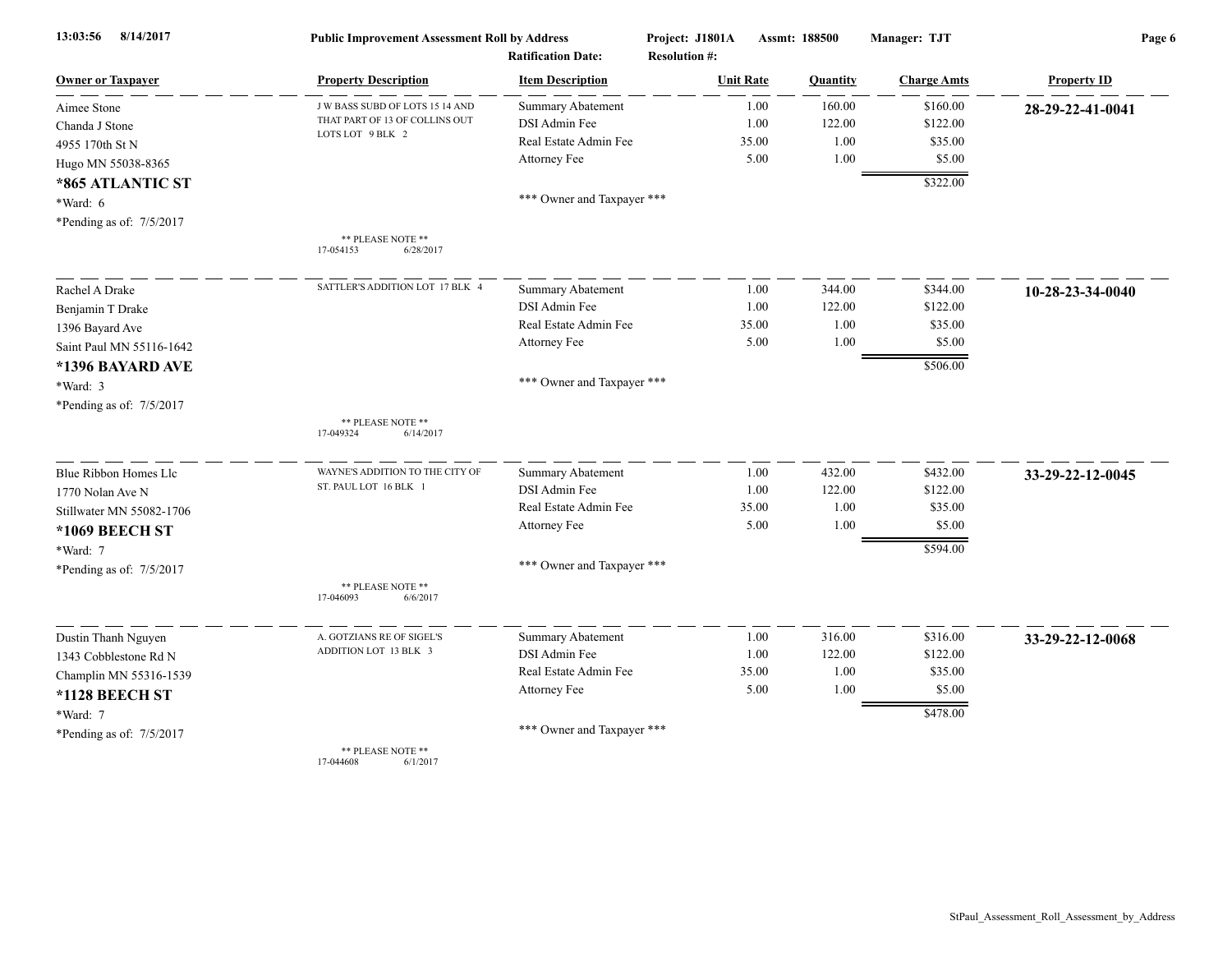| 8/14/2017<br>13:03:56     | <b>Public Improvement Assessment Roll by Address</b>           |                            | Project: J1801A      | Assmt: 188500 | Manager: TJT       | Page 7             |  |
|---------------------------|----------------------------------------------------------------|----------------------------|----------------------|---------------|--------------------|--------------------|--|
|                           |                                                                | <b>Ratification Date:</b>  | <b>Resolution #:</b> |               |                    |                    |  |
| <b>Owner or Taxpayer</b>  | <b>Property Description</b>                                    | <b>Item Description</b>    | <b>Unit Rate</b>     | Quantity      | <b>Charge Amts</b> | <b>Property ID</b> |  |
| Michael T Unger           | A. GOTZIANS RE OF SIGEL'S<br>ADDITION LOT 10 BLK 3             | <b>Summary Abatement</b>   | 1.00                 | 288.00        | \$288.00           | 33-29-22-12-0065   |  |
| Reyna L Unger             |                                                                | DSI Admin Fee              | 1.00                 | 122.00        | \$122.00           |                    |  |
| 2056 Desoto St N Unit 109 |                                                                | Real Estate Admin Fee      | 35.00                | 1.00          | \$35.00            |                    |  |
| Saint Paul MN 55117-2062  |                                                                | Attorney Fee               | 5.00                 | 1.00          | \$5.00             |                    |  |
| *1134 BEECH ST            |                                                                |                            |                      |               | \$450.00           |                    |  |
| *Ward: 7                  |                                                                | *** Owner and Taxpayer *** |                      |               |                    |                    |  |
| *Pending as of: 7/5/2017  |                                                                |                            |                      |               |                    |                    |  |
|                           | ** PLEASE NOTE **<br>17-048285<br>6/9/2017                     |                            |                      |               |                    |                    |  |
| Mai Yia Vang              | STINSON'S SUBDIVISION OF BLOCK                                 | <b>Summary Abatement</b>   | 1.00                 | 160.00        | \$160.00           | 33-29-22-22-0020   |  |
| 762 Jessie St             | 111 OF LYMAN DAYTON'S ADDITION                                 | DSI Admin Fee              | 1.00                 | 122.00        | \$122.00           |                    |  |
| St Paul MN 55130-4121     | TO ST. PAUL LOT 29 BLK 111                                     | Real Estate Admin Fee      | 35.00                | 1.00          | \$35.00            |                    |  |
| *933 BEECH ST             |                                                                | Attorney Fee               | 5.00                 | 1.00          | \$5.00             |                    |  |
| *Ward: 7                  |                                                                |                            |                      |               | \$322.00           |                    |  |
| *Pending as of: 7/5/2017  |                                                                | *** Taxpayer ***           |                      |               |                    |                    |  |
| State Of Mn Trust Exempt  | STINSON'S SUBDIVISION OF BLOCK                                 | *** Owner ***              |                      |               |                    | 33-29-22-22-0020   |  |
| Po Box 64097              | 111 OF LYMAN DAYTON'S ADDITION<br>TO ST. PAUL LOT 29 BLK 111   |                            |                      |               |                    |                    |  |
| St Paul MN 55164-0097     |                                                                |                            |                      |               |                    |                    |  |
| *933 BEECH ST             |                                                                |                            |                      |               |                    |                    |  |
| *Ward: 7                  |                                                                |                            |                      |               |                    |                    |  |
| *Pending as of: 7/5/2017  |                                                                |                            |                      |               |                    |                    |  |
|                           | ** PLEASE NOTE **<br>17-047816<br>6/9/2017                     |                            |                      |               |                    |                    |  |
| Richard Heinl             | <b>B. MICHELS RE OF BLK 7 AND THE S</b>                        | Summary Abatement          | 1.00                 | 160.00        | \$160.00           | 36-29-23-21-0162   |  |
| Darlene Heinl             | 1/2 OF BLK 2 OF SMITHS SUBD OF                                 | DSI Admin Fee              | 1.00                 | 122.00        | \$122.00           |                    |  |
| 1131 Jessie St $# 2$      | BLKS 2 6 7 AND 8 OF STINSONS DIV<br>SUBJ TO ESMTS & PARTY WALL | Real Estate Admin Fee      | 35.00                | 1.00          | \$35.00            |                    |  |
| Saint Paul MN 55130-3719  | AGREEMENT THE FOL; W 2.85 FT OF                                | Attorney Fee               | 5.00                 | 1.00          | \$5.00             |                    |  |
| *458 BLAIR AVE            | N 56.1 FT & W 2.55 FT OF PART S OF N                           |                            |                      |               | \$322.00           |                    |  |
| *Ward: 1                  |                                                                | *** Owner and Taxpayer *** |                      |               |                    |                    |  |
| *Pending as of: 7/5/2017  |                                                                |                            |                      |               |                    |                    |  |
|                           | ** PLEASE NOTE **<br>17-049824<br>6/15/2017                    |                            |                      |               |                    |                    |  |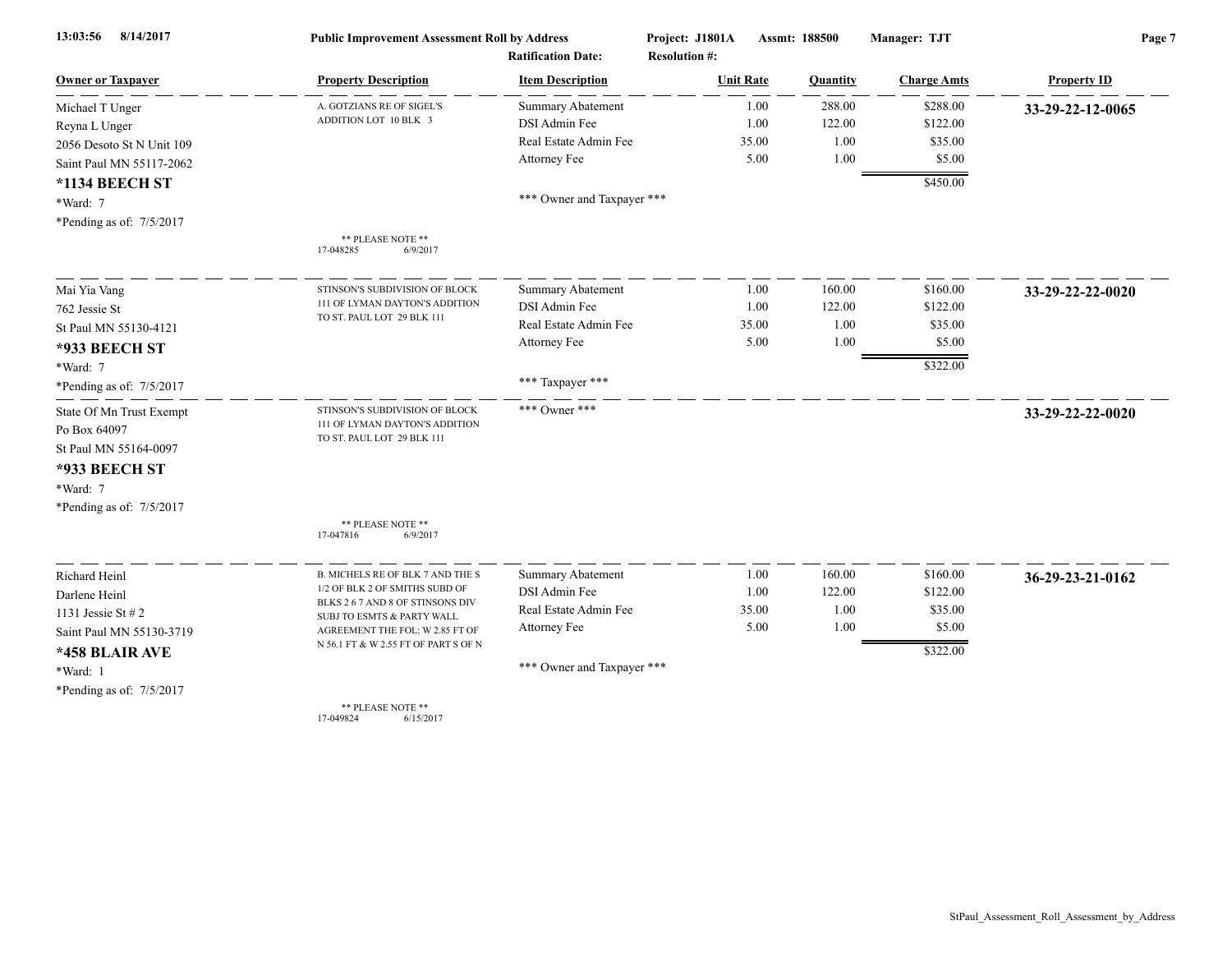| 8/14/2017<br>13:03:56                | <b>Public Improvement Assessment Roll by Address</b><br><b>Ratification Date:</b> |                            | Project: J1801A<br><b>Resolution #:</b> | Assmt: 188500 | Manager: TJT       | Page 8             |  |
|--------------------------------------|-----------------------------------------------------------------------------------|----------------------------|-----------------------------------------|---------------|--------------------|--------------------|--|
| <b>Owner or Taxpayer</b>             | <b>Property Description</b>                                                       | <b>Item Description</b>    | <b>Unit Rate</b>                        | Quantity      | <b>Charge Amts</b> | <b>Property ID</b> |  |
| Eileen M Burke                       | LANE'S HIGHLAND PARK N 1/2 OF                                                     | <b>Summary Abatement</b>   | 1.00                                    | 160.00        | \$160.00           | 16-28-23-14-0029   |  |
| 445 Bandy Ave                        | VAC ALLEY ADJ AND W 13 FT OF LOT<br>12 AND ALL OF LOT 13 BLK 17                   | DSI Admin Fee              | 1.00                                    | 122.00        | \$122.00           |                    |  |
| Galesburg IL 61401-3217              |                                                                                   | Real Estate Admin Fee      | 35.00                                   | 1.00          | \$35.00            |                    |  |
| *1696 BOHLAND AVE                    |                                                                                   | Attorney Fee               | 5.00                                    | 1.00          | \$5.00             |                    |  |
| *Ward: 3                             |                                                                                   |                            |                                         |               | \$322.00           |                    |  |
| *Pending as of: $7/5/2017$           |                                                                                   | *** Owner ***              |                                         |               |                    |                    |  |
| The Departement Of Housing And Urban | LANE'S HIGHLAND PARK N 1/2 OF                                                     | *** Taxpayer ***           |                                         |               |                    | 16-28-23-14-0029   |  |
| Development                          | VAC ALLEY ADJ AND W 13 FT OF LOT                                                  |                            |                                         |               |                    |                    |  |
| 2401 Nw 23rd St Ste 1a1              | 12 AND ALL OF LOT 13 BLK 17                                                       |                            |                                         |               |                    |                    |  |
| Oklahoma City OK 73107-2423          |                                                                                   |                            |                                         |               |                    |                    |  |
| *1696 BOHLAND AVE                    |                                                                                   |                            |                                         |               |                    |                    |  |
| $*Ward: 3$                           |                                                                                   |                            |                                         |               |                    |                    |  |
| *Pending as of: 7/5/2017             |                                                                                   |                            |                                         |               |                    |                    |  |
|                                      | ** PLEASE NOTE **<br>17-049424<br>6/14/2017                                       |                            |                                         |               |                    |                    |  |
| Gabriel G Rysdahl                    | STINSON'S ADDITION TO THE CITY                                                    | <b>Summary Abatement</b>   | 1.00                                    | 344.00        | \$344.00           | 29-29-22-34-0063   |  |
| Isaac M Rysdahl                      | OF SAINT PAUL IN THE STATE OF                                                     | DSI Admin Fee              | 1.00                                    | 122.00        | \$122.00           |                    |  |
| 3211 22nd Ave S Ste 3                | MINNESOTA LOT 24 BLK 14                                                           | Real Estate Admin Fee      | 35.00                                   | 1.00          | \$35.00            |                    |  |
| Minneapolis MN 55407-7403            |                                                                                   | Attorney Fee               | 5.00                                    | 1.00          | \$5.00             |                    |  |
| *733 BRADLEY ST                      |                                                                                   |                            |                                         |               | \$506.00           |                    |  |
| *Ward: 5                             |                                                                                   | *** Owner and Taxpayer *** |                                         |               |                    |                    |  |
| *Pending as of: 7/5/2017             |                                                                                   |                            |                                         |               |                    |                    |  |
|                                      | ** PLEASE NOTE **                                                                 |                            |                                         |               |                    |                    |  |
|                                      | 17-046458<br>6/6/2017                                                             |                            |                                         |               |                    |                    |  |
| Francis J Garcia                     | VERNON'S RE OF E 1/2 OF BLK 4,                                                    | Summary Abatement          | 1.00                                    | 80.00         | \$80.00            | 10-28-23-22-0139   |  |
| 1930 Pinehurst Ave                   | LOTS 4,5,6,7,8,9,10,11, 12 OF BLK 3, E                                            | DSI Admin Fee              | 1.00                                    | 122.00        | \$122.00           |                    |  |
| St Paul MN 55116-1339                | 1/2 OF BLK 5 & W 1/2 OF BLK 6<br>SYLVAN PK LOT 3 BLK 3                            | Real Estate Admin Fee      | 35.00                                   | 1.00          | \$35.00            |                    |  |
| *312 BRIMHALL ST                     |                                                                                   | Attorney Fee               | 5.00                                    | 1.00          | \$5.00             |                    |  |
| *Ward: 3                             |                                                                                   |                            |                                         |               | \$242.00           |                    |  |
| *Pending as of: 7/5/2017             |                                                                                   | *** Owner and Taxpayer *** |                                         |               |                    |                    |  |
|                                      | ** PLEASE NOTE **<br>17-052181<br>6/22/2017                                       |                            |                                         |               |                    |                    |  |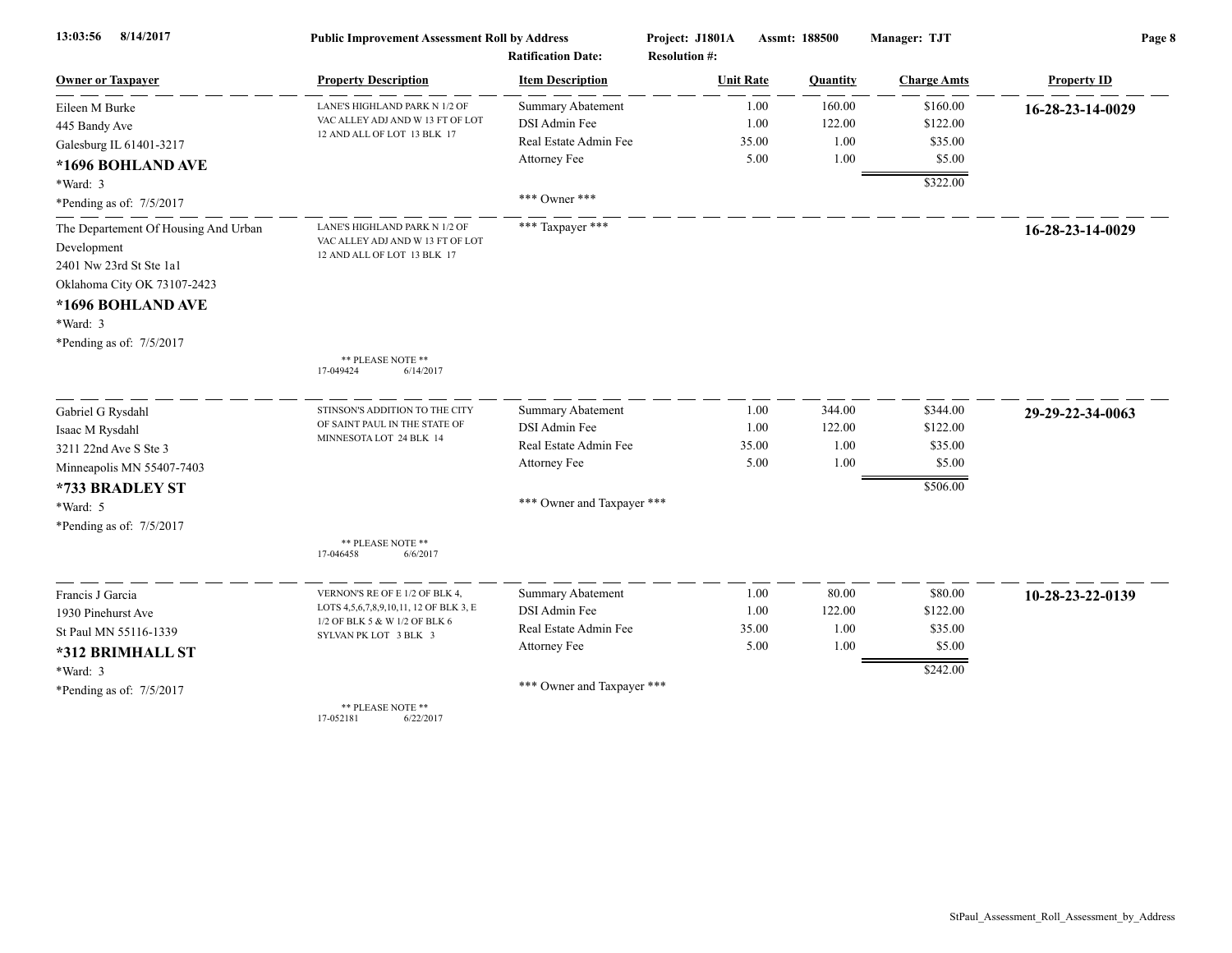| 8/14/2017<br>13:03:56             | <b>Public Improvement Assessment Roll by Address</b><br><b>Ratification Date:</b> |                            | Project: J1801A<br><b>Resolution #:</b> | Assmt: 188500 |          | Manager: TJT       | Page 9             |  |
|-----------------------------------|-----------------------------------------------------------------------------------|----------------------------|-----------------------------------------|---------------|----------|--------------------|--------------------|--|
| <b>Owner or Taxpayer</b>          | <b>Property Description</b>                                                       | <b>Item Description</b>    | <b>Unit Rate</b>                        |               | Quantity | <b>Charge Amts</b> | <b>Property ID</b> |  |
| Margaret K Heisterkamp            | AUDITOR'S SUBDIVISION NO. 62 ST.                                                  | <b>Summary Abatement</b>   |                                         | 1.00          | 400.00   | \$400.00           | 34-29-22-34-0057   |  |
| Maren K Thorstad                  | PAUL, MINN. E 30 FT OF LOT 2 AND W                                                | DSI Admin Fee              |                                         | 1.00          | 122.00   | \$122.00           |                    |  |
| 1116 8th Ave                      | 100 FT OF E 130 FT OF S 150 FT OF SD<br>LOT 2 BLK 33                              | Real Estate Admin Fee      |                                         | 35.00         | 1.00     | \$35.00            |                    |  |
| International Falls MN 56649-2803 |                                                                                   | Attorney Fee               |                                         | 5.00          | 1.00     | \$5.00             |                    |  |
| *1533 BURNS AVE                   |                                                                                   |                            |                                         |               |          | \$562.00           |                    |  |
| *Ward: 7                          |                                                                                   | *** Owner and Taxpayer *** |                                         |               |          |                    |                    |  |
| *Pending as of: 7/5/2017          |                                                                                   |                            |                                         |               |          |                    |                    |  |
|                                   | ** PLEASE NOTE **<br>17-054750<br>6/27/2017                                       |                            |                                         |               |          |                    |                    |  |
| Tonya Baker                       | BEAUPRE & KELLYS ADDITION TO                                                      | Summary Abatement          |                                         | 1.00          | 356.00   | \$356.00           | 29-29-22-21-0039   |  |
| 8709 Baxter Way                   | SAINT PAUL, RAMSEY CO., MINN. S 35                                                | DSI Admin Fee              |                                         | 1.00          | 122.00   | \$122.00           |                    |  |
| Inver Grove MN 55076-3519         | FT OF LOT 1 AND N 8 FT OF LOT 2<br>BLK 1                                          | Real Estate Admin Fee      |                                         | 35.00         | 1.00     | \$35.00            |                    |  |
| <b>*1185 BURR ST</b>              |                                                                                   | Attorney Fee               |                                         | 5.00          | 1.00     | \$5.00             |                    |  |
| *Ward: 5                          |                                                                                   |                            |                                         |               |          | \$518.00           |                    |  |
| *Pending as of: 7/5/2017          |                                                                                   | *** Owner and Taxpayer *** |                                         |               |          |                    |                    |  |
|                                   | ** PLEASE NOTE **<br>17-045845<br>6/5/2017<br>17-045846<br>6/5/2017               |                            |                                         |               |          |                    |                    |  |
| Zoo Yang                          | SUBDIVISION OF AND ADDITION TO                                                    | Summary Abatement          |                                         | 1.00          | 260.00   | \$260.00           | 32-29-22-21-0182   |  |
| Dao Yang                          | IRVINE'S ADDITION OF OUT LOTS TO                                                  | DSI Admin Fee              |                                         | 1.00          | 122.00   | \$122.00           |                    |  |
| 673 Burr St                       | SAINT PAUL E 100 FT OF LOT 1 BLK 4                                                | Real Estate Admin Fee      |                                         | 35.00         | 1.00     | \$35.00            |                    |  |
| Saint Paul MN 55130-4518          |                                                                                   | Attorney Fee               |                                         | 5.00          | 1.00     | \$5.00             |                    |  |
| <b>*673 BURR ST</b>               |                                                                                   |                            |                                         |               |          | \$422.00           |                    |  |
| *Ward: 5                          |                                                                                   | *** Owner and Taxpayer *** |                                         |               |          |                    |                    |  |
| *Pending as of: 7/5/2017          |                                                                                   |                            |                                         |               |          |                    |                    |  |
|                                   | ** PLEASE NOTE **<br>17-052643<br>6/16/2017                                       |                            |                                         |               |          |                    |                    |  |
| Martha Teich                      | EDMUND RICE'S FIRST ADDITION TO                                                   | Summary Abatement          |                                         | 1.00          | 1,710.00 | \$1,710.00         | 29-29-22-31-0056   |  |
| 6673 29th St N                    | ST. PAUL LOT 8 BLK 9                                                              | DSI Admin Fee              |                                         | 1.00          | 122.00   | \$122.00           |                    |  |
| Oakdale MN 55128-3801             |                                                                                   | Real Estate Admin Fee      |                                         | 35.00         | 1.00     | \$35.00            |                    |  |
| <b>*939 BURR ST</b>               |                                                                                   | Attorney Fee               |                                         | 5.00          | 1.00     | \$5.00             |                    |  |
| *Ward: 5                          |                                                                                   |                            |                                         |               |          | \$1,872.00         |                    |  |
| *Pending as of: 7/5/2017          |                                                                                   | *** Owner and Taxpayer *** |                                         |               |          |                    |                    |  |
|                                   | ** PLEASE NOTE **<br>17-053313<br>6/26/2017                                       |                            |                                         |               |          |                    |                    |  |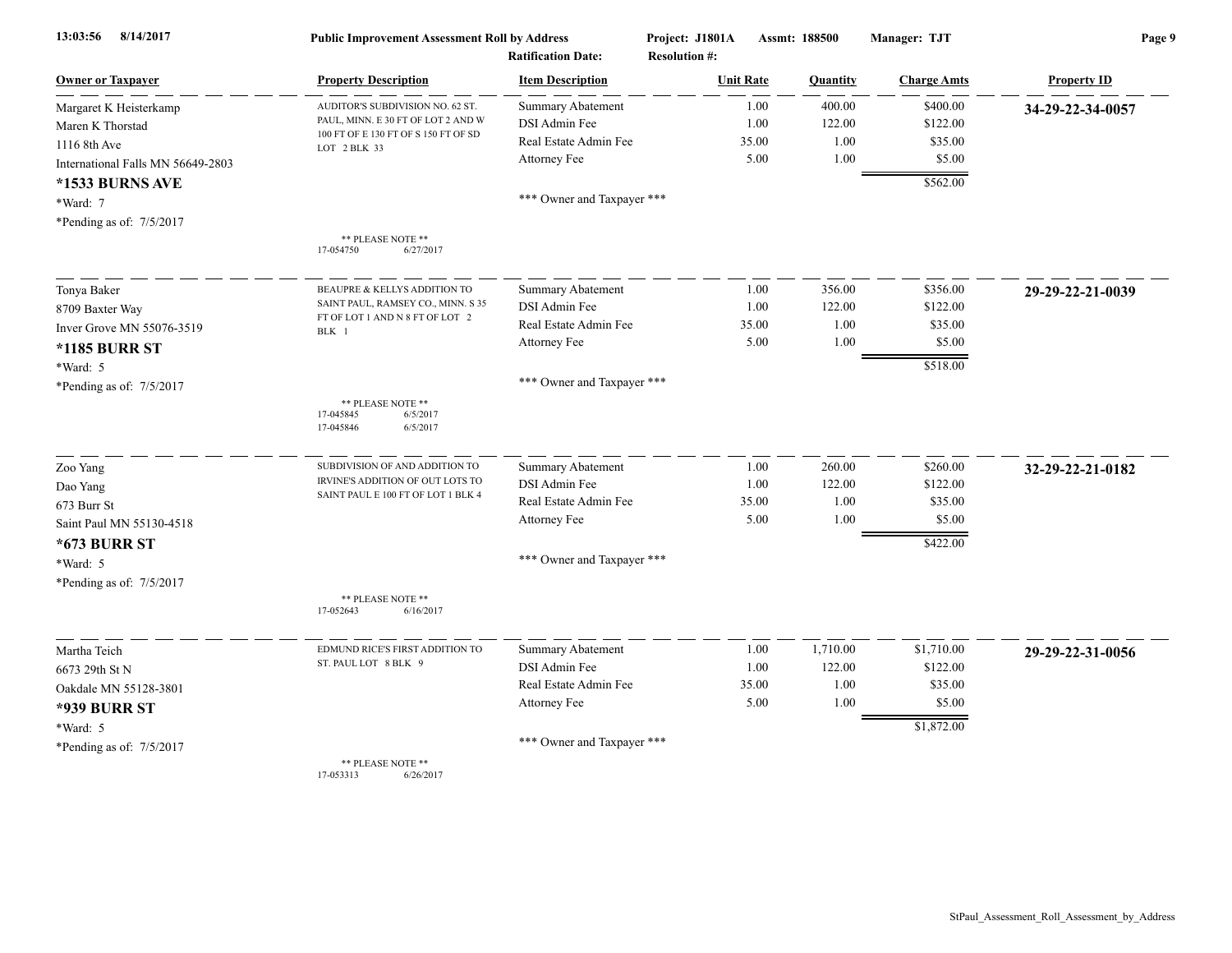| 8/14/2017<br>13:03:56      | <b>Public Improvement Assessment Roll by Address</b><br><b>Ratification Date:</b> |                            | Project: J1801A      | Assmt: 188500 |          | Manager: TJT       | Page 10            |  |
|----------------------------|-----------------------------------------------------------------------------------|----------------------------|----------------------|---------------|----------|--------------------|--------------------|--|
|                            |                                                                                   |                            | <b>Resolution #:</b> |               |          |                    |                    |  |
| <b>Owner or Taxpayer</b>   | <b>Property Description</b>                                                       | <b>Item Description</b>    | <b>Unit Rate</b>     |               | Quantity | <b>Charge Amts</b> | <b>Property ID</b> |  |
| Konrad N Lightner          | TERRY'S ADDITION TO THE CITY OF                                                   | Summary Abatement          |                      | 1.00          | 402.00   | \$402.00           | 28-29-22-43-0205   |  |
| Jennifer L Lightner        | ST. PAUL, COUNTY OF RAMSEY,                                                       | DSI Admin Fee              |                      | 1.00          | 122.00   | \$122.00           |                    |  |
| 10707 Camarillo St Apt 203 | STATE OF MINN. EX THE W 5.55 FT;<br>LOT 22 BLK 3                                  | Real Estate Admin Fee      |                      | 35.00         | 1.00     | \$35.00            |                    |  |
| Toluca Lake CA 91602-1490  |                                                                                   | Attorney Fee               |                      | 5.00          | 1.00     | \$5.00             |                    |  |
| *1165 BUSH AVE             |                                                                                   |                            |                      |               |          | \$564.00           |                    |  |
| *Ward: 6                   |                                                                                   | *** Owner and Taxpayer *** |                      |               |          |                    |                    |  |
| *Pending as of: 7/5/2017   |                                                                                   |                            |                      |               |          |                    |                    |  |
|                            | ** PLEASE NOTE **<br>17-047138<br>6/8/2017                                        |                            |                      |               |          |                    |                    |  |
| Victoria M Madrigal        | QUINBY PARK LOT 7 BLK 4                                                           | <b>Summary Abatement</b>   |                      | 1.00          | 344.00   | \$344.00           | 33-29-23-43-0017   |  |
| 1779 Carroll Ave           |                                                                                   | DSI Admin Fee              |                      | 1.00          | 122.00   | \$122.00           |                    |  |
| St Paul MN 55104-5235      |                                                                                   | Real Estate Admin Fee      |                      | 35.00         | 1.00     | \$35.00            |                    |  |
| *1779 CARROLL AVE          |                                                                                   | Attorney Fee               |                      | 5.00          | 1.00     | \$5.00             |                    |  |
| *Ward: 4                   |                                                                                   |                            |                      |               |          | \$506.00           |                    |  |
| *Pending as of: 7/5/2017   |                                                                                   | *** Owner and Taxpayer *** |                      |               |          |                    |                    |  |
|                            | ** PLEASE NOTE **<br>17-049794<br>6/19/2017                                       |                            |                      |               |          |                    |                    |  |
|                            |                                                                                   |                            |                      |               |          |                    |                    |  |
| Kenneth & Brown            | STONE & ROGER'S ADDITION TO ST.                                                   | Summary Abatement          |                      | 1.00          | 130.00   | \$130.00           | 35-29-23-34-0037   |  |
| <b>Brown</b>               | PAUL, MINN. LOT 9 BLK 2                                                           | DSI Admin Fee              |                      | 1.00          | 122.00   | \$122.00           |                    |  |
| 885 Carroll Ave            |                                                                                   | Real Estate Admin Fee      |                      | 35.00         | 1.00     | \$35.00            |                    |  |
| Saint Paul MN 55104-5410   |                                                                                   | Attorney Fee               |                      | 5.00          | 1.00     | \$5.00             |                    |  |
| *885 CARROLL AVE           |                                                                                   |                            |                      |               |          | \$292.00           |                    |  |
| *Ward: 1                   |                                                                                   | *** Taxpayer ***           |                      |               |          |                    |                    |  |
| *Pending as of: 7/5/2017   |                                                                                   |                            |                      |               |          |                    |                    |  |
| Kenneth & Brown            | STONE & ROGER'S ADDITION TO ST.                                                   | *** Owner ***              |                      |               |          |                    | 35-29-23-34-0037   |  |
| Joshua Brown               | PAUL, MINN. LOT 9 BLK 2                                                           |                            |                      |               |          |                    |                    |  |
| 885 Carroll Ave            |                                                                                   |                            |                      |               |          |                    |                    |  |
| Saint Paul MN 55104-5410   |                                                                                   |                            |                      |               |          |                    |                    |  |
| *885 CARROLL AVE           |                                                                                   |                            |                      |               |          |                    |                    |  |
| *Ward: 1                   |                                                                                   |                            |                      |               |          |                    |                    |  |
| *Pending as of: 7/5/2017   |                                                                                   |                            |                      |               |          |                    |                    |  |
|                            | ** PLEASE NOTE **                                                                 |                            |                      |               |          |                    |                    |  |
|                            | 17-052637<br>6/30/2017                                                            |                            |                      |               |          |                    |                    |  |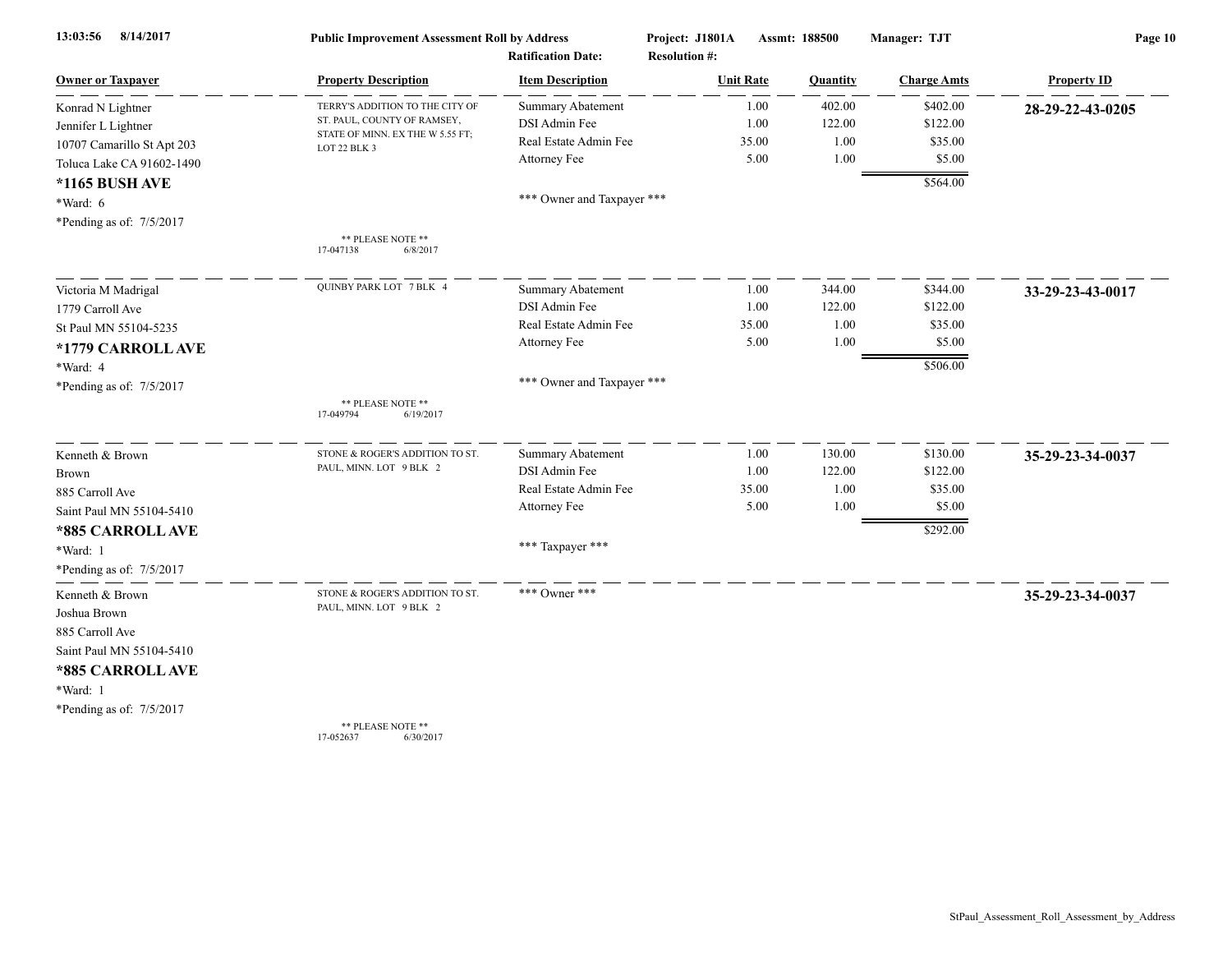| 8/14/2017<br>13:03:56         | <b>Public Improvement Assessment Roll by Address</b><br><b>Ratification Date:</b> |                            | Project: J1801A<br>Assmt: 188500<br><b>Resolution #:</b> |                  | Manager: TJT | Page 11            |                    |
|-------------------------------|-----------------------------------------------------------------------------------|----------------------------|----------------------------------------------------------|------------------|--------------|--------------------|--------------------|
| <b>Owner or Taxpayer</b>      | <b>Property Description</b>                                                       | <b>Item Description</b>    |                                                          | <b>Unit Rate</b> | Quantity     | <b>Charge Amts</b> | <b>Property ID</b> |
| Kimberly D Cushard            | NORTON'S LINCOLN PARK LOT 25                                                      | <b>Summary Abatement</b>   |                                                          | 1.00             | 160.00       | \$160.00           | 26-29-22-13-0129   |
| 2061 Case Ave                 | BLK 4                                                                             | DSI Admin Fee              |                                                          | 1.00             | 122.00       | \$122.00           |                    |
| Saint Paul MN 55119-3308      |                                                                                   | Real Estate Admin Fee      |                                                          | 35.00            | 1.00         | \$35.00            |                    |
| *2061 CASE AVE                |                                                                                   | Attorney Fee               |                                                          | 5.00             | 1.00         | \$5.00             |                    |
| *Ward: 6                      |                                                                                   |                            |                                                          |                  |              | \$322.00           |                    |
| *Pending as of: 7/5/2017      |                                                                                   | *** Owner and Taxpayer *** |                                                          |                  |              |                    |                    |
|                               | ** PLEASE NOTE **<br>17-050619<br>6/16/2017                                       |                            |                                                          |                  |              |                    |                    |
| Siu Lui Fung                  | CHAS. WEIDES SUBDIVISION OF                                                       | <b>Summary Abatement</b>   |                                                          | 1.00             | 424.00       | \$424.00           | 29-29-22-42-0068   |
| 528 Rice St                   | BLOCKS 25 AND 26 OF ARLINGTON                                                     | DSI Admin Fee              |                                                          | 1.00             | 244.00       | \$244.00           |                    |
| Saint Paul MN 55103-2136      | HILLS ADD. TO ST. PAUL LOT 43 BLK<br>25                                           | Real Estate Admin Fee      |                                                          | 35.00            | 1.00         | \$35.00            |                    |
| *616 CASE AVE                 |                                                                                   | Attorney Fee               |                                                          | 5.00             | 1.00         | \$5.00             |                    |
| *Ward: 6                      |                                                                                   |                            |                                                          |                  |              | \$708.00           |                    |
| *Pending as of: 7/5/2017      |                                                                                   | *** Owner and Taxpayer *** |                                                          |                  |              |                    |                    |
|                               | ** PLEASE NOTE **<br>6/7/2017<br>17-047333<br>17-053895<br>6/28/2017              |                            |                                                          |                  |              |                    |                    |
| Sharri K Mueller              | JOSEPH R. WEIDE'S SUBDIVISION OF                                                  | <b>Summary Abatement</b>   |                                                          | 1.00             | 1,630.00     | \$1,630.00         | 29-29-22-42-0011   |
| 664 Case Ave                  | BLOCK 24, ARLINGTON HILLS                                                         | DSI Admin Fee              |                                                          | 1.00             | 122.00       | \$122.00           |                    |
| St Paul MN 55106-3702         | ADDITION TO ST. PAUL, MINN. LOT<br>11 BLK 24                                      | Real Estate Admin Fee      |                                                          | 35.00            | 1.00         | \$35.00            |                    |
| *664 CASE AVE                 |                                                                                   | Attorney Fee               |                                                          | 5.00             | 1.00         | \$5.00             |                    |
| *Ward: 6                      |                                                                                   |                            |                                                          |                  |              | \$1,792.00         |                    |
| *Pending as of: 7/5/2017      |                                                                                   | *** Owner and Taxpayer *** |                                                          |                  |              |                    |                    |
|                               | ** PLEASE NOTE **<br>17-054907<br>6/30/2017                                       |                            |                                                          |                  |              |                    |                    |
| L Property And Investment Llc | ARLINGTON HILLS ADDITION TO ST.                                                   | <b>Summary Abatement</b>   |                                                          | 1.00             | 160.00       | \$160.00           | 29-29-22-14-0142   |
| 7408 Colorado Ave N           | PAUL 40/45 THRU 49 LOT 14 BLK 18                                                  | DSI Admin Fee              |                                                          | 1.00             | 122.00       | \$122.00           |                    |
| Minneapolis MN 55433-2925     |                                                                                   | Real Estate Admin Fee      |                                                          | 35.00            | 1.00         | \$35.00            |                    |
| *719 CASE AVE                 |                                                                                   | Attorney Fee               |                                                          | 5.00             | 1.00         | \$5.00             |                    |
| *Ward: 6                      |                                                                                   |                            |                                                          |                  |              | \$322.00           |                    |
| *Pending as of: 7/5/2017      |                                                                                   | *** Taxpayer ***           |                                                          |                  |              |                    |                    |
| State Of Mn Trust Exempt      | ARLINGTON HILLS ADDITION TO ST.                                                   | *** Owner ***              |                                                          |                  |              |                    | 29-29-22-14-0142   |
| Po Box 64097                  | PAUL 40/45 THRU 49 LOT 14 BLK 18                                                  |                            |                                                          |                  |              |                    |                    |
| St Paul MN 55164-0097         |                                                                                   |                            |                                                          |                  |              |                    |                    |
| *719 CASE AVE                 |                                                                                   |                            |                                                          |                  |              |                    |                    |
| *Ward: 6                      |                                                                                   |                            |                                                          |                  |              |                    |                    |
| *Pending as of: 7/5/2017      |                                                                                   |                            |                                                          |                  |              |                    |                    |
|                               | ** PLEASE NOTE **<br>6/2/2017<br>17-045665                                        |                            |                                                          |                  |              |                    |                    |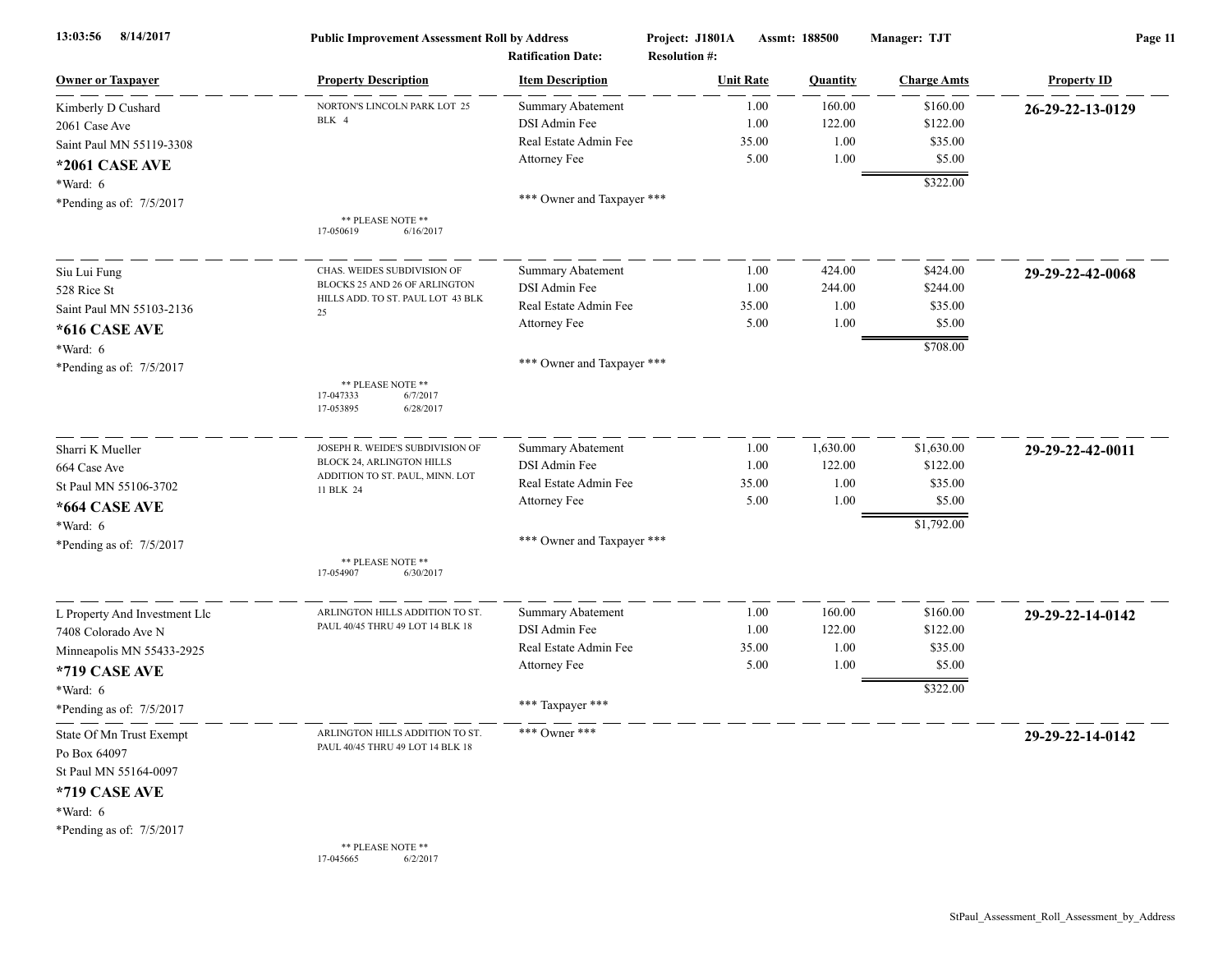| 13:03:56<br>8/14/2017      | <b>Public Improvement Assessment Roll by Address</b>              |                            | Project: J1801A      | Manager: TJT<br>Assmt: 188500 |                      | Page 12            |  |
|----------------------------|-------------------------------------------------------------------|----------------------------|----------------------|-------------------------------|----------------------|--------------------|--|
|                            |                                                                   | <b>Ratification Date:</b>  | <b>Resolution #:</b> |                               |                      |                    |  |
| <b>Owner or Taxpayer</b>   | <b>Property Description</b>                                       | <b>Item Description</b>    | <b>Unit Rate</b>     | Quantity                      | <b>Charge Amts</b>   | <b>Property ID</b> |  |
| Chou Thao                  | WILLIAMS RE-ARRANGEMENT OF                                        | <b>Summary Abatement</b>   | 1.00                 | 160.00                        | \$160.00             | 28-29-22-32-0101   |  |
| 844 Case Ave               | BLOCK 3, NELSON'S ADDITION TO                                     | DSI Admin Fee              | 1.00                 | 122.00                        | \$122.00             |                    |  |
| St Paul MN 55106-3804      | THE CITY OF ST. PAUL LOT 9                                        | Real Estate Admin Fee      | 35.00                | 1.00                          | \$35.00              |                    |  |
| *844 CASE AVE              |                                                                   | Attorney Fee               | 5.00                 | 1.00                          | \$5.00               |                    |  |
| *Ward: 6                   |                                                                   |                            |                      |                               | \$322.00             |                    |  |
| *Pending as of: 7/5/2017   |                                                                   | *** Owner and Taxpayer *** |                      |                               |                      |                    |  |
|                            | ** PLEASE NOTE **<br>17-047331<br>6/7/2017                        |                            |                      |                               |                      |                    |  |
| Sharon M Prohofsky         | EDMUND RICE'S THIRD ADDITION TO                                   | <b>Summary Abatement</b>   | 1.00                 | 316.00                        | \$316.00             | 30-29-22-42-0063   |  |
| 123 Cayuga St              | THE CITY OF ST. PAUL EX WLY PART                                  | DSI Admin Fee              | 1.00                 | 122.00                        | \$122.00             |                    |  |
| St Paul MN 55117-5523      | MEASURING 24 5/10 FT ON N L AND<br>25 5/10 FT ON S L LOT 15 BLK 6 | Real Estate Admin Fee      | 35.00                | 1.00                          | \$35.00              |                    |  |
| *123 CAYUGA ST             |                                                                   | Attorney Fee               | 5.00                 | 1.00                          | \$5.00               |                    |  |
| *Ward: 5                   |                                                                   |                            |                      |                               | \$478.00             |                    |  |
| *Pending as of: $7/5/2017$ |                                                                   | *** Owner and Taxpayer *** |                      |                               |                      |                    |  |
|                            | ** PLEASE NOTE **<br>17-045119<br>6/2/2017                        |                            |                      |                               |                      |                    |  |
| Jamal Mohamed              | MILTON ADDITION LOT 6 BLK 4                                       | Summary Abatement          | 1.00                 | 160.00                        | \$160.00             | 35-29-23-31-0198   |  |
| 882 Central Ave W          |                                                                   | DSI Admin Fee              | 1.00                 | 122.00                        | \$122.00             |                    |  |
| Saint Paul MN 55104-4722   |                                                                   | Real Estate Admin Fee      | 35.00                | 1.00                          | \$35.00              |                    |  |
| *882 CENTRAL AVE W         |                                                                   | Attorney Fee               | 5.00                 | 1.00                          | \$5.00               |                    |  |
| *Ward: 1                   |                                                                   |                            |                      |                               | \$322.00             |                    |  |
| *Pending as of: 7/5/2017   |                                                                   | *** Owner and Taxpayer *** |                      |                               |                      |                    |  |
|                            | ** PLEASE NOTE **<br>17-045001<br>6/1/2017                        |                            |                      |                               |                      |                    |  |
| Urban Homeworks Inc        | SMITHS SUBD OF BLKS 9 10 15 AND                                   | Summary Abatement          | 1.00                 | 288.00                        | \$288.00             | 36-29-23-24-0166   |  |
| 2015 Emerson Ave N         | 16 LOT 10 BLK 10                                                  | DSI Admin Fee              | 1.00                 | 122.00                        | \$122.00             |                    |  |
| Minneapolis MN 55411-2507  |                                                                   | Real Estate Admin Fee      | 35.00                | 1.00                          | \$35.00              |                    |  |
| *461 CHARLES AVE           |                                                                   | Attorney Fee               | 5.00                 | 1.00                          | \$5.00               |                    |  |
| *Ward: 1                   |                                                                   |                            |                      |                               | $\overline{$450.00}$ |                    |  |
| *Pending as of: 7/5/2017   |                                                                   | *** Owner and Taxpayer *** |                      |                               |                      |                    |  |
|                            | ** PLEASE NOTE **                                                 |                            |                      |                               |                      |                    |  |

17-049783 6/14/2017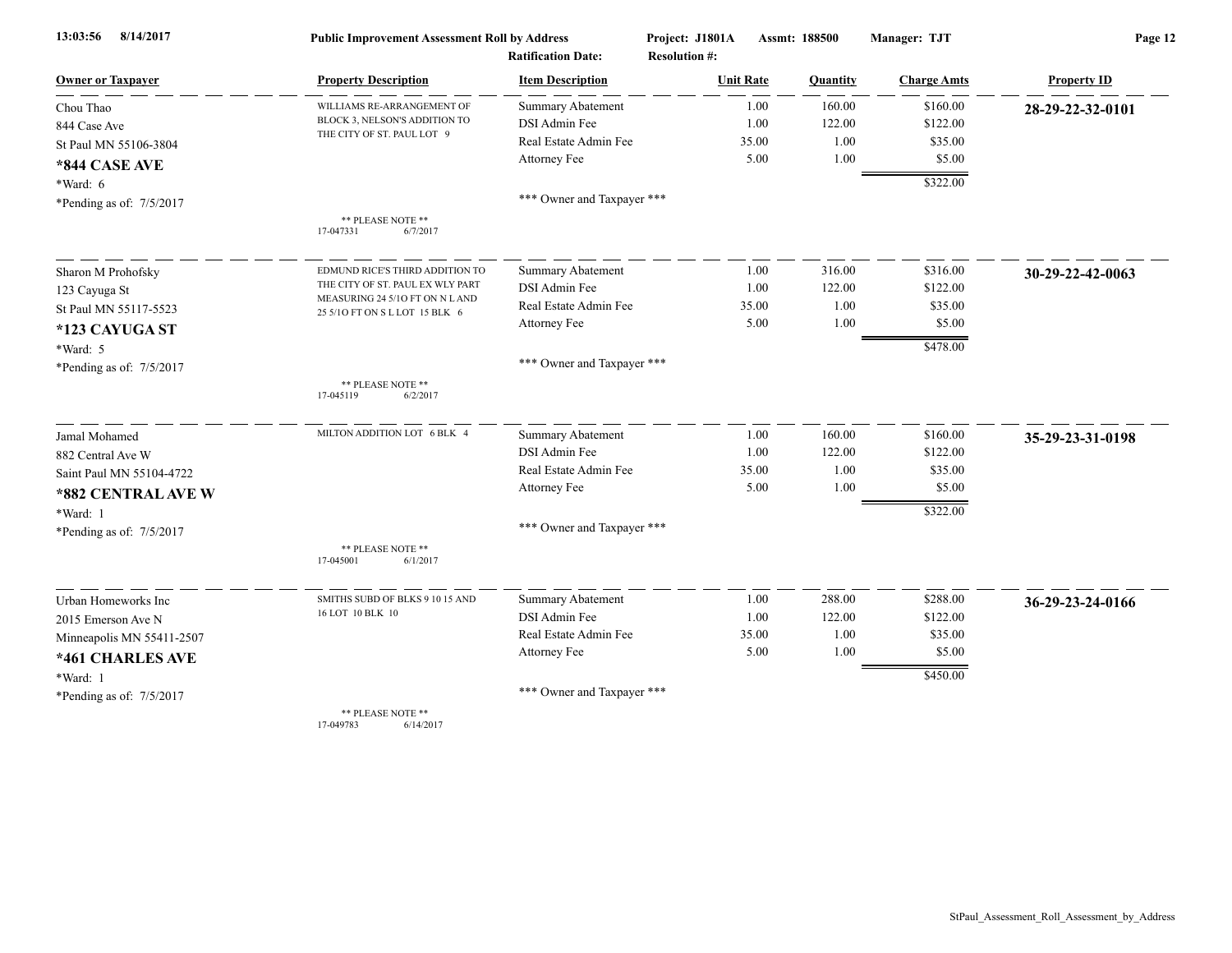| 8/14/2017<br>13:03:56              | <b>Public Improvement Assessment Roll by Address</b> |                                                      | Project: J1801A<br><b>Resolution #:</b> | Assmt: 188500 | Manager: TJT       | Page 13            |  |
|------------------------------------|------------------------------------------------------|------------------------------------------------------|-----------------------------------------|---------------|--------------------|--------------------|--|
| <b>Owner or Taxpayer</b>           | <b>Property Description</b>                          | <b>Ratification Date:</b><br><b>Item Description</b> | <b>Unit Rate</b>                        | Quantity      | <b>Charge Amts</b> | <b>Property ID</b> |  |
| Substance Of Hope Foundation       | JOY'S EAST END ADD. N 54 FT OF                       | Summary Abatement                                    | 1.00                                    | 160.00        | \$160.00           | 34-29-22-32-0007   |  |
| 2622 W Jackson Blvd Ste 202        | LOTS 1 AND LOT 2 BLK 1                               | DSI Admin Fee                                        | 1.00                                    | 122.00        | \$122.00           |                    |  |
| Chicago IL 60612-2807              |                                                      | Real Estate Admin Fee                                | 35.00                                   | 1.00          | \$35.00            |                    |  |
| *417 CLARENCE ST                   |                                                      | Attorney Fee                                         | 5.00                                    | 1.00          | \$5.00             |                    |  |
| *Ward: 7                           |                                                      |                                                      |                                         |               | \$322.00           |                    |  |
| *Pending as of: 7/5/2017           |                                                      | *** Owner and Taxpayer ***                           |                                         |               |                    |                    |  |
|                                    | ** PLEASE NOTE **<br>6/8/2017<br>17-046562           |                                                      |                                         |               |                    |                    |  |
| <b>Us Bank National Assoc</b>      | EDMUND RICE'S FIRST ADDITION TO                      | <b>Summary Abatement</b>                             | 1.00                                    | 160.00        | \$160.00           | 29-29-22-32-0036   |  |
| Co Us Bank Home Mortgage           | ST. PAUL SUBJ TO DRIVE ESMT; N 1/2                   | DSI Admin Fee                                        | 1.00                                    | 122.00        | \$122.00           |                    |  |
| 4801 Frederica St Po Box 20005     | OF LOT 11 & S 6 FT OF LOT 12 BLK 5                   | Real Estate Admin Fee                                | 35.00                                   | 1.00          | \$35.00            |                    |  |
| Owensboro KY 42301-7441            |                                                      | Attorney Fee                                         | 5.00                                    | 1.00          | \$5.00             |                    |  |
| *880 CLARK ST                      |                                                      |                                                      |                                         |               | \$322.00           |                    |  |
| *Ward: 5                           |                                                      | *** Owner and Taxpayer ***                           |                                         |               |                    |                    |  |
| *Pending as of: 7/5/2017           |                                                      |                                                      |                                         |               |                    |                    |  |
|                                    | ** PLEASE NOTE **<br>17-048361<br>6/9/2017           |                                                      |                                         |               |                    |                    |  |
| Secretary Of Housing And Urban Dev | WHITTIER DIVISION LOT 14 BLK                         | <b>Summary Abatement</b>                             | 1.00                                    | 160.00        | \$160.00           | 30-29-22-13-0010   |  |
| 2401 Nw 23rd St Ste 1d             |                                                      | DSI Admin Fee                                        | 1.00                                    | 122.00        | \$122.00           |                    |  |
| Oklahoma City OK 73107-2420        |                                                      | Real Estate Admin Fee                                | 35.00                                   | 1.00          | \$35.00            |                    |  |
| *173 COOK AVE E                    |                                                      | Attorney Fee                                         | 5.00                                    | 1.00          | \$5.00             |                    |  |
| *Ward: 5                           |                                                      |                                                      |                                         |               | \$322.00           |                    |  |
| *Pending as of: 7/5/2017           |                                                      | *** Owner and Taxpayer ***                           |                                         |               |                    |                    |  |
|                                    | ** PLEASE NOTE **<br>17-055629<br>6/30/2017          |                                                      |                                         |               |                    |                    |  |
| Dennis E Aljets                    | LEWIS AND MABON'S ADDITION TO                        | <b>Summary Abatement</b>                             | 1.00                                    | 316.00        | \$316.00           | 29-29-22-23-0041   |  |
| 351 Cook Ave E                     | THE CITY OF ST. PAUL LOT 19                          | DSI Admin Fee                                        | 1.00                                    | 122.00        | \$122.00           |                    |  |
| Saint Paul MN 55130-3825           |                                                      | Real Estate Admin Fee                                | 35.00                                   | 1.00          | \$35.00            |                    |  |
| *351 COOK AVE E                    |                                                      | Attorney Fee                                         | 5.00                                    | 1.00          | \$5.00             |                    |  |
| *Ward: 5                           |                                                      |                                                      |                                         |               | \$478.00           |                    |  |
| *Pending as of: 7/5/2017           |                                                      | *** Owner and Taxpayer ***                           |                                         |               |                    |                    |  |
|                                    | ** PLEASE NOTE **                                    |                                                      |                                         |               |                    |                    |  |

17-045342 6/2/2017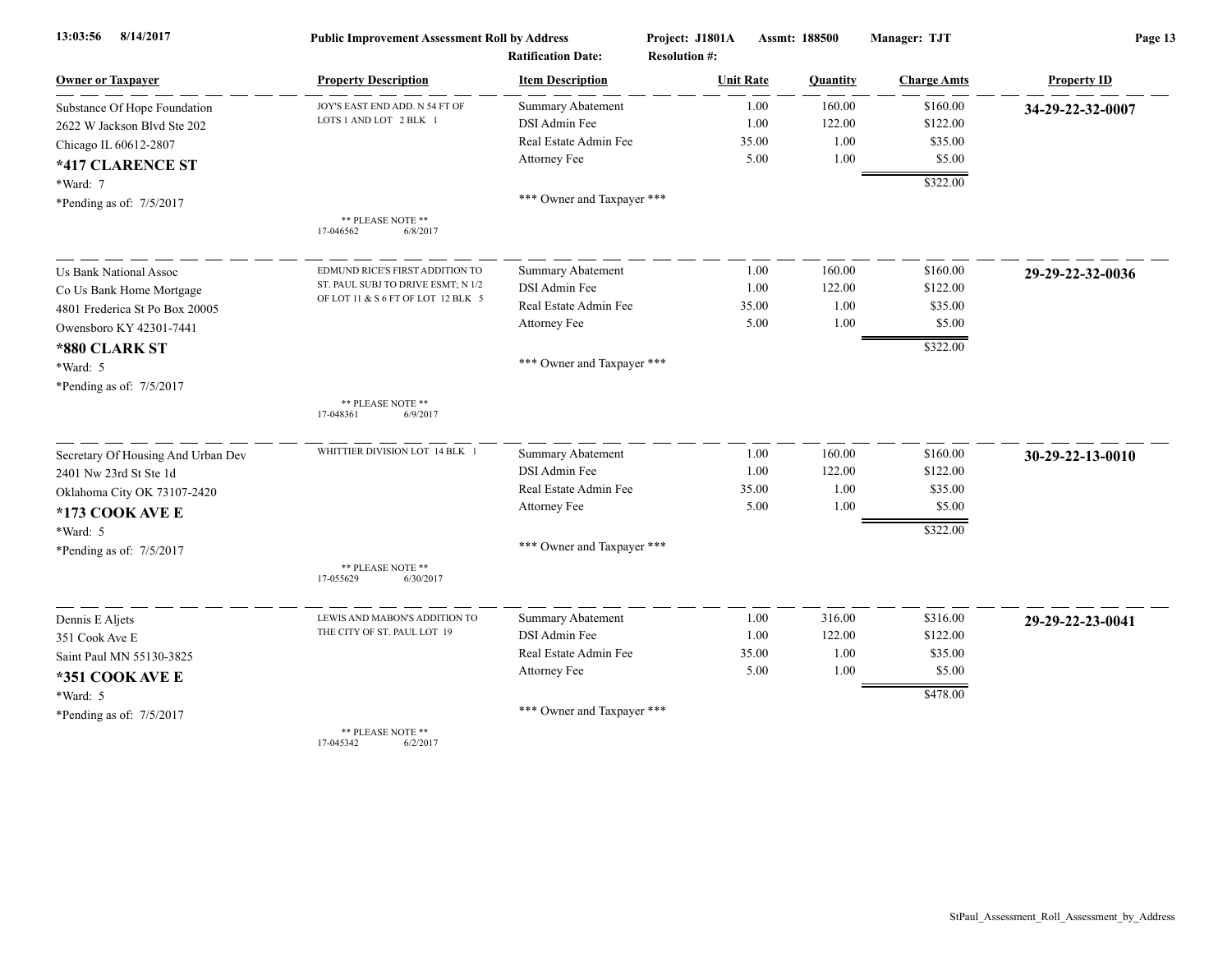| 13:03:56<br>8/14/2017              | <b>Public Improvement Assessment Roll by Address</b>               |                                        | Project: J1801A      | Assmt: 188500 |                 | Manager: TJT        | Page 14            |  |
|------------------------------------|--------------------------------------------------------------------|----------------------------------------|----------------------|---------------|-----------------|---------------------|--------------------|--|
|                                    |                                                                    | <b>Ratification Date:</b>              | <b>Resolution #:</b> |               |                 |                     |                    |  |
| <b>Owner or Taxpayer</b>           | <b>Property Description</b>                                        | <b>Item Description</b>                | <b>Unit Rate</b>     |               | <b>Quantity</b> | <b>Charge Amts</b>  | <b>Property ID</b> |  |
| Cef2 Lle                           | ARLINGTON HILLS ADDITION TO ST.<br>PAUL 40/45 THRU 49 LOT 19 BLK 4 | <b>Summary Abatement</b>               |                      | 1.00          | 158.00          | \$158.00            | 29-29-22-13-0021   |  |
| 7801 E Bush Lake Rd Ste 120        |                                                                    | DSI Admin Fee<br>Real Estate Admin Fee |                      | 1.00<br>35.00 | 122.00<br>1.00  | \$122.00<br>\$35.00 |                    |  |
| Minneapolis MN 55439-3145          |                                                                    | Attorney Fee                           |                      | 5.00          | 1.00            | \$5.00              |                    |  |
| *645 COOK AVE E                    |                                                                    |                                        |                      |               |                 |                     |                    |  |
| *Ward: 6                           |                                                                    |                                        |                      |               |                 | \$320.00            |                    |  |
| *Pending as of: 7/5/2017           |                                                                    | *** Owner and Taxpayer ***             |                      |               |                 |                     |                    |  |
|                                    | ** PLEASE NOTE **<br>17-046455<br>6/6/2017                         |                                        |                      |               |                 |                     |                    |  |
| Singular Development Resources Inc | ARLINGTON HILLS ADDITION TO ST                                     | <b>Summary Abatement</b>               |                      | 1.00          | 160.00          | \$160.00            | 29-29-22-13-0026   |  |
| Po Box 610                         | PAUL 40/45 THRU 49 LOT 24 BLK 4                                    | DSI Admin Fee                          |                      | 1.00          | 122.00          | \$122.00            |                    |  |
| Mound MN 55364-1458                |                                                                    | Real Estate Admin Fee                  |                      | 35.00         | 1.00            | \$35.00             |                    |  |
| *671 COOK AVE E                    |                                                                    | Attorney Fee                           |                      | 5.00          | 1.00            | \$5.00              |                    |  |
| *Ward: 6                           |                                                                    |                                        |                      |               |                 | \$322.00            |                    |  |
| *Pending as of: 7/5/2017           |                                                                    | *** Owner and Taxpayer ***             |                      |               |                 |                     |                    |  |
|                                    | ** PLEASE NOTE **<br>17-049381<br>6/15/2017                        |                                        |                      |               |                 |                     |                    |  |
| Leslie A Deckert                   | CLEMENT'S HIGHMOOR LOT 18                                          | <b>Summary Abatement</b>               |                      | 1.00          | 160.00          | \$160.00            | 22-29-22-41-0049   |  |
| Renell Deckert                     |                                                                    | DSI Admin Fee                          |                      | 1.00          | 122.00          | \$122.00            |                    |  |
| 27619 County Hwy 67                |                                                                    | Real Estate Admin Fee                  |                      | 35.00         | 1.00            | \$35.00             |                    |  |
| Henning MN 56551-9316              |                                                                    | Attorney Fee                           |                      | 5.00          | 1.00            | \$5.00              |                    |  |
| *1745 COTTAGE AVE E                |                                                                    |                                        |                      |               |                 | \$322.00            |                    |  |
| *Ward: 6                           |                                                                    | *** Owner and Taxpayer ***             |                      |               |                 |                     |                    |  |
| *Pending as of: 7/5/2017           |                                                                    |                                        |                      |               |                 |                     |                    |  |
|                                    | ** PLEASE NOTE **<br>17-054506<br>6/30/2017                        |                                        |                      |               |                 |                     |                    |  |
| Leroy Hayes Jr                     | LANE'S PHALEN GROVE ADD., ST.                                      | <b>Summary Abatement</b>               |                      | 1.00          | 160.00          | \$160.00            | 21-29-22-32-0110   |  |
| Leroy Hayes                        | PAUL, MINN. LOT 10 BLK 5                                           | DSI Admin Fee                          |                      | 1.00          | 122.00          | \$122.00            |                    |  |
| 9443 Misty Bridge St               |                                                                    | Real Estate Admin Fee                  |                      | 35.00         | 1.00            | \$35.00             |                    |  |
| Houston TX 77075-5023              |                                                                    | Attorney Fee                           |                      | 5.00          | 1.00            | \$5.00              |                    |  |
| *910 COTTAGE AVE E                 |                                                                    |                                        |                      |               |                 | \$322.00            |                    |  |
| *Ward: 6                           |                                                                    | *** Owner and Taxpayer ***             |                      |               |                 |                     |                    |  |
| *Pending as of: 7/5/2017           |                                                                    |                                        |                      |               |                 |                     |                    |  |
|                                    | ** PLEASE NOTE **                                                  |                                        |                      |               |                 |                     |                    |  |

17-049412 6/14/2017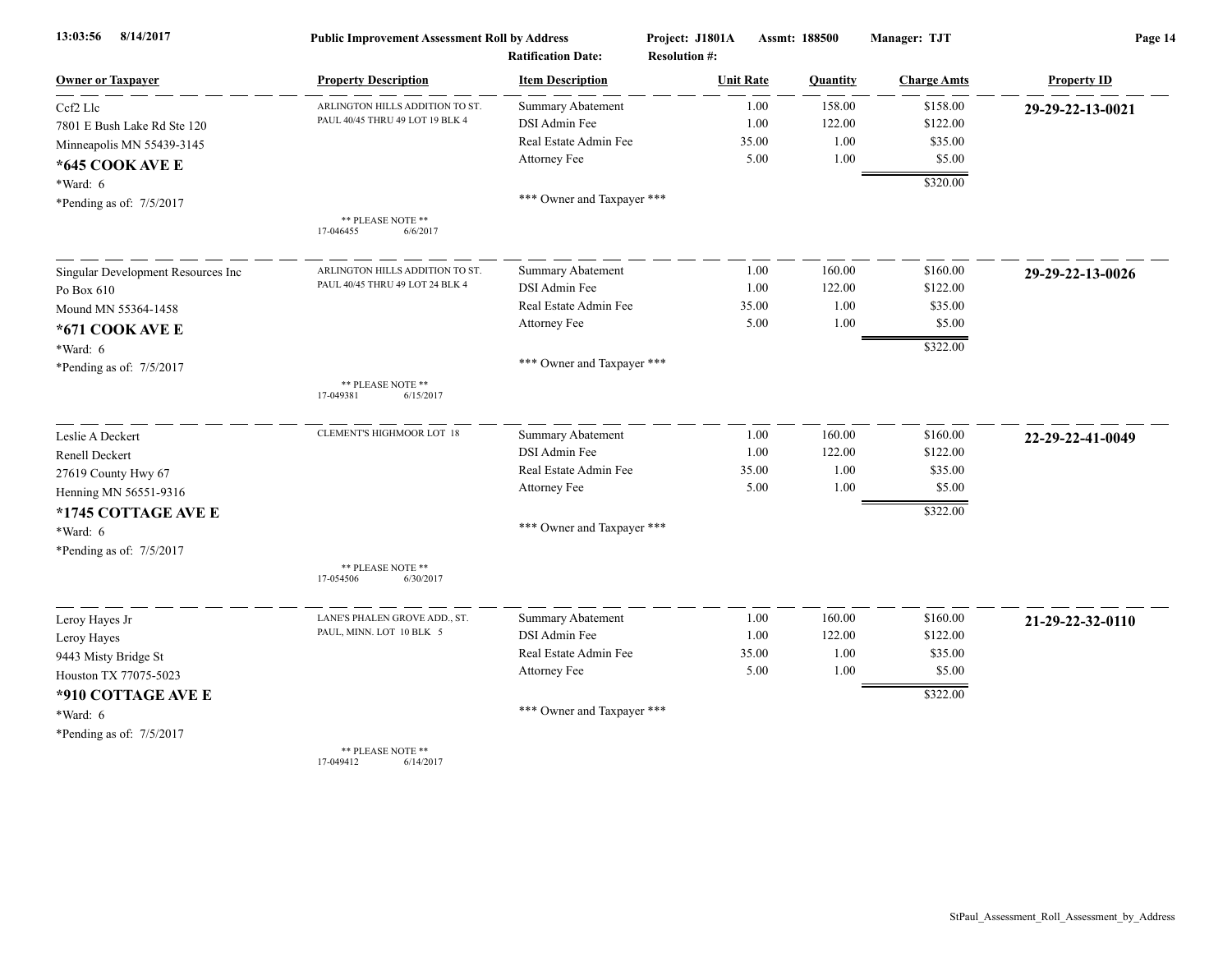| 8/14/2017<br>13:03:56                   | <b>Public Improvement Assessment Roll by Address</b><br><b>Ratification Date:</b> |                            | Project: J1801A<br><b>Resolution #:</b> | Assmt: 188500 | Manager: TJT       | Page 15            |  |
|-----------------------------------------|-----------------------------------------------------------------------------------|----------------------------|-----------------------------------------|---------------|--------------------|--------------------|--|
| <b>Owner or Taxpayer</b>                | <b>Property Description</b>                                                       | <b>Item Description</b>    | <b>Unit Rate</b>                        | Quantity      | <b>Charge Amts</b> | <b>Property ID</b> |  |
| Elseidy Holdings Llc                    | DALE STREET ADDITION WITH                                                         | <b>Summary Abatement</b>   | 1.00                                    | 140.00        | \$140.00           | 35-29-23-11-0111   |  |
| 5806 La Vista Dr                        | ESMTS THE S 47 FT OF E 8 FT OF LOT                                                | DSI Admin Fee              | 1.00                                    | 122.00        | \$122.00           |                    |  |
| Alexandria VA 22310-1229                | 29 AND S 47 FT OF LOT 30                                                          | Real Estate Admin Fee      | 35.00                                   | 1.00          | \$35.00            |                    |  |
| *661 DALE ST N                          |                                                                                   | Attorney Fee               | 5.00                                    | 1.00          | \$5.00             |                    |  |
| *Ward: 1                                |                                                                                   |                            |                                         |               | \$302.00           |                    |  |
| *Pending as of: 7/5/2017                |                                                                                   | *** Owner and Taxpayer *** |                                         |               |                    |                    |  |
|                                         | ** PLEASE NOTE **<br>17-050264<br>6/16/2017                                       |                            |                                         |               |                    |                    |  |
| Federal National Mortgage               | <b>GRANPORT ADDITION LOTS 1 AND</b>                                               | Summary Abatement          | 1.00                                    | 160.00        | \$160.00           | 21-28-23-12-0001   |  |
| 14221 Dallas Pky Ste 1000 International | LOT 2 BLK 1                                                                       | DSI Admin Fee              | 1.00                                    | 122.00        | \$122.00           |                    |  |
| Plaza Ii                                |                                                                                   | Real Estate Admin Fee      | 35.00                                   | 1.00          | \$35.00            |                    |  |
| Dallas TX 75254-2946                    |                                                                                   | Attorney Fee               | 5.00                                    | 1.00          | \$5.00             |                    |  |
| *1203 DAVERN ST                         |                                                                                   |                            |                                         |               | \$322.00           |                    |  |
| *Ward: 3                                |                                                                                   | *** Owner and Taxpayer *** |                                         |               |                    |                    |  |
| *Pending as of: $7/5/2017$              |                                                                                   |                            |                                         |               |                    |                    |  |
|                                         | ** PLEASE NOTE **<br>17-044644<br>6/2/2017                                        |                            |                                         |               |                    |                    |  |
| <b>Bpm Leasing Services Llc</b>         | Lot 9 Blk 52                                                                      | Summary Abatement          | 1.00                                    | 432.00        | \$432.00           | 05-28-23-11-0116   |  |
| 1715 7th St W Unit 16289                |                                                                                   | DSI Admin Fee              | 1.00                                    | 122.00        | \$122.00           |                    |  |
| Saint Paul MN 55116-2004                |                                                                                   | Real Estate Admin Fee      | 35.00                                   | 1.00          | \$35.00            |                    |  |
| *2076 DAYTON AVE 1                      |                                                                                   | Attorney Fee               | 5.00                                    | 1.00          | \$5.00             |                    |  |
| *Ward: 4                                |                                                                                   |                            |                                         |               | \$594.00           |                    |  |
| *Pending as of: 7/5/2017                |                                                                                   | *** Owner and Taxpayer *** |                                         |               |                    |                    |  |
|                                         | ** PLEASE NOTE **<br>6/21/2017<br>17-051775                                       |                            |                                         |               |                    |                    |  |
| 2176 Dayton Ave Llc                     | LESLIE ADDITION LOT 12                                                            | Summary Abatement          | 1.00                                    | 158.00        | \$158.00           | 05-28-23-11-0103   |  |
| Feddersen Properties                    |                                                                                   | DSI Admin Fee              | 1.00                                    | 122.00        | \$122.00           |                    |  |
| 45 Lexington Pkwy N                     |                                                                                   | Real Estate Admin Fee      | 35.00                                   | 1.00          | \$35.00            |                    |  |
| St Paul MN 55104-6931                   |                                                                                   | Attorney Fee               | 5.00                                    | 1.00          | \$5.00             |                    |  |
| *2176 DAYTON AVE                        |                                                                                   |                            |                                         |               | \$320.00           |                    |  |
| *Ward: 4                                |                                                                                   | *** Taxpayer ***           |                                         |               |                    |                    |  |
| *Pending as of: 7/5/2017                |                                                                                   |                            |                                         |               |                    |                    |  |
| Carmen Lea Zell                         | LESLIE ADDITION LOT 12                                                            | *** Owner ***              |                                         |               |                    |                    |  |
| 2547 Chestnut St                        |                                                                                   |                            |                                         |               |                    | 05-28-23-11-0103   |  |
| San Francisco CA 94123-2405             |                                                                                   |                            |                                         |               |                    |                    |  |
|                                         |                                                                                   |                            |                                         |               |                    |                    |  |
| *2176 DAYTON AVE                        |                                                                                   |                            |                                         |               |                    |                    |  |
| *Ward: 4                                |                                                                                   |                            |                                         |               |                    |                    |  |
| *Pending as of: 7/5/2017                | ** PLEASE NOTE **                                                                 |                            |                                         |               |                    |                    |  |
|                                         | 6/21/2017<br>17-050247                                                            |                            |                                         |               |                    |                    |  |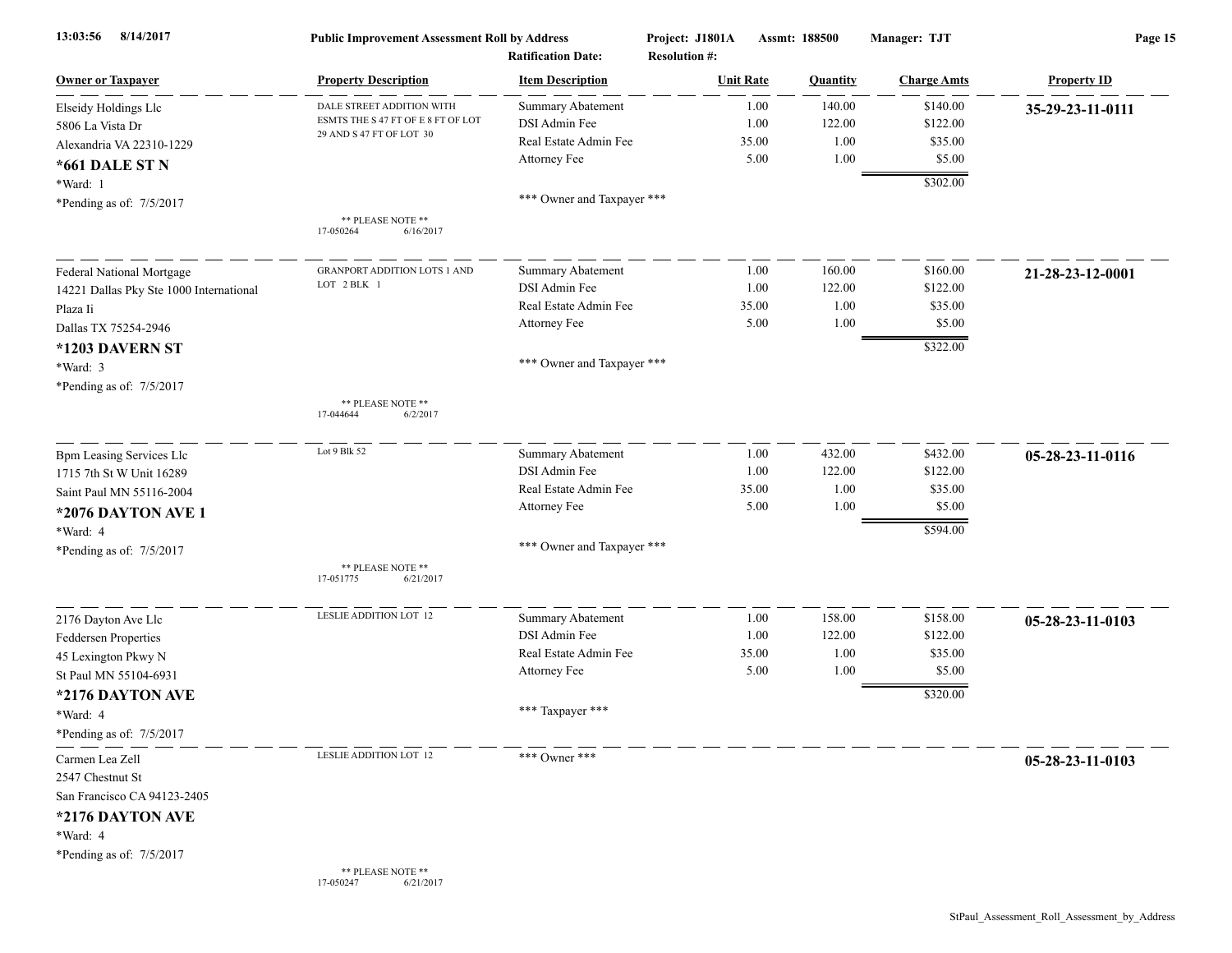| 8/14/2017<br>13:03:56                                                                    | <b>Public Improvement Assessment Roll by Address</b><br><b>Ratification Date:</b>   |                            | Project: J1801A<br>Assmt: 188500<br><b>Resolution #:</b> |                  | Manager: TJT    | Page 16            |                    |
|------------------------------------------------------------------------------------------|-------------------------------------------------------------------------------------|----------------------------|----------------------------------------------------------|------------------|-----------------|--------------------|--------------------|
| <b>Owner or Taxpayer</b>                                                                 | <b>Property Description</b>                                                         | <b>Item Description</b>    |                                                          | <b>Unit Rate</b> | <b>Quantity</b> | <b>Charge Amts</b> | <b>Property ID</b> |
| Arnold A Olson Trustee                                                                   | DESNOYER PARK RAMSEY CO.,                                                           | <b>Summary Abatement</b>   |                                                          | 1.00             | 160.00          | \$160.00           | 32-29-23-32-0013   |
| Shirley A Olson Trustee                                                                  | MINN. NELY 1/2 OF VAC ALLEY ADJ                                                     | DSI Admin Fee              |                                                          | 1.00             | 122.00          | \$122.00           |                    |
| 3109 Stinson Blvd Ne                                                                     | AND SELY 5 FT OF LOT 38 AND NWLY<br>1/2 OF LOT 36 AND ALL OF LOT 37                 | Real Estate Admin Fee      |                                                          | 35.00            | 1.00            | \$35.00            |                    |
| St Anthony MN 55418-2337                                                                 | <b>BLK 20</b>                                                                       | Attorney Fee               |                                                          | 5.00             | 1.00            | \$5.00             |                    |
| *521 DESNOYER AVE                                                                        |                                                                                     |                            |                                                          |                  |                 | \$322.00           |                    |
| *Ward: 4                                                                                 |                                                                                     | *** Owner and Taxpayer *** |                                                          |                  |                 |                    |                    |
| *Pending as of: 7/5/2017                                                                 |                                                                                     |                            |                                                          |                  |                 |                    |                    |
|                                                                                          | ** PLEASE NOTE **<br>17-045099<br>6/2/2017                                          |                            |                                                          |                  |                 |                    |                    |
| Ocwen Loan Servicing Llc                                                                 | M. M. GASSER'S ADDITION TO THE                                                      | <b>Summary Abatement</b>   |                                                          | 1.00             | 318.00          | \$318.00           | 20-29-22-31-0163   |
| 3451 Hammond Ave                                                                         | CITY OF ST. PAUL EX S 28.25 FT; LOT                                                 | DSI Admin Fee              |                                                          | 1.00             | 244.00          | \$244.00           |                    |
| Waterloo IA 50702-5345                                                                   | 16 & ALL OF LOT 17 BLK 1                                                            | Real Estate Admin Fee      |                                                          | 35.00            | 1.00            | \$35.00            |                    |
| *1426 DESOTO ST                                                                          |                                                                                     | Attorney Fee               |                                                          | 5.00             | 1.00            | \$5.00             |                    |
| *Ward: 5                                                                                 |                                                                                     |                            |                                                          |                  |                 | \$602.00           |                    |
| *Pending as of: 7/5/2017                                                                 |                                                                                     | *** Owner and Taxpayer *** |                                                          |                  |                 |                    |                    |
|                                                                                          | ** PLEASE NOTE **<br>17-048304<br>6/9/2017<br>17-050778<br>6/16/2017                |                            |                                                          |                  |                 |                    |                    |
| Han Phan                                                                                 | EDMUND RICE'S FIRST ADDITION TO                                                     | Summary Abatement          |                                                          | 1.00             | 160.00          | \$160.00           | 29-29-22-32-0043   |
| 2204 Mcafee Cir                                                                          | ST. PAUL LOT 18 BLK 5                                                               | DSI Admin Fee              |                                                          | 1.00             | 122.00          | \$122.00           |                    |
| Maplewood MN 55109-2536                                                                  |                                                                                     | Real Estate Admin Fee      |                                                          | 35.00            | 1.00            | \$35.00            |                    |
| *889 DESOTO ST                                                                           |                                                                                     | Attorney Fee               |                                                          | 5.00             | 1.00            | \$5.00             |                    |
| *Ward: 5                                                                                 |                                                                                     |                            |                                                          |                  |                 | \$322.00           |                    |
| *Pending as of: 7/5/2017                                                                 |                                                                                     | *** Owner and Taxpayer *** |                                                          |                  |                 |                    |                    |
|                                                                                          | ** PLEASE NOTE **<br>17-052019<br>6/21/2017                                         |                            |                                                          |                  |                 |                    |                    |
| Michael Davis                                                                            | DAWSON'S EARL ST. ADDITION TO                                                       | Summary Abatement          |                                                          | 1.00             | 160.00          | \$160.00           | 28-29-22-31-0004   |
| 3352 Sherman Ct Ste 202                                                                  | ST. PAUL, RAMSEY CO., MINN. LOT 5<br><b>BLK 72</b>                                  | DSI Admin Fee              |                                                          | 1.00             | 122.00          | \$122.00           |                    |
| Eagan MN 55121-5504                                                                      |                                                                                     | Real Estate Admin Fee      |                                                          | 35.00            | 1.00            | \$35.00            |                    |
| <b>*947 EARL ST</b>                                                                      |                                                                                     | Attorney Fee               |                                                          | 5.00             | 1.00            | \$5.00             |                    |
| *Ward: 6                                                                                 |                                                                                     |                            |                                                          |                  |                 | \$322.00           |                    |
| *Pending as of: 7/5/2017                                                                 |                                                                                     | *** Taxpayer ***           |                                                          |                  |                 |                    |                    |
| State Of Mn Trust Exempt<br>Po Box 64097<br>St Paul MN 55164-0097<br><b>*947 EARL ST</b> | DAWSON'S EARL ST. ADDITION TO<br>ST. PAUL, RAMSEY CO., MINN. LOT 5<br><b>BLK 72</b> | *** Owner ***              |                                                          |                  |                 |                    | 28-29-22-31-0004   |
| *Ward: 6                                                                                 |                                                                                     |                            |                                                          |                  |                 |                    |                    |
| *Pending as of: 7/5/2017                                                                 | ** PLEASE NOTE **<br>17-051757<br>6/21/2017                                         |                            |                                                          |                  |                 |                    |                    |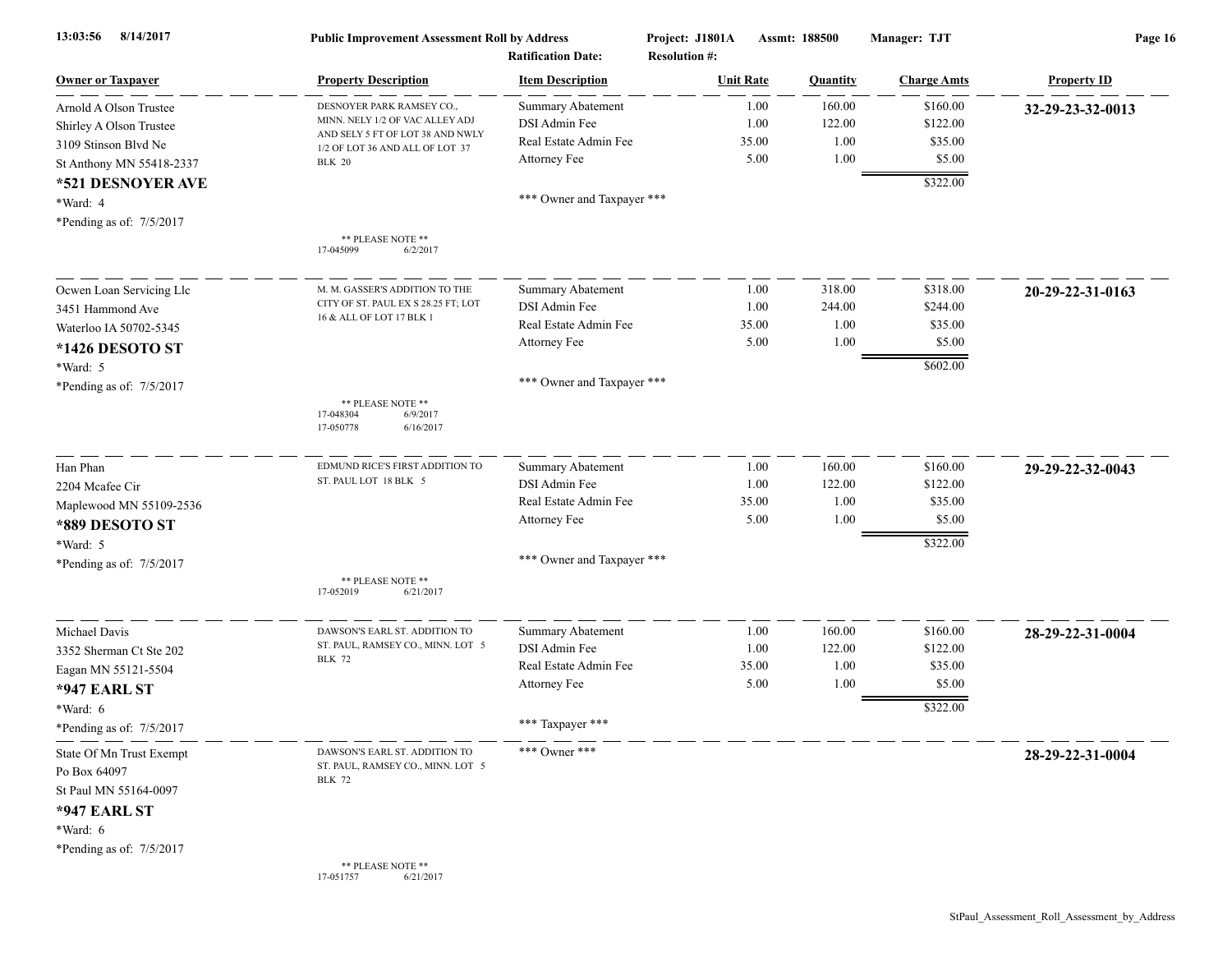| 8/14/2017<br>13:03:56      | <b>Public Improvement Assessment Roll by Address</b>             |                            | Project: J1801A      | Assmt: 188500 |          | Manager: TJT       | Page 17            |  |
|----------------------------|------------------------------------------------------------------|----------------------------|----------------------|---------------|----------|--------------------|--------------------|--|
|                            |                                                                  | <b>Ratification Date:</b>  | <b>Resolution #:</b> |               |          |                    |                    |  |
| <b>Owner or Taxpayer</b>   | <b>Property Description</b>                                      | <b>Item Description</b>    | <b>Unit Rate</b>     |               | Quantity | <b>Charge Amts</b> | <b>Property ID</b> |  |
| Amar Pulchan               | STINSON'S ADDITION TO THE CITY                                   | <b>Summary Abatement</b>   |                      | 1.00          | 288.00   | \$288.00           | 29-29-22-34-0104   |  |
| 1246 Edgerton St           | OF SAINT PAUL IN THE STATE OF<br>MINNESOTA LOTS 9 AND LOT 12 BLK | DSI Admin Fee              |                      | 1.00          | 122.00   | \$122.00           |                    |  |
| Saint Paul MN 55130-3527   | 16                                                               | Real Estate Admin Fee      |                      | 35.00         | 1.00     | \$35.00            |                    |  |
| *759 EDGERTON ST           |                                                                  | Attorney Fee               |                      | 5.00          | 1.00     | \$5.00             |                    |  |
| *Ward: 5                   |                                                                  |                            |                      |               |          | \$450.00           |                    |  |
| *Pending as of: 7/5/2017   |                                                                  | *** Owner and Taxpayer *** |                      |               |          |                    |                    |  |
|                            | ** PLEASE NOTE **<br>17-052168<br>6/21/2017                      |                            |                      |               |          |                    |                    |  |
| Oscar Cendejas             | PECK'S ADDITION LOT 12 BLK 1                                     | <b>Summary Abatement</b>   |                      | 1.00          | 158.00   | \$158.00           | 35-29-23-23-0113   |  |
| 1073 Edmund Ave            |                                                                  | DSI Admin Fee              |                      | 1.00          | 122.00   | \$122.00           |                    |  |
| St Paul MN 55104-2627      |                                                                  | Real Estate Admin Fee      |                      | 35.00         | 1.00     | \$35.00            |                    |  |
| *1073 EDMUND AVE           |                                                                  | Attorney Fee               |                      | 5.00          | 1.00     | \$5.00             |                    |  |
| *Ward: 1                   |                                                                  |                            |                      |               |          | \$320.00           |                    |  |
| *Pending as of: 7/5/2017   |                                                                  | *** Owner and Taxpayer *** |                      |               |          |                    |                    |  |
|                            | ** PLEASE NOTE **<br>17-054176<br>6/27/2017                      |                            |                      |               |          |                    |                    |  |
| Kenneth P Geib             | HERSEY WOOLSEY ADDITION LOT                                      | <b>Summary Abatement</b>   |                      | 1.00          | 160.00   | \$160.00           | 27-29-23-43-0207   |  |
| Lori E Geib                | 5 BLK 12                                                         | DSI Admin Fee              |                      | 1.00          | 122.00   | \$122.00           |                    |  |
| 1298 Englewood Ave         |                                                                  | Real Estate Admin Fee      |                      | 35.00         | 1.00     | \$35.00            |                    |  |
| St Paul MN 55104-1415      |                                                                  | Attorney Fee               |                      | 5.00          | 1.00     | \$5.00             |                    |  |
| *1298 ENGLEWOOD AVE        |                                                                  |                            |                      |               |          | \$322.00           |                    |  |
| *Ward: 4                   |                                                                  | *** Owner and Taxpayer *** |                      |               |          |                    |                    |  |
| *Pending as of: 7/5/2017   |                                                                  |                            |                      |               |          |                    |                    |  |
|                            | ** PLEASE NOTE **<br>17-050702<br>6/19/2017                      |                            |                      |               |          |                    |                    |  |
| Galloway Holdings Llc      | LAKE RESIDENCES N 113 FT OF S 264                                | <b>Summary Abatement</b>   |                      | 1.00          | 160.00   | \$160.00           | 22-29-22-23-0032   |  |
| 28238 Grandview Dr         | FT OF W 90 FT OF E 300 FT OF LOT 13                              | DSI Admin Fee              |                      | 1.00          | 122.00   | \$122.00           |                    |  |
| Belle Plaine MN 56011-4873 |                                                                  | Real Estate Admin Fee      |                      | 35.00         | 1.00     | \$35.00            |                    |  |
| *1460 ETNA ST              |                                                                  | Attorney Fee               |                      | 5.00          | 1.00     | \$5.00             |                    |  |
| $*Ward: 6$                 |                                                                  |                            |                      |               |          | \$322.00           |                    |  |
| *Pending as of: 7/5/2017   |                                                                  | *** Owner and Taxpayer *** |                      |               |          |                    |                    |  |
|                            | ** PLEASE NOTE **                                                |                            |                      |               |          |                    |                    |  |

17-053035 6/23/2017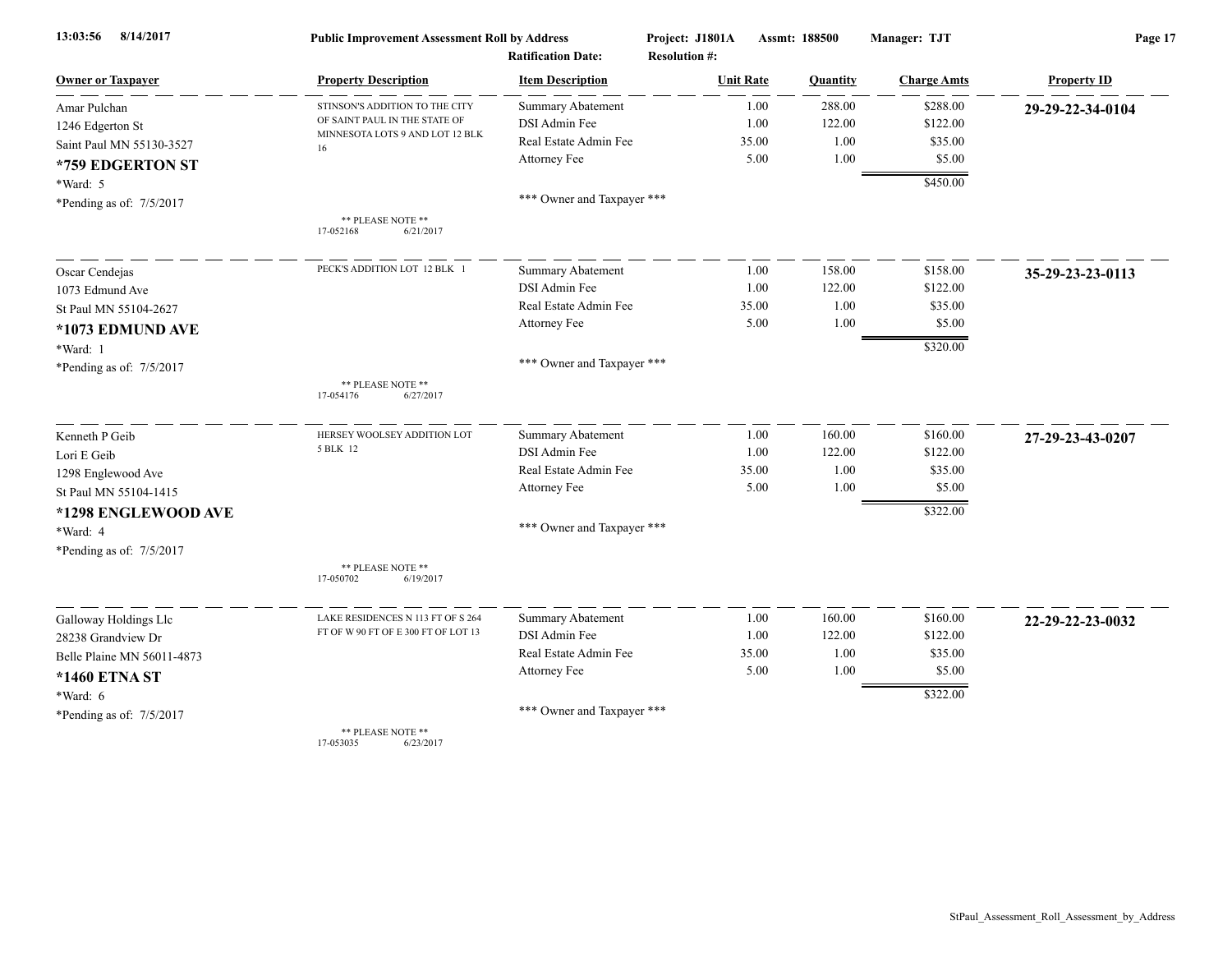| 8/14/2017<br>13:03:56      | <b>Public Improvement Assessment Roll by Address</b>                |                            | Project: J1801A      | Assmt: 188500 | Manager: TJT       | Page 18            |  |
|----------------------------|---------------------------------------------------------------------|----------------------------|----------------------|---------------|--------------------|--------------------|--|
|                            |                                                                     | <b>Ratification Date:</b>  | <b>Resolution #:</b> |               |                    |                    |  |
| <b>Owner or Taxpayer</b>   | <b>Property Description</b>                                         | <b>Item Description</b>    | <b>Unit Rate</b>     | Quantity      | <b>Charge Amts</b> | <b>Property ID</b> |  |
| Cerisano Enterprise Llc    | L. WARNER'S SUBDIVISION OF                                          | <b>Summary Abatement</b>   | 1.00                 | 316.00        | \$316.00           | 33-29-22-31-0026   |  |
| 13226 Crusheen Ct          | BLOCK 78 LYMAN DAYTON'S                                             | DSI Admin Fee              | 1.00                 | 122.00        | \$122.00           |                    |  |
| Rosemount MN 55068-4385    | ADDITION LOT 2 BLK 78                                               | Real Estate Admin Fee      | 35.00                | 1.00          | \$35.00            |                    |  |
| *1054 EUCLID ST            |                                                                     | Attorney Fee               | 5.00                 | 1.00          | \$5.00             |                    |  |
| *Ward: 7                   |                                                                     |                            |                      |               | \$478.00           |                    |  |
| *Pending as of: 7/5/2017   |                                                                     | *** Owner and Taxpayer *** |                      |               |                    |                    |  |
|                            | ** PLEASE NOTE **<br>17-049770<br>6/15/2017                         |                            |                      |               |                    |                    |  |
| Rita Mealey                | ADAM GOTZIAN'S SUB. OF BLK. 76,                                     | <b>Summary Abatement</b>   | 1.00                 | 384.00        | \$384.00           | 33-29-22-32-0049   |  |
| 904 Euclid St              | LYMAN DAYTON'S ADDITION TO ST.                                      | DSI Admin Fee              | 1.00                 | 122.00        | \$122.00           |                    |  |
| St Paul MN 55106-5613      | PAUL EX E 2O FT LOT 8 AND ALL OF<br>LOT <sub>7</sub>                | Real Estate Admin Fee      | 35.00                | 1.00          | \$35.00            |                    |  |
| *904 EUCLID ST             |                                                                     | Attorney Fee               | 5.00                 | 1.00          | \$5.00             |                    |  |
| *Ward: 7                   |                                                                     |                            |                      |               | \$546.00           |                    |  |
| *Pending as of: 7/5/2017   |                                                                     | *** Owner and Taxpayer *** |                      |               |                    |                    |  |
|                            | ** PLEASE NOTE **<br>17-050911<br>6/21/2017                         |                            |                      |               |                    |                    |  |
| Frank W Andrews            | ASCH'S SUBDIVISION OF BLOCK 92,                                     | Summary Abatement          | 1.00                 | 316.00        | \$316.00           | 33-29-22-23-0046   |  |
| 883 Fremont Ave            | LYMAN DAYTON'S ADDITION TO ST.<br>PAUL E 35 FT OF W 70 FT OF LOT 17 | DSI Admin Fee              | 1.00                 | 122.00        | \$122.00           |                    |  |
| St Paul MN 55106-5219      | <b>BLK 92</b>                                                       | Real Estate Admin Fee      | 35.00                | 1.00          | \$35.00            |                    |  |
| *883 FREMONT AVE           |                                                                     | Attorney Fee               | 5.00                 | 1.00          | \$5.00             |                    |  |
| *Ward: 7                   |                                                                     |                            |                      |               | \$478.00           |                    |  |
| *Pending as of: $7/5/2017$ |                                                                     | *** Owner and Taxpayer *** |                      |               |                    |                    |  |
|                            | ** PLEASE NOTE **<br>17-049768<br>6/15/2017                         |                            |                      |               |                    |                    |  |
| 4rm+ula Llp                | MILHAM PARK, RAMSEY CO., MINN.                                      | Summary Abatement          | 1.00                 | 160.00        | \$160.00           | 33-29-23-41-0125   |  |
| 275 E 4th St Suite 400     | LOTS 17 & LOT 18 BLK 2                                              | DSI Admin Fee              | 1.00                 | 122.00        | \$122.00           |                    |  |
| St Paul MN 55104-2352      |                                                                     | Real Estate Admin Fee      | 35.00                | 1.00          | \$35.00            |                    |  |
| <b>*372 FRY ST</b>         |                                                                     | Attorney Fee               | 5.00                 | 1.00          | \$5.00             |                    |  |
| *Ward: 4                   |                                                                     |                            |                      |               | \$322.00           |                    |  |
| *Pending as of: 7/5/2017   |                                                                     | *** Owner and Taxpayer *** |                      |               |                    |                    |  |
|                            | ** PLEASE NOTE **                                                   |                            |                      |               |                    |                    |  |

17-054690 6/30/2017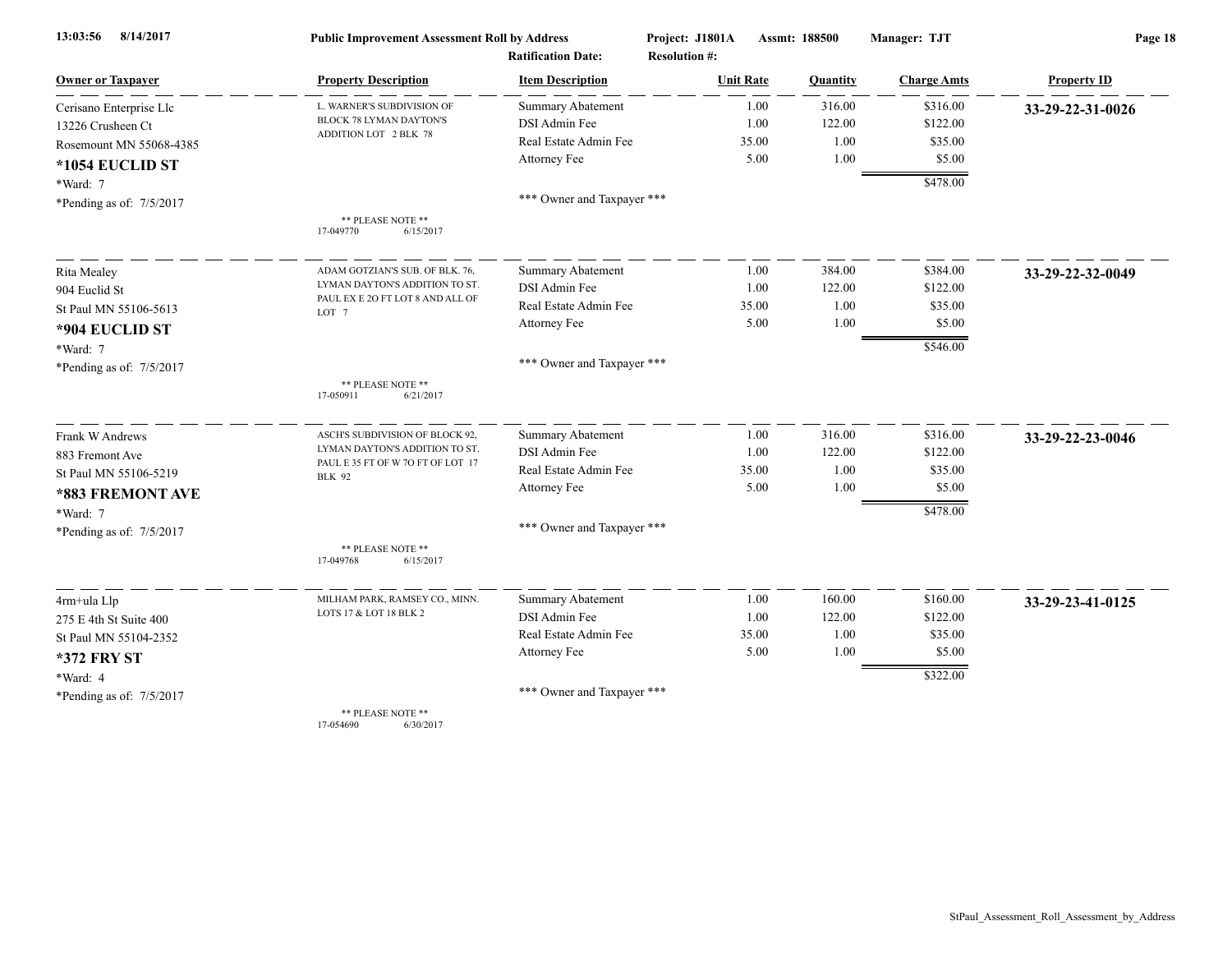| 8/14/2017<br>13:03:56       | <b>Public Improvement Assessment Roll by Address</b><br><b>Ratification Date:</b> |                            | Project: J1801A<br><b>Resolution #:</b> | Assmt: 188500   | Manager: TJT       | Page 19            |  |
|-----------------------------|-----------------------------------------------------------------------------------|----------------------------|-----------------------------------------|-----------------|--------------------|--------------------|--|
| <b>Owner or Taxpayer</b>    | <b>Property Description</b>                                                       | <b>Item Description</b>    | <b>Unit Rate</b>                        | <b>Quantity</b> | <b>Charge Amts</b> | <b>Property ID</b> |  |
| Cleo Bowie                  | UNIVERSITY SUBDIVISION OF LOTS 1,                                                 | <b>Summary Abatement</b>   | 1.00                                    | 158.00          | \$158.00           | 35-29-23-32-0084   |  |
| 1001 Fuller Ave             | 2, 3 & 8 HYDE PARK, RAMSEY CO.,                                                   | DSI Admin Fee              | 1.00                                    | 122.00          | \$122.00           |                    |  |
| St Paul MN 55104-4716       | MINN. LOT 11 BLK 4                                                                | Real Estate Admin Fee      | 35.00                                   | 1.00            | \$35.00            |                    |  |
| *1001 FULLER AVE            |                                                                                   | Attorney Fee               | 5.00                                    | 1.00            | \$5.00             |                    |  |
| *Ward: 1                    |                                                                                   |                            |                                         |                 | \$320.00           |                    |  |
| *Pending as of: 7/5/2017    |                                                                                   | *** Taxpayer ***           |                                         |                 |                    |                    |  |
| Mary K Sharp                | UNIVERSITY SUBDIVISION OF LOTS 1,                                                 | *** Owner ***              |                                         |                 |                    | 35-29-23-32-0084   |  |
| Merchant                    | 2, 3 & 8 HYDE PARK, RAMSEY CO.,                                                   |                            |                                         |                 |                    |                    |  |
| 1001 Fuller Ave             | MINN. LOT 11 BLK 4                                                                |                            |                                         |                 |                    |                    |  |
| Saint Paul MN 55104-4716    |                                                                                   |                            |                                         |                 |                    |                    |  |
| *1001 FULLER AVE            |                                                                                   |                            |                                         |                 |                    |                    |  |
| *Ward: 1                    |                                                                                   |                            |                                         |                 |                    |                    |  |
| *Pending as of: 7/5/2017    |                                                                                   |                            |                                         |                 |                    |                    |  |
|                             | ** PLEASE NOTE **<br>17-050258<br>6/16/2017                                       |                            |                                         |                 |                    |                    |  |
| Hsbc Mortgage Corp          | AUERBACH & HAND'S ADDITION TO                                                     | <b>Summary Abatement</b>   | 1.00                                    | 160.00          | \$160.00           | 25-29-23-13-0036   |  |
| 2929 Walden Ave             | THE CITY OF ST. PAUL LOT 6 BLK 31                                                 | DSI Admin Fee              | 1.00                                    | 122.00          | \$122.00           |                    |  |
| Depew NY 14043-2602         |                                                                                   | Real Estate Admin Fee      | 35.00                                   | 1.00            | \$35.00            |                    |  |
| *1033 GALTIER ST            |                                                                                   | Attorney Fee               | 5.00                                    | 1.00            | \$5.00             |                    |  |
| *Ward: 5                    |                                                                                   |                            |                                         |                 | \$322.00           |                    |  |
| *Pending as of: $7/5/2017$  |                                                                                   | *** Owner and Taxpayer *** |                                         |                 |                    |                    |  |
|                             | ** PLEASE NOTE **<br>17-055630<br>6/30/2017                                       |                            |                                         |                 |                    |                    |  |
| <b>Edward Valdes</b>        | LIENAU'S SUBDIVISION OF LOTS 1, 2                                                 | Summary Abatement          | 1.00                                    | 160.00          | \$160.00           | 08-28-22-24-0046   |  |
| 18840 Nw 77th Ct            | & 3 OF BLK. 93, WEST ST. PAUL                                                     | DSI Admin Fee              | 1.00                                    | 122.00          | \$122.00           |                    |  |
| Hialeah FL 33015-5241       | PROPER SUBJ TO ST; E 36 FT OF LOT 3<br>& ALL OF LOTS 1 & LOT 2 BLK 93             | Real Estate Admin Fee      | 35.00                                   | 1.00            | \$35.00            |                    |  |
| *168 GEORGE ST E            |                                                                                   | Attorney Fee               | 5.00                                    | 1.00            | \$5.00             |                    |  |
| *Ward: 2                    |                                                                                   |                            |                                         |                 | \$322.00           |                    |  |
| *Pending as of: 7/5/2017    |                                                                                   | *** Owner and Taxpayer *** |                                         |                 |                    |                    |  |
|                             | ** PLEASE NOTE **<br>6/19/2017<br>17-051244                                       |                            |                                         |                 |                    |                    |  |
| Collette L Peterson Trustee | WEST ST PAUL BLKS 1 THRU 99 LOTS                                                  | <b>Summary Abatement</b>   | 1.00                                    | 144.00          | \$144.00           | 08-28-22-23-0047   |  |
| 2021 George St E            | 1 2 3 AND LOT 4 BLK 97                                                            | DSI Admin Fee              | 1.00                                    | 122.00          | \$122.00           |                    |  |
| Saint Paul MN 55107-2964    |                                                                                   | Real Estate Admin Fee      | 35.00                                   | 1.00            | \$35.00            |                    |  |
| *2 GEORGE ST E              |                                                                                   | Attorney Fee               | 5.00                                    | 1.00            | \$5.00             |                    |  |
| *Ward: 2                    |                                                                                   |                            |                                         |                 | \$306.00           |                    |  |
| *Pending as of: $7/5/2017$  |                                                                                   | *** Owner and Taxpayer *** |                                         |                 |                    |                    |  |
|                             | ** PLEASE NOTE **<br>17-046055<br>6/6/2017                                        |                            |                                         |                 |                    |                    |  |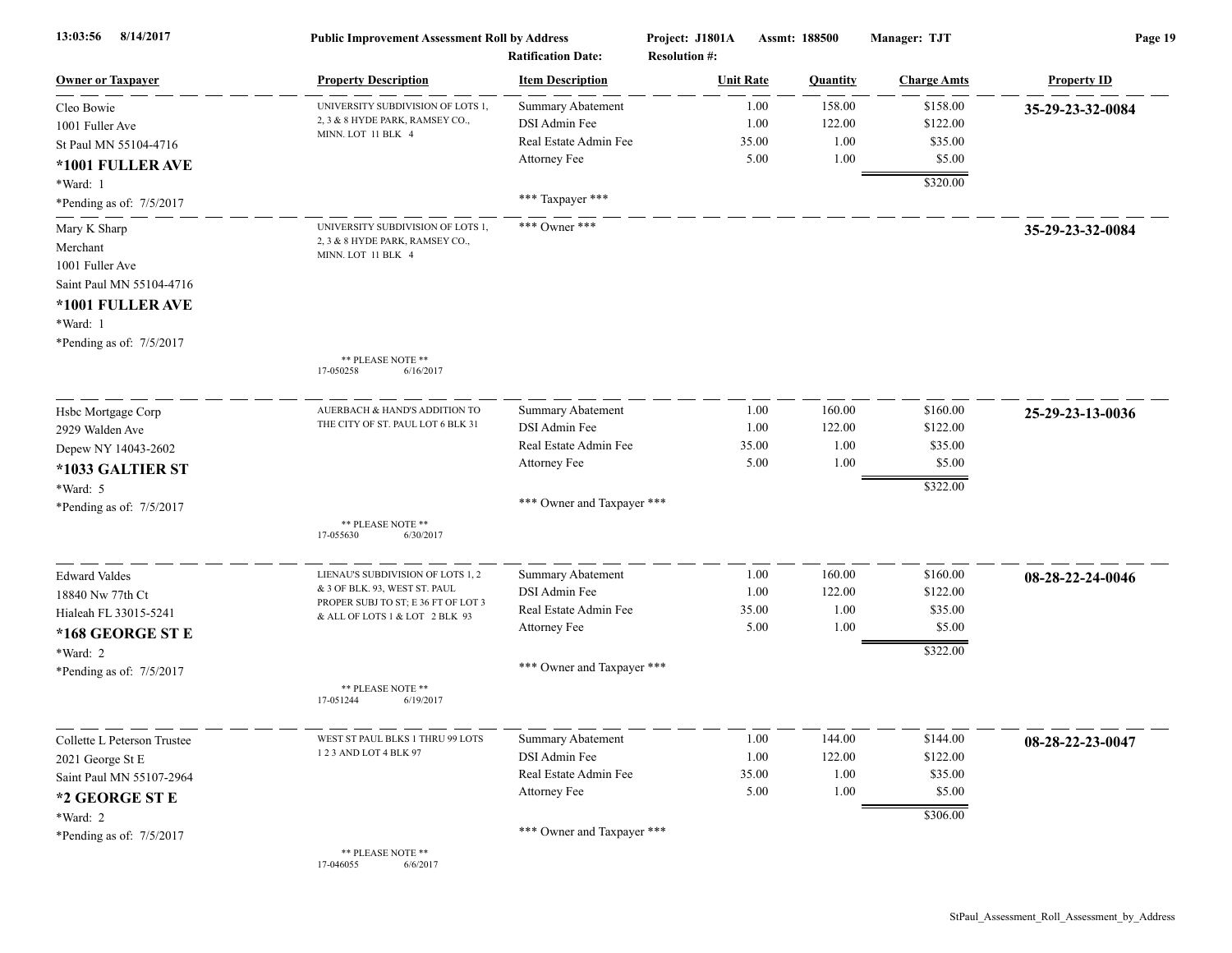| 8/14/2017<br>13:03:56       | <b>Public Improvement Assessment Roll by Address</b> |                                                      | Project: J1801A                          | Assmt: 188500 | Manager: TJT       | Page 20            |  |
|-----------------------------|------------------------------------------------------|------------------------------------------------------|------------------------------------------|---------------|--------------------|--------------------|--|
| <b>Owner or Taxpayer</b>    | <b>Property Description</b>                          | <b>Ratification Date:</b><br><b>Item Description</b> | <b>Resolution #:</b><br><b>Unit Rate</b> | Quantity      | <b>Charge Amts</b> | <b>Property ID</b> |  |
| Luul A Omar                 | BEAUPRE & KELLYS ADDITION TO                         | <b>Summary Abatement</b>                             | 1.00                                     | 160.00        | \$160.00           | 29-29-22-21-0100   |  |
| 17043 Stonebriar Cir Sw     | SAINT PAUL, RAMSEY CO., MINN. E                      | DSI Admin Fee                                        | 1.00                                     | 122.00        | \$122.00           |                    |  |
| Prior Lake MN 55372-7584    | 38 FT OF LOTS 10 11 AND LOT 12<br><b>BLK</b> 11      | Real Estate Admin Fee                                | 35.00                                    | 1.00          | \$35.00            |                    |  |
| *530 GERANIUM AVE E         |                                                      | Attorney Fee                                         | 5.00                                     | 1.00          | \$5.00             |                    |  |
| $*Ward: 5$                  |                                                      |                                                      |                                          |               | \$322.00           |                    |  |
| *Pending as of: 7/5/2017    |                                                      | *** Owner and Taxpayer ***                           |                                          |               |                    |                    |  |
|                             | ** PLEASE NOTE **<br>17-046264<br>6/5/2017           |                                                      |                                          |               |                    |                    |  |
| Santiago Carrillo           | EVANS ADDITION TO THE CITY OF ST.                    | <b>Summary Abatement</b>                             | 1.00                                     | 160.00        | \$160.00           | 29-29-22-12-0020   |  |
| 669 Geranium Ave E          | PAUL LOT 23 BLK 2                                    | DSI Admin Fee                                        | 1.00                                     | 122.00        | \$122.00           |                    |  |
| Saint Paul MN 55106-2518    |                                                      | Real Estate Admin Fee                                | 35.00                                    | 1.00          | \$35.00            |                    |  |
| *669 GERANIUM AVE E         |                                                      | Attorney Fee                                         | 5.00                                     | 1.00          | \$5.00             |                    |  |
| *Ward: 6                    |                                                      |                                                      |                                          |               | \$322.00           |                    |  |
| *Pending as of: 7/5/2017    |                                                      | *** Owner and Taxpayer ***                           |                                          |               |                    |                    |  |
|                             | ** PLEASE NOTE **<br>17-047104<br>6/7/2017           |                                                      |                                          |               |                    |                    |  |
| Jacob Ingalls               | OAK VILLE PARK LOT 10 BLK 16                         | Summary Abatement                                    | 1.00                                     | 158.00        | \$158.00           | 29-29-22-11-0062   |  |
| 9215 34th St W              |                                                      | DSI Admin Fee                                        | 1.00                                     | 122.00        | \$122.00           |                    |  |
| St Louis Park MN 55426-3706 |                                                      | Real Estate Admin Fee                                | 35.00                                    | 1.00          | \$35.00            |                    |  |
| *701 GERANIUM AVE E         |                                                      | Attorney Fee                                         | 5.00                                     | 1.00          | \$5.00             |                    |  |
| *Ward: 6                    |                                                      |                                                      |                                          |               | \$320.00           |                    |  |
| *Pending as of: 7/5/2017    |                                                      | *** Owner and Taxpayer ***                           |                                          |               |                    |                    |  |
|                             | ** PLEASE NOTE **<br>17-052127<br>6/21/2017          |                                                      |                                          |               |                    |                    |  |
| Rolynsis Llc                | STINSON'S RICE STREET ADDITION                       | Summary Abatement                                    | 1.00                                     | 160.00        | \$160.00           | 30-29-22-22-0064   |  |
| 7721 7th St N               | TO THE CITY OF ST. PAUL, MINN. LOT                   | DSI Admin Fee                                        | 1.00                                     | 122.00        | \$122.00           |                    |  |
| Oakdale MN 55128-5376       | 26 BLK 4                                             | Real Estate Admin Fee                                | 35.00                                    | 1.00          | \$35.00            |                    |  |
| *35 GERANIUM AVE W          |                                                      | Attorney Fee                                         | 5.00                                     | 1.00          | \$5.00             |                    |  |
| $*Ward: 5$                  |                                                      |                                                      |                                          |               | \$322.00           |                    |  |
| *Pending as of: 7/5/2017    |                                                      | *** Owner and Taxpayer ***                           |                                          |               |                    |                    |  |
|                             | ** PLEASE NOTE **                                    |                                                      |                                          |               |                    |                    |  |

17-049789 6/15/2017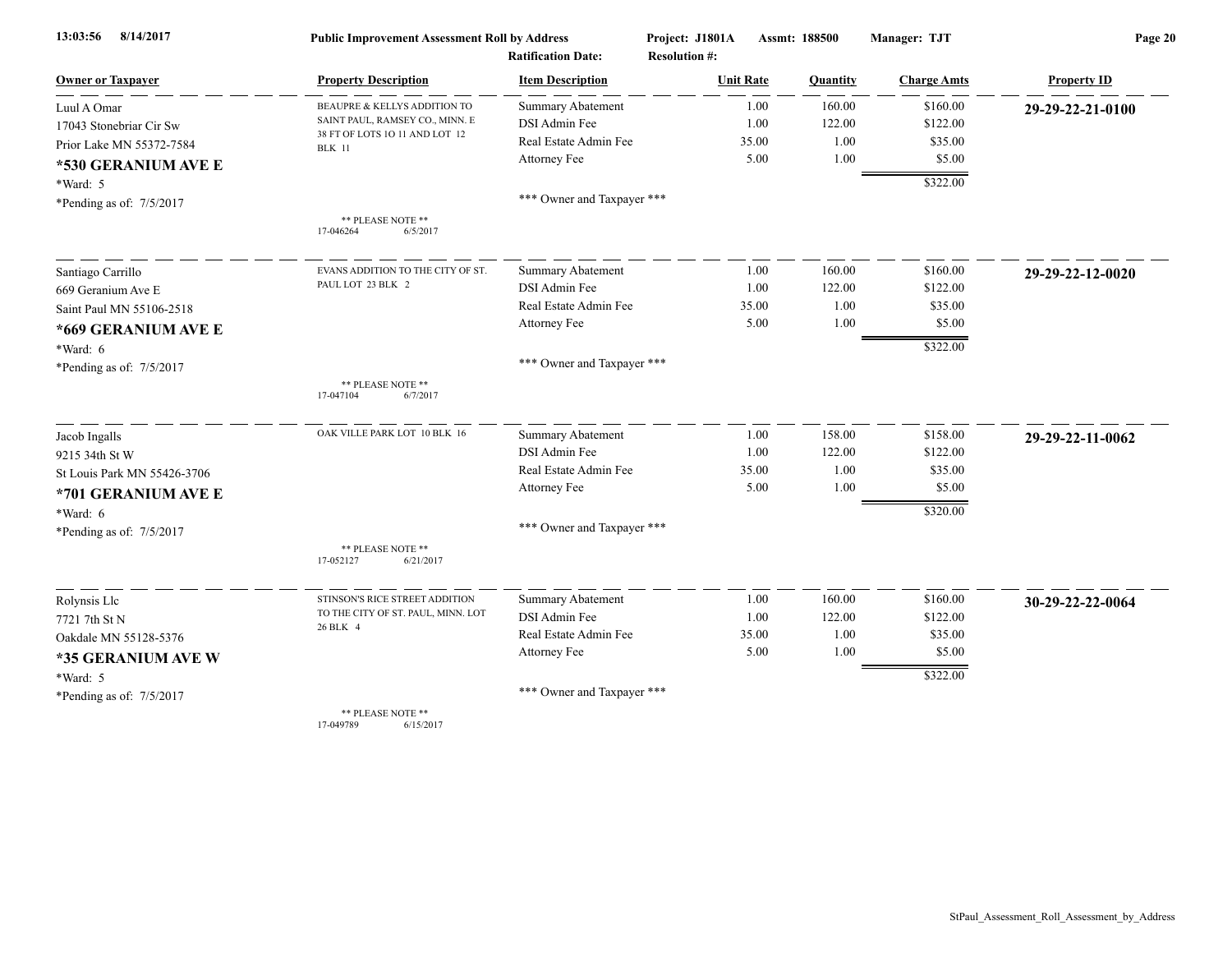| 8/14/2017<br>13:03:56                                                                                    | <b>Public Improvement Assessment Roll by Address</b><br><b>Ratification Date:</b> |                            | Project: J1801A<br>Assmt: 188500<br><b>Resolution #:</b> |                  |          | Manager: TJT       | Page 21            |  |
|----------------------------------------------------------------------------------------------------------|-----------------------------------------------------------------------------------|----------------------------|----------------------------------------------------------|------------------|----------|--------------------|--------------------|--|
| <b>Owner or Taxpayer</b>                                                                                 | <b>Property Description</b>                                                       | <b>Item Description</b>    |                                                          | <b>Unit Rate</b> | Quantity | <b>Charge Amts</b> | <b>Property ID</b> |  |
| Omobolaji N Shadrack                                                                                     | WIENSCH BATTLE CREEK ADDITION                                                     | <b>Summary Abatement</b>   |                                                          | 1.00             | 320.00   | \$320.00           | 02-28-22-44-0045   |  |
| 604 Robert St S                                                                                          | LOT 10 BLK 1                                                                      | DSI Admin Fee              |                                                          | 1.00             | 244.00   | \$244.00           |                    |  |
| Saint Paul MN 55107-2934                                                                                 |                                                                                   | Real Estate Admin Fee      |                                                          | 35.00            | 1.00     | \$35.00            |                    |  |
| *2203 GLENRIDGE AVE                                                                                      |                                                                                   | Attorney Fee               |                                                          | 5.00             | 1.00     | \$5.00             |                    |  |
| *Ward: 7                                                                                                 |                                                                                   |                            |                                                          |                  |          | \$604.00           |                    |  |
| *Pending as of: 7/5/2017                                                                                 |                                                                                   | *** Owner and Taxpayer *** |                                                          |                  |          |                    |                    |  |
|                                                                                                          | ** PLEASE NOTE **<br>17-045669<br>6/2/2017<br>17-054685<br>6/30/2017              |                            |                                                          |                  |          |                    |                    |  |
| Shirley M Rodgers                                                                                        | WINSLOW'S ADDITION TO SAINT                                                       | Summary Abatement          |                                                          | 1.00             | 344.00   | \$344.00           | 01-28-23-43-0040   |  |
| 272 Goodhue St                                                                                           | PAUL E 1/2 OF LOT 2 BLK 3                                                         | DSI Admin Fee              |                                                          | 1.00             | 122.00   | \$122.00           |                    |  |
| St Paul MN 55102-3021                                                                                    |                                                                                   | Real Estate Admin Fee      |                                                          | 35.00            | 1.00     | \$35.00            |                    |  |
|                                                                                                          |                                                                                   | Attorney Fee               |                                                          | 5.00             | 1.00     | \$5.00             |                    |  |
| *272 GOODHUE ST                                                                                          |                                                                                   |                            |                                                          |                  |          | \$506.00           |                    |  |
| *Ward: 2                                                                                                 |                                                                                   | *** Owner and Taxpayer *** |                                                          |                  |          |                    |                    |  |
| *Pending as of: 7/5/2017                                                                                 | ** PLEASE NOTE **<br>17-053274<br>6/27/2017                                       |                            |                                                          |                  |          |                    |                    |  |
| Chien Quoc Pham                                                                                          | EDMUND RICE'S SECOND ADDITION                                                     | <b>Summary Abatement</b>   |                                                          | 1.00             | 354.00   | \$354.00           | 30-29-22-43-0030   |  |
| 13533 Partridge Cir                                                                                      | TO THE CITY OF ST. PAUL W 1/2 OF                                                  | DSI Admin Fee              |                                                          | 1.00             | 122.00   | \$122.00           |                    |  |
| Andover MN 55304-4291                                                                                    | LOT 3 BLK 4                                                                       | Real Estate Admin Fee      |                                                          | 35.00            | 1.00     | \$35.00            |                    |  |
| *136 GRANITE ST                                                                                          |                                                                                   | Attorney Fee               |                                                          | 5.00             | 1.00     | \$5.00             |                    |  |
| *Ward: 5                                                                                                 |                                                                                   |                            |                                                          |                  |          | \$516.00           |                    |  |
| *Pending as of: 7/5/2017                                                                                 |                                                                                   | *** Owner and Taxpayer *** |                                                          |                  |          |                    |                    |  |
|                                                                                                          | ** PLEASE NOTE **<br>17-053258<br>6/27/2017                                       |                            |                                                          |                  |          |                    |                    |  |
| Jordan Sinclair                                                                                          | A. GOTZIANS RE OF SIGEL'S                                                         | <b>Summary Abatement</b>   |                                                          | 1.00             | 144.00   | \$144.00           | 33-29-22-13-0014   |  |
| 1086 Hancock St                                                                                          | ADDITION LOT 18 BLK 16                                                            | DSI Admin Fee              |                                                          | 1.00             | 122.00   | \$122.00           |                    |  |
| St Paul MN 55106-5336                                                                                    |                                                                                   | Real Estate Admin Fee      |                                                          | 35.00            | 1.00     | \$35.00            |                    |  |
| *1086 HANCOCK ST                                                                                         |                                                                                   | Attorney Fee               |                                                          | 5.00             | 1.00     | \$5.00             |                    |  |
| *Ward: 7<br>*Pending as of: 7/5/2017                                                                     |                                                                                   | *** Taxpayer ***           |                                                          |                  |          | \$306.00           |                    |  |
| Patrick Sinclair<br>Sinclair<br>1086 Hancock St<br>St Paul MN 55106-5336<br>*1086 HANCOCK ST<br>*Ward: 7 | A. GOTZIANS RE OF SIGEL'S<br>ADDITION LOT 18 BLK 16                               | *** Owner ***              |                                                          |                  |          |                    | 33-29-22-13-0014   |  |
| *Pending as of: 7/5/2017                                                                                 |                                                                                   |                            |                                                          |                  |          |                    |                    |  |
|                                                                                                          | ** PLEASE NOTE **<br>6/5/2017<br>17-044604                                        |                            |                                                          |                  |          |                    |                    |  |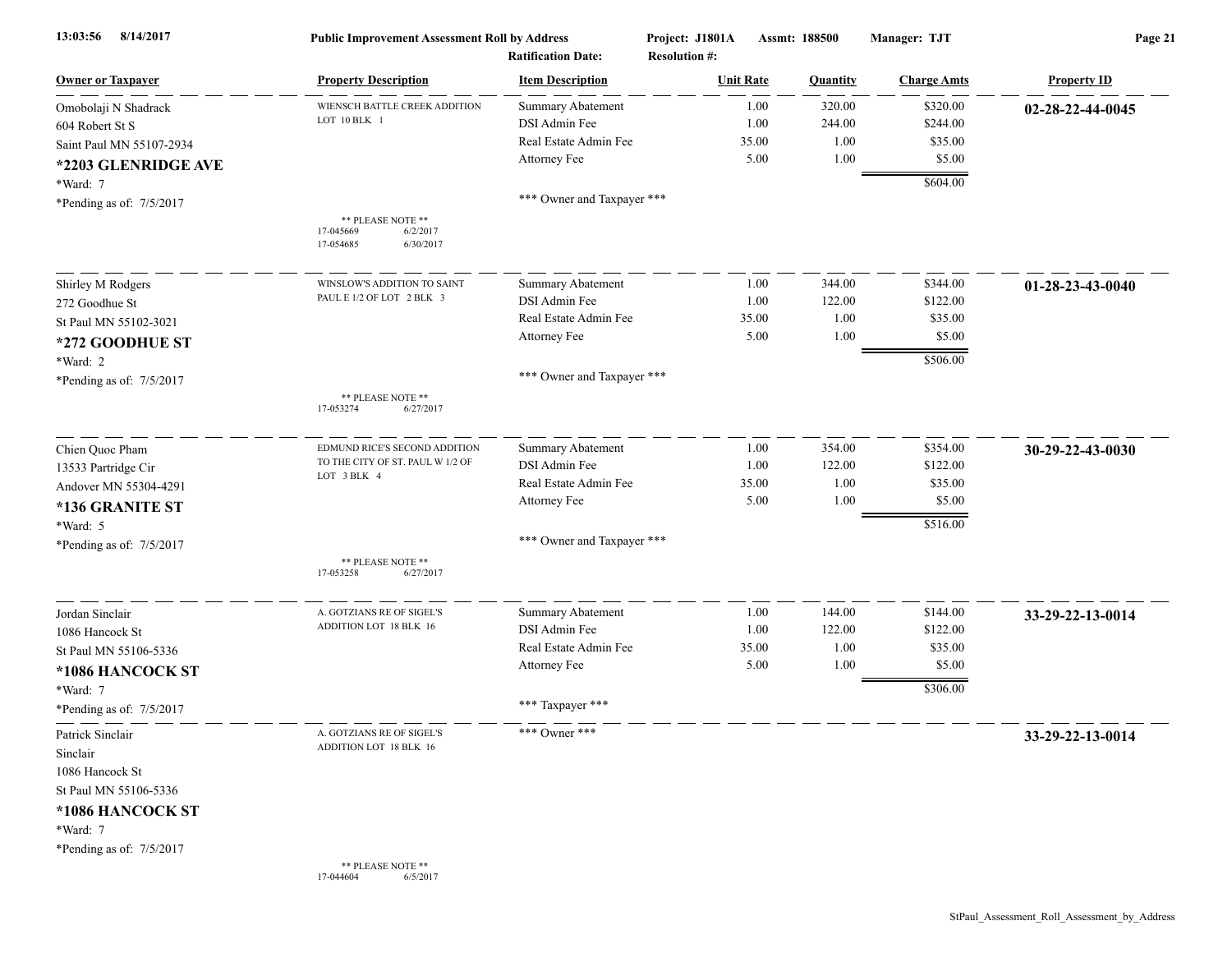| 13:03:56<br>8/14/2017       | <b>Public Improvement Assessment Roll by Address</b> |                                                      | Project: J1801A                          | Assmt: 188500 |                    | Page 22            |  |
|-----------------------------|------------------------------------------------------|------------------------------------------------------|------------------------------------------|---------------|--------------------|--------------------|--|
| <b>Owner or Taxpayer</b>    | <b>Property Description</b>                          | <b>Ratification Date:</b><br><b>Item Description</b> | <b>Resolution #:</b><br><b>Unit Rate</b> | Quantity      | <b>Charge Amts</b> | <b>Property ID</b> |  |
| Catherine E Carpenter       | EDWARD L. MCADAM ADDITION LOT                        | <b>Summary Abatement</b>                             | 1.00                                     | 160.00        | \$160.00           | 10-28-23-42-0223   |  |
| Jonathan D Holmer           | 28 BLK 2                                             | DSI Admin Fee                                        | 1.00                                     | 122.00        | \$122.00           |                    |  |
| 8930 Center Pointe Dr       |                                                      | Real Estate Admin Fee                                | 35.00                                    | 1.00          | \$35.00            |                    |  |
| Baldwinsville NY 13027-1431 |                                                      | Attorney Fee                                         | 5.00                                     | 1.00          | \$5.00             |                    |  |
| *1289 HARTFORD AVE          |                                                      |                                                      |                                          |               | \$322.00           |                    |  |
|                             |                                                      | *** Owner and Taxpayer ***                           |                                          |               |                    |                    |  |
| *Ward: 3                    |                                                      |                                                      |                                          |               |                    |                    |  |
| *Pending as of: 7/5/2017    | ** PLEASE NOTE **<br>17-050394<br>6/19/2017          |                                                      |                                          |               |                    |                    |  |
| Judith Ann Deck             | WILLARD LINDER, ADDITION NO. 2                       | <b>Summary Abatement</b>                             | 1.00                                     | 160.00        | \$160.00           | 34-29-22-31-0023   |  |
| 457 Hazelwood St            | EX N 2O FT OF E 82 66/100 FT LOT 20                  | DSI Admin Fee                                        | 1.00                                     | 122.00        | \$122.00           |                    |  |
| Saint Paul MN 55106-5915    | BLK 7                                                | Real Estate Admin Fee                                | 35.00                                    | 1.00          | \$35.00            |                    |  |
| *457 HAZELWOOD ST           |                                                      | Attorney Fee                                         | 5.00                                     | 1.00          | \$5.00             |                    |  |
| *Ward: 7                    |                                                      |                                                      |                                          |               | \$322.00           |                    |  |
| *Pending as of: 7/5/2017    |                                                      | *** Owner and Taxpayer ***                           |                                          |               |                    |                    |  |
|                             | ** PLEASE NOTE **<br>17-047310<br>6/8/2017           |                                                      |                                          |               |                    |                    |  |
| John P Haberman             | LANE'S HIGHLAND PARK E 1/2 OF                        | Summary Abatement                                    | 1.00                                     | 160.00        | \$160.00           | 16-28-23-12-0125   |  |
| Nancy P Haberman            | LOT 5 AND ALL OF LOT 4 BLK 15                        | DSI Admin Fee                                        | 1.00                                     | 122.00        | \$122.00           |                    |  |
| 1776 Hillcrest Ave          |                                                      | Real Estate Admin Fee                                | 35.00                                    | 1.00          | \$35.00            |                    |  |
| St Paul MN 55116-2151       |                                                      | Attorney Fee                                         | 5.00                                     | 1.00          | \$5.00             |                    |  |
| *1776 HILLCREST AVE         |                                                      |                                                      |                                          |               | \$322.00           |                    |  |
| *Ward: 3                    |                                                      | *** Owner and Taxpayer ***                           |                                          |               |                    |                    |  |
| *Pending as of: 7/5/2017    |                                                      |                                                      |                                          |               |                    |                    |  |
|                             | ** PLEASE NOTE **<br>17-051781<br>6/21/2017          |                                                      |                                          |               |                    |                    |  |
| Mary Vasquez                | H. F. SCHWABE'S ADDITION TO ST.                      | <b>Summary Abatement</b>                             | 1.00                                     | 160.00        | \$160.00           | 33-29-22-42-0158   |  |
| 140 Rose Pl E               | PAUL, MINNESOTA LOT 32 BLK 4                         | DSI Admin Fee                                        | 1.00                                     | 122.00        | \$122.00           |                    |  |
| Little Canada MN 55117-1429 |                                                      | Real Estate Admin Fee                                | 35.00                                    | 1.00          | \$35.00            |                    |  |
| *1117 HUDSON RD             |                                                      | Attorney Fee                                         | 5.00                                     | 1.00          | \$5.00             |                    |  |
| *Ward: 7                    |                                                      |                                                      |                                          |               | \$322.00           |                    |  |
| *Pending as of: 7/5/2017    |                                                      | *** Owner and Taxpayer ***                           |                                          |               |                    |                    |  |
|                             | ** PLEASE NOTE **                                    |                                                      |                                          |               |                    |                    |  |

17-054160 6/28/2017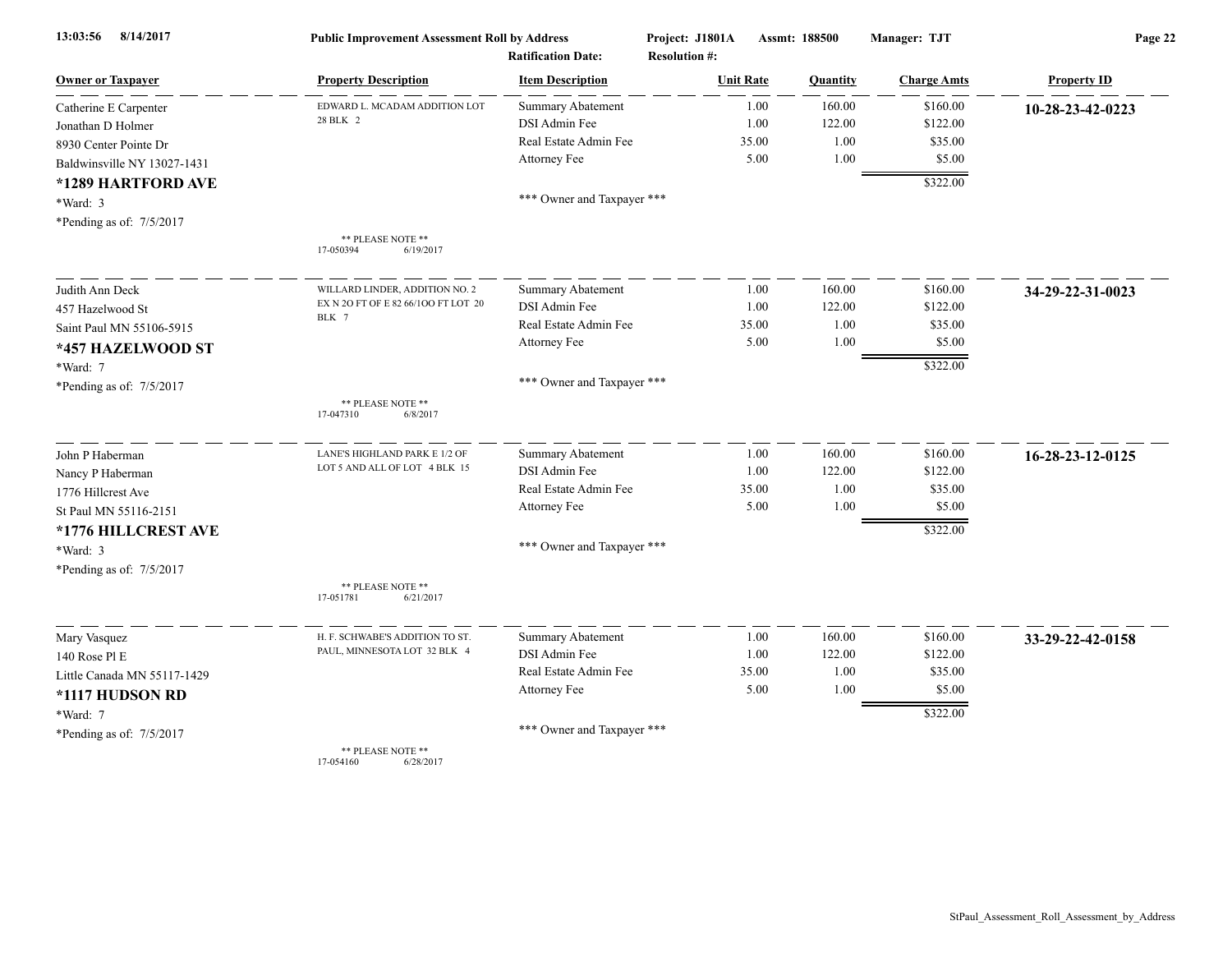| 8/14/2017<br>13:03:56          | <b>Public Improvement Assessment Roll by Address</b>           |                            | Project: J1801A      | Assmt: 188500 | Manager: TJT       | Page 23                    |  |
|--------------------------------|----------------------------------------------------------------|----------------------------|----------------------|---------------|--------------------|----------------------------|--|
|                                |                                                                | <b>Ratification Date:</b>  | <b>Resolution #:</b> |               |                    |                            |  |
| <b>Owner or Taxpayer</b>       | <b>Property Description</b>                                    | <b>Item Description</b>    | <b>Unit Rate</b>     | Quantity      | <b>Charge Amts</b> | <b>Property ID</b>         |  |
| Patrick Nseumen                | WILLIUS SUBDIVISION OF BLOCK 57                                | <b>Summary Abatement</b>   | 1.00                 | 160.00        | \$160.00           | 32-29-22-41-0147           |  |
| 8288 Red Rock Rd               | OF LYMAN DAYTONS ADDITION TO<br>ST. PAUL SUBJ TO ESMTS THE FOL | DSI Admin Fee              | 1.00                 | 122.00        | \$122.00           |                            |  |
| Eden Prairie MN 55347-1422     | PART NLY OF HUDSON RD OF LOTS                                  | Real Estate Admin Fee      | 35.00                | 1.00          | \$35.00            |                            |  |
| *805 HUDSON RD                 | 14 15 AND LOT 16 BLK 57                                        | Attorney Fee               | 5.00                 | 1.00          | \$5.00             |                            |  |
| *Ward: 7                       |                                                                |                            |                      |               | \$322.00           |                            |  |
| *Pending as of: 7/5/2017       |                                                                | *** Owner and Taxpayer *** |                      |               |                    |                            |  |
|                                | ** PLEASE NOTE **<br>17-049802<br>6/15/2017                    |                            |                      |               |                    |                            |  |
| Phil Kloot                     | ROBERTSONS ADDITION TO WEST ST.                                | <b>Summary Abatement</b>   | 1.00                 | 160.00        | \$160.00           | $07 - 28 - 22 - 12 - 0026$ |  |
| 146 Isabel St W                | PAUL LOT 7 BLK 157                                             | DSI Admin Fee              | 1.00                 | 122.00        | \$122.00           |                            |  |
| Saint Paul MN 55107-2154       |                                                                | Real Estate Admin Fee      | 35.00                | 1.00          | \$35.00            |                            |  |
| *146 ISABEL ST W               |                                                                | Attorney Fee               | 5.00                 | 1.00          | \$5.00             |                            |  |
| *Ward: 2                       |                                                                |                            |                      |               | \$322.00           |                            |  |
| *Pending as of: 7/5/2017       |                                                                | *** Owner and Taxpayer *** |                      |               |                    |                            |  |
|                                | ** PLEASE NOTE **<br>17-046516<br>6/7/2017                     |                            |                      |               |                    |                            |  |
| Mark Cemensky                  | J. A. AND W. M. STEES ADDITION TO                              | Summary Abatement          | 1.00                 | 402.00        | \$402.00           | 21-29-22-34-0020           |  |
| 1200 Centre Pointe Curv Ste 25 | ST. PAUL, RAMSEY CO., MINN. LOT 7                              | DSI Admin Fee              | 1.00                 | 122.00        | \$122.00           |                            |  |
| Mendota Heights MN 55120-1353  | AND LOT 8 BLK 1                                                | Real Estate Admin Fee      | 35.00                | 1.00          | \$35.00            |                            |  |
| <b>*940 IVY AVE E 2</b>        |                                                                | Attorney Fee               | 5.00                 | 1.00          | \$5.00             |                            |  |
| $*Ward: 6$                     |                                                                |                            |                      |               | \$564.00           |                            |  |
| *Pending as of: 7/5/2017       |                                                                | *** Owner and Taxpayer *** |                      |               |                    |                            |  |
|                                | ** PLEASE NOTE **<br>6/13/2017<br>17-049401                    |                            |                      |               |                    |                            |  |
| Rbct Llc                       | MICHEL AND ROBERTSON'S                                         | Summary Abatement          | 1.00                 | 160.00        | \$160.00           | 11-28-23-23-0070           |  |
| 1101 W Mineral Ave Suite 101   | ADDITION E 3 FT OF LOT 8 ALL OF                                | DSI Admin Fee              | 1.00                 | 122.00        | \$122.00           |                            |  |
| Littleton CO 80120-4513        | LOT 7 BLK 14                                                   | Real Estate Admin Fee      | 35.00                | 1.00          | \$35.00            |                            |  |
| *1074 JAMES AVE                |                                                                | Attorney Fee               | 5.00                 | 1.00          | \$5.00             |                            |  |
| *Ward: 3                       |                                                                |                            |                      |               | \$322.00           |                            |  |
| *Pending as of: $7/5/2017$     |                                                                | *** Owner and Taxpayer *** |                      |               |                    |                            |  |
|                                | ** PLEASE NOTE **                                              |                            |                      |               |                    |                            |  |

17-044730 6/1/2017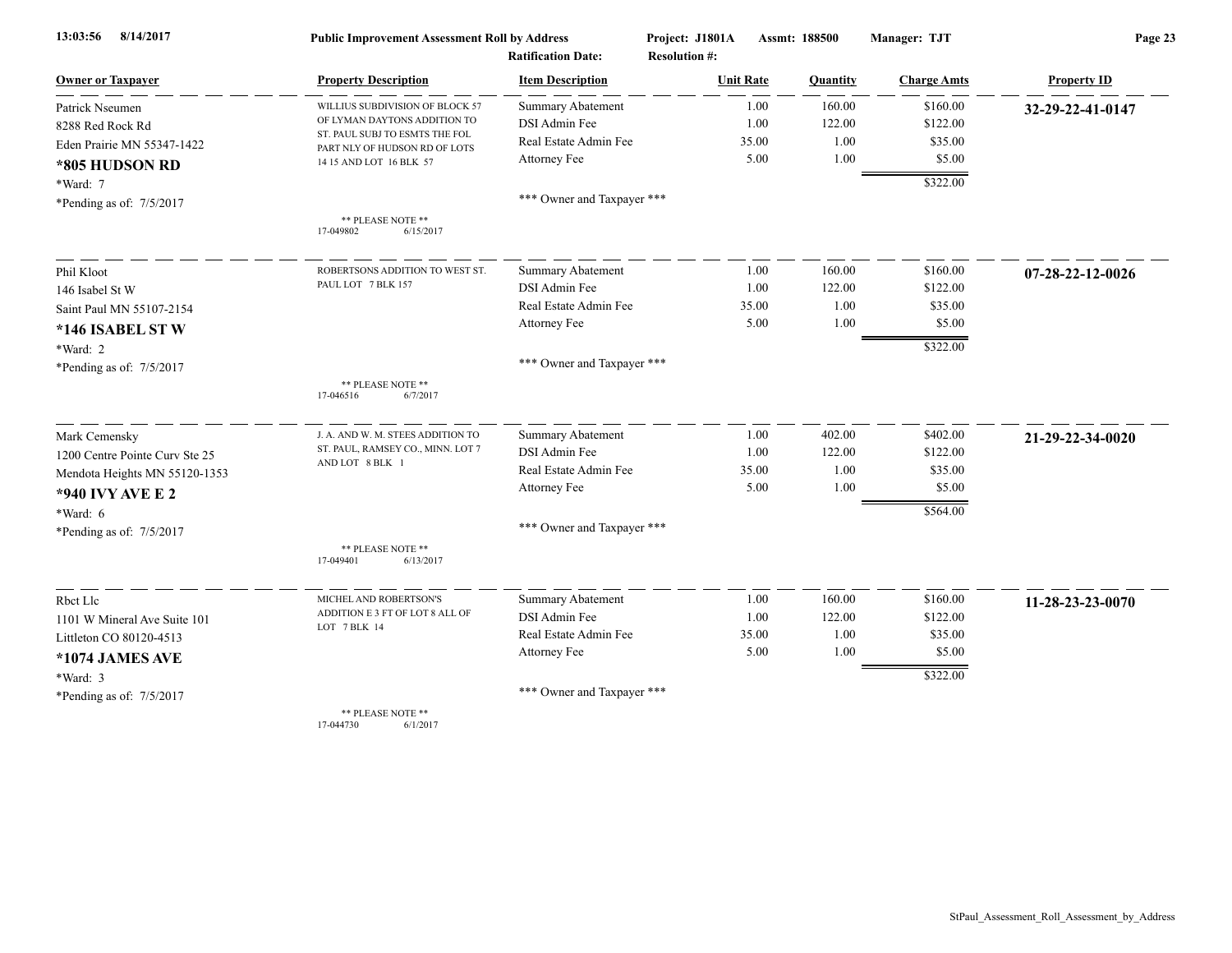| 8/14/2017<br>13:03:56                    | <b>Public Improvement Assessment Roll by Address</b><br><b>Ratification Date:</b> |                            | Project: J1801A<br><b>Resolution #:</b> | Assmt: 188500    |          | Manager: TJT       | Page 24            |  |
|------------------------------------------|-----------------------------------------------------------------------------------|----------------------------|-----------------------------------------|------------------|----------|--------------------|--------------------|--|
| <b>Owner or Taxpayer</b>                 | <b>Property Description</b>                                                       | <b>Item Description</b>    |                                         | <b>Unit Rate</b> | Quantity | <b>Charge Amts</b> | <b>Property ID</b> |  |
| Velocity Asset Group Llc                 | G. G. WHITNEY'S RIVERTON PLACE                                                    | Summary Abatement          |                                         | 1.00             | 160.00   | \$160.00           | 08-28-23-14-0168   |  |
| 13803 Mm Ave                             | LOT 8 BLK 3                                                                       | DSI Admin Fee              |                                         | 1.00             | 122.00   | \$122.00           |                    |  |
| Iowa Falls IA 50126-8609                 |                                                                                   | Real Estate Admin Fee      |                                         | 35.00            | 1.00     | \$35.00            |                    |  |
| *2150 JAMES AVE                          |                                                                                   | Attorney Fee               |                                         | 5.00             | 1.00     | \$5.00             |                    |  |
| *Ward: 3                                 |                                                                                   |                            |                                         |                  |          | \$322.00           |                    |  |
| *Pending as of: 7/5/2017                 |                                                                                   | *** Owner and Taxpayer *** |                                         |                  |          |                    |                    |  |
|                                          | ** PLEASE NOTE **<br>17-047833<br>6/9/2017                                        |                            |                                         |                  |          |                    |                    |  |
| Urban Organics Schmidt Real Estate Group | LOT 5 BLK 2                                                                       | <b>Summary Abatement</b>   |                                         | 1.00             | 168.00   | \$168.00           | 12-28-23-23-0131   |  |
| Llc                                      |                                                                                   | DSI Admin Fee              |                                         | 1.00             | 122.00   | \$122.00           |                    |  |
| 400 Regency Forest Dr Suite 30           |                                                                                   | Real Estate Admin Fee      |                                         | 35.00            | 1.00     | \$35.00            |                    |  |
| Chapel Hill NC 27515-7723                |                                                                                   | Attorney Fee               |                                         | 5.00             | 1.00     | \$5.00             |                    |  |
| *543 JAMES AVE                           |                                                                                   |                            |                                         |                  |          | \$330.00           |                    |  |
| *Ward: 2                                 |                                                                                   | *** Owner ***              |                                         |                  |          |                    |                    |  |
| *Pending as of: 7/5/2017                 |                                                                                   |                            |                                         |                  |          |                    |                    |  |
| Urban Organics St Paul Llc               | LOT 5 BLK 2                                                                       | *** Taxpayer ***           |                                         |                  |          |                    | 12-28-23-23-0131   |  |
| 700 Minnehaha Ave                        |                                                                                   |                            |                                         |                  |          |                    |                    |  |
| Saint Paul MN 55106-4433                 |                                                                                   |                            |                                         |                  |          |                    |                    |  |
| *543 JAMES AVE                           |                                                                                   |                            |                                         |                  |          |                    |                    |  |
| *Ward: 2                                 |                                                                                   |                            |                                         |                  |          |                    |                    |  |
| *Pending as of: 7/5/2017                 |                                                                                   |                            |                                         |                  |          |                    |                    |  |
|                                          | ** PLEASE NOTE **                                                                 |                            |                                         |                  |          |                    |                    |  |
|                                          | 17-054596<br>6/28/2017                                                            |                            |                                         |                  |          |                    |                    |  |
| Ricky M Ficocello                        | LEXINGTON PARK PLAT 6 LOT 10                                                      | <b>Summary Abatement</b>   |                                         | 1.00             | 160.00   | \$160.00           | 10-28-23-14-0042   |  |
| 1216 Jefferson Ave                       | BLK 2                                                                             | DSI Admin Fee              |                                         | 1.00             | 122.00   | \$122.00           |                    |  |
| St Paul MN 55105-2857                    |                                                                                   | Real Estate Admin Fee      |                                         | 35.00            | 1.00     | \$35.00            |                    |  |
| *1216 JEFFERSON AVE                      |                                                                                   | Attorney Fee               |                                         | 5.00             | 1.00     | \$5.00             |                    |  |
| *Ward: 3                                 |                                                                                   |                            |                                         |                  |          | \$322.00           |                    |  |
| *Pending as of: 7/5/2017                 |                                                                                   | *** Owner and Taxpayer *** |                                         |                  |          |                    |                    |  |
|                                          | ** PLEASE NOTE **<br>17-046788<br>6/7/2017                                        |                            |                                         |                  |          |                    |                    |  |
| Christopher Conner                       | RIDGEWOOD PARK ADDITION TO                                                        | Summary Abatement          |                                         | 1.00             | 670.00   | \$670.00           | 11-28-23-24-0010   |  |
| 908 Jefferson Ave                        | THE CITY OF ST. PAUL, RAMSEY CO.,                                                 | DSI Admin Fee              |                                         | 1.00             | 122.00   | \$122.00           |                    |  |
| Saint Paul MN 55102-2802                 | MINN. LOTS 3, 4 & LOT 5 BLK 11                                                    | Real Estate Admin Fee      |                                         | 35.00            | 1.00     | \$35.00            |                    |  |
| *908 JEFFERSON AVE                       |                                                                                   | Attorney Fee               |                                         | 5.00             | 1.00     | \$5.00             |                    |  |
| *Ward: 2                                 |                                                                                   |                            |                                         |                  |          | \$832.00           |                    |  |
| *Pending as of: 7/5/2017                 |                                                                                   | *** Owner and Taxpayer *** |                                         |                  |          |                    |                    |  |
|                                          | ** PLEASE NOTE **<br>17-052751<br>6/28/2017                                       |                            |                                         |                  |          |                    |                    |  |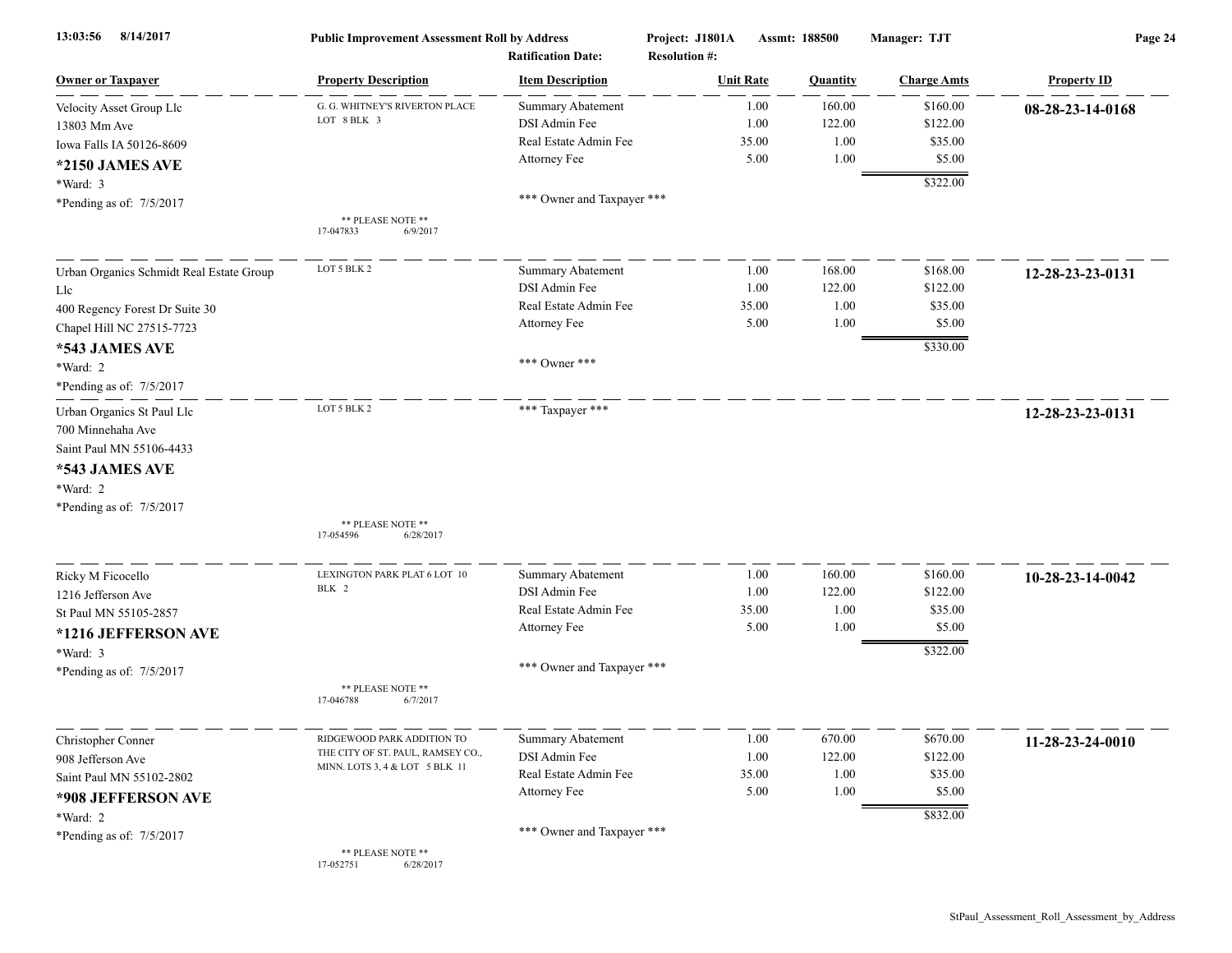| 8/14/2017<br>13:03:56            | <b>Public Improvement Assessment Roll by Address</b>                |                                                      | Project: J1801A                          | Assmt: 188500  | Manager: TJT       | Page 25            |  |
|----------------------------------|---------------------------------------------------------------------|------------------------------------------------------|------------------------------------------|----------------|--------------------|--------------------|--|
| <b>Owner or Taxpayer</b>         | <b>Property Description</b>                                         | <b>Ratification Date:</b><br><b>Item Description</b> | <b>Resolution #:</b><br><b>Unit Rate</b> | Quantity       | <b>Charge Amts</b> | <b>Property ID</b> |  |
| National Home Investors Llc      | ARLINGTON HILLS ADDITION TO ST.                                     | <b>Summary Abatement</b>                             |                                          | 160.00<br>1.00 | \$160.00           | 29-29-22-14-0136   |  |
| 707 Aldridge Rd Suite B          | PAUL 40/45 THRU 49 LOT 5 BLK 18                                     | DSI Admin Fee                                        |                                          | 122.00<br>1.00 | \$122.00           |                    |  |
| Vacaville CA 95688-9561          |                                                                     | Real Estate Admin Fee                                | 35.00                                    | 1.00           | \$35.00            |                    |  |
| *720 JENKS AVE                   |                                                                     | Attorney Fee                                         | 5.00                                     | 1.00           | \$5.00             |                    |  |
| $*Ward: 6$                       |                                                                     |                                                      |                                          |                | \$322.00           |                    |  |
| *Pending as of: 7/5/2017         |                                                                     | *** Owner and Taxpayer ***                           |                                          |                |                    |                    |  |
|                                  | ** PLEASE NOTE **<br>17-049386<br>6/15/2017                         |                                                      |                                          |                |                    |                    |  |
| Belva J Stevenson                | CLOVERDALE, ST. PAUL, MINN. LOT                                     | <b>Summary Abatement</b>                             |                                          | 160.00<br>1.00 | \$160.00           | 28-29-22-12-0189   |  |
| 4729 Pebble Beach Way            | 23 BLK 6                                                            | DSI Admin Fee                                        |                                          | 122.00<br>1.00 | \$122.00           |                    |  |
| Eagan MN 55123-2171              |                                                                     | Real Estate Admin Fee                                | 35.00                                    | 1.00           | \$35.00            |                    |  |
| *1091 JESSAMINE AVE E            |                                                                     | Attorney Fee                                         | 5.00                                     | $1.00\,$       | \$5.00             |                    |  |
| $*Ward: 6$                       |                                                                     |                                                      |                                          |                | \$322.00           |                    |  |
| *Pending as of: 7/5/2017         |                                                                     | *** Owner and Taxpayer ***                           |                                          |                |                    |                    |  |
|                                  | ** PLEASE NOTE **<br>17-047284<br>6/8/2017                          |                                                      |                                          |                |                    |                    |  |
| Carol I Bartelmy                 | JOSEPH R. WEIDE'S ADDITION TO                                       | <b>Summary Abatement</b>                             |                                          | 368.00<br>1.00 | \$368.00           | 29-29-22-12-0184   |  |
| 3030 Southlawn Dr Apt 162        | THE CITY OF ST. PAUL, MINN. LOT 14                                  | DSI Admin Fee                                        |                                          | 1.00<br>122.00 | \$122.00           |                    |  |
| Saint Paul MN 55109-1693         | BLK 4                                                               | Real Estate Admin Fee                                | 35.00                                    | 1.00           | \$35.00            |                    |  |
| *614 JESSAMINE AVE E             |                                                                     | Attorney Fee                                         |                                          | 1.00<br>5.00   | \$5.00             |                    |  |
| *Ward: 6                         |                                                                     |                                                      |                                          |                | \$530.00           |                    |  |
| *Pending as of: $7/5/2017$       |                                                                     | *** Owner and Taxpayer ***                           |                                          |                |                    |                    |  |
|                                  | ** PLEASE NOTE **<br>17-047863<br>6/8/2017<br>17-047862<br>6/8/2017 |                                                      |                                          |                |                    |                    |  |
| Carrington Mortgage Services Llc | EVANS ADDITION TO THE CITY OF ST.                                   | Summary Abatement                                    |                                          | 316.00<br>1.00 | \$316.00           | 29-29-22-12-0043   |  |
| 1600 S Douglass Rd Ste 110       | PAUL EX W 7 6/10 FT LOT 19 BLK 3                                    | DSI Admin Fee                                        |                                          | 122.00<br>1.00 | \$122.00           |                    |  |
| Anaheim CA 92806-5951            |                                                                     | Real Estate Admin Fee                                | 35.00                                    | 1.00           | \$35.00            |                    |  |
| *653 JESSAMINE AVE E             |                                                                     | Attorney Fee                                         | 5.00                                     | 1.00           | \$5.00             |                    |  |
| *Ward: 6                         |                                                                     |                                                      |                                          |                | \$478.00           |                    |  |
| *Pending as of: 7/5/2017         |                                                                     | *** Owner and Taxpayer ***                           |                                          |                |                    |                    |  |
|                                  | ** PLEASE NOTE **<br>17-052785<br>6/22/2017                         |                                                      |                                          |                |                    |                    |  |

17-052785 6/22/2017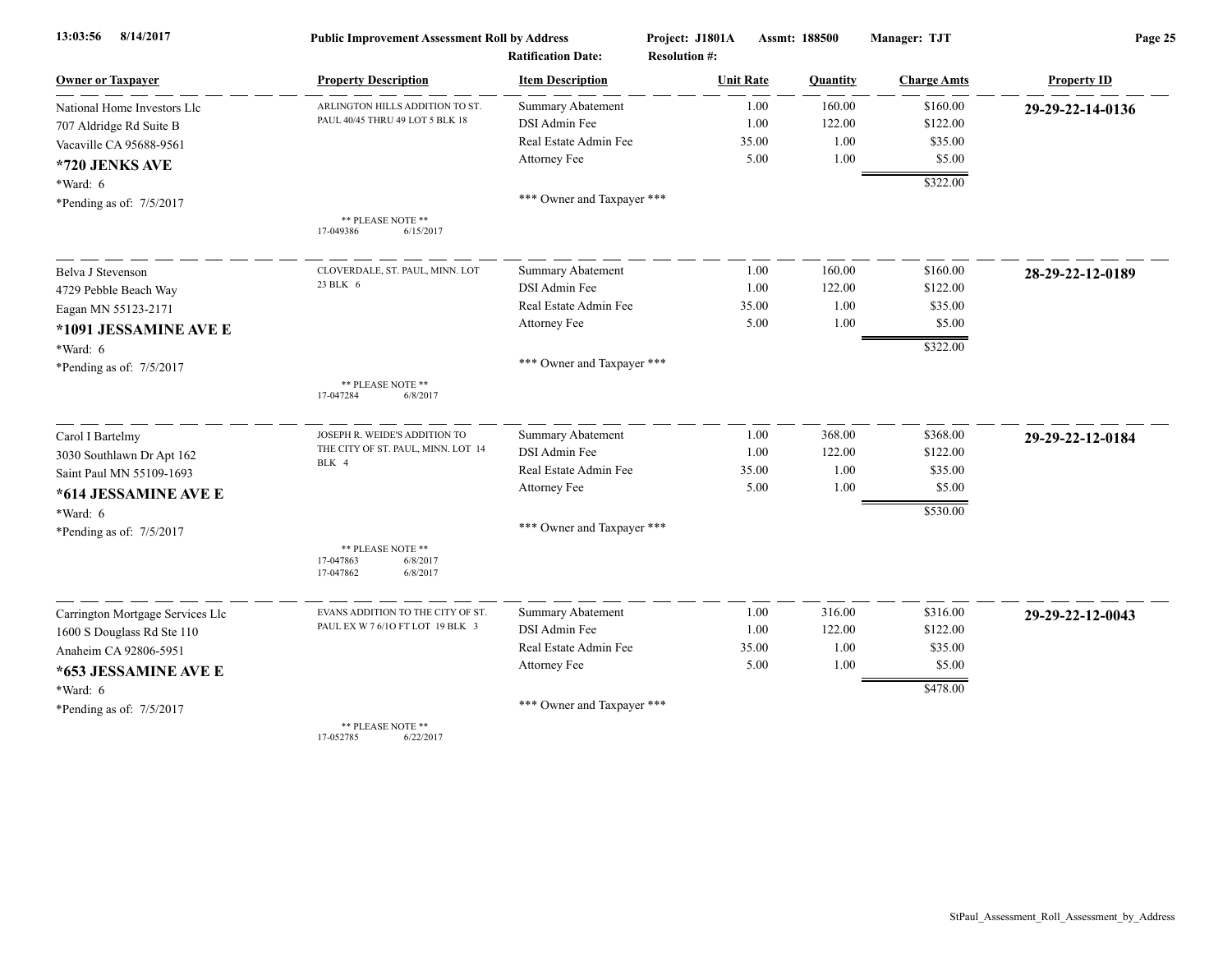| 8/14/2017<br>13:03:56      | <b>Public Improvement Assessment Roll by Address</b><br><b>Ratification Date:</b> |                            | Project: J1801A<br><b>Resolution #:</b> | Assmt: 188500 |          | Manager: TJT       | Page 26            |  |
|----------------------------|-----------------------------------------------------------------------------------|----------------------------|-----------------------------------------|---------------|----------|--------------------|--------------------|--|
| <b>Owner or Taxpayer</b>   | <b>Property Description</b>                                                       | <b>Item Description</b>    | <b>Unit Rate</b>                        |               | Quantity | <b>Charge Amts</b> | <b>Property ID</b> |  |
| Konue Z Vang               | OAK VILLE PARK LOT 11 BLK 20                                                      | Summary Abatement          |                                         | 1.00          | 160.00   | \$160.00           | 29-29-22-11-0127   |  |
| 741 Jessamine Ave E        |                                                                                   | DSI Admin Fee              |                                         | 1.00          | 122.00   | \$122.00           |                    |  |
| Saint Paul MN 55106-2507   |                                                                                   | Real Estate Admin Fee      | 35.00                                   |               | 1.00     | \$35.00            |                    |  |
| *741 JESSAMINE AVE E       |                                                                                   | Attorney Fee               |                                         | 5.00          | 1.00     | \$5.00             |                    |  |
| *Ward: 6                   |                                                                                   |                            |                                         |               |          | \$322.00           |                    |  |
| *Pending as of: $7/5/2017$ |                                                                                   | *** Owner and Taxpayer *** |                                         |               |          |                    |                    |  |
|                            | ** PLEASE NOTE **<br>17-044473<br>6/1/2017                                        |                            |                                         |               |          |                    |                    |  |
| Robert M Rauchwarter       | STINSON'S RICE STREET ADDITION                                                    | <b>Summary Abatement</b>   |                                         | 1.00          | 160.00   | \$160.00           | 30-29-22-22-0113   |  |
| 95 Jessamine Ave W         | TO THE CITY OF ST. PAUL, MINN. LOT                                                | DSI Admin Fee              |                                         | 1.00          | 122.00   | \$122.00           |                    |  |
| St Paul MN 55117-4911      | 24 BLK 6                                                                          | Real Estate Admin Fee      | 35.00                                   |               | 1.00     | \$35.00            |                    |  |
| *95 JESSAMINE AVE W        |                                                                                   | Attorney Fee               |                                         | 5.00          | 1.00     | \$5.00             |                    |  |
| *Ward: 5                   |                                                                                   |                            |                                         |               |          | \$322.00           |                    |  |
| *Pending as of: 7/5/2017   |                                                                                   | *** Owner and Taxpayer *** |                                         |               |          |                    |                    |  |
|                            | ** PLEASE NOTE **<br>6/1/2017<br>17-044630                                        |                            |                                         |               |          |                    |                    |  |
| Mark Mancini               | BEAUPRE & KELLYS ADDITION TO                                                      | Summary Abatement          |                                         | 1.00          | 366.00   | \$366.00           | 29-29-22-21-0092   |  |
| Jamie S Mancini            | SAINT PAUL, RAMSEY CO., MINN.                                                     | DSI Admin Fee              |                                         | 1.00          | 122.00   | \$122.00           |                    |  |
| 1413 Keller Lake Rd        | LOT 11 BLK 12                                                                     | Real Estate Admin Fee      | 35.00                                   |               | 1.00     | \$35.00            |                    |  |
| Burnsville MN 55306-8602   |                                                                                   | Attorney Fee               |                                         | 5.00          | 1.00     | \$5.00             |                    |  |
| <b>*1134 JESSIE ST</b>     |                                                                                   |                            |                                         |               |          | \$528.00           |                    |  |
| *Ward: 5                   |                                                                                   | *** Owner and Taxpayer *** |                                         |               |          |                    |                    |  |
| *Pending as of: 7/5/2017   |                                                                                   |                            |                                         |               |          |                    |                    |  |
|                            | ** PLEASE NOTE **<br>17-046574<br>6/6/2017                                        |                            |                                         |               |          |                    |                    |  |
| Willard C Hodge            | RUDOLPH'S RE-AR. OF LOTS 1, 2, 3, 4                                               | Summary Abatement          |                                         | 1.00          | 160.00   | \$160.00           | 08-28-22-23-0128   |  |
| Linda M Hodge              | & 5, BLK. 114 WEST ST. PAUL PROPER                                                | DSI Admin Fee              |                                         | 1.00          | 122.00   | \$122.00           |                    |  |
| 21 Elizabeth St E          | TO ST. PAUL LOT 8 BLK 114                                                         | Real Estate Admin Fee      | 35.00                                   |               | 1.00     | \$35.00            |                    |  |
| St Paul MN 55107-2901      |                                                                                   | Attorney Fee               |                                         | 5.00          | 1.00     | \$5.00             |                    |  |
| *16 KING ST E              |                                                                                   |                            |                                         |               |          | \$322.00           |                    |  |
| *Ward: 2                   |                                                                                   | *** Owner and Taxpayer *** |                                         |               |          |                    |                    |  |
| *Pending as of: 7/5/2017   |                                                                                   |                            |                                         |               |          |                    |                    |  |
|                            | ** PLEASE NOTE **                                                                 |                            |                                         |               |          |                    |                    |  |

17-049247 6/13/2017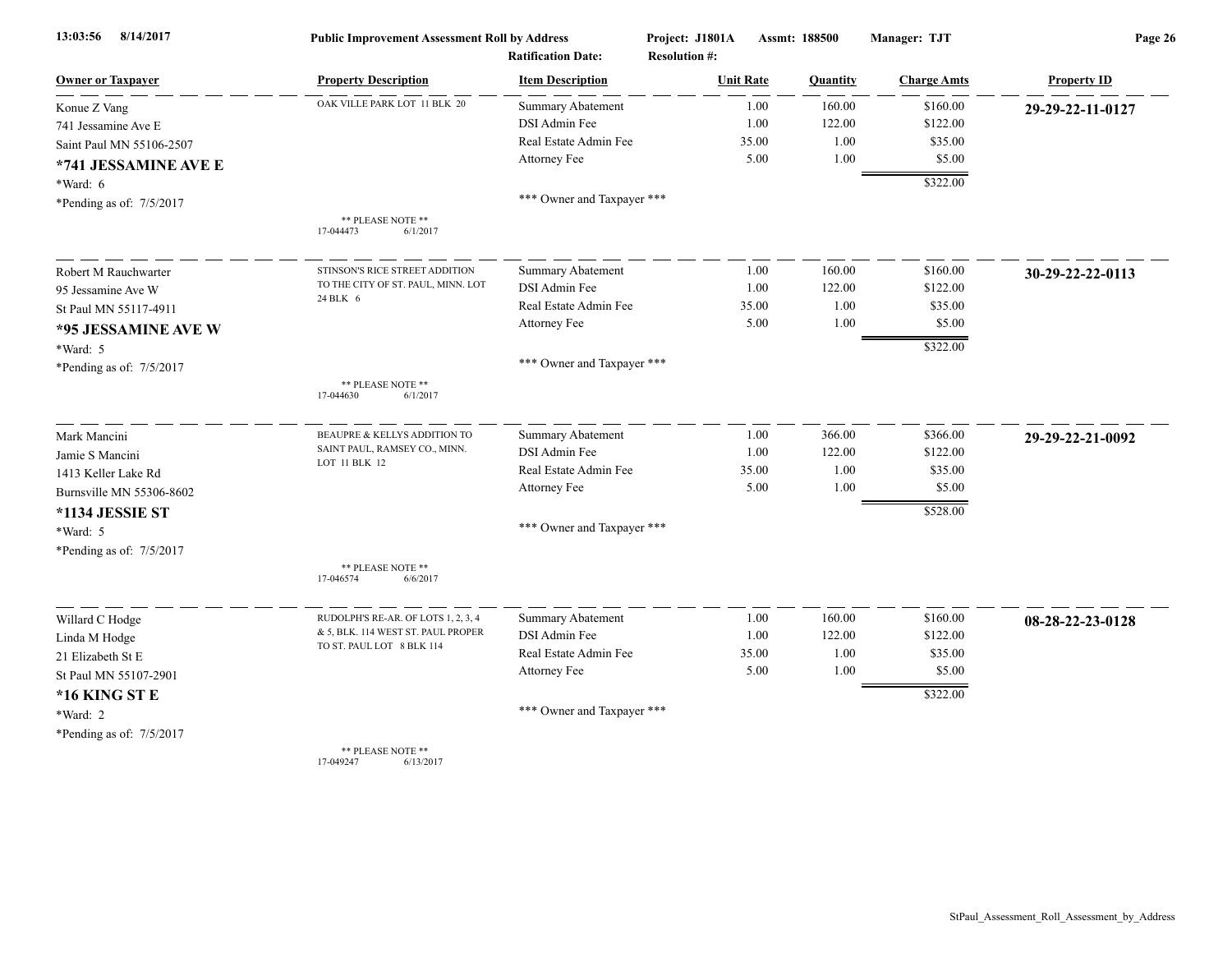| 8/14/2017<br>13:03:56             | <b>Public Improvement Assessment Roll by Address</b><br><b>Ratification Date:</b> |                            | Project: J1801A      | Assmt: 188500 |          | Manager: TJT       | Page 27            |  |
|-----------------------------------|-----------------------------------------------------------------------------------|----------------------------|----------------------|---------------|----------|--------------------|--------------------|--|
|                                   |                                                                                   |                            | <b>Resolution #:</b> |               |          |                    |                    |  |
| <b>Owner or Taxpayer</b>          | <b>Property Description</b>                                                       | <b>Item Description</b>    | <b>Unit Rate</b>     |               | Quantity | <b>Charge Amts</b> | <b>Property ID</b> |  |
| Asa Morral                        | FOREST LAWN ADDITION TO ST.                                                       | <b>Summary Abatement</b>   |                      | 1.00          | 160.00   | \$160.00           | 33-29-23-12-0090   |  |
| Melissa Morral                    | PAUL LOT 1 BLK 5                                                                  | DSI Admin Fee              |                      | 1.00          | 122.00   | \$122.00           |                    |  |
| 1722 Lafond Ave                   |                                                                                   | Real Estate Admin Fee      | 35.00                |               | 1.00     | \$35.00            |                    |  |
| St Paul MN 55104-1713             |                                                                                   | Attorney Fee               |                      | 5.00          | 1.00     | \$5.00             |                    |  |
| *1722 LAFOND AVE                  |                                                                                   |                            |                      |               |          | \$322.00           |                    |  |
| *Ward: 4                          |                                                                                   | *** Owner and Taxpayer *** |                      |               |          |                    |                    |  |
| *Pending as of: 7/5/2017          |                                                                                   |                            |                      |               |          |                    |                    |  |
|                                   | ** PLEASE NOTE **<br>17-052338<br>6/22/2017                                       |                            |                      |               |          |                    |                    |  |
| Christina Capecchi                | SMITHS SUBDIVISION OF BLKS 267                                                    | Summary Abatement          |                      | 1.00          | 158.00   | \$158.00           | 36-29-23-21-0131   |  |
| 8124 Clifford Cir                 | AND 8 E 1/2 OF LOT 23 BLK 8                                                       | DSI Admin Fee              |                      | 1.00          | 122.00   | \$122.00           |                    |  |
| Inver Grove Heights MN 55076-4571 |                                                                                   | Real Estate Admin Fee      | 35.00                |               | 1.00     | \$35.00            |                    |  |
| *408 LAFOND AVE                   |                                                                                   | Attorney Fee               |                      | 5.00          | 1.00     | \$5.00             |                    |  |
| *Ward: 1                          |                                                                                   |                            |                      |               |          | \$320.00           |                    |  |
| *Pending as of: 7/5/2017          |                                                                                   | *** Owner and Taxpayer *** |                      |               |          |                    |                    |  |
|                                   | ** PLEASE NOTE **<br>17-050244<br>6/16/2017                                       |                            |                      |               |          |                    |                    |  |
|                                   |                                                                                   |                            |                      |               |          |                    |                    |  |
| Antuan Yancy                      | MICHELS SUBDIVISION OF SAID                                                       | <b>Summary Abatement</b>   |                      | 1.00          | 366.00   | \$366.00           | 36-29-23-22-0185   |  |
| 598 Lafond Ave                    | BLOCK 5, OF SAID STINSONS<br>ADDITION LOT 10 BLK 2                                | DSI Admin Fee              |                      | 1.00          | 122.00   | \$122.00           |                    |  |
| Saint Paul MN 55103-1618          |                                                                                   | Real Estate Admin Fee      | 35.00                |               | 1.00     | \$35.00            |                    |  |
| *598 LAFOND AVE                   |                                                                                   | Attorney Fee               |                      | 5.00          | 1.00     | \$5.00             |                    |  |
| *Ward: 1                          |                                                                                   |                            |                      |               |          | \$528.00           |                    |  |
| *Pending as of: 7/5/2017          |                                                                                   | *** Owner and Taxpayer *** |                      |               |          |                    |                    |  |
|                                   | ** PLEASE NOTE **<br>17-045124<br>6/1/2017                                        |                            |                      |               |          |                    |                    |  |
| Shaun S Rioux                     | CHUTE BROTHERS DIVISION NO. 5                                                     | <b>Summary Abatement</b>   |                      | 1.00          | 160.00   | \$160.00           | 35-29-23-11-0167   |  |
| 2253 Bayview Pl                   | ADDITION TO THE CITY OF ST. PAUL,                                                 | <b>DSI</b> Admin Fee       |                      | 1.00          | 122.00   | \$122.00           |                    |  |
| Wayzata MN 55391-9704             | MINN. LOT 11                                                                      | Real Estate Admin Fee      | 35.00                |               | 1.00     | \$35.00            |                    |  |
| *722 LAFOND AVE                   |                                                                                   | Attorney Fee               |                      | 5.00          | 1.00     | \$5.00             |                    |  |
| *Ward: 1                          |                                                                                   |                            |                      |               |          | \$322.00           |                    |  |
| *Pending as of: 7/5/2017          |                                                                                   | *** Owner and Taxpayer *** |                      |               |          |                    |                    |  |
|                                   | ** PLEASE NOTE **<br>17-050705<br>6/19/2017                                       |                            |                      |               |          |                    |                    |  |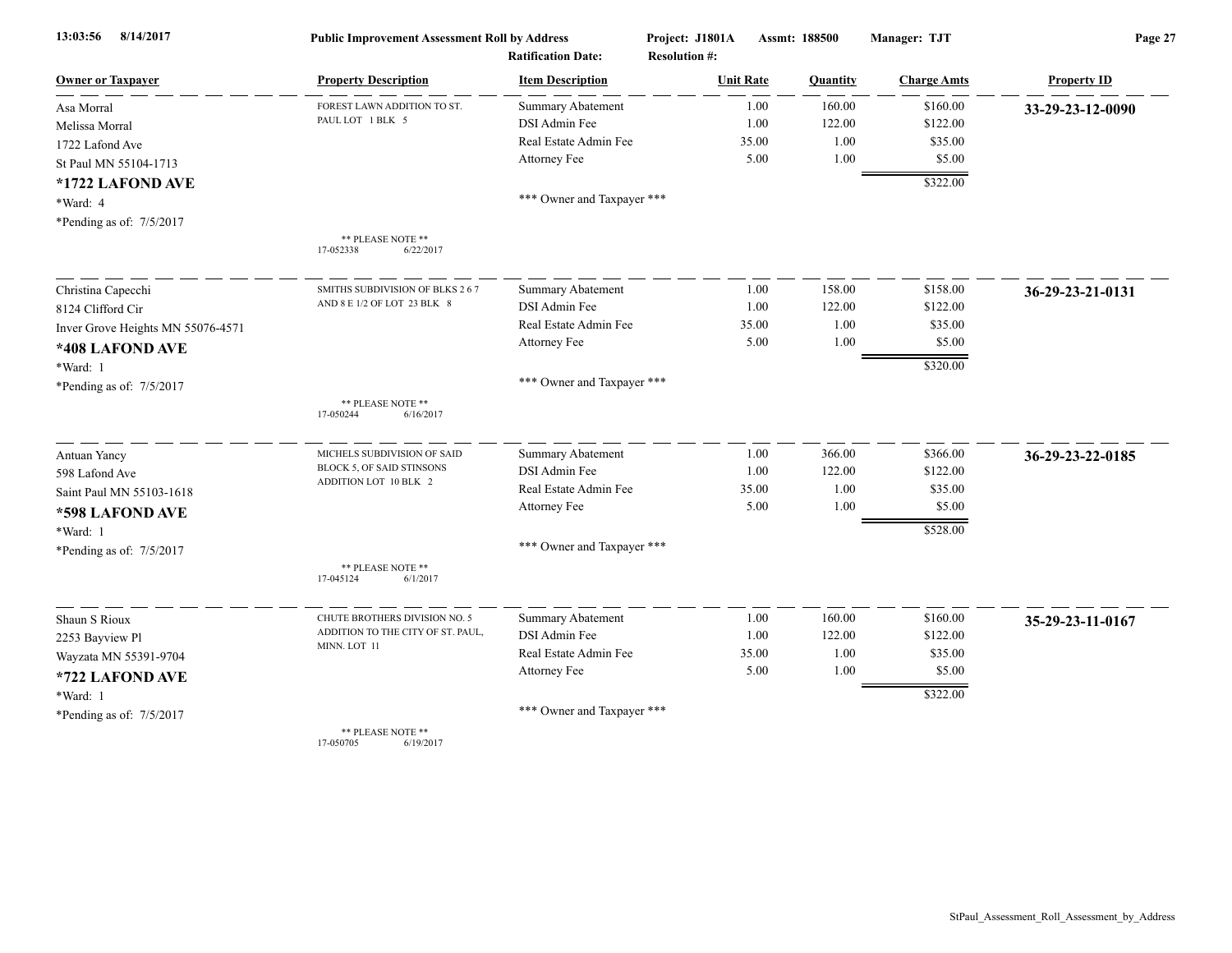| 8/14/2017<br>13:03:56              | <b>Public Improvement Assessment Roll by Address</b><br><b>Ratification Date:</b> |                            | Project: J1801A<br><b>Resolution #:</b> | Assmt: 188500 |          | Manager: TJT       | Page 28            |  |
|------------------------------------|-----------------------------------------------------------------------------------|----------------------------|-----------------------------------------|---------------|----------|--------------------|--------------------|--|
| <b>Owner or Taxpayer</b>           | <b>Property Description</b>                                                       | <b>Item Description</b>    | <b>Unit Rate</b>                        |               | Quantity | <b>Charge Amts</b> | <b>Property ID</b> |  |
| Michael J Gerster                  | LANE-HOSPES ADD. LOT 32 BLK 1                                                     | Summary Abatement          |                                         | 1.00          | 316.00   | \$316.00           | 28-29-22-11-0033   |  |
| 1137 Lane Place                    |                                                                                   | DSI Admin Fee              |                                         | 1.00          | 122.00   | \$122.00           |                    |  |
| St Paul MN 55106-2806              |                                                                                   | Real Estate Admin Fee      |                                         | 35.00         | 1.00     | \$35.00            |                    |  |
| <b>*1137 LANE PL</b>               |                                                                                   | Attorney Fee               |                                         | 5.00          | 1.00     | \$5.00             |                    |  |
| $*Ward: 6$                         |                                                                                   |                            |                                         |               |          | \$478.00           |                    |  |
| *Pending as of: 7/5/2017           |                                                                                   | *** Owner and Taxpayer *** |                                         |               |          |                    |                    |  |
|                                    | ** PLEASE NOTE **<br>17-045896<br>6/6/2017                                        |                            |                                         |               |          |                    |                    |  |
| Angela K Will                      | KERWIN'S OUTLOTS TO THE CITY OF                                                   | <b>Summary Abatement</b>   |                                         | 1.00          | 746.00   | \$746.00           | 22-29-22-11-0008   |  |
| 1722 Larpenteur Ave E              | ST. PAUL, MINN. SUBJ TO ST THE W 90                                               | DSI Admin Fee              |                                         | 1.00          | 244.00   | \$244.00           |                    |  |
| St Paul MN 55109-4609              | FT OF N 133 FT OF LOT 1                                                           | Real Estate Admin Fee      |                                         | 35.00         | 1.00     | \$35.00            |                    |  |
| *1722 LARPENTEUR AVE E             |                                                                                   | Attorney Fee               |                                         | 5.00          | 1.00     | \$5.00             |                    |  |
| *Ward: 6                           |                                                                                   |                            |                                         |               |          | \$1,030.00         |                    |  |
| *Pending as of: 7/5/2017           |                                                                                   | *** Owner and Taxpayer *** |                                         |               |          |                    |                    |  |
|                                    | ** PLEASE NOTE **<br>17-052318<br>6/22/2017<br>17-048760<br>6/13/2017             |                            |                                         |               |          |                    |                    |  |
| Singular Development Resources Inc | DOUGLAS ADDITION TO SAINT PAUL                                                    | <b>Summary Abatement</b>   |                                         | 1.00          | 160.00   | \$160.00           | 28-29-22-24-0045   |  |
| Po Box 610                         | LOT 22 BLK 2                                                                      | DSI Admin Fee              |                                         | 1.00          | 122.00   | \$122.00           |                    |  |
| Mound MN 55364-0610                |                                                                                   | Real Estate Admin Fee      |                                         | 35.00         | 1.00     | \$35.00            |                    |  |
| *1025 LAWSON AVE E                 |                                                                                   | Attorney Fee               |                                         | 5.00          | 1.00     | \$5.00             |                    |  |
| *Ward: 6                           |                                                                                   |                            |                                         |               |          | \$322.00           |                    |  |
| *Pending as of: 7/5/2017           |                                                                                   | *** Owner and Taxpayer *** |                                         |               |          |                    |                    |  |
|                                    | ** PLEASE NOTE **<br>17-047324<br>6/8/2017                                        |                            |                                         |               |          |                    |                    |  |
| Bank Of America N A                | COOPERS ADDITION, A SUBDIVISION                                                   | Summary Abatement          |                                         | 1.00          | 160.00   | \$160.00           | 29-29-22-23-0108   |  |
| 7105 Corporate Dr                  | OF LOT 18 OF HOYT'S OUTLOTS TO                                                    | DSI Admin Fee              |                                         | 1.00          | 122.00   | \$122.00           |                    |  |
| Plano TX 75024-4100                | ST. PAUL, MINN. LOTS 6 AND LOT 7<br>BLK 1                                         | Real Estate Admin Fee      |                                         | 35.00         | 1.00     | \$35.00            |                    |  |
| *384 LAWSON AVE E                  |                                                                                   | Attorney Fee               |                                         | 5.00          | 1.00     | \$5.00             |                    |  |
| *Ward: 5                           |                                                                                   |                            |                                         |               |          | \$322.00           |                    |  |
| *Pending as of: 7/5/2017           |                                                                                   | *** Owner and Taxpayer *** |                                         |               |          |                    |                    |  |
|                                    | ** PLEASE NOTE **<br>6/13/2017<br>17-049076                                       |                            |                                         |               |          |                    |                    |  |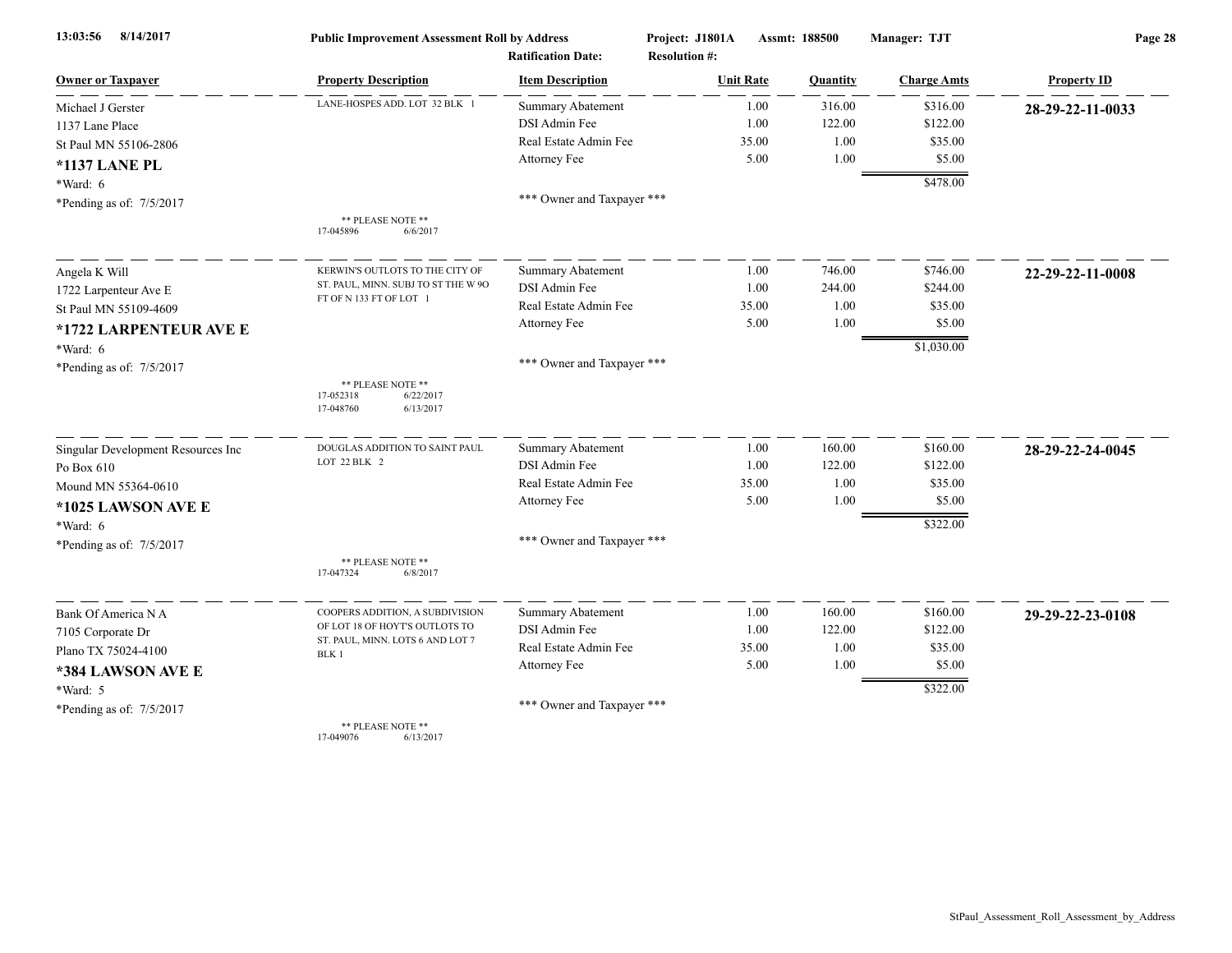| 8/14/2017<br>13:03:56             | <b>Public Improvement Assessment Roll by Address</b>                  |                                                      | Project: J1801A  | Assmt: 188500<br><b>Resolution #:</b> |          | Manager: TJT       | Page 29            |  |
|-----------------------------------|-----------------------------------------------------------------------|------------------------------------------------------|------------------|---------------------------------------|----------|--------------------|--------------------|--|
| <b>Owner or Taxpayer</b>          | <b>Property Description</b>                                           | <b>Ratification Date:</b><br><b>Item Description</b> | <b>Unit Rate</b> |                                       | Quantity | <b>Charge Amts</b> | <b>Property ID</b> |  |
| Eric Staffa                       | ARLINGTON HILLS ADDITION TO ST                                        | <b>Summary Abatement</b>                             |                  | 1.00                                  | 476.00   | \$476.00           | 29-29-22-14-0119   |  |
| 722 Lawson Ave E                  | PAUL 40/45 THRU 49 LOT 4 BLK 13                                       | DSI Admin Fee                                        |                  | 1.00                                  | 122.00   | \$122.00           |                    |  |
| Saint Paul MN 55106-3118          |                                                                       | Real Estate Admin Fee                                |                  | 35.00                                 | 1.00     | \$35.00            |                    |  |
| *722 LAWSON AVE E                 |                                                                       | Attorney Fee                                         |                  | 5.00                                  | 1.00     | \$5.00             |                    |  |
| *Ward: 6                          |                                                                       |                                                      |                  |                                       |          | \$638.00           |                    |  |
| *Pending as of: 7/5/2017          |                                                                       | *** Owner and Taxpayer ***                           |                  |                                       |          |                    |                    |  |
|                                   | ** PLEASE NOTE **<br>17-044337<br>6/1/2017<br>17-044333<br>6/1/2017   |                                                      |                  |                                       |          |                    |                    |  |
| Nathanael Jenkins                 | E. M. MACKUBIN'S 2ND ADDITION                                         | <b>Summary Abatement</b>                             |                  | 1.00                                  | 170.00   | \$170.00           | 28-29-22-23-0225   |  |
| 876 Lawson Ave E                  | LOT 1 BLK 1                                                           | DSI Admin Fee                                        |                  | 1.00                                  | 122.00   | \$122.00           |                    |  |
| Saint Paul MN 55106               |                                                                       | Real Estate Admin Fee                                |                  | 35.00                                 | 1.00     | \$35.00            |                    |  |
| *876 LAWSON AVE E                 |                                                                       | Attorney Fee                                         |                  | 5.00                                  | 1.00     | \$5.00             |                    |  |
| *Ward: 6                          |                                                                       |                                                      |                  |                                       |          | \$332.00           |                    |  |
| *Pending as of: 7/5/2017          |                                                                       | *** Owner and Taxpayer ***                           |                  |                                       |          |                    |                    |  |
|                                   | ** PLEASE NOTE **<br>17-050064<br>6/16/2017                           |                                                      |                  |                                       |          |                    |                    |  |
| Kelly A Wilke                     | LOCKWOOD'S ADDITION TO THE                                            | <b>Summary Abatement</b>                             |                  | 1.00                                  | 326.00   | \$326.00           | 28-29-22-23-0041   |  |
| 1415 Upper 55th St E Apt 314      | CITY OF ST. PAUL LOT 26 BLK 4                                         | DSI Admin Fee                                        |                  | 1.00                                  | 122.00   | \$122.00           |                    |  |
| Inver Grove Heights MN 55077-1511 |                                                                       | Real Estate Admin Fee                                |                  | 35.00                                 | 1.00     | \$35.00            |                    |  |
| *919 LAWSON AVE E                 |                                                                       | Attorney Fee                                         |                  | 5.00                                  | 1.00     | \$5.00             |                    |  |
| *Ward: 6                          |                                                                       |                                                      |                  |                                       |          | \$488.00           |                    |  |
| *Pending as of: 7/5/2017          |                                                                       | *** Owner and Taxpayer ***                           |                  |                                       |          |                    |                    |  |
|                                   | ** PLEASE NOTE **<br>17-044344<br>6/1/2017                            |                                                      |                  |                                       |          |                    |                    |  |
| Elizabeth Kerr                    | NEURU AND WALLRAFFS ADDITION                                          | <b>Summary Abatement</b>                             |                  | 1.00                                  | 532.00   | \$532.00           | 25-29-23-24-0140   |  |
| 28225 Lamar Ave                   | TO ST. PAUL E 10 FT OF LOT 21 AND                                     | DSI Admin Fee                                        |                  | 1.00                                  | 122.00   | \$122.00           |                    |  |
| Chisago City MN 55013-9514        | ALL OF LOT 20 BLK 1                                                   | Real Estate Admin Fee                                |                  | 35.00                                 | 1.00     | \$35.00            |                    |  |
| *490 LAWSON AVE W                 |                                                                       | Attorney Fee                                         |                  | 5.00                                  | 1.00     | \$5.00             |                    |  |
| *Ward: 5                          |                                                                       |                                                      |                  |                                       |          | \$694.00           |                    |  |
| *Pending as of: $7/5/2017$        |                                                                       | *** Owner and Taxpayer ***                           |                  |                                       |          |                    |                    |  |
|                                   | ** PLEASE NOTE **<br>17-049810<br>6/14/2017<br>17-049811<br>6/15/2017 |                                                      |                  |                                       |          |                    |                    |  |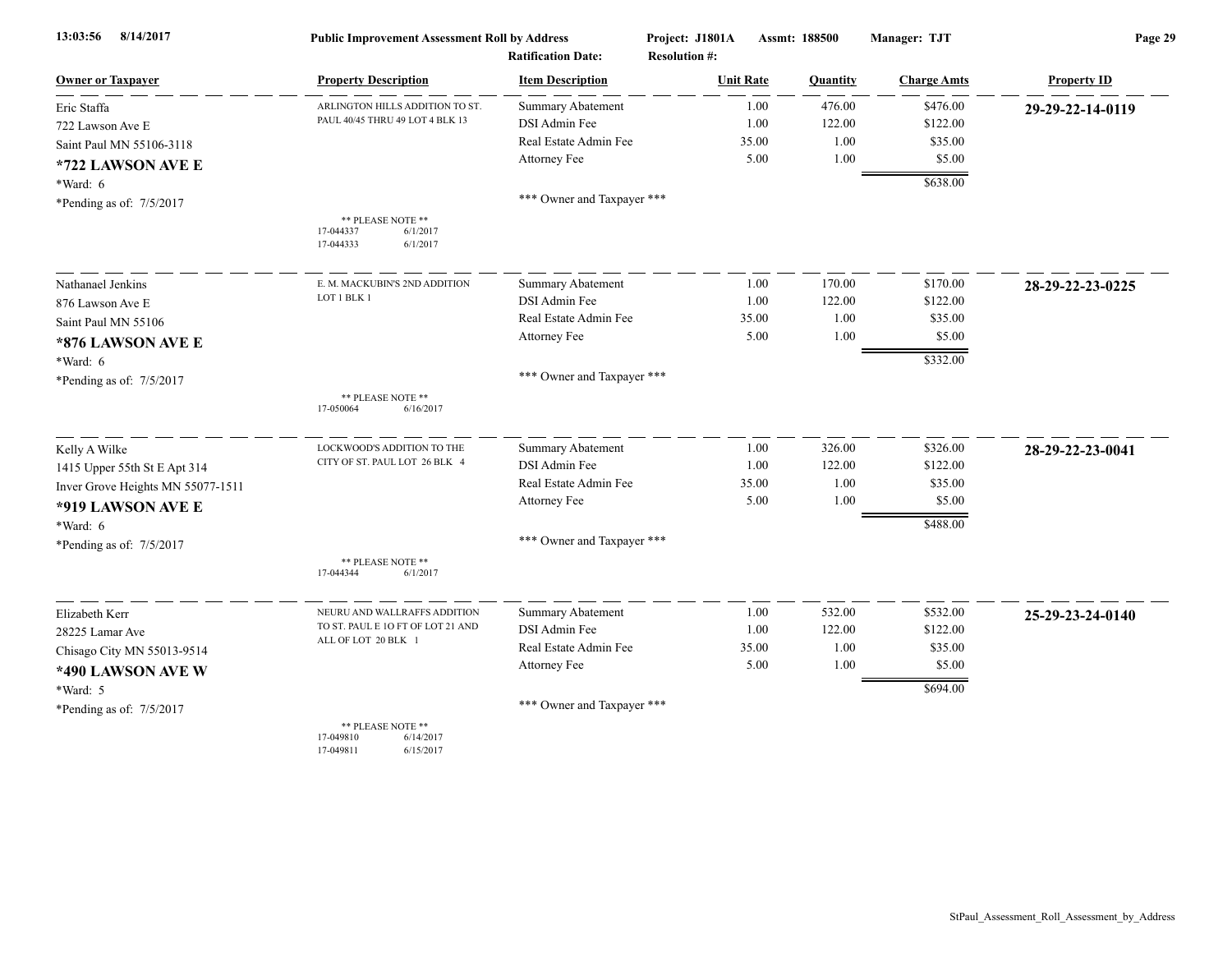| 13:03:56<br>8/14/2017       | <b>Public Improvement Assessment Roll by Address</b> |                                                      | Project: J1801A                          | Assmt: 188500 |          | Manager: TJT       | Page 30            |  |
|-----------------------------|------------------------------------------------------|------------------------------------------------------|------------------------------------------|---------------|----------|--------------------|--------------------|--|
| <b>Owner or Taxpayer</b>    | <b>Property Description</b>                          | <b>Ratification Date:</b><br><b>Item Description</b> | <b>Resolution #:</b><br><b>Unit Rate</b> |               | Quantity | <b>Charge Amts</b> | <b>Property ID</b> |  |
| Thomas J Baker              | JOHN W. FARVOUR'S ADDITION LOT                       | Summary Abatement                                    |                                          | 1.00          | 400.00   | \$400.00           |                    |  |
| Patricia E Baker            | 8 BLK 1                                              | DSI Admin Fee                                        |                                          | 1.00          | 122.00   | \$122.00           | 03-28-22-11-0067   |  |
| 135 Geranium Ave E          |                                                      | Real Estate Admin Fee                                |                                          | 35.00         | 1.00     | \$35.00            |                    |  |
|                             |                                                      | Attorney Fee                                         |                                          | 5.00          | 1.00     | \$5.00             |                    |  |
| Saint Paul MN 55117-5007    |                                                      |                                                      |                                          |               |          |                    |                    |  |
| *1681 LOUISE AVE            |                                                      | *** Owner and Taxpayer ***                           |                                          |               |          | \$562.00           |                    |  |
| *Ward: 7                    |                                                      |                                                      |                                          |               |          |                    |                    |  |
| *Pending as of: 7/5/2017    |                                                      |                                                      |                                          |               |          |                    |                    |  |
|                             | ** PLEASE NOTE **<br>17-044679<br>6/1/2017           |                                                      |                                          |               |          |                    |                    |  |
| Glenn T Carlson             | ELMWOOD LOT 6 BLK 7                                  | Summary Abatement                                    |                                          | 1.00          | 372.00   | \$372.00           | 09-28-23-14-0141   |  |
| 27282 Lakewood Dr Nw        |                                                      | DSI Admin Fee                                        |                                          | 1.00          | 122.00   | \$122.00           |                    |  |
| Isanti MN 55040-5434        |                                                      | Real Estate Admin Fee                                |                                          | 35.00         | 1.00     | \$35.00            |                    |  |
| *477 MACALESTER ST          |                                                      | Attorney Fee                                         |                                          | 5.00          | 1.00     | \$5.00             |                    |  |
| *Ward: 3                    |                                                      |                                                      |                                          |               |          | \$534.00           |                    |  |
| *Pending as of: 7/5/2017    |                                                      | *** Owner and Taxpayer ***                           |                                          |               |          |                    |                    |  |
|                             | ** PLEASE NOTE **<br>17-052317<br>6/22/2017          |                                                      |                                          |               |          |                    |                    |  |
| <b>Brain Noise</b>          | OAK VILLE PARK LOT 11 BLK 22                         | Summary Abatement                                    |                                          | 1.00          | 160.00   | \$160.00           | 29-29-22-11-0164   |  |
| Mark Noise                  |                                                      | DSI Admin Fee                                        |                                          | 1.00          | 122.00   | \$122.00           |                    |  |
| 667 6th St Se               |                                                      | Real Estate Admin Fee                                |                                          | 35.00         | 1.00     | \$35.00            |                    |  |
| Forest Lake MN 55025-1628   |                                                      | Attorney Fee                                         |                                          | 5.00          | 1.00     | \$5.00             |                    |  |
| *705 MAGNOLIA AVE E         |                                                      |                                                      |                                          |               |          | \$322.00           |                    |  |
| *Ward: 6                    |                                                      | *** Taxpayer ***                                     |                                          |               |          |                    |                    |  |
| *Pending as of: $7/5/2017$  |                                                      |                                                      |                                          |               |          |                    |                    |  |
|                             | OAK VILLE PARK LOT 11 BLK 22                         | *** Owner ***                                        |                                          |               |          |                    |                    |  |
| <b>Equity Trust Company</b> |                                                      |                                                      |                                          |               |          |                    | 29-29-22-11-0164   |  |
| 1 Equity Way                |                                                      |                                                      |                                          |               |          |                    |                    |  |
| Westlake OH 44145-1050      |                                                      |                                                      |                                          |               |          |                    |                    |  |
| *705 MAGNOLIA AVE E         |                                                      |                                                      |                                          |               |          |                    |                    |  |
| *Ward: 6                    |                                                      |                                                      |                                          |               |          |                    |                    |  |
| *Pending as of: 7/5/2017    |                                                      |                                                      |                                          |               |          |                    |                    |  |
|                             | ** PLEASE NOTE **<br>17-049084<br>6/14/2017          |                                                      |                                          |               |          |                    |                    |  |
|                             |                                                      |                                                      |                                          |               |          |                    |                    |  |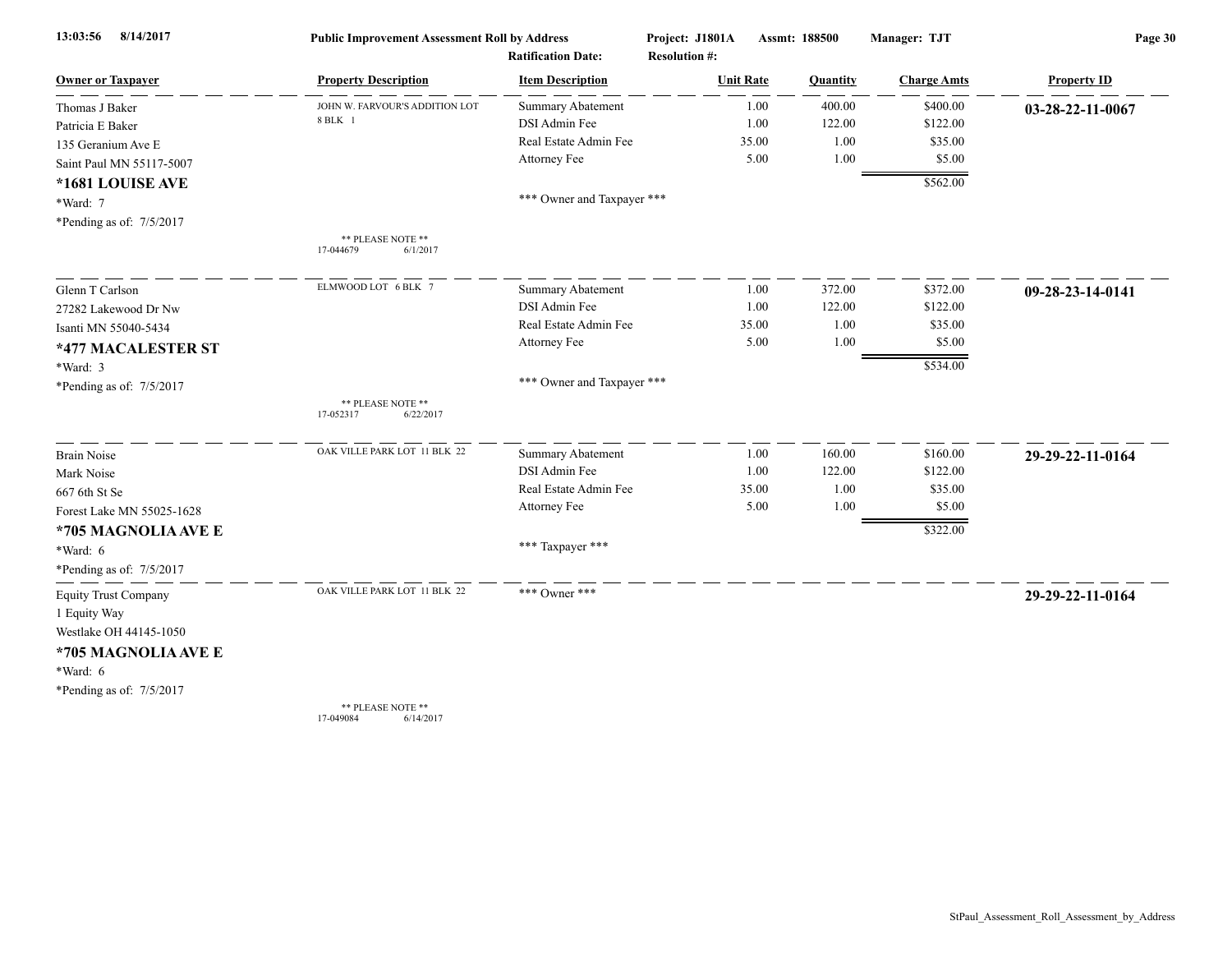| 8/14/2017<br>13:03:56      | <b>Public Improvement Assessment Roll by Address</b><br><b>Ratification Date:</b> |                            | Project: J1801A<br><b>Resolution #:</b> | Assmt: 188500 | Manager: TJT       | Page 31            |  |
|----------------------------|-----------------------------------------------------------------------------------|----------------------------|-----------------------------------------|---------------|--------------------|--------------------|--|
| <b>Owner or Taxpayer</b>   | <b>Property Description</b>                                                       | <b>Item Description</b>    | <b>Unit Rate</b>                        | Quantity      | <b>Charge Amts</b> | <b>Property ID</b> |  |
| Tsim Nuj Yang              | LOCKWOOD'S ADDITION TO THE                                                        | Summary Abatement          | 1.00                                    | 448.00        | \$448.00           | 28-29-22-23-0007   |  |
| 13543 Goodview Ave N       | CITY OF ST. PAUL LOT 7 BLK 1                                                      | DSI Admin Fee              | 1.00                                    | 122.00        | \$122.00           |                    |  |
| Hugo MN 55038-9425         |                                                                                   | Real Estate Admin Fee      | 35.00                                   | 1.00          | \$35.00            |                    |  |
| *912 MAGNOLIA AVE E        |                                                                                   | Attorney Fee               | 5.00                                    | 1.00          | \$5.00             |                    |  |
| *Ward: 6                   |                                                                                   |                            |                                         |               | \$610.00           |                    |  |
| *Pending as of: 7/5/2017   |                                                                                   | *** Owner and Taxpayer *** |                                         |               |                    |                    |  |
|                            | ** PLEASE NOTE **<br>17-050370<br>6/16/2017<br>17-050371<br>6/15/2017             |                            |                                         |               |                    |                    |  |
| Dean Potapinski            | J. F. EISENMENGER'S ADDITION TO                                                   | <b>Summary Abatement</b>   | 1.00                                    | 372.00        | \$372.00           | 30-29-22-23-0029   |  |
| 506 Lexington Pky N        | ST. PAUL PART OF MAGNOLIA AVE                                                     | DSI Admin Fee              | 1.00                                    | 122.00        | \$122.00           |                    |  |
| Saint Paul MN 55104-4644   | AS VAC IN DOC #567194 ACCRUING &<br>LOT 1 BLK 2                                   | Real Estate Admin Fee      | 35.00                                   | 1.00          | \$35.00            |                    |  |
| *88 MAGNOLIA AVE W         |                                                                                   | Attorney Fee               | 5.00                                    | 1.00          | \$5.00             |                    |  |
| *Ward: 5                   |                                                                                   |                            |                                         |               | \$534.00           |                    |  |
| *Pending as of: 7/5/2017   |                                                                                   | *** Owner and Taxpayer *** |                                         |               |                    |                    |  |
|                            | ** PLEASE NOTE **<br>17-047838<br>6/9/2017                                        |                            |                                         |               |                    |                    |  |
| Jeffrey O Talberg          | G. V. BACON'S ADDITION LOT 7 BLK                                                  | <b>Summary Abatement</b>   | 1.00                                    | 160.00        | \$160.00           | 34-29-22-12-0125   |  |
| 1574 Margaret St           | 5                                                                                 | DSI Admin Fee              | 1.00                                    | 122.00        | \$122.00           |                    |  |
| Saint Paul MN 55106-4926   |                                                                                   | Real Estate Admin Fee      | 35.00                                   | 1.00          | \$35.00            |                    |  |
| *1574 MARGARET ST          |                                                                                   | Attorney Fee               | 5.00                                    | 1.00          | \$5.00             |                    |  |
| *Ward: 7                   |                                                                                   |                            |                                         |               | \$322.00           |                    |  |
| *Pending as of: 7/5/2017   |                                                                                   | *** Owner and Taxpayer *** |                                         |               |                    |                    |  |
|                            | ** PLEASE NOTE **<br>17-050241<br>6/19/2017                                       |                            |                                         |               |                    |                    |  |
| Mnsf Minneapolis Llc       | WEED AND HALLE'S ADDITION LOT                                                     | <b>Summary Abatement</b>   | 1.00                                    | 160.00        | \$160.00           | 34-29-22-12-0041   |  |
| 6836 Morrison Blvd Ste 320 | 19 BLK 4                                                                          | DSI Admin Fee              | 1.00                                    | 122.00        | \$122.00           |                    |  |
| Charlotte NC 28211-4399    |                                                                                   | Real Estate Admin Fee      | 35.00                                   | 1.00          | \$35.00            |                    |  |
| *1611 MARGARET ST          |                                                                                   | Attorney Fee               | 5.00                                    | 1.00          | \$5.00             |                    |  |
| *Ward: 7                   |                                                                                   |                            |                                         |               | \$322.00           |                    |  |
| *Pending as of: $7/5/2017$ |                                                                                   | *** Owner and Taxpayer *** |                                         |               |                    |                    |  |
|                            | ** PLEASE NOTE **<br>17-044597<br>6/1/2017                                        |                            |                                         |               |                    |                    |  |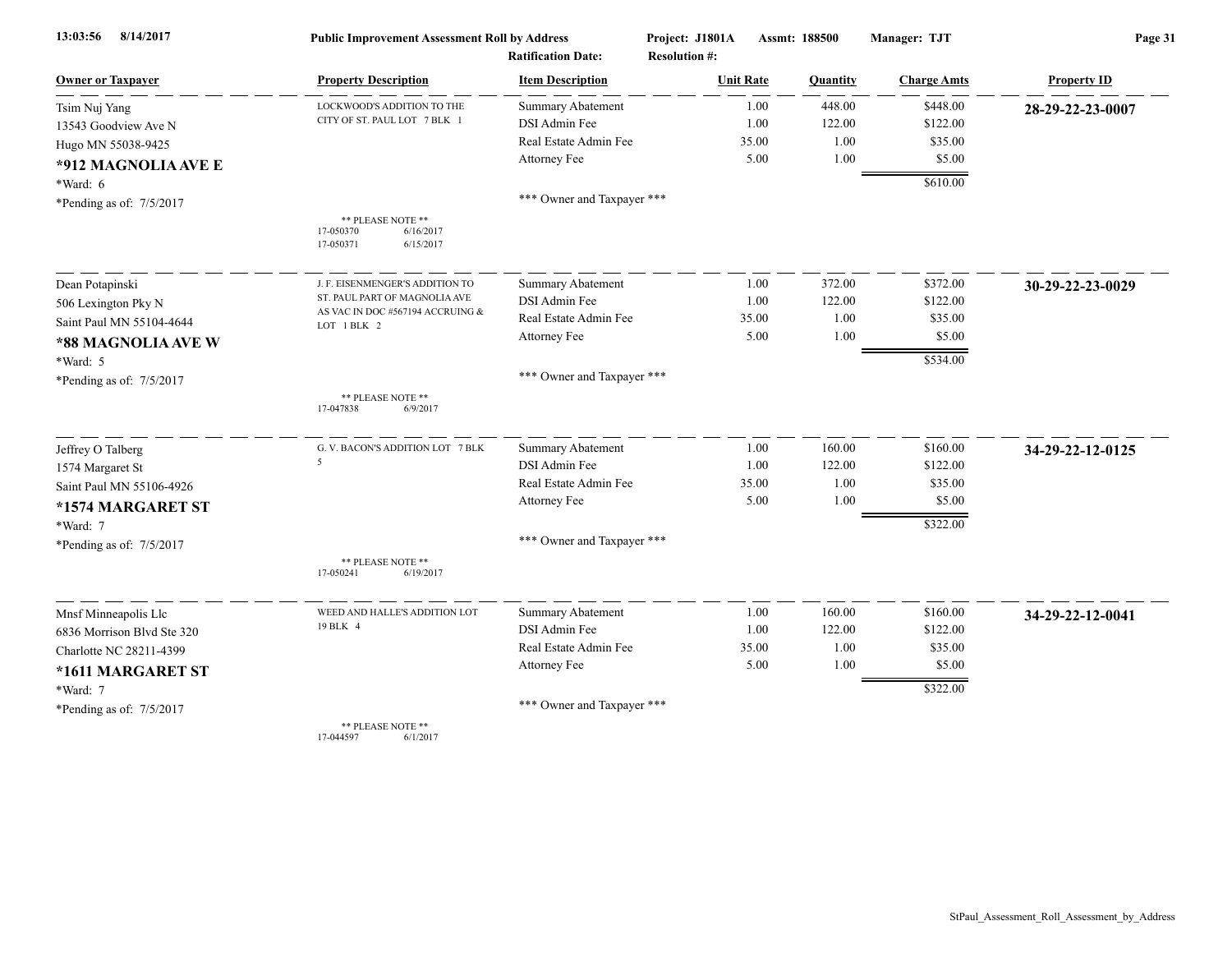| 8/14/2017<br>13:03:56            | <b>Public Improvement Assessment Roll by Address</b>                 |                            | Project: J1801A      | Assmt: 188500 | Manager: TJT       | Page 32            |  |
|----------------------------------|----------------------------------------------------------------------|----------------------------|----------------------|---------------|--------------------|--------------------|--|
|                                  |                                                                      | <b>Ratification Date:</b>  | <b>Resolution #:</b> |               |                    |                    |  |
| <b>Owner or Taxpayer</b>         | <b>Property Description</b>                                          | <b>Item Description</b>    | <b>Unit Rate</b>     | Quantity      | <b>Charge Amts</b> | <b>Property ID</b> |  |
| Kou Vang                         | AUERBACH & HAND'S ADDITION TO                                        | <b>Summary Abatement</b>   | 1.00                 | 160.00        | \$160.00           | 25-29-23-11-0140   |  |
| 1121 Marion St                   | THE CITY OF ST. PAUL LOT 6 BLK 14                                    | DSI Admin Fee              | 1.00                 | 122.00        | \$122.00           |                    |  |
| Saint Paul MN 55117-4461         |                                                                      | Real Estate Admin Fee      | 35.00                | 1.00          | \$35.00            |                    |  |
| *1121 MARION ST                  |                                                                      | Attorney Fee               | 5.00                 | 1.00          | \$5.00             |                    |  |
| *Ward: 5                         |                                                                      |                            |                      |               | \$322.00           |                    |  |
| *Pending as of: 7/5/2017         |                                                                      | *** Owner and Taxpayer *** |                      |               |                    |                    |  |
|                                  | ** PLEASE NOTE **<br>17-046520<br>6/6/2017                           |                            |                      |               |                    |                    |  |
| Minnesota Premier Properties Llc | MARSHALL BOULEVARD ADDITION                                          | Summary Abatement          | 1.00                 | 160.00        | \$160.00           | 35-29-23-34-0140   |  |
| 7595 Currell Blvd #251432        | TO THE CITY OF ST. PAUL E 8 FT OF                                    | DSI Admin Fee              | 1.00                 | 122.00        | \$122.00           |                    |  |
| Saint Paul MN 55125-2505         | LOT 15 AND EX E 4 FT LOT 16 BLK A                                    | Real Estate Admin Fee      | 35.00                | 1.00          | \$35.00            |                    |  |
| *975 MARSHALL AVE                |                                                                      | Attorney Fee               | 5.00                 | 1.00          | \$5.00             |                    |  |
| *Ward: 1                         |                                                                      |                            |                      |               | \$322.00           |                    |  |
| *Pending as of: $7/5/2017$       |                                                                      | *** Owner and Taxpayer *** |                      |               |                    |                    |  |
|                                  | ** PLEASE NOTE **<br>17-052394<br>6/21/2017                          |                            |                      |               |                    |                    |  |
| Craig R Van Elsen                | J. A. AND W. M. STEES ADDITION TO                                    | Summary Abatement          | 1.00                 | 160.00        | \$160.00           | 21-29-22-34-0181   |  |
| 846 Juno Ave                     | ST. PAUL, RAMSEY CO., MINN. LOT 17                                   | DSI Admin Fee              | 1.00                 | 122.00        | \$122.00           |                    |  |
| Saint Paul MN 55102-3822         | BLK 7                                                                | Real Estate Admin Fee      | 35.00                | 1.00          | \$35.00            |                    |  |
| *1005 MARYLAND AVE E             |                                                                      | Attorney Fee               | 5.00                 | 1.00          | \$5.00             |                    |  |
| $*Ward: 6$                       |                                                                      |                            |                      |               | \$322.00           |                    |  |
| *Pending as of: 7/5/2017         |                                                                      | *** Owner and Taxpayer *** |                      |               |                    |                    |  |
|                                  | ** PLEASE NOTE **<br>17-048542<br>6/13/2017                          |                            |                      |               |                    |                    |  |
| Ponkrit Meekaew                  | SECTION 27 TOWN 29 RANGE 22 E 60                                     | <b>Summary Abatement</b>   | 1.00                 | 160.00        | \$160.00           | 27-29-22-12-0019   |  |
| 2624 Siesta Ave                  | FT OF W 150 FT OF N 183 FT OF E 1/2                                  | DSI Admin Fee              | 1.00                 | 122.00        | \$122.00           |                    |  |
| Las Vegas NV 89121-2104          | OF NE 1/4 OF NW 1/4 OF NE 1/4 (SUBJ<br>TO AVE) IN SEC 27 TN 29 RN 22 | Real Estate Admin Fee      | 35.00                | 1.00          | \$35.00            |                    |  |
| *1640 MARYLAND AVE E             |                                                                      | Attorney Fee               | 5.00                 | 1.00          | \$5.00             |                    |  |
| *Ward: 6                         |                                                                      |                            |                      |               | \$322.00           |                    |  |
| *Pending as of: $7/5/2017$       |                                                                      | *** Owner and Taxpayer *** |                      |               |                    |                    |  |
|                                  | ** PLEASE NOTE **                                                    |                            |                      |               |                    |                    |  |

17-054170 6/30/2017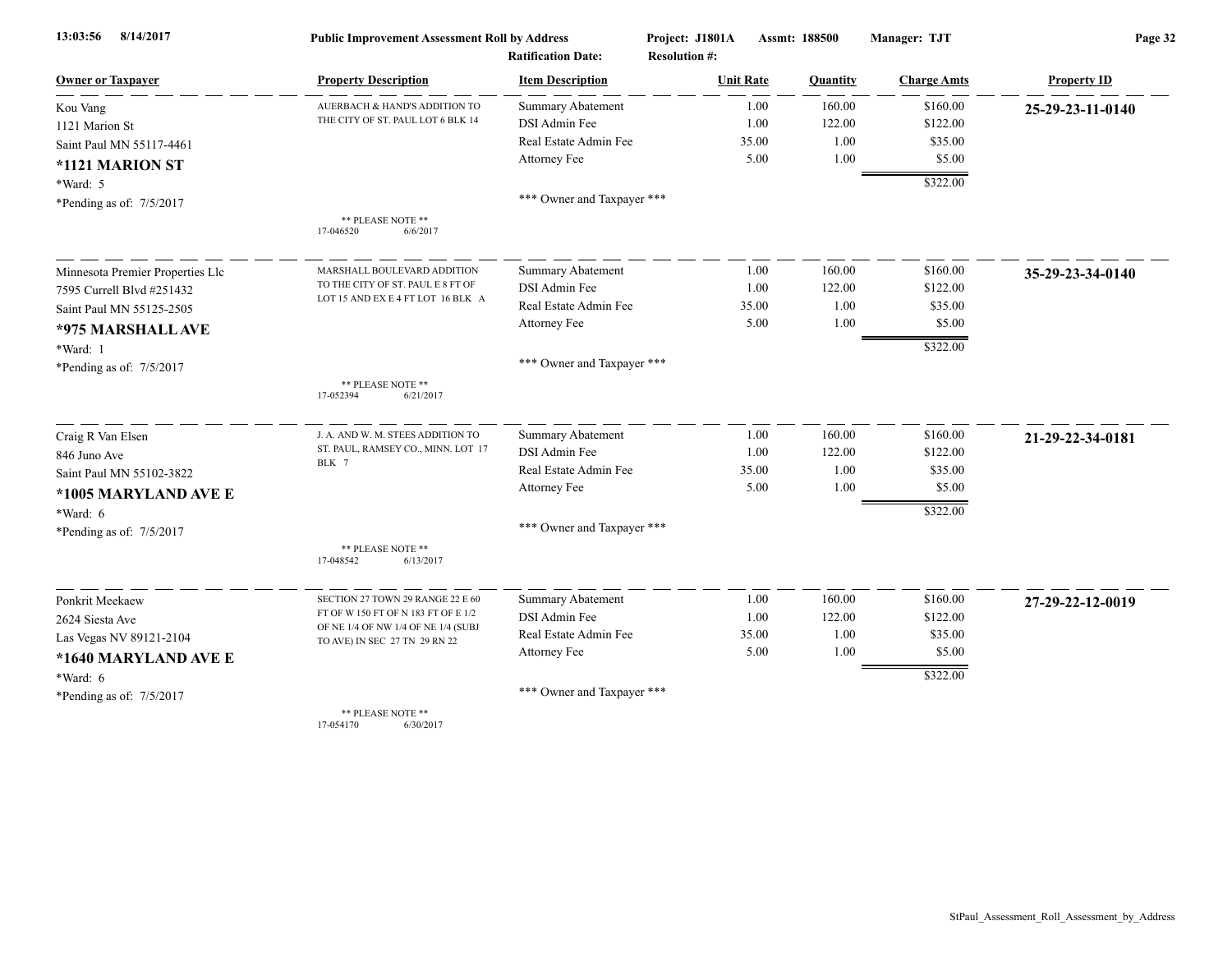| 8/14/2017<br>13:03:56                   | <b>Public Improvement Assessment Roll by Address</b> |                            | Project: J1801A      | Assmt: 188500 | Manager: TJT       | Page 33            |  |
|-----------------------------------------|------------------------------------------------------|----------------------------|----------------------|---------------|--------------------|--------------------|--|
|                                         |                                                      | <b>Ratification Date:</b>  | <b>Resolution #:</b> |               |                    |                    |  |
| <b>Owner or Taxpayer</b>                | <b>Property Description</b>                          | <b>Item Description</b>    | <b>Unit Rate</b>     | Quantity      | <b>Charge Amts</b> | <b>Property ID</b> |  |
| Marie Angeline Nelson Trustee           | AMES PARK PLAT 2 LOT 7 BLK 1                         | <b>Summary Abatement</b>   | 1.00                 | 160.00        | \$160.00           | 27-29-22-11-0043   |  |
| Nelson Trustee                          |                                                      | DSI Admin Fee              | 1.00                 | 122.00        | \$122.00           |                    |  |
| 1722 Maryland Ave E                     |                                                      | Real Estate Admin Fee      | 35.00                | 1.00          | \$35.00            |                    |  |
| Saint Paul MN 55106-2943                |                                                      | Attorney Fee               | 5.00                 | 1.00          | \$5.00             |                    |  |
| *1722 MARYLAND AVE E                    |                                                      |                            |                      |               | \$322.00           |                    |  |
| *Ward: 6                                |                                                      | *** Owner ***              |                      |               |                    |                    |  |
| *Pending as of: 7/5/2017                |                                                      |                            |                      |               |                    |                    |  |
| Paula Paulsen Trustee                   | AMES PARK PLAT 2 LOT 7 BLK 1                         | *** Taxpayer ***           |                      |               |                    | 27-29-22-11-0043   |  |
| Po Box 141156                           |                                                      |                            |                      |               |                    |                    |  |
| Minneapolis MN 55414-6156               |                                                      |                            |                      |               |                    |                    |  |
| *1722 MARYLAND AVE E                    |                                                      |                            |                      |               |                    |                    |  |
| *Ward: 6                                |                                                      |                            |                      |               |                    |                    |  |
| *Pending as of: 7/5/2017                |                                                      |                            |                      |               |                    |                    |  |
|                                         | ** PLEASE NOTE **                                    |                            |                      |               |                    |                    |  |
|                                         | 17-052304<br>6/21/2017                               |                            |                      |               |                    |                    |  |
| American Estate & Trust Fbo Fawzia Tung | JOSEPH R. WEIDE'S 2ND ADDITION                       | <b>Summary Abatement</b>   | 1.00                 | 160.00        | \$160.00           | 20-29-22-43-0088   |  |
| 830 S Winthrop Cir                      | TO THE CITY OF ST. PAUL LOT 21                       | DSI Admin Fee              | 1.00                 | 122.00        | \$122.00           |                    |  |
| Mesa AZ 85204-4633                      | BLK 1                                                | Real Estate Admin Fee      | 35.00                | 1.00          | \$35.00            |                    |  |
| *615 MARYLAND AVE E                     |                                                      | Attorney Fee               | 5.00                 | 1.00          | \$5.00             |                    |  |
| *Ward: 6                                |                                                      |                            |                      |               | \$322.00           |                    |  |
| *Pending as of: 7/5/2017                |                                                      | *** Owner and Taxpayer *** |                      |               |                    |                    |  |
|                                         | ** PLEASE NOTE **                                    |                            |                      |               |                    |                    |  |
|                                         | 17-046252<br>6/5/2017                                |                            |                      |               |                    |                    |  |
| Sep 2005 C21 045 Llc                    | OAK VILLE PARK EX PT TAKEN FOR                       | <b>Summary Abatement</b>   | 1.00                 | 158.00        | \$158.00           | 29-29-22-11-0220   |  |
| 1 Cvs Dr                                | AVE; VAC ALLEY ADJ & LOTS 1 THRU                     | DSI Admin Fee              | 1.00                 | 122.00        | \$122.00           |                    |  |
| Woonsocket RI 02895-6167                | 5 AND LOTS 14 THRU 18 ALL IN BLK                     | Real Estate Admin Fee      | 35.00                | 1.00          | \$35.00            |                    |  |
| *810 MARYLAND AVE E                     | 13                                                   | Attorney Fee               | 5.00                 | 1.00          | \$5.00             |                    |  |
| *Ward: 6                                |                                                      |                            |                      |               | \$320.00           |                    |  |
|                                         |                                                      | *** Owner and Taxpayer *** |                      |               |                    |                    |  |
| *Pending as of: 7/5/2017                | ** PLEASE NOTE **                                    |                            |                      |               |                    |                    |  |
|                                         | 17-048438<br>6/12/2017                               |                            |                      |               |                    |                    |  |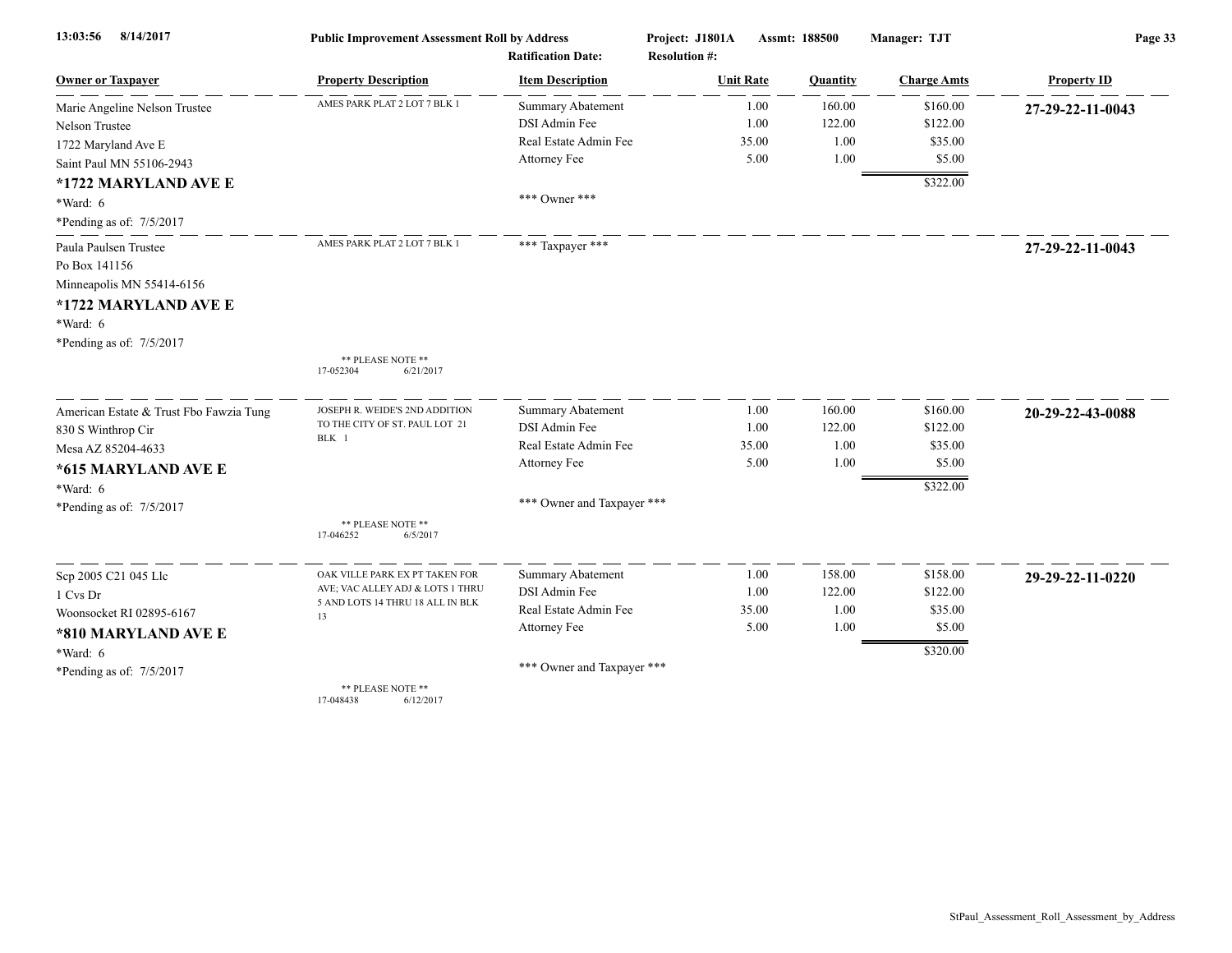| 8/14/2017<br>13:03:56                                                                            | <b>Public Improvement Assessment Roll by Address</b><br><b>Ratification Date:</b> |                                           | Project: J1801A<br>Assmt: 188500<br><b>Resolution #:</b> |              | Manager: TJT     | Page 34              |                    |
|--------------------------------------------------------------------------------------------------|-----------------------------------------------------------------------------------|-------------------------------------------|----------------------------------------------------------|--------------|------------------|----------------------|--------------------|
| <b>Owner or Taxpayer</b>                                                                         | <b>Property Description</b>                                                       | <b>Item Description</b>                   | <b>Unit Rate</b>                                         |              | Quantity         | <b>Charge Amts</b>   | <b>Property ID</b> |
| L H Meltzer Llc<br>513 Summit Ave                                                                | EASTVILLE HEIGHTS W 3O FT OF LOT<br>13 AND ALL OF LOTS 14 AND LOT 15<br>BLK 2     | <b>Summary Abatement</b><br>DSI Admin Fee |                                                          | 1.00<br>1.00 | 160.00<br>122.00 | \$160.00<br>\$122.00 | 28-29-22-22-0007   |
| St Paul MN 55102-2603                                                                            |                                                                                   | Real Estate Admin Fee                     |                                                          | 35.00        | 1.00             | \$35.00              |                    |
| *888 MARYLAND AVE E                                                                              |                                                                                   | Attorney Fee                              |                                                          | 5.00         | 1.00             | \$5.00               |                    |
| *Ward: 6<br>*Pending as of: 7/5/2017                                                             |                                                                                   | *** Owner ***                             |                                                          |              |                  | \$322.00             |                    |
| Smh Inc<br>15593 Shadow Creek Rd<br>Maple Grove MN 55311-1519<br>*888 MARYLAND AVE E<br>*Ward: 6 | EASTVILLE HEIGHTS W 3O FT OF LOT<br>13 AND ALL OF LOTS 14 AND LOT 15<br>BLK 2     | *** Taxpayer ***                          |                                                          |              |                  |                      | 28-29-22-22-0007   |
| *Pending as of: 7/5/2017                                                                         | ** PLEASE NOTE **<br>17-045839<br>6/5/2017                                        |                                           |                                                          |              |                  |                      |                    |
| Saintpaulproperties Llc                                                                          | T. B. SOMERS ADDITION TO ST. PAUL                                                 | Summary Abatement                         |                                                          | 1.00         | 160.00           | \$160.00             | 24-29-23-43-0134   |
| 333 Maryland Ave W                                                                               | LOT 16                                                                            | DSI Admin Fee                             |                                                          | 1.00         | 122.00           | \$122.00             |                    |
| Saint Paul MN 55117-4814                                                                         |                                                                                   | Real Estate Admin Fee                     |                                                          | 35.00        | 1.00             | \$35.00              |                    |
| *333 MARYLAND AVE W                                                                              |                                                                                   | Attorney Fee                              |                                                          | 5.00         | 1.00             | \$5.00               |                    |
| *Ward: 5                                                                                         |                                                                                   |                                           |                                                          |              |                  | \$322.00             |                    |
| *Pending as of: 7/5/2017                                                                         |                                                                                   | *** Owner and Taxpayer ***                |                                                          |              |                  |                      |                    |
|                                                                                                  | ** PLEASE NOTE **<br>6/16/2017<br>17-050707                                       |                                           |                                                          |              |                  |                      |                    |
| <b>Us Bank National Association</b>                                                              | G. V. BACON'S ADDITION LOT 4 BLK                                                  | Summary Abatement                         |                                                          | 1.00         | 618.00           | \$618.00             | 34-29-22-11-0099   |
| 4801 Frederica St                                                                                | -1                                                                                | DSI Admin Fee                             |                                                          | 1.00         | 122.00           | \$122.00             |                    |
| Owensboro KY 42301-7441                                                                          |                                                                                   | Real Estate Admin Fee                     |                                                          | 35.00        | 1.00             | \$35.00              |                    |
| *1706 MINNEHAHA AVE E                                                                            |                                                                                   | Attorney Fee                              |                                                          | 5.00         | 1.00             | \$5.00               |                    |
| *Ward: 7                                                                                         |                                                                                   |                                           |                                                          |              |                  | \$780.00             |                    |
| *Pending as of: 7/5/2017                                                                         |                                                                                   | *** Owner and Taxpayer ***                |                                                          |              |                  |                      |                    |
|                                                                                                  | ** PLEASE NOTE **<br>17-047296<br>6/8/2017                                        |                                           |                                                          |              |                  |                      |                    |
| Olson Property Investments Llc                                                                   | PHILLIPS ADDITION LOTS 6 & LOT 7                                                  | Summary Abatement                         |                                                          | 1.00         | 394.00           | \$394.00             | 32-29-22-21-0003   |
| 1770 Beecher Dr                                                                                  | BLK 2                                                                             | DSI Admin Fee                             |                                                          | 1.00         | 122.00           | \$122.00             |                    |
| Saint Paul MN 55122-2430                                                                         |                                                                                   | Real Estate Admin Fee                     |                                                          | 35.00        | 1.00             | \$35.00              |                    |
| *548 MINNEHAHA AVE E                                                                             |                                                                                   | Attorney Fee                              |                                                          | 5.00         | 1.00             | \$5.00               |                    |
| *Ward: 5                                                                                         |                                                                                   |                                           |                                                          |              |                  | \$556.00             |                    |
| *Pending as of: 7/5/2017                                                                         |                                                                                   | *** Owner and Taxpayer ***                |                                                          |              |                  |                      |                    |
|                                                                                                  | ** PLEASE NOTE **<br>17-052752<br>6/22/2017                                       |                                           |                                                          |              |                  |                      |                    |

17-052752 6/22/2017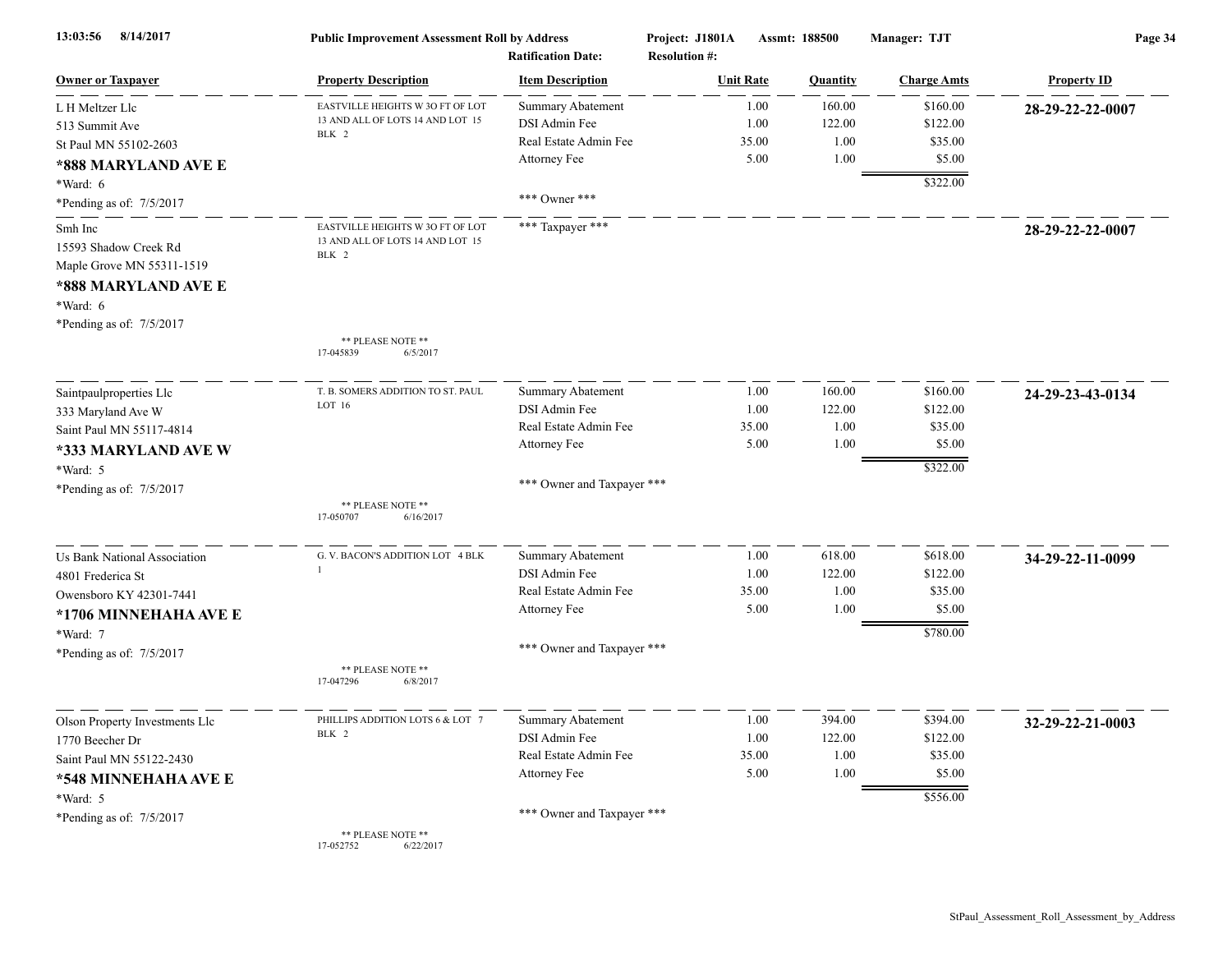| 13:03:56<br>8/14/2017          | <b>Public Improvement Assessment Roll by Address</b> | <b>Ratification Date:</b>  | Project: J1801A<br><b>Resolution #:</b> | Assmt: 188500 | Manager: TJT       | Page 35            |  |
|--------------------------------|------------------------------------------------------|----------------------------|-----------------------------------------|---------------|--------------------|--------------------|--|
| <b>Owner or Taxpayer</b>       | <b>Property Description</b>                          | <b>Item Description</b>    | <b>Unit Rate</b>                        | Quantity      | <b>Charge Amts</b> | <b>Property ID</b> |  |
| <b>Us Bank National Assoc</b>  | <b>BEAVER LAKE HEIGHTS LOTS 19</b>                   | <b>Summary Abatement</b>   | 1.00                                    | 158.00        | \$158.00           | 26-29-22-42-0166   |  |
| Co Us Bank Home Mortgage       | AND LOT 20 BLK 4                                     | DSI Admin Fee              | 1.00                                    | 122.00        | \$122.00           |                    |  |
| 4801 Frederica St Po Box 20005 |                                                      | Real Estate Admin Fee      | 35.00                                   | $1.00\,$      | \$35.00            |                    |  |
| Owensboro KY 42301-7441        |                                                      | Attorney Fee               | 5.00                                    | 1.00          | \$5.00             |                    |  |
| *2121 MOHAWK AVE               |                                                      |                            |                                         |               | \$320.00           |                    |  |
| *Ward: 7                       |                                                      | *** Owner and Taxpayer *** |                                         |               |                    |                    |  |
| *Pending as of: 7/5/2017       |                                                      |                            |                                         |               |                    |                    |  |
|                                | ** PLEASE NOTE **<br>17-046751<br>6/7/2017           |                            |                                         |               |                    |                    |  |
| Jpmorgan Chase Bank            | MAGDALENE ADDITION LOT 14 BLK                        | <b>Summary Abatement</b>   | 1.00                                    | 160.00        | \$160.00           | 22-29-22-13-0014   |  |
| 3415 Vision Dr                 |                                                      | DSI Admin Fee              | 1.00                                    | 122.00        | \$122.00           |                    |  |
| Columbus OH 43219-6009         |                                                      | Real Estate Admin Fee      | 35.00                                   | 1.00          | \$35.00            |                    |  |
| *1609 MONTANA AVE E            |                                                      | Attorney Fee               | 5.00                                    | 1.00          | \$5.00             |                    |  |
| *Ward: 6                       |                                                      |                            |                                         |               | \$322.00           |                    |  |
| *Pending as of: 7/5/2017       |                                                      | *** Owner and Taxpayer *** |                                         |               |                    |                    |  |
|                                | ** PLEASE NOTE **<br>17-046807<br>6/6/2017           |                            |                                         |               |                    |                    |  |
| Fitty Llc                      | J. A. HUMPHREYS' SUBDIVISION A,                      | Summary Abatement          | 1.00                                    | 140.00        | \$140.00           | 22-29-22-14-0023   |  |
| 11780 Honeye Ave N             | ST. PAUL, MINN. N 1/2 OF VAC ALLEY                   | DSI Admin Fee              | 1.00                                    | 122.00        | \$122.00           |                    |  |
| Stillwater MN 55082-6609       | ADJ AND FOL LOTS 5 6 AND LOT 7<br>BLK 2              | Real Estate Admin Fee      | 35.00                                   | 1.00          | \$35.00            |                    |  |
| *1754 MONTANA AVE E            |                                                      | Attorney Fee               | 5.00                                    | 1.00          | \$5.00             |                    |  |
| *Ward: 6                       |                                                      |                            |                                         |               | \$302.00           |                    |  |
| *Pending as of: 7/5/2017       |                                                      | *** Owner and Taxpayer *** |                                         |               |                    |                    |  |
|                                | ** PLEASE NOTE **<br>17-051858<br>6/21/2017          |                            |                                         |               |                    |                    |  |
| Kevin Vu                       | SWANSTROMS RE-ARRANGEMENT                            | Summary Abatement          | 1.00                                    | 160.00        | \$160.00           | 32-29-22-22-0017   |  |
| 13533 Partridge Cir Nw         | OF LOTS 10 & 11, BLOCK 8 OF                          | DSI Admin Fee              | 1.00                                    | 122.00        | \$122.00           |                    |  |
| Andover MN 55304-4291          | WARREN & WINSLOW'S ADDITION<br>TO ST. PAUL LOT 4     | Real Estate Admin Fee      | 35.00                                   | 1.00          | \$35.00            |                    |  |
| *421 MOUNT IDA ST              |                                                      | Attorney Fee               | 5.00                                    | 1.00          | \$5.00             |                    |  |
| *Ward: 5                       |                                                      |                            |                                         |               | \$322.00           |                    |  |
| *Pending as of: 7/5/2017       |                                                      | *** Owner and Taxpayer *** |                                         |               |                    |                    |  |
|                                | ** PLEASE NOTE **<br>17-055719<br>6/30/2017          |                            |                                         |               |                    |                    |  |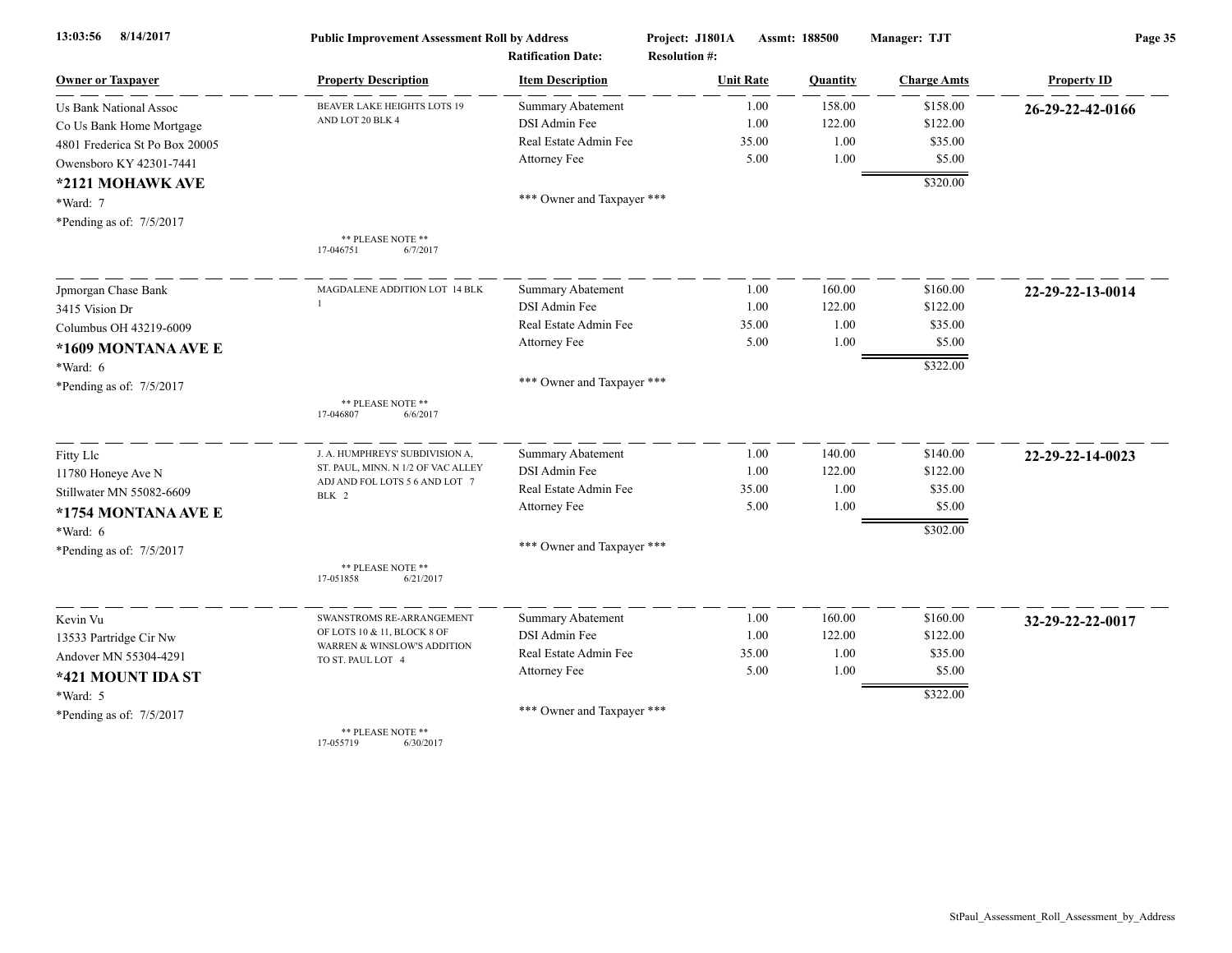| 8/14/2017<br>13:03:56                                             | <b>Public Improvement Assessment Roll by Address</b>                 |                            | Project: J1801A      | Assmt: 188500 |          | Manager: TJT       | Page 36            |  |
|-------------------------------------------------------------------|----------------------------------------------------------------------|----------------------------|----------------------|---------------|----------|--------------------|--------------------|--|
|                                                                   |                                                                      | <b>Ratification Date:</b>  | <b>Resolution #:</b> |               |          |                    |                    |  |
| <b>Owner or Taxpayer</b>                                          | <b>Property Description</b>                                          | <b>Item Description</b>    | <b>Unit Rate</b>     |               | Quantity | <b>Charge Amts</b> | <b>Property ID</b> |  |
| Gerald J Heinl                                                    | WHEELER'S SUBDIVISION OF LOT 14                                      | <b>Summary Abatement</b>   |                      | 1.00          | 400.00   | \$400.00           | 22-29-22-13-0057   |  |
| 1610 Nebraska Ave E                                               | OF KERWIN'S OUTLOTS TO THE CITY<br>OF ST. PAUL, MINN. LOT 11 BLK 1   | DSI Admin Fee              |                      | 1.00          | 122.00   | \$122.00           |                    |  |
| Saint Paul MN 55106-1523                                          |                                                                      | Real Estate Admin Fee      |                      | 35.00         | 1.00     | \$35.00            |                    |  |
| *1610 NEBRASKA AVE E                                              |                                                                      | Attorney Fee               |                      | 5.00          | 1.00     | \$5.00             |                    |  |
| *Ward: 6                                                          |                                                                      |                            |                      |               |          | \$562.00           |                    |  |
| *Pending as of: 7/5/2017                                          |                                                                      | *** Owner and Taxpayer *** |                      |               |          |                    |                    |  |
|                                                                   | ** PLEASE NOTE **<br>17-053958<br>6/28/2017                          |                            |                      |               |          |                    |                    |  |
| A Bee                                                             | FARRAR'S ADDITION TO THE CITY OF                                     | Summary Abatement          |                      | 1.00          | 318.00   | \$318.00           | 20-29-22-24-0070   |  |
| 543 Nevada Ave E<br>Saint Paul MN 55130-3209<br>*543 NEVADA AVE E | ST. PAUL, RAMSEY COUNTY,                                             | DSI Admin Fee              |                      | 1.00          | 244.00   | \$244.00           |                    |  |
|                                                                   | MINNESOTA LOTS 15 16 AND LOT 17<br>BLK 1                             | Real Estate Admin Fee      |                      | 35.00         | 1.00     | \$35.00            |                    |  |
|                                                                   |                                                                      | Attorney Fee               |                      | 5.00          | 1.00     | \$5.00             |                    |  |
| *Ward: 5                                                          |                                                                      |                            |                      |               |          | \$602.00           |                    |  |
| *Pending as of: 7/5/2017                                          |                                                                      | *** Owner and Taxpayer *** |                      |               |          |                    |                    |  |
|                                                                   | ** PLEASE NOTE **<br>17-050736<br>6/16/2017<br>17-046621<br>6/6/2017 |                            |                      |               |          |                    |                    |  |
| Ppl Homes Llc                                                     | WATSON & RICE'S SUBDIVISION C OF                                     | Summary Abatement          |                      | 1.00          | 188.00   | \$188.00           | 12-28-23-21-0023   |  |
| 1035 Franklin Ave E                                               | BLOCK 1, STINSON, BROWN AND                                          | DSI Admin Fee              |                      | 1.00          | 122.00   | \$122.00           |                    |  |
| Minneapolis MN 55404-2920                                         | RAMSEY'S ADDITION TO THE CITY<br>OF SAINT PAUL LOT 10 BLK 3          | Real Estate Admin Fee      |                      | 35.00         | 1.00     | \$35.00            |                    |  |
| *276 NUGENT ST                                                    |                                                                      | Attorney Fee               |                      | 5.00          | 1.00     | \$5.00             |                    |  |
| *Ward: 2                                                          |                                                                      |                            |                      |               |          | \$350.00           |                    |  |
| *Pending as of: 7/5/2017                                          |                                                                      | *** Owner and Taxpayer *** |                      |               |          |                    |                    |  |
|                                                                   | ** PLEASE NOTE **<br>17-048330<br>6/9/2017                           |                            |                      |               |          |                    |                    |  |
| Larry Axtell                                                      | THE WEST ST. PAUL REAL ESTATE                                        | Summary Abatement          |                      | 1.00          | 158.00   | \$158.00           | 08-28-22-31-0159   |  |
| 751 Oakdale Ave                                                   | AND IMPROVEMENT SYNDICATE                                            | DSI Admin Fee              |                      | 1.00          | 122.00   | \$122.00           |                    |  |
| Saint Paul MN 55107-3124                                          | ADDITION NO. 1 LOT 9 BLK 8                                           | Real Estate Admin Fee      |                      | 35.00         | 1.00     | \$35.00            |                    |  |
| *751 OAKDALE AVE                                                  |                                                                      | Attorney Fee               |                      | 5.00          | 1.00     | \$5.00             |                    |  |
| *Ward: 2                                                          |                                                                      |                            |                      |               |          | \$320.00           |                    |  |
| *Pending as of: $7/5/2017$                                        |                                                                      | *** Owner and Taxpayer *** |                      |               |          |                    |                    |  |
|                                                                   | ** PLEASE NOTE **                                                    |                            |                      |               |          |                    |                    |  |

17-053377 6/27/2017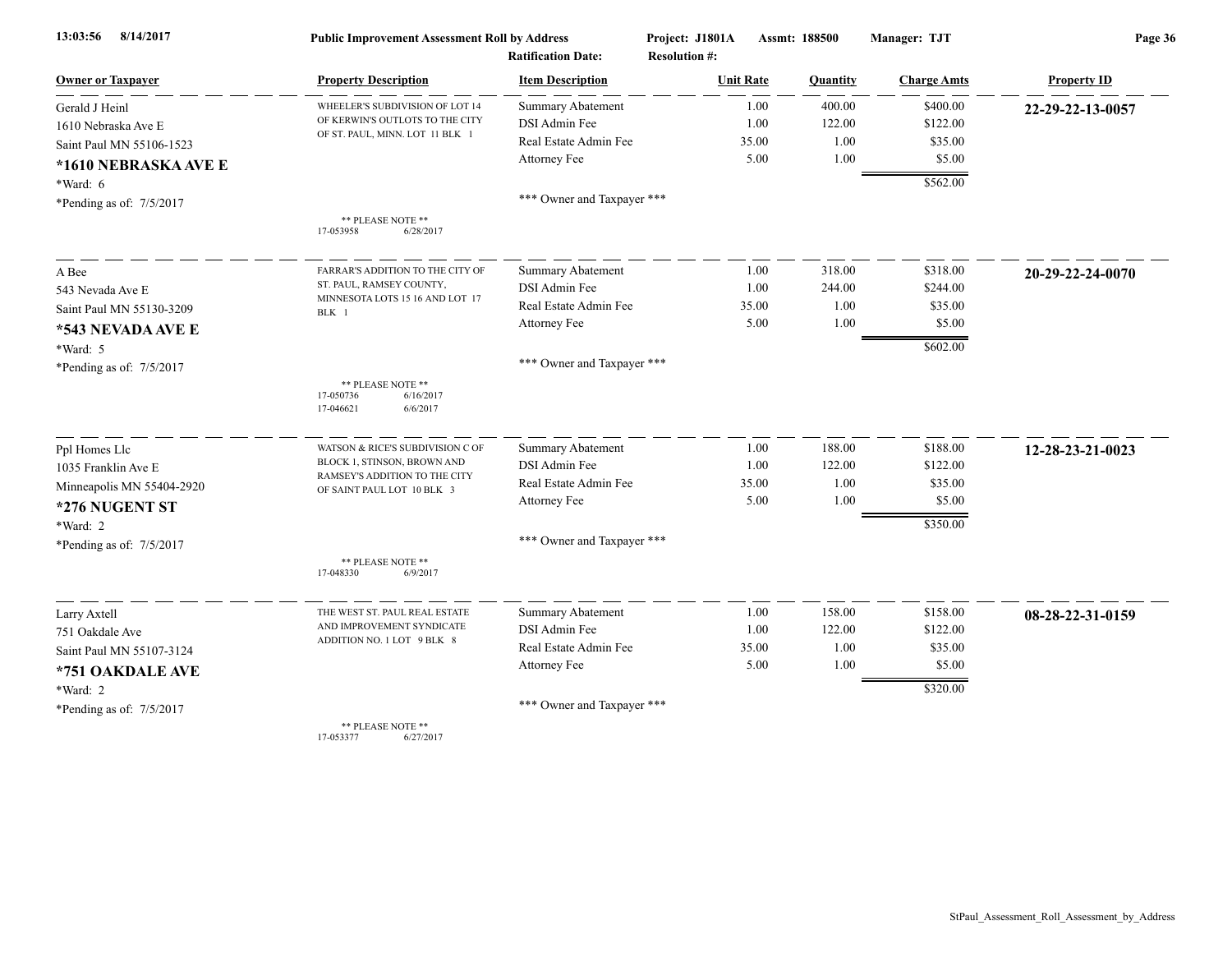| 8/14/2017<br>13:03:56    | <b>Public Improvement Assessment Roll by Address</b>               |                                                      | Project: J1801A      | Assmt: 188500 | Manager: TJT       | Page 37            |  |
|--------------------------|--------------------------------------------------------------------|------------------------------------------------------|----------------------|---------------|--------------------|--------------------|--|
| <b>Owner or Taxpayer</b> |                                                                    | <b>Ratification Date:</b><br><b>Item Description</b> | <b>Resolution #:</b> |               |                    |                    |  |
|                          | <b>Property Description</b>                                        |                                                      | <b>Unit Rate</b>     | Quantity      | <b>Charge Amts</b> | <b>Property ID</b> |  |
| Dalton B Stewart         | Subj To Alley; The Fol, S 21 Ft Of Lot 7<br>And All Of Lot 8 Blk 2 | <b>Summary Abatement</b>                             | 1.00                 | 80.00         | \$80.00            | 08-28-22-34-0221   |  |
| 847 Oakdale Ave          |                                                                    | DSI Admin Fee<br>Real Estate Admin Fee               | 1.00                 | 122.00        | \$122.00           |                    |  |
| Saint Paul MN 55107-3127 |                                                                    |                                                      | 35.00<br>5.00        | 1.00<br>1.00  | \$35.00<br>\$5.00  |                    |  |
| *847 OAKDALE AVE         |                                                                    | Attorney Fee                                         |                      |               |                    |                    |  |
| *Ward: 2                 |                                                                    |                                                      |                      |               | \$242.00           |                    |  |
| *Pending as of: 7/5/2017 |                                                                    | *** Owner and Taxpayer ***                           |                      |               |                    |                    |  |
|                          | ** PLEASE NOTE **<br>17-047306<br>6/8/2017                         |                                                      |                      |               |                    |                    |  |
| Us Bank Home Mortgage    | LEONARDS SUBDIVISION OF BLOCK                                      | Summary Abatement                                    | 1.00                 | 344.00        | \$344.00           | 28-29-22-41-0017   |  |
| 4801 Frederica Street    | 6 COLLINS OUTLOTS N 48 FT OF LOTS                                  | DSI Admin Fee                                        | 1.00                 | 122.00        | \$122.00           |                    |  |
| Owensboro KY 42304-0005  | 9 AND LOT 10 BLK 2                                                 | Real Estate Admin Fee                                | 35.00                | 1.00          | \$35.00            |                    |  |
| *854 OCEAN ST            |                                                                    | Attorney Fee                                         | 5.00                 | 1.00          | \$5.00             |                    |  |
| *Ward: 6                 |                                                                    |                                                      |                      |               | \$506.00           |                    |  |
| *Pending as of: 7/5/2017 |                                                                    | *** Owner and Taxpayer ***                           |                      |               |                    |                    |  |
|                          | ** PLEASE NOTE **<br>17-046750<br>6/7/2017                         |                                                      |                      |               |                    | ***ESCROW***       |  |
| Shawnee M Korich         | J. A. AND W. M. STEES ADDITION TO                                  | Summary Abatement                                    | 1.00                 | 160.00        | \$160.00           | 21-29-22-34-0196   |  |
| 7356 E Jan Ave           | ST. PAUL, RAMSEY CO., MINN. LOT 12<br>BLK 4                        | DSI Admin Fee                                        | 1.00                 | 122.00        | \$122.00           |                    |  |
| Mesa AZ 85209-4116       |                                                                    | Real Estate Admin Fee                                | 35.00                | 1.00          | \$35.00            |                    |  |
| *953 ORANGE AVE E        |                                                                    | Attorney Fee                                         | 5.00                 | 1.00          | \$5.00             |                    |  |
| $*Ward: 6$               |                                                                    |                                                      |                      |               | \$322.00           |                    |  |
| *Pending as of: 7/5/2017 |                                                                    | *** Owner and Taxpayer ***                           |                      |               |                    |                    |  |
|                          | ** PLEASE NOTE **<br>17-055667<br>6/30/2017                        |                                                      |                      |               |                    |                    |  |
| Isaiah Ellis             | OLIVIER'S ADDITION TO WEST ST.                                     | <b>Summary Abatement</b>                             | 1.00                 | 160.00        | \$160.00           | 07-28-22-24-0023   |  |
| 210 1st Ave Ne           | PAUL LOT 4 AND 5 FT STRIP E OF                                     | DSI Admin Fee                                        | 1.00                 | 122.00        | \$122.00           |                    |  |
| Medford MN 55049-9596    | AND ADJ AND N 2 FT OF LOT 5 BLK<br>12                              | Real Estate Admin Fee                                | 35.00                | 1.00          | \$35.00            |                    |  |
| *528 ORLEANS ST          |                                                                    | Attorney Fee                                         | 5.00                 | 1.00          | \$5.00             |                    |  |
| *Ward: 2                 |                                                                    |                                                      |                      |               | \$322.00           |                    |  |
| *Pending as of: 7/5/2017 |                                                                    | *** Owner and Taxpayer ***                           |                      |               |                    |                    |  |
|                          | ** PLEASE NOTE **                                                  |                                                      |                      |               |                    |                    |  |

17-046816 6/7/2017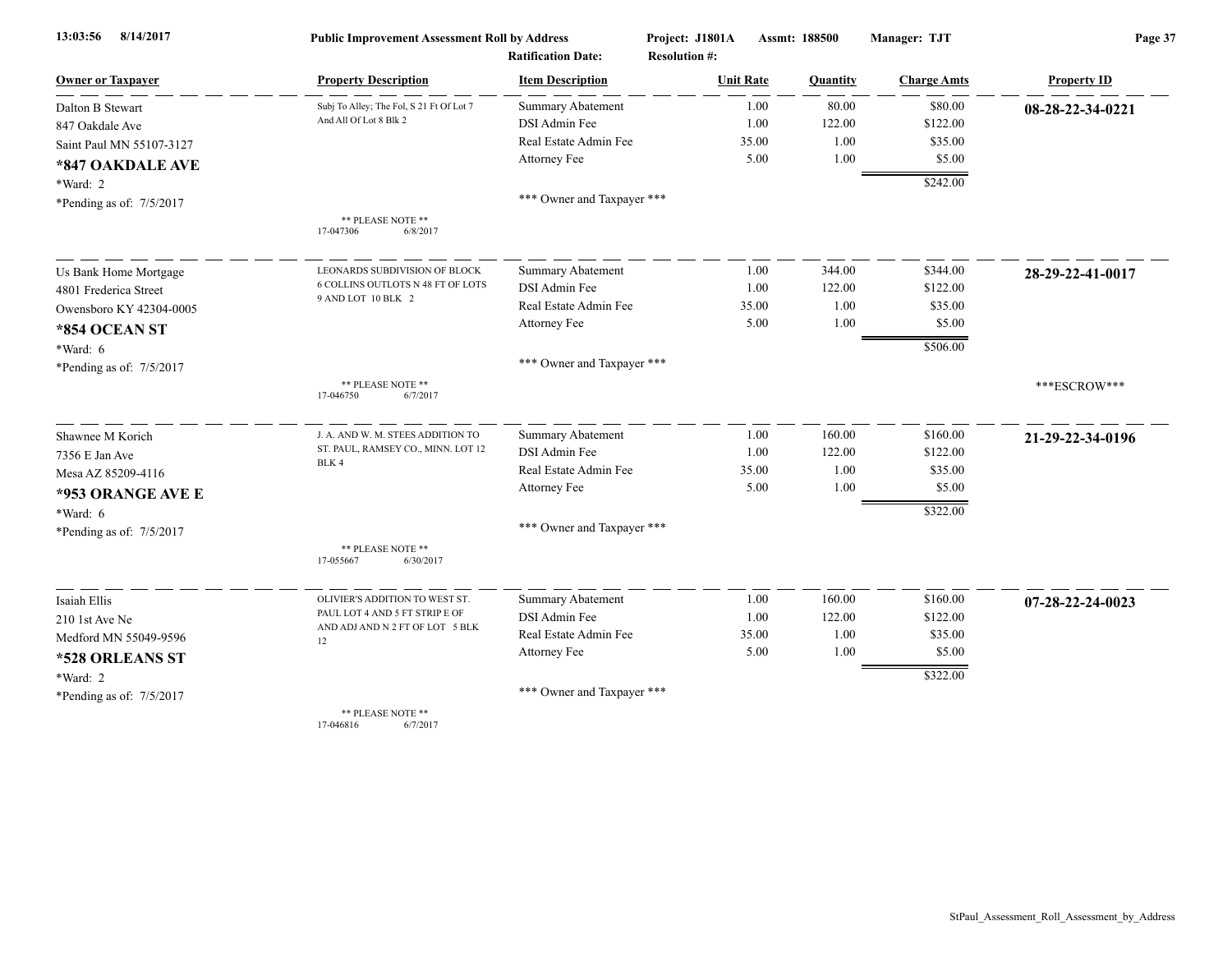| 8/14/2017<br>13:03:56                | <b>Public Improvement Assessment Roll by Address</b>                          |                                                      | Project: J1801A                          | Assmt: 188500 |          | Manager: TJT       | Page 38            |  |
|--------------------------------------|-------------------------------------------------------------------------------|------------------------------------------------------|------------------------------------------|---------------|----------|--------------------|--------------------|--|
| <b>Owner or Taxpayer</b>             | <b>Property Description</b>                                                   | <b>Ratification Date:</b><br><b>Item Description</b> | <b>Resolution #:</b><br><b>Unit Rate</b> |               | Quantity | <b>Charge Amts</b> | <b>Property ID</b> |  |
| Halifax 1536 Osceola Llc             | DEN E. LANE'S HOMESITES PLAT 1                                                | <b>Summary Abatement</b>                             |                                          | 1.00          | 158.00   | \$158.00           | 03-28-23-33-0166   |  |
| 5401 Halifax Ln                      | LOT 4 BLK 1                                                                   | DSI Admin Fee                                        |                                          | 1.00          | 122.00   | \$122.00           |                    |  |
| Edina MN 55424-1438                  |                                                                               | Real Estate Admin Fee                                |                                          | 35.00         | 1.00     | \$35.00            |                    |  |
| *1536 OSCEOLA AVE                    |                                                                               | Attorney Fee                                         |                                          | 5.00          | 1.00     | \$5.00             |                    |  |
|                                      |                                                                               |                                                      |                                          |               |          | \$320.00           |                    |  |
| *Ward: 3                             |                                                                               | *** Owner and Taxpayer ***                           |                                          |               |          |                    |                    |  |
| *Pending as of: $7/5/2017$           | ** PLEASE NOTE **<br>17-052185<br>6/22/2017                                   |                                                      |                                          |               |          |                    |                    |  |
| Velocity Asset Group Llc             | HALDEMAN'S ADDITION E 20 FT OF                                                | <b>Summary Abatement</b>                             |                                          | 1.00          | 160.00   | \$160.00           | 02-28-23-34-0140   |  |
| 13803 Mm Ave                         | LOT 22 AND ALL OF LOT 23 BLK 3                                                | DSI Admin Fee                                        |                                          | 1.00          | 122.00   | \$122.00           |                    |  |
| Iowa Falls IA 50126-8609             |                                                                               | Real Estate Admin Fee                                |                                          | 35.00         | 1.00     | \$35.00            |                    |  |
| *945 OSCEOLA AVE                     |                                                                               | Attorney Fee                                         |                                          | 5.00          | 1.00     | \$5.00             |                    |  |
|                                      |                                                                               |                                                      |                                          |               |          | \$322.00           |                    |  |
| *Ward: 2<br>*Pending as of: 7/5/2017 |                                                                               | *** Owner and Taxpayer ***                           |                                          |               |          |                    |                    |  |
|                                      | ** PLEASE NOTE **<br>6/2/2017<br>17-043062                                    |                                                      |                                          |               |          |                    |                    |  |
| Randy T Feld                         | ROGER'S REARRANGEMENT OF                                                      | <b>Summary Abatement</b>                             |                                          | 1.00          | 316.00   | \$316.00           | 33-29-22-34-0011   |  |
| Karen Feld                           | <b>BLOCK 7 OF MCLEAN'S</b><br>RESERVATION TO ST. PAUL LOT 12                  | DSI Admin Fee                                        |                                          | 1.00          | 122.00   | \$122.00           |                    |  |
| 4134 Braddock Tr                     | BLK 7                                                                         | Real Estate Admin Fee                                |                                          | 35.00         | 1.00     | \$35.00            |                    |  |
| Eagan MN 55123-1571                  |                                                                               | Attorney Fee                                         |                                          | 5.00          | 1.00     | \$5.00             |                    |  |
| *1014 PACIFIC ST                     |                                                                               |                                                      |                                          |               |          | \$478.00           |                    |  |
| *Ward: 7                             |                                                                               | *** Owner and Taxpayer ***                           |                                          |               |          |                    |                    |  |
| *Pending as of: 7/5/2017             |                                                                               |                                                      |                                          |               |          |                    |                    |  |
|                                      | ** PLEASE NOTE **<br>17-044619<br>6/1/2017                                    |                                                      |                                          |               |          |                    |                    |  |
| Cook Crossing Homeowners Asso        | J. F. EISENMENGER'S ADDITION TO                                               | <b>Summary Abatement</b>                             |                                          | 1.00          | 374.00   | \$374.00           | 30-29-22-23-0014   |  |
| 83 Cook Ave W                        | ST. PAUL EX N 13.33 FT OF S 17.43 FT                                          | DSI Admin Fee                                        |                                          | 1.00          | 122.00   | \$122.00           |                    |  |
| St Paul MN 55117-4930                | OF E 11.6 FT OF W 15 FT & EX THE E 56<br>FT OF W 71 FT OF N 36 FT OF S 40 FT; | Real Estate Admin Fee                                |                                          | 35.00         | 1.00     | \$35.00            |                    |  |
| *1052 PARK ST                        | THE W 35 FT OF LOT 15 & ALL OF LOT                                            | Attorney Fee                                         |                                          | 5.00          | 1.00     | \$5.00             |                    |  |
| *Ward: 5                             | 14 ALSO THE W 2.5 FT OF E 5 FT OF S                                           |                                                      |                                          |               |          | \$536.00           |                    |  |
| *Pending as of: 7/5/2017             |                                                                               | *** Owner and Taxpayer ***                           |                                          |               |          |                    |                    |  |
|                                      | ** PLEASE NOTE **<br>17-050243<br>6/15/2017                                   |                                                      |                                          |               |          |                    |                    |  |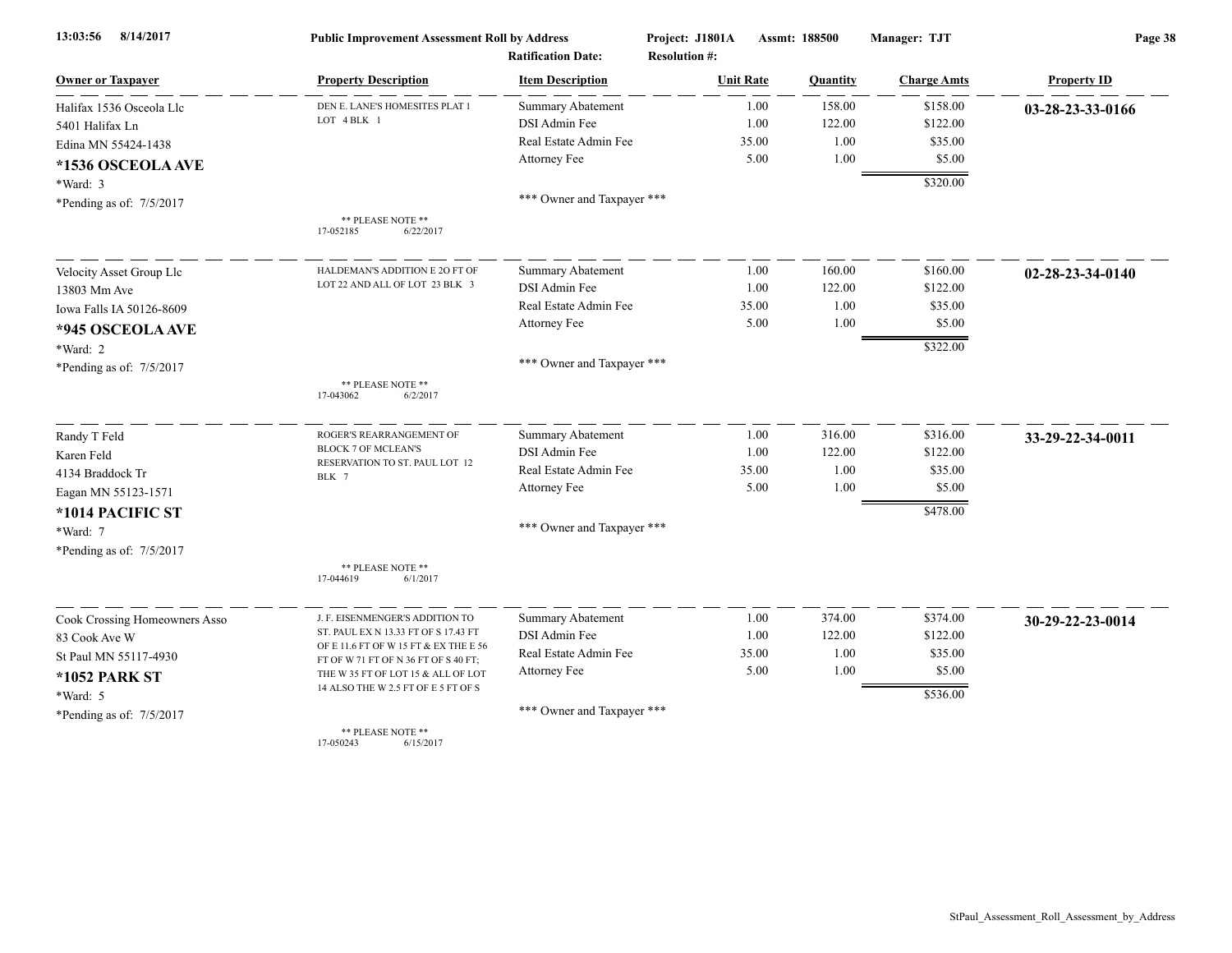| 8/14/2017<br>13:03:56                | <b>Public Improvement Assessment Roll by Address</b>                |                                                      | Project: J1801A                          | Assmt: 188500 |                 | Manager: TJT       | Page 39            |  |
|--------------------------------------|---------------------------------------------------------------------|------------------------------------------------------|------------------------------------------|---------------|-----------------|--------------------|--------------------|--|
| <b>Owner or Taxpayer</b>             | <b>Property Description</b>                                         | <b>Ratification Date:</b><br><b>Item Description</b> | <b>Resolution #:</b><br><b>Unit Rate</b> |               | <b>Quantity</b> | <b>Charge Amts</b> | <b>Property ID</b> |  |
| Adam H Abbajifar                     | JOSEPH R WEIDES RE OF LOTS 28 29                                    | <b>Summary Abatement</b>                             |                                          | 1.00          | 476.00          | \$476.00           | 29-29-22-13-0153   |  |
| Dahir Wako                           | 30 BLK 15 LOTS 1 AND 2 BLK 16                                       | DSI Admin Fee                                        |                                          | 1.00          | 122.00          | \$122.00           |                    |  |
| 1001 Payne Ave                       | ARLINGTON HILLS ADDITION W 12                                       | Real Estate Admin Fee                                |                                          | 35.00         | 1.00            | \$35.00            |                    |  |
| Saint Paul MN 55106-3932             | FT OF LOT 1 AND ALL OF LOTS 2 AND<br>LOT 3 BLK 15                   | Attorney Fee                                         |                                          | 5.00          | 1.00            | \$5.00             |                    |  |
| *999 PAYNE AVE                       |                                                                     |                                                      |                                          |               |                 | \$638.00           |                    |  |
|                                      |                                                                     | *** Owner and Taxpayer ***                           |                                          |               |                 |                    |                    |  |
| *Ward: 6<br>*Pending as of: 7/5/2017 |                                                                     |                                                      |                                          |               |                 |                    |                    |  |
|                                      | ** PLEASE NOTE **<br>17-046864<br>6/6/2017                          |                                                      |                                          |               |                 |                    |                    |  |
| Casey Swanson                        | LANE'S MANOR, ST. PAUL                                              | Summary Abatement                                    |                                          | 1.00          | 476.00          | \$476.00           | 10-28-23-24-0229   |  |
| 1403 Randolph Ave                    | MINNESOTA LOT 30 BLK 7                                              | DSI Admin Fee                                        |                                          | 1.00          | 122.00          | \$122.00           |                    |  |
| Saint Paul MN 55105-2560             |                                                                     | Real Estate Admin Fee                                |                                          | 35.00         | 1.00            | \$35.00            |                    |  |
| *1403 RANDOLPH AVE                   |                                                                     | Attorney Fee                                         |                                          | 5.00          | 1.00            | \$5.00             |                    |  |
| *Ward: 3                             |                                                                     |                                                      |                                          |               |                 | \$638.00           |                    |  |
| *Pending as of: 7/5/2017             |                                                                     | *** Owner and Taxpayer ***                           |                                          |               |                 |                    |                    |  |
|                                      | ** PLEASE NOTE **<br>17-043294<br>6/2/2017<br>17-043293<br>6/1/2017 |                                                      |                                          |               |                 |                    |                    |  |
| Kvasnik Properties Llc               | KIPP'S MACALESTER PARK, ST.                                         | <b>Summary Abatement</b>                             |                                          | 1.00          | 158.00          | \$158.00           | 09-28-23-24-0148   |  |
| 2190 Marshall Ave                    | PAUL, MINN. LOT 16 BLK 1                                            | DSI Admin Fee                                        |                                          | 1.00          | 122.00          | \$122.00           |                    |  |
| Saint Paul MN 55104-5758             |                                                                     | Real Estate Admin Fee                                |                                          | 35.00         | 1.00            | \$35.00            |                    |  |
| *1877 RANDOLPH AVE                   |                                                                     | Attorney Fee                                         |                                          | 5.00          | 1.00            | \$5.00             |                    |  |
| *Ward: 3                             |                                                                     |                                                      |                                          |               |                 | \$320.00           |                    |  |
| *Pending as of: 7/5/2017             |                                                                     | *** Owner and Taxpayer ***                           |                                          |               |                 |                    |                    |  |
|                                      | ** PLEASE NOTE **<br>17-051766<br>6/21/2017                         |                                                      |                                          |               |                 |                    |                    |  |
| Renato Otten                         | TERRY'S ADDITION TO THE CITY OF                                     | Summary Abatement                                    |                                          | 1.00          | 80.00           | \$80.00            | 28-29-22-43-0183   |  |
| 291 Addison Rd N                     | ST. PAUL, COUNTY OF RAMSEY,                                         | DSI Admin Fee                                        |                                          | 1.00          | 122.00          | \$122.00           |                    |  |
| Wood Dale IL 60191-1903              | STATE OF MINN. LOT 5 BLK 10                                         | Real Estate Admin Fee                                |                                          | 35.00         | 1.00            | \$35.00            |                    |  |
| *1094 REANEY AVE                     |                                                                     | Attorney Fee                                         |                                          | 5.00          | 1.00            | \$5.00             |                    |  |
| *Ward: 7                             |                                                                     |                                                      |                                          |               |                 | \$242.00           |                    |  |
| *Pending as of: 7/5/2017             |                                                                     | *** Owner and Taxpayer ***                           |                                          |               |                 |                    |                    |  |
|                                      | ** PLEASE NOTE **                                                   |                                                      |                                          |               |                 |                    |                    |  |

17-047353 6/8/2017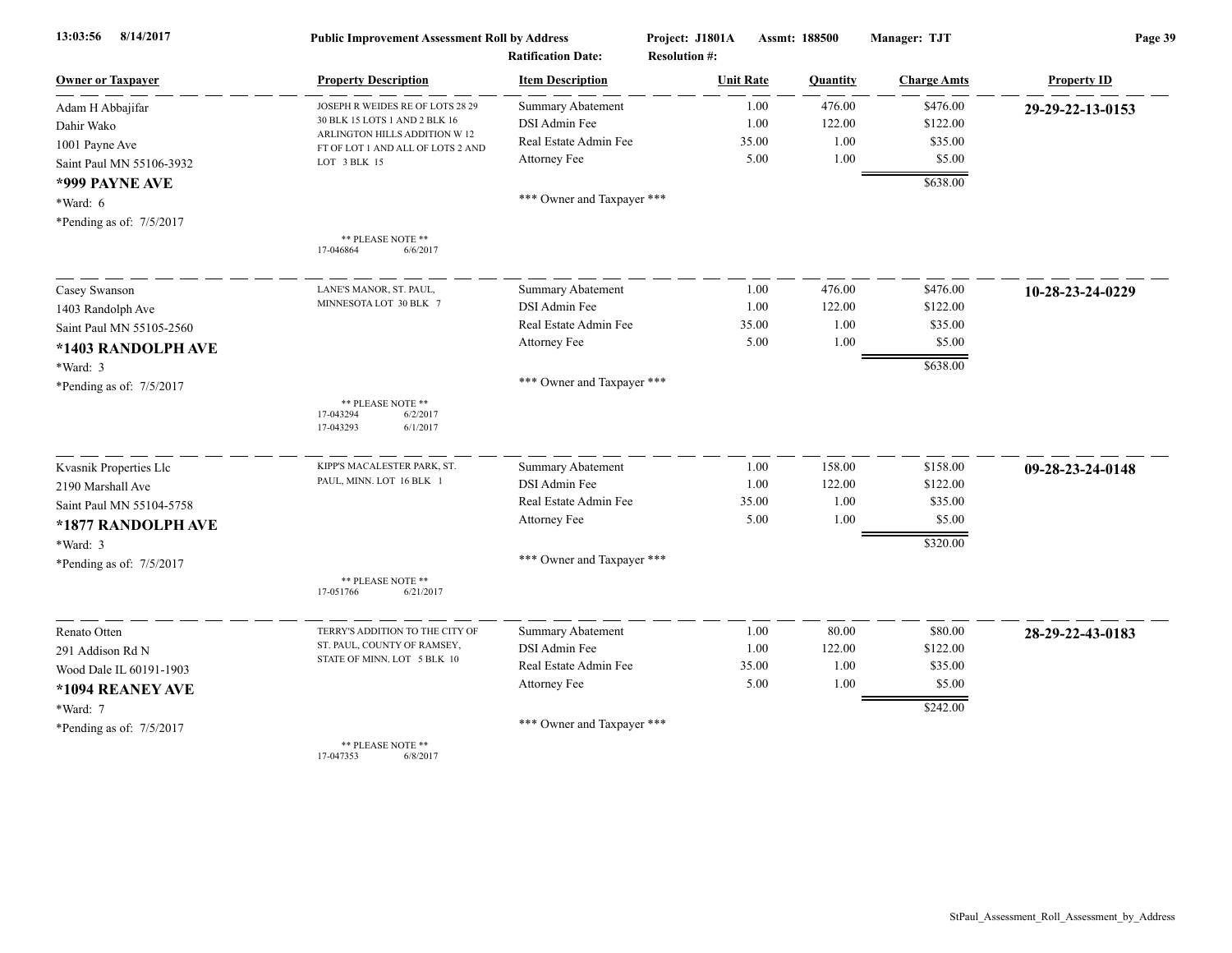| 8/14/2017<br>13:03:56      | <b>Public Improvement Assessment Roll by Address</b>               |                            | Project: J1801A<br>Assmt: 188500 |          | Manager: TJT       | Page 40            |  |
|----------------------------|--------------------------------------------------------------------|----------------------------|----------------------------------|----------|--------------------|--------------------|--|
|                            |                                                                    | <b>Ratification Date:</b>  | <b>Resolution #:</b>             |          |                    |                    |  |
| <b>Owner or Taxpayer</b>   | <b>Property Description</b>                                        | <b>Item Description</b>    | <b>Unit Rate</b>                 | Quantity | <b>Charge Amts</b> | <b>Property ID</b> |  |
| Robert Metcalf             | BORUP AND PAYNE'S ADDITION TO                                      | Summary Abatement          | 1.00                             | 240.00   | \$240.00           | 29-29-22-43-0095   |  |
| 197 Woodlawn Ave           | ST. PAUL E 21 FT OF LOT 7 AND ALL<br>OF LOT 6 BLK 3                | DSI Admin Fee              | 1.00                             | 122.00   | \$122.00           |                    |  |
| Saint Paul MN 55105-1143   |                                                                    | Real Estate Admin Fee      | 35.00                            | 1.00     | \$35.00            |                    |  |
| *610 REANEY AVE            |                                                                    | Attorney Fee               | 5.00                             | 1.00     | \$5.00             |                    |  |
| *Ward: 6                   |                                                                    |                            |                                  |          | \$402.00           |                    |  |
| *Pending as of: 7/5/2017   |                                                                    | *** Owner and Taxpayer *** |                                  |          |                    |                    |  |
|                            | ** PLEASE NOTE **<br>17-047336<br>6/7/2017                         |                            |                                  |          |                    |                    |  |
| Rha 3 Llc                  | TERRY'S ADDITION TO THE CITY OF                                    | <b>Summary Abatement</b>   | 1.00                             | 160.00   | \$160.00           | 28-29-22-34-0089   |  |
| Po Box 4698                | ST. PAUL, COUNTY OF RAMSEY,                                        | DSI Admin Fee              | 1.00                             | 122.00   | \$122.00           |                    |  |
| Logan UT 84323-4698        | STATE OF MINN. W 1/2 OF LOT 3 &<br>ALL OF LOT 4 BLK 21             | Real Estate Admin Fee      | 35.00                            | 1.00     | \$35.00            |                    |  |
| *988 REANEY AVE            |                                                                    | Attorney Fee               | 5.00                             | 1.00     | \$5.00             |                    |  |
| *Ward: 7                   |                                                                    |                            |                                  |          | \$322.00           |                    |  |
| *Pending as of: 7/5/2017   |                                                                    | *** Owner and Taxpayer *** |                                  |          |                    |                    |  |
|                            | ** PLEASE NOTE **<br>17-050256<br>6/16/2017                        |                            |                                  |          |                    |                    |  |
| Bmo Harris Bank Na         | HOLZ'S RE-ARRANGEMENT LOT 4                                        | Summary Abatement          | 1.00                             | 160.00   | \$160.00           | 24-29-23-44-0008   |  |
| 770 N Water St             | BLK 1                                                              | DSI Admin Fee              | 1.00                             | 122.00   | \$122.00           |                    |  |
| Milwaukee WI 53202-3509    |                                                                    | Real Estate Admin Fee      | 35.00                            | 1.00     | \$35.00            |                    |  |
| <b>*1277 RICE ST</b>       |                                                                    | Attorney Fee               | 5.00                             | 1.00     | \$5.00             |                    |  |
| $*Ward: 5$                 |                                                                    |                            |                                  |          | \$322.00           |                    |  |
| *Pending as of: 7/5/2017   |                                                                    | *** Owner and Taxpayer *** |                                  |          |                    |                    |  |
|                            | ** PLEASE NOTE **<br>17-046772<br>6/6/2017                         |                            |                                  |          |                    |                    |  |
| Emk Holding Co Llc         | THE WEST ST. PAUL REAL ESTATE                                      | Summary Abatement          | 1.00                             | 158.00   | \$158.00           | 08-28-22-31-0125   |  |
| 80 Virginia St             | AND IMPROVEMENT SYNDICATE                                          | DSI Admin Fee              | 1.00                             | 122.00   | \$122.00           |                    |  |
| Saint Paul MN 55102-2114   | ADDITION NO. 1 S 4 FT OF MORTON ST<br>VAC ADJ AND FOL W 1/2 OF VAC | Real Estate Admin Fee      | 35.00                            | 1.00     | \$35.00            |                    |  |
| *682 ROBERT ST S           | ALLEY ADJ AND SUBJ TO ROBERT ST                                    | Attorney Fee               | 5.00                             | 1.00     | \$5.00             |                    |  |
| *Ward: 2                   | LOT 4 BLK 3                                                        |                            |                                  |          | \$320.00           |                    |  |
| *Pending as of: $7/5/2017$ |                                                                    | *** Owner and Taxpayer *** |                                  |          |                    |                    |  |
|                            | ** PLEASE NOTE **                                                  |                            |                                  |          |                    |                    |  |

17-046054 6/6/2017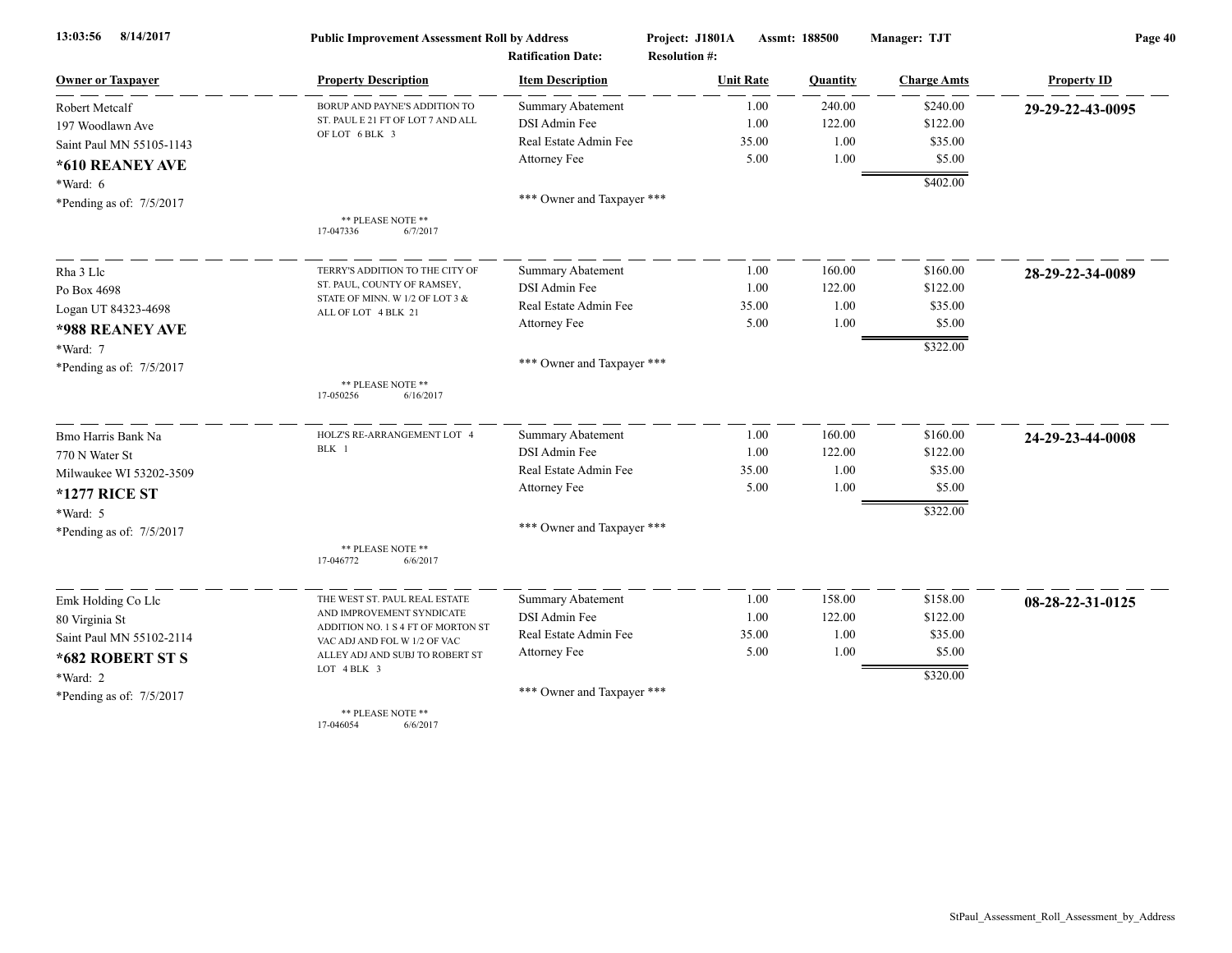| 8/14/2017<br>13:03:56       | <b>Public Improvement Assessment Roll by Address</b> |                            | Project: J1801A      | Assmt: 188500 | Manager: TJT       | Page 41            |  |
|-----------------------------|------------------------------------------------------|----------------------------|----------------------|---------------|--------------------|--------------------|--|
|                             |                                                      | <b>Ratification Date:</b>  | <b>Resolution #:</b> |               |                    |                    |  |
| <b>Owner or Taxpayer</b>    | <b>Property Description</b>                          | <b>Item Description</b>    | <b>Unit Rate</b>     | Quantity      | <b>Charge Amts</b> | <b>Property ID</b> |  |
| Linda Vang                  | PROSPECT PLATEAU, BLOCK 6789E                        | <b>Summary Abatement</b>   | 1.00                 | 160.00        | \$160.00           | 08-28-22-13-0027   |  |
| 2655 South Ave E            | 1/2 OF LOT 13 & ALL OF LOT 12 BLK<br>11              | DSI Admin Fee              | 1.00                 | 122.00        | \$122.00           |                    |  |
| Saint Paul MN 55110-3312    |                                                      | Real Estate Admin Fee      | 35.00                | 1.00          | \$35.00            |                    |  |
| *287 ROBIE ST E             |                                                      | Attorney Fee               | 5.00                 | 1.00          | \$5.00             |                    |  |
| *Ward: 2                    |                                                      |                            |                      |               | \$322.00           |                    |  |
| *Pending as of: 7/5/2017    |                                                      | *** Owner and Taxpayer *** |                      |               |                    |                    |  |
|                             | ** PLEASE NOTE **<br>17-049240<br>6/13/2017          |                            |                      |               |                    |                    |  |
| Federal Home Loan Mtg Corp  | CLOVERDALE, ST. PAUL, MINN. LOT                      | <b>Summary Abatement</b>   | 1.00                 | 160.00        | \$160.00           | 28-29-22-12-0152   |  |
| 333 West Wacker Dr Ste 2500 | 11 BLK 3                                             | DSI Admin Fee              | 1.00                 | 122.00        | \$122.00           |                    |  |
| Chicago IL 60606-1287       |                                                      | Real Estate Admin Fee      | 35.00                | 1.00          | \$35.00            |                    |  |
| <b>*1076 ROSE AVE E</b>     |                                                      | Attorney Fee               | 5.00                 | 1.00          | \$5.00             |                    |  |
| $*Ward: 6$                  |                                                      |                            |                      |               | \$322.00           |                    |  |
| *Pending as of: 7/5/2017    |                                                      | *** Owner and Taxpayer *** |                      |               |                    |                    |  |
|                             | ** PLEASE NOTE **<br>17-046756<br>6/7/2017           |                            |                      |               |                    |                    |  |
| James F Mccarthy            | JOSEPH R. WEIDE'S ADDITION TO                        | Summary Abatement          | 1.00                 | 80.00         | \$80.00            | 29-29-22-12-0118   |  |
| 624 Rose Ave E              | THE CITY OF ST. PAUL, MINN. LOT 11                   | DSI Admin Fee              | 1.00                 | 122.00        | \$122.00           |                    |  |
| St Paul MN 55130-3646       | BLK 2                                                | Real Estate Admin Fee      | 35.00                | 1.00          | \$35.00            |                    |  |
| *624 ROSE AVE E             |                                                      | Attorney Fee               | 5.00                 | 1.00          | \$5.00             |                    |  |
| $*Ward: 6$                  |                                                      |                            |                      |               | \$242.00           |                    |  |
| *Pending as of: $7/5/2017$  |                                                      | *** Owner and Taxpayer *** |                      |               |                    |                    |  |
|                             | ** PLEASE NOTE **<br>6/14/2017<br>17-049088          |                            |                      |               |                    |                    |  |
| Draco Properties Llc        | TERRY'S ADDITION TO THE CITY OF                      | Summary Abatement          | 1.00                 | 260.00        | \$260.00           | 28-29-22-43-0033   |  |
| 3059 Limerick St            | ST. PAUL, COUNTY OF RAMSEY,                          | DSI Admin Fee              | 1.00                 | 122.00        | \$122.00           |                    |  |
| Prior Lake MN 55372-8778    | STATE OF MINN. LOT 8 BLK 3                           | Real Estate Admin Fee      | 35.00                | 1.00          | \$35.00            |                    |  |
| *1136 ROSS AVE              |                                                      | Attorney Fee               | 5.00                 | 1.00          | \$5.00             |                    |  |
| *Ward: $6$                  |                                                      |                            |                      |               | \$422.00           |                    |  |
| *Pending as of: 7/5/2017    |                                                      | *** Owner and Taxpayer *** |                      |               |                    |                    |  |
|                             | ** PLEASE NOTE **                                    |                            |                      |               |                    |                    |  |

17-053367 6/23/2017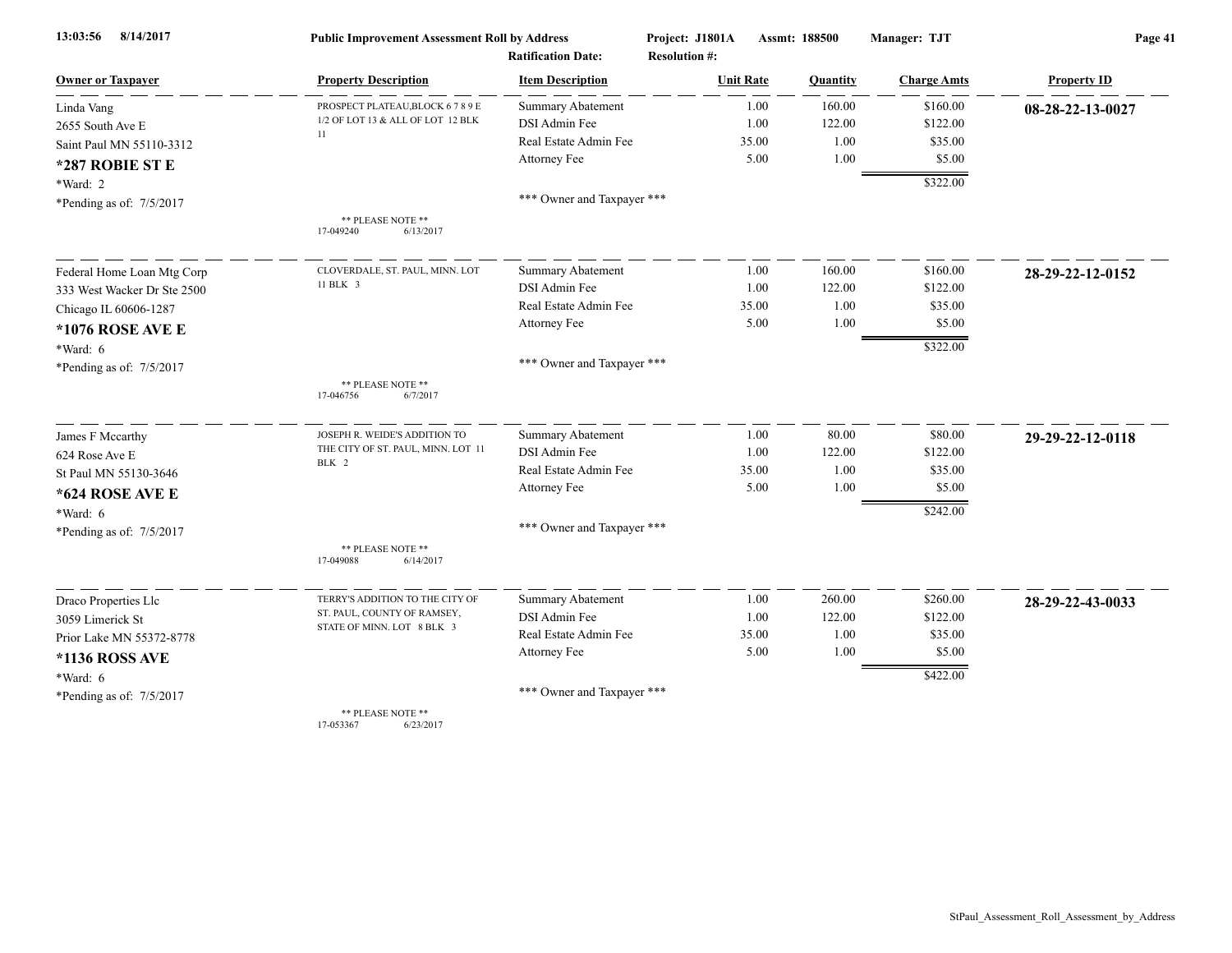| 8/14/2017<br>13:03:56             | <b>Public Improvement Assessment Roll by Address</b><br><b>Ratification Date:</b> |                            | Project: J1801A<br><b>Resolution #:</b> | Assmt: 188500    |          | Manager: TJT       | Page 42            |  |
|-----------------------------------|-----------------------------------------------------------------------------------|----------------------------|-----------------------------------------|------------------|----------|--------------------|--------------------|--|
| <b>Owner or Taxpayer</b>          | <b>Property Description</b>                                                       | <b>Item Description</b>    |                                         | <b>Unit Rate</b> | Quantity | <b>Charge Amts</b> | <b>Property ID</b> |  |
| <b>Brian Louis Rogers</b>         | J. N. ROGERS 4TH ADDITION TO ST.                                                  | Summary Abatement          |                                         | 1.00             | 160.00   | \$160.00           | 27-29-22-44-0118   |  |
| 1718 Ross Ave                     | PAUL LOTS 1 AND LOT 2 BLK 2                                                       | DSI Admin Fee              |                                         | 1.00             | 122.00   | \$122.00           |                    |  |
| Saint Paul MN 55106-4235          |                                                                                   | Real Estate Admin Fee      |                                         | 35.00            | 1.00     | \$35.00            |                    |  |
| *1718 ROSS AVE                    |                                                                                   | Attorney Fee               |                                         | 5.00             | 1.00     | \$5.00             |                    |  |
| *Ward: 7                          |                                                                                   |                            |                                         |                  |          | \$322.00           |                    |  |
| *Pending as of: 7/5/2017          |                                                                                   | *** Owner and Taxpayer *** |                                         |                  |          |                    |                    |  |
|                                   | ** PLEASE NOTE **<br>17-052761<br>6/22/2017                                       |                            |                                         |                  |          |                    |                    |  |
| Jeffrey Wayne Prill               | KUHL'S 2ND ADDITION TO ST. PAUL                                                   | Summary Abatement          |                                         | 1.00             | 344.00   | \$344.00           | 27-29-22-44-0017   |  |
| 1745 Ross Ave                     | LOTS 22 & LOT 23 BLK 1                                                            | DSI Admin Fee              |                                         | 1.00             | 122.00   | \$122.00           |                    |  |
| Saint Paul MN 55106-4236          |                                                                                   | Real Estate Admin Fee      |                                         | 35.00            | 1.00     | \$35.00            |                    |  |
| *1745 ROSS AVE                    |                                                                                   | Attorney Fee               |                                         | 5.00             | 1.00     | \$5.00             |                    |  |
| *Ward: 7                          |                                                                                   |                            |                                         |                  |          | \$506.00           |                    |  |
| *Pending as of: 7/5/2017          | ** PLEASE NOTE **<br>6/7/2017<br>17-046790                                        | *** Owner and Taxpayer *** |                                         |                  |          |                    |                    |  |
| Pinpoint Homes Llc                | KUHL'S 2ND ADDITION TO ST. PAUL                                                   | Summary Abatement          |                                         | 1.00             | 160.00   | \$160.00           | 27-29-22-44-0025   |  |
| 10460 Vermillion Cir Ne           | LOT 4 BLK 2                                                                       | DSI Admin Fee              |                                         | 1.00             | 122.00   | \$122.00           |                    |  |
| Blaine MN 55449-5224              |                                                                                   | Real Estate Admin Fee      |                                         | 35.00            | 1.00     | \$35.00            |                    |  |
| *1766 ROSS AVE                    |                                                                                   | Attorney Fee               |                                         | 5.00             | 1.00     | \$5.00             |                    |  |
| *Ward: 7                          |                                                                                   |                            |                                         |                  |          | \$322.00           |                    |  |
| *Pending as of: 7/5/2017          |                                                                                   | *** Owner and Taxpayer *** |                                         |                  |          |                    |                    |  |
|                                   | ** PLEASE NOTE **<br>17-052762<br>6/22/2017                                       |                            |                                         |                  |          |                    |                    |  |
| <b>Bill Proulx</b>                | AURORA ADDITION TO ST. PAUL,                                                      | <b>Summary Abatement</b>   |                                         | 1.00             | 160.00   | \$160.00           | 26-29-22-33-0131   |  |
| Sol Proulx                        | MINN. LOT 10 BLK 3                                                                | DSI Admin Fee              |                                         | 1.00             | 122.00   | \$122.00           |                    |  |
| 1802 Ross Ave                     |                                                                                   | Real Estate Admin Fee      |                                         | 35.00            | 1.00     | \$35.00            |                    |  |
| Saint Paul MN 55112-3432          |                                                                                   | Attorney Fee               |                                         | 5.00             | 1.00     | \$5.00             |                    |  |
| *1802 ROSS AVE                    |                                                                                   |                            |                                         |                  |          | \$322.00           |                    |  |
| *Ward: 7                          |                                                                                   | *** Owner ***              |                                         |                  |          |                    |                    |  |
| *Pending as of: 7/5/2017          |                                                                                   |                            |                                         |                  |          |                    |                    |  |
| <b>Imperial Valley Properties</b> | AURORA ADDITION TO ST. PAUL,<br>MINN. LOT 10 BLK 3                                | *** Taxpayer ***           |                                         |                  |          |                    | 26-29-22-33-0131   |  |
| Po Box 860                        |                                                                                   |                            |                                         |                  |          |                    |                    |  |
| El Centro CA 92244-0860           |                                                                                   |                            |                                         |                  |          |                    |                    |  |
| *1802 ROSS AVE                    |                                                                                   |                            |                                         |                  |          |                    |                    |  |
| *Ward: 7                          |                                                                                   |                            |                                         |                  |          |                    |                    |  |
| *Pending as of: 7/5/2017          |                                                                                   |                            |                                         |                  |          |                    |                    |  |
|                                   | ** PLEASE NOTE **<br>17-055237<br>6/30/2017                                       |                            |                                         |                  |          |                    |                    |  |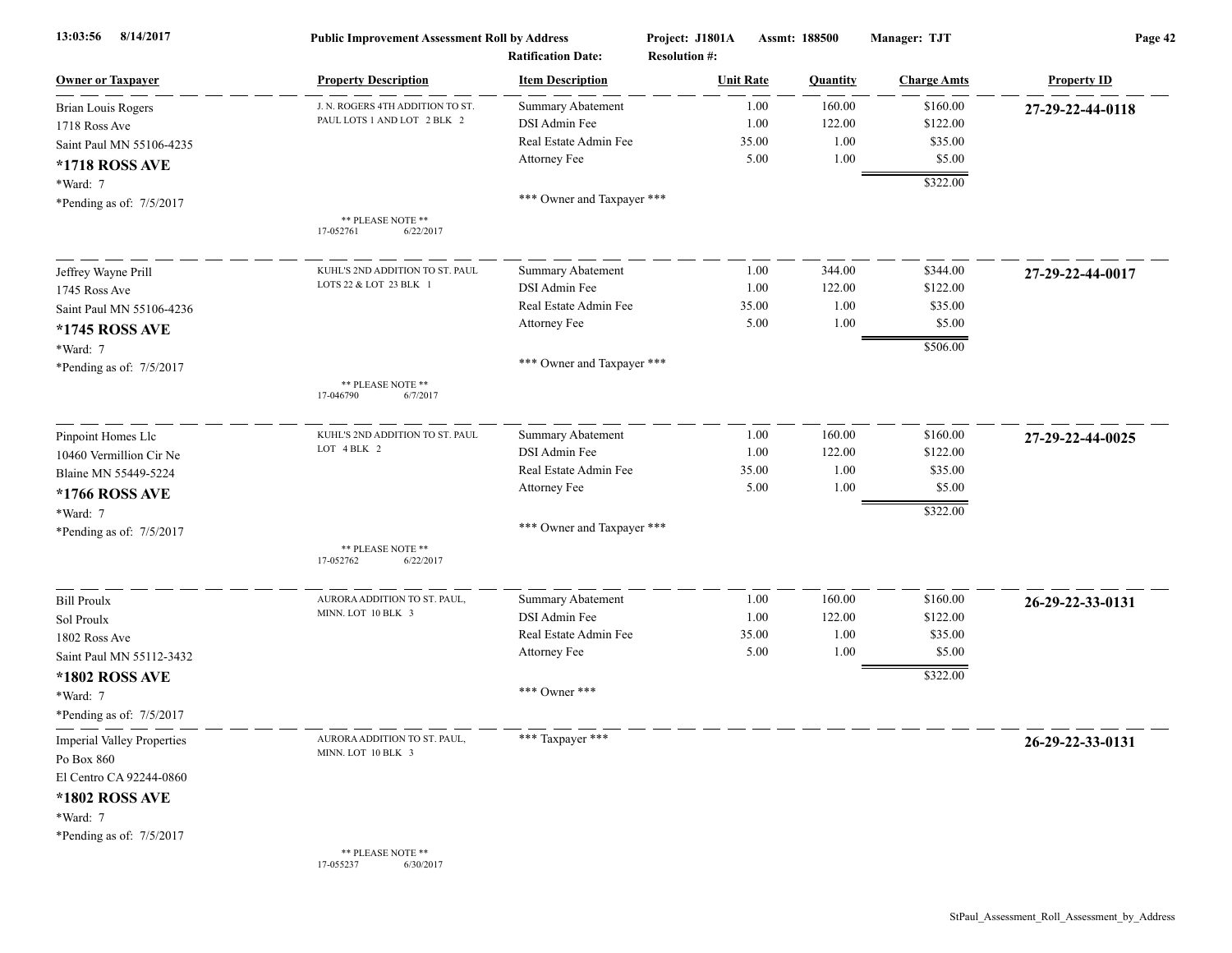| 8/14/2017<br>13:03:56      | <b>Public Improvement Assessment Roll by Address</b><br><b>Ratification Date:</b> |                            | Project: J1801A  | Assmt: 188500<br><b>Resolution #:</b> |          | Manager: TJT       | Page 43            |  |
|----------------------------|-----------------------------------------------------------------------------------|----------------------------|------------------|---------------------------------------|----------|--------------------|--------------------|--|
| <b>Owner or Taxpayer</b>   | <b>Property Description</b>                                                       | <b>Item Description</b>    | <b>Unit Rate</b> |                                       | Quantity | <b>Charge Amts</b> | <b>Property ID</b> |  |
| Aa Foster Care Llc         | HUDSON ROAD GARDENS E 150 FT                                                      | <b>Summary Abatement</b>   |                  | 1.00                                  | 268.00   | \$268.00           | 35-29-22-31-0064   |  |
| 399 Ruth St                | OF LOTS 1 AND LOT 2 BLK 8                                                         | DSI Admin Fee              |                  | 1.00                                  | 122.00   | \$122.00           |                    |  |
| Saint Paul MN 55119-4303   |                                                                                   | Real Estate Admin Fee      |                  | 35.00                                 | 1.00     | \$35.00            |                    |  |
| <b>*399 RUTH ST N</b>      |                                                                                   | Attorney Fee               |                  | 5.00                                  | 1.00     | \$5.00             |                    |  |
| *Ward: 7                   |                                                                                   |                            |                  |                                       |          | \$430.00           |                    |  |
| *Pending as of: $7/5/2017$ |                                                                                   | *** Owner and Taxpayer *** |                  |                                       |          |                    |                    |  |
|                            | ** PLEASE NOTE **<br>17-049242<br>6/14/2017                                       |                            |                  |                                       |          |                    |                    |  |
| Wells Fargo Bank           | STRAND ADDITION TO SAINT PAUL                                                     | <b>Summary Abatement</b>   |                  | 1.00                                  | 160.00   | \$160.00           | 26-29-23-21-0034   |  |
| Fc Dept Mac X7801 013      | W 1/2 OF VAC ALLEY ADJ AND FOL N                                                  | DSI Admin Fee              |                  | 1.00                                  | 122.00   | \$122.00           |                    |  |
| 3476 Stateview Blvd        | 1/2 OF LOT 4 AND ALL OF LOT 3 BLK<br>$\overline{3}$                               | Real Estate Admin Fee      |                  | 35.00                                 | 1.00     | \$35.00            |                    |  |
| Fort Mill SC 29715-7203    |                                                                                   | Attorney Fee               |                  | 5.00                                  | 1.00     | \$5.00             |                    |  |
| *1092 RYDE ST              |                                                                                   |                            |                  |                                       |          | \$322.00           |                    |  |
| *Ward: 5                   |                                                                                   | *** Owner and Taxpayer *** |                  |                                       |          |                    |                    |  |
| *Pending as of: 7/5/2017   |                                                                                   |                            |                  |                                       |          |                    |                    |  |
|                            | ** PLEASE NOTE **<br>17-046762<br>6/6/2017                                        |                            |                  |                                       |          |                    |                    |  |
| <b>Suzanne Digney</b>      | HARKNESS SUNNYSLOPE EX N 14 FT                                                    | Summary Abatement          |                  | 1.00                                  | 80.00    | \$80.00            | 10-28-23-33-0054   |  |
| 1523 Scheffer Ave          | THE FOL E 61 9/10 FT OF LOTS 7 AND                                                | DSI Admin Fee              |                  | 1.00                                  | 122.00   | \$122.00           |                    |  |
| Saint Paul MN 55116-2274   | LOT 8                                                                             | Real Estate Admin Fee      |                  | 35.00                                 | 1.00     | \$35.00            |                    |  |
| *1523 SCHEFFER AVE         |                                                                                   | Attorney Fee               |                  | 5.00                                  | 1.00     | \$5.00             |                    |  |
| *Ward: 3                   |                                                                                   |                            |                  |                                       |          | \$242.00           |                    |  |
| *Pending as of: 7/5/2017   |                                                                                   | *** Owner and Taxpayer *** |                  |                                       |          |                    |                    |  |
|                            | ** PLEASE NOTE **<br>17-044642<br>6/2/2017                                        |                            |                  |                                       |          |                    |                    |  |
| Mally Xiong Moua           | SEARLE'S ADDITION TO THE CITY OF                                                  | Summary Abatement          |                  | 1.00                                  | 1,026.00 | \$1,026.00         | 20-29-22-42-0114   |  |
| 1356 Searle St             | ST. PAUL, RAMSEY COUNTY, MINN.                                                    | DSI Admin Fee              |                  | 1.00                                  | 244.00   | \$244.00           |                    |  |
| St Paul MN 55130-3426      | LOT 4 BLK 1                                                                       | Real Estate Admin Fee      |                  | 35.00                                 | 1.00     | \$35.00            |                    |  |
| *1356 SEARLE ST            |                                                                                   | Attorney Fee               |                  | 5.00                                  | 1.00     | \$5.00             |                    |  |
| $*Ward: 6$                 |                                                                                   |                            |                  |                                       |          | \$1,310.00         |                    |  |
| *Pending as of: 7/5/2017   |                                                                                   | *** Owner and Taxpayer *** |                  |                                       |          |                    |                    |  |
|                            | ** PLEASE NOTE **<br>17-049080<br>6/14/2017<br>17-049631<br>6/15/2017             |                            |                  |                                       |          |                    |                    |  |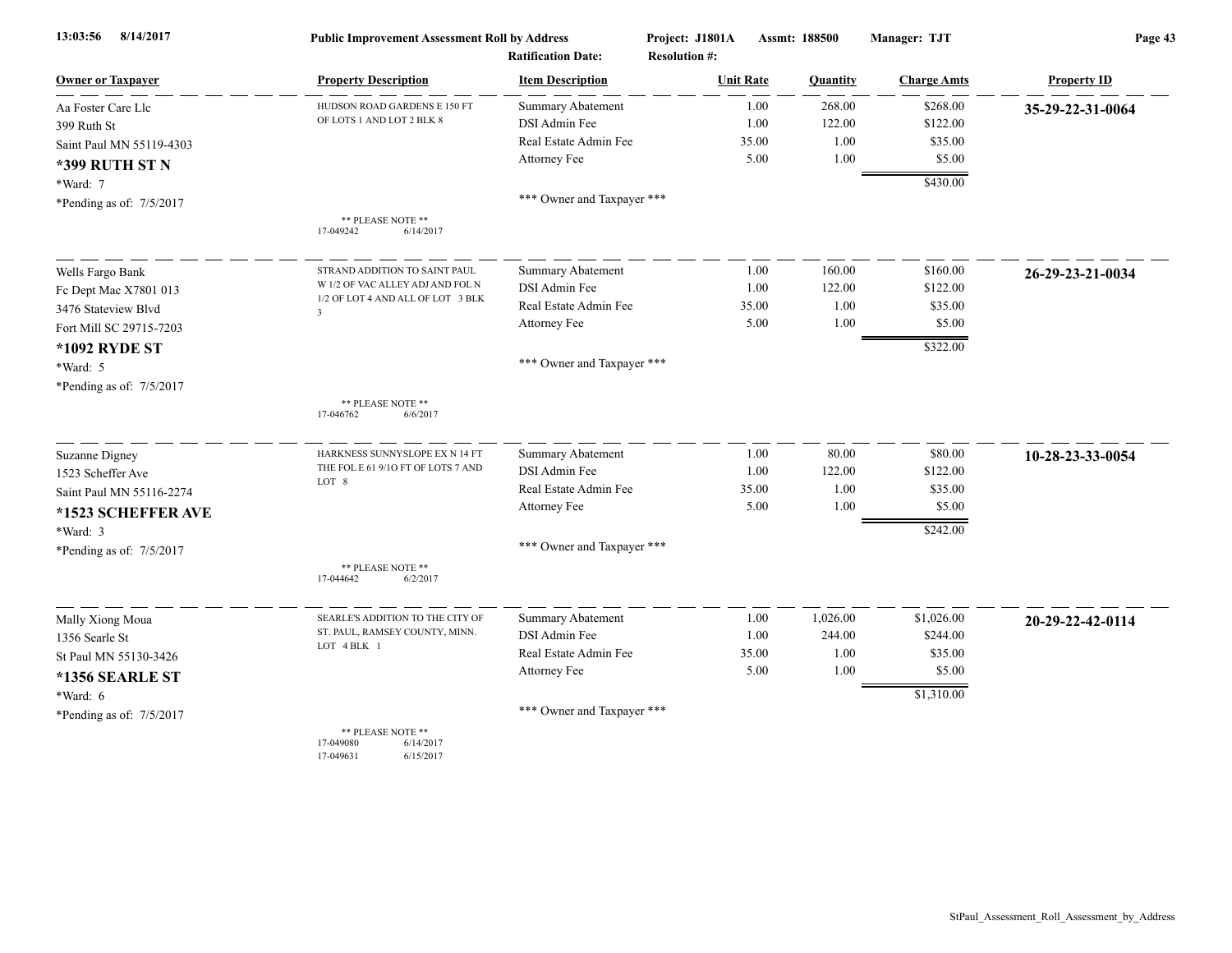| 8/14/2017<br>13:03:56        | <b>Public Improvement Assessment Roll by Address</b> |                            | Project: J1801A      | Assmt: 188500 | Manager: TJT         | Page 44            |  |
|------------------------------|------------------------------------------------------|----------------------------|----------------------|---------------|----------------------|--------------------|--|
|                              |                                                      | <b>Ratification Date:</b>  | <b>Resolution #:</b> |               |                      |                    |  |
| <b>Owner or Taxpayer</b>     | <b>Property Description</b>                          | <b>Item Description</b>    | <b>Unit Rate</b>     | Quantity      | <b>Charge Amts</b>   | <b>Property ID</b> |  |
| Bt Properties Of St Paul Llc | DESNOYER PARK RAMSEY CO.,                            | <b>Summary Abatement</b>   | 1.00                 | 316.00        | \$316.00             | 05-28-23-11-0055   |  |
| 11815 56th St N              | MINN. LOT 23 BLK 52                                  | DSI Admin Fee              | 1.00                 | 122.00        | \$122.00             |                    |  |
| Lake Elmo MN 55042-6104      |                                                      | Real Estate Admin Fee      | 35.00                | 1.00          | \$35.00              |                    |  |
| *2105 SELBY AVE              |                                                      | Attorney Fee               | 5.00                 | 1.00          | \$5.00               |                    |  |
| *Ward: 4                     |                                                      |                            |                      |               | \$478.00             |                    |  |
| *Pending as of: 7/5/2017     |                                                      | *** Owner and Taxpayer *** |                      |               |                      |                    |  |
|                              | ** PLEASE NOTE **<br>17-051771<br>6/21/2017          |                            |                      |               |                      |                    |  |
| Lilliann N Smtih             | WINTERS ADDITION TO ST. PAUL EX                      | Summary Abatement          | 1.00                 | 160.00        | \$160.00             | 26-29-23-33-0145   |  |
| 1056 Seminary Ave            | S 10 FT FOR ALLEY LOT 26 BLK 21                      | DSI Admin Fee              | 1.00                 | 122.00        | \$122.00             |                    |  |
| Saint Paul MN 55104-1528     |                                                      | Real Estate Admin Fee      | 35.00                | 1.00          | \$35.00              |                    |  |
| *1056 SEMINARY AVE           |                                                      | Attorney Fee               | 5.00                 | 1.00          | \$5.00               |                    |  |
| *Ward: 1                     |                                                      |                            |                      |               | \$322.00             |                    |  |
| *Pending as of: 7/5/2017     |                                                      | *** Owner and Taxpayer *** |                      |               |                      |                    |  |
|                              | ** PLEASE NOTE **<br>17-046530<br>6/7/2017           |                            |                      |               |                      |                    |  |
| Ppl Hamline Station Llc      | Ex The E 9.73 Ft Of Lot 13; Lots 13 Thru             | Summary Abatement          | 1.00                 | 188.00        | \$188.00             | 34-29-23-13-0204   |  |
| 1035 E Franklin Ave          | 15 Blk 31                                            | DSI Admin Fee              | 1.00                 | 122.00        | \$122.00             |                    |  |
| Minneapolis MN 55404-2920    |                                                      | Real Estate Admin Fee      | 35.00                | 1.00          | \$35.00              |                    |  |
| *0 SHERBURNE AVE             |                                                      | Attorney Fee               | 5.00                 | 1.00          | \$5.00               |                    |  |
| *Ward: 4                     |                                                      |                            |                      |               | \$350.00             |                    |  |
| *Pending as of: 7/5/2017     |                                                      | *** Owner and Taxpayer *** |                      |               |                      |                    |  |
|                              | ** PLEASE NOTE **<br>17-049259<br>6/13/2017          |                            |                      |               |                      |                    |  |
| Matthew Thornhill            | SYNDICATE NO. 5 ADDITION LOT 22                      | Summary Abatement          | 1.00                 | 372.00        | \$372.00             | 34-29-23-13-0081   |  |
| 1255 Sherburne Ave           | <b>BLK 25</b>                                        | DSI Admin Fee              | 1.00                 | 122.00        | \$122.00             |                    |  |
| St Paul MN 55104-2530        |                                                      | Real Estate Admin Fee      | 35.00                | 1.00          | \$35.00              |                    |  |
| *1255 SHERBURNE AVE          |                                                      | Attorney Fee               | 5.00                 | 1.00          | \$5.00               |                    |  |
| *Ward: 4                     |                                                      |                            |                      |               | $\overline{$}534.00$ |                    |  |
| *Pending as of: 7/5/2017     |                                                      | *** Owner and Taxpayer *** |                      |               |                      |                    |  |
|                              | ** PLEASE NOTE **                                    |                            |                      |               |                      |                    |  |

17-050260 6/16/2017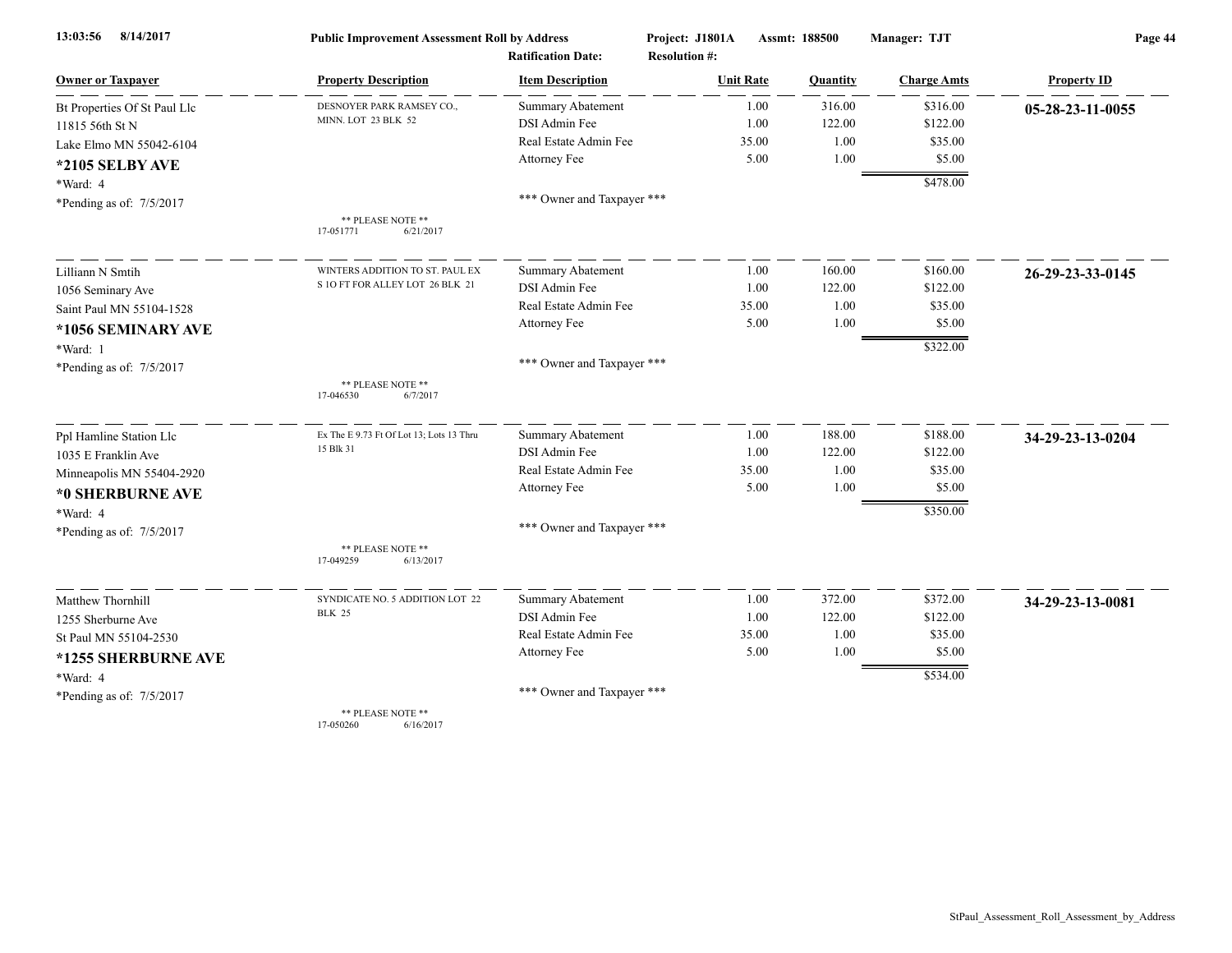| 8/14/2017<br>13:03:56      | <b>Public Improvement Assessment Roll by Address</b><br><b>Ratification Date:</b> |                            | Project: J1801A<br><b>Resolution #:</b> | Assmt: 188500 | Manager: TJT       | Page 45            |  |
|----------------------------|-----------------------------------------------------------------------------------|----------------------------|-----------------------------------------|---------------|--------------------|--------------------|--|
| <b>Owner or Taxpayer</b>   | <b>Property Description</b>                                                       | <b>Item Description</b>    | <b>Unit Rate</b>                        | Quantity      | <b>Charge Amts</b> | <b>Property ID</b> |  |
| Phh Mortgage Corp          | SYNDICATE NO. 5 ADDITION LOT 2                                                    | Summary Abatement          | 1.00                                    | 160.00        | \$160.00           | 34-29-23-13-0165   |  |
| 1 Mortgage Way             | <b>BLK 31</b>                                                                     | DSI Admin Fee              | 1.00                                    | 122.00        | \$122.00           |                    |  |
| Mount Laurel NJ 08054-4637 |                                                                                   | Real Estate Admin Fee      | 35.00                                   | 1.00          | \$35.00            |                    |  |
| *1286 SHERBURNE AVE        |                                                                                   | Attorney Fee               | 5.00                                    | 1.00          | \$5.00             |                    |  |
| *Ward: 4                   |                                                                                   |                            |                                         |               | \$322.00           |                    |  |
| *Pending as of: 7/5/2017   |                                                                                   | *** Owner and Taxpayer *** |                                         |               |                    |                    |  |
|                            | ** PLEASE NOTE **<br>17-044692<br>6/5/2017                                        |                            |                                         |               |                    |                    |  |
| Matthew Waite              | CHAMBER'S ADDITION EX S 20 FT;                                                    | <b>Summary Abatement</b>   | 1.00                                    | 448.00        | \$448.00           | 36-29-23-13-0214   |  |
| 3613 Grayhawk Ave Apt 206  | THE FOL LOT 4 & W 4 FT OF LOT 3                                                   | DSI Admin Fee              | 1.00                                    | 122.00        | \$122.00           |                    |  |
| Ames IA 50010-4459         | BLK <sub>2</sub>                                                                  | Real Estate Admin Fee      | 35.00                                   | 1.00          | \$35.00            |                    |  |
| *282 SHERBURNE AVE         |                                                                                   | Attorney Fee               | 5.00                                    | 1.00          | \$5.00             |                    |  |
| *Ward: 1                   |                                                                                   |                            |                                         |               | \$610.00           |                    |  |
| *Pending as of: 7/5/2017   |                                                                                   | *** Owner and Taxpayer *** |                                         |               |                    |                    |  |
|                            | ** PLEASE NOTE **<br>17-045105<br>6/1/2017<br>17-045106<br>6/1/2017               |                            |                                         |               |                    |                    |  |
| Xao Yang                   | CHAMBER'S ADDITION EX ALLEY                                                       | <b>Summary Abatement</b>   | 1.00                                    | 160.00        | \$160.00           | 36-29-23-13-0131   |  |
| 1140 Lilac St              | LOT 5 BLK 1                                                                       | DSI Admin Fee              | 1.00                                    | 122.00        | \$122.00           |                    |  |
| Broomfield CO 80020-1042   |                                                                                   | Real Estate Admin Fee      | 35.00                                   | 1.00          | \$35.00            |                    |  |
| *285 SHERBURNE AVE         |                                                                                   | Attorney Fee               | 5.00                                    | 1.00          | \$5.00             |                    |  |
| *Ward: 1                   |                                                                                   |                            |                                         |               | \$322.00           |                    |  |
| *Pending as of: 7/5/2017   |                                                                                   | *** Owner and Taxpayer *** |                                         |               |                    |                    |  |
|                            | ** PLEASE NOTE **<br>17-044340<br>6/2/2017                                        |                            |                                         |               |                    |                    |  |
| Thomas M Barter            | CHAMBER'S ADDITION EX ALLEY                                                       | <b>Summary Abatement</b>   | 1.00                                    | 160.00        | \$160.00           | 36-29-23-13-0128   |  |
| 299 Sherburne Ave          | LOT 8 BLK 1                                                                       | DSI Admin Fee              | 1.00                                    | 122.00        | \$122.00           |                    |  |
| Saint Paul MN 55103-2040   |                                                                                   | Real Estate Admin Fee      | 35.00                                   | 1.00          | \$35.00            |                    |  |
| *299 SHERBURNE AVE         |                                                                                   | Attorney Fee               | 5.00                                    | 1.00          | \$5.00             |                    |  |
| *Ward: 1                   |                                                                                   |                            |                                         |               | \$322.00           |                    |  |
| *Pending as of: 7/5/2017   |                                                                                   | *** Owner and Taxpayer *** |                                         |               |                    |                    |  |
|                            | ** PLEASE NOTE **<br>17-044596<br>6/2/2017                                        |                            |                                         |               |                    |                    |  |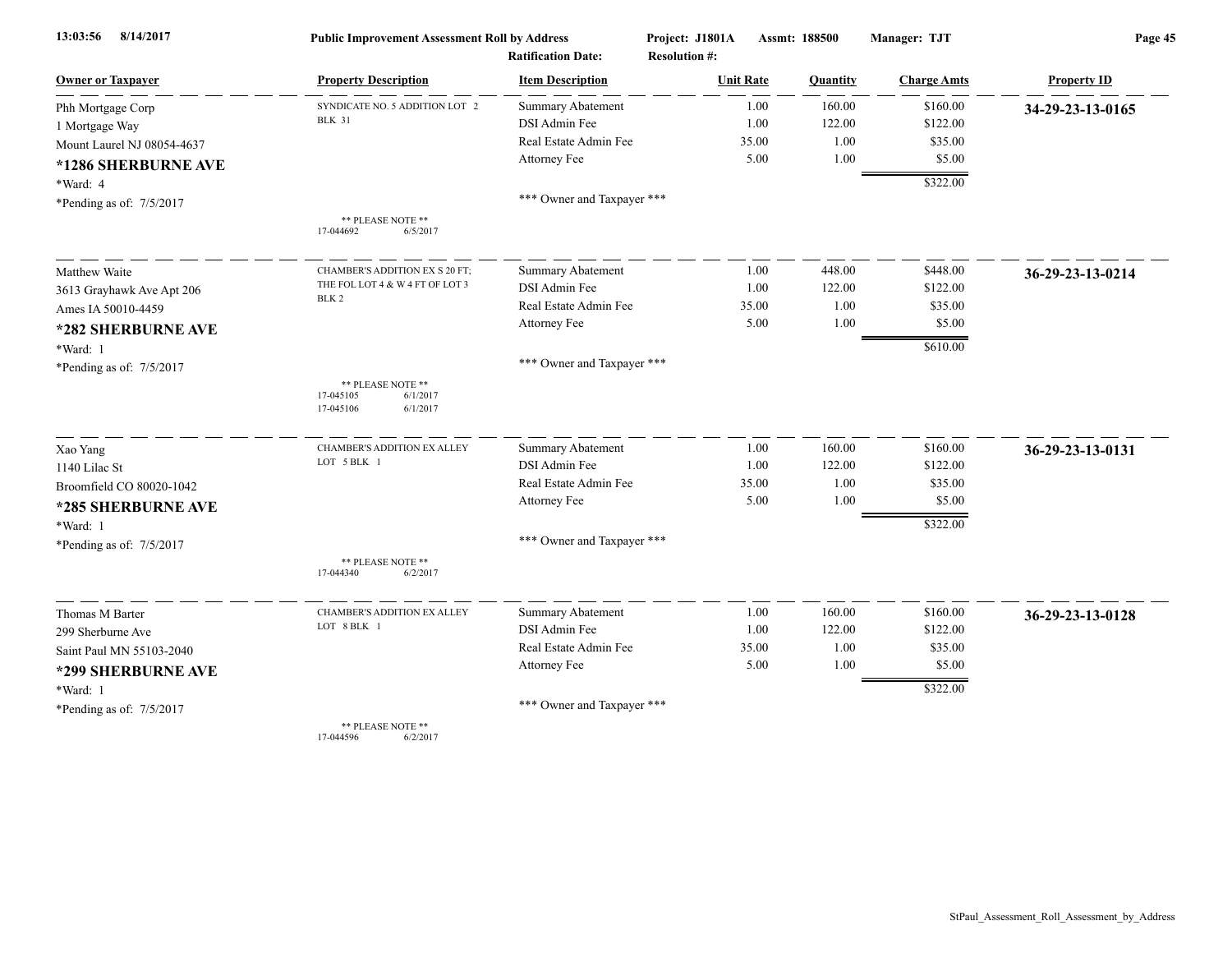| 8/14/2017<br>13:03:56    | <b>Public Improvement Assessment Roll by Address</b><br><b>Ratification Date:</b> |                            | Project: J1801A<br><b>Resolution #:</b> | Assmt: 188500 |                    | Page 46            |  |
|--------------------------|-----------------------------------------------------------------------------------|----------------------------|-----------------------------------------|---------------|--------------------|--------------------|--|
| <b>Owner or Taxpayer</b> | <b>Property Description</b>                                                       | <b>Item Description</b>    | <b>Unit Rate</b>                        | Quantity      | <b>Charge Amts</b> | <b>Property ID</b> |  |
| Thomas T Nguyen          | MICHEL'S SUBDIVISION OF BLOCK                                                     | <b>Summary Abatement</b>   | 1.00                                    | 160.00        | \$160.00           | 36-29-23-23-0100   |  |
| 1680 Oakbrooke Ct        | 14, OF STINSON'S DIVISION OF                                                      | DSI Admin Fee              | 1.00                                    | 122.00        | \$122.00           |                    |  |
| Eagan MN 55122-4216      | SECTION 36 TOWN 29, RANGE 23 LOT<br>5 BLK 1                                       | Real Estate Admin Fee      | 35.00                                   | 1.00          | \$35.00            |                    |  |
| *518 SHERBURNE AVE       |                                                                                   | Attorney Fee               | 5.00                                    | 1.00          | \$5.00             |                    |  |
| *Ward: 1                 |                                                                                   |                            |                                         |               | \$322.00           |                    |  |
| *Pending as of: 7/5/2017 |                                                                                   | *** Owner and Taxpayer *** |                                         |               |                    |                    |  |
|                          | ** PLEASE NOTE **<br>17-054182<br>6/30/2017                                       |                            |                                         |               |                    |                    |  |
| Nengshy Vang             | MICHEL'S SUBDIVISION OF BLOCK                                                     | <b>Summary Abatement</b>   | 1.00                                    | 160.00        | \$160.00           | 36-29-23-23-0104   |  |
| 1557 Clear Ave           | 14, OF STINSON'S DIVISION OF                                                      | DSI Admin Fee              | 1.00                                    | 122.00        | \$122.00           |                    |  |
| Saint Paul MN 55106-2201 | SECTION 36 TOWN 29, RANGE 23 LOT<br>9 BLK 1                                       | Real Estate Admin Fee      | 35.00                                   | 1.00          | \$35.00            |                    |  |
| *532 SHERBURNE AVE       |                                                                                   | Attorney Fee               | 5.00                                    | 1.00          | \$5.00             |                    |  |
| *Ward: 1                 |                                                                                   |                            |                                         |               | \$322.00           |                    |  |
| *Pending as of: 7/5/2017 |                                                                                   | *** Taxpayer ***           |                                         |               |                    |                    |  |
| State Of Mn Trust Exempt | MICHEL'S SUBDIVISION OF BLOCK                                                     | *** Owner ***              |                                         |               |                    | 36-29-23-23-0104   |  |
| Po Box 64097             | 14, OF STINSON'S DIVISION OF<br>SECTION 36 TOWN 29, RANGE 23 LOT                  |                            |                                         |               |                    |                    |  |
| St Paul MN 55164-0097    | 9 BLK 1                                                                           |                            |                                         |               |                    |                    |  |
| *532 SHERBURNE AVE       |                                                                                   |                            |                                         |               |                    |                    |  |
| *Ward: 1                 |                                                                                   |                            |                                         |               |                    |                    |  |
| *Pending as of: 7/5/2017 |                                                                                   |                            |                                         |               |                    |                    |  |
|                          | ** PLEASE NOTE **<br>17-052385<br>6/21/2017                                       |                            |                                         |               |                    |                    |  |
| Abraham O Akanni         | LARSON'S HAZEL PARK HOMESITES                                                     | <b>Summary Abatement</b>   | 1.00                                    | 372.00        | \$372.00           | 22-29-22-41-0024   |  |
| Oluwatoyin O Akanni      | LOT 27                                                                            | DSI Admin Fee              | 1.00                                    | 122.00        | \$122.00           |                    |  |
| 1759 Sherwood Ave        |                                                                                   | Real Estate Admin Fee      | 35.00                                   | 1.00          | \$35.00            |                    |  |
| St Paul MN 55106-2218    |                                                                                   | Attorney Fee               | 5.00                                    | 1.00          | \$5.00             |                    |  |
| *1759 SHERWOOD AVE       |                                                                                   |                            |                                         |               | \$534.00           |                    |  |
| *Ward: 6                 |                                                                                   | *** Owner and Taxpayer *** |                                         |               |                    |                    |  |
| *Pending as of: 7/5/2017 |                                                                                   |                            |                                         |               |                    |                    |  |
|                          | ** PLEASE NOTE **<br>6/16/2017<br>17-049620                                       |                            |                                         |               |                    |                    |  |
| David J Hummell          | HAYDEN HEIGHTS LOT 39 BLK 5                                                       | <b>Summary Abatement</b>   | 1.00                                    | 160.00        | \$160.00           | 23-29-22-32-0034   |  |
| 1793 Sherwood Ave        |                                                                                   | DSI Admin Fee              | 1.00                                    | 122.00        | \$122.00           |                    |  |
| St Paul MN 55119-4510    |                                                                                   | Real Estate Admin Fee      | 35.00                                   | 1.00          | \$35.00            |                    |  |
| *1793 SHERWOOD AVE       |                                                                                   | Attorney Fee               | 5.00                                    | 1.00          | \$5.00             |                    |  |
| $*Ward: 6$               |                                                                                   |                            |                                         |               | \$322.00           |                    |  |
| *Pending as of: 7/5/2017 |                                                                                   | *** Owner and Taxpayer *** |                                         |               |                    |                    |  |
|                          | ** PLEASE NOTE **<br>17-044731<br>6/1/2017                                        |                            |                                         |               |                    |                    |  |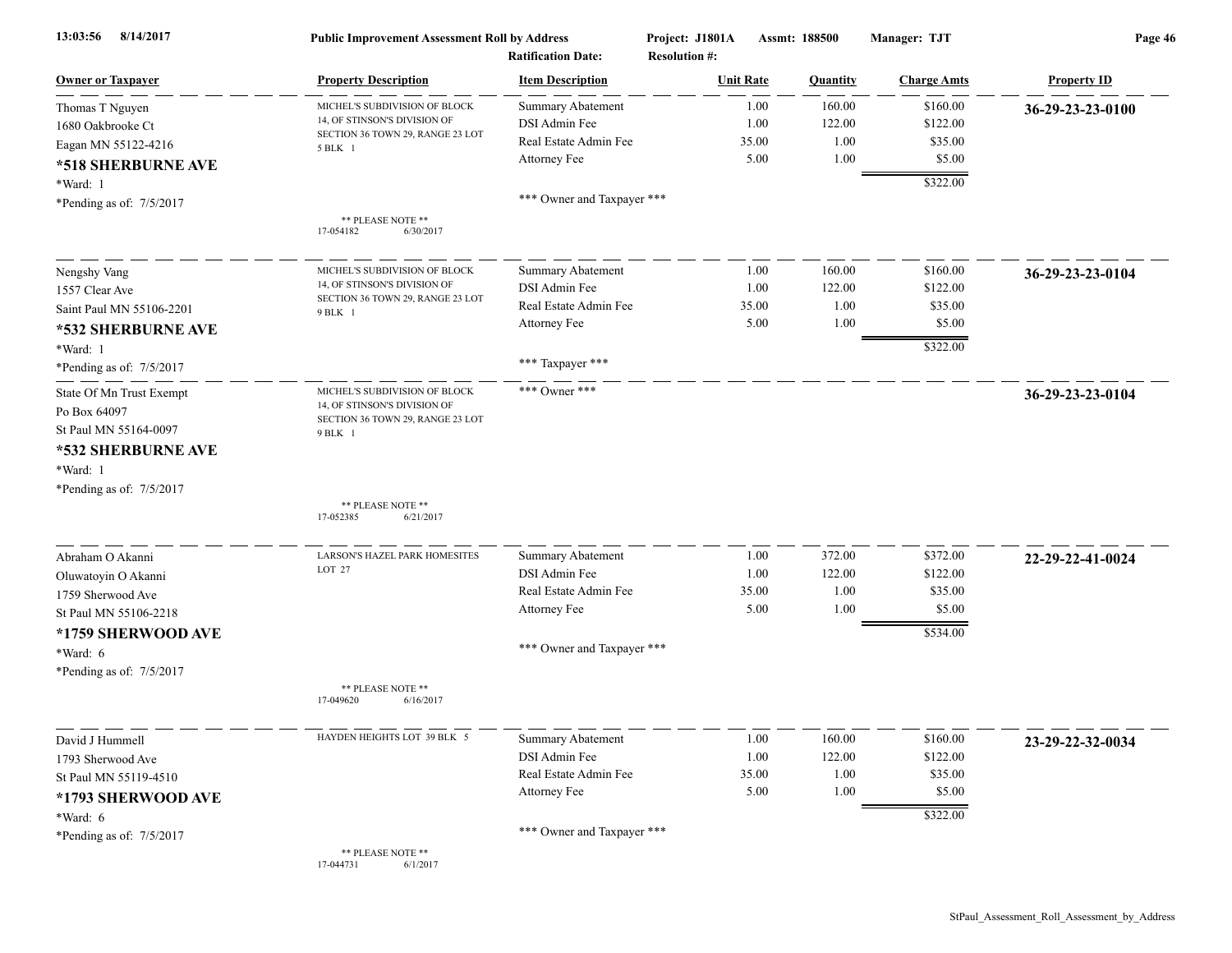| 13:03:56<br>8/14/2017          | <b>Public Improvement Assessment Roll by Address</b><br><b>Ratification Date:</b> |                            | Project: J1801A<br>Assmt: 188500<br><b>Resolution #:</b> |          | Manager: TJT       | Page 47            |  |
|--------------------------------|-----------------------------------------------------------------------------------|----------------------------|----------------------------------------------------------|----------|--------------------|--------------------|--|
| <b>Owner or Taxpayer</b>       | <b>Property Description</b>                                                       | <b>Item Description</b>    | <b>Unit Rate</b>                                         | Quantity | <b>Charge Amts</b> | <b>Property ID</b> |  |
| Todd M Isberner                | JOSEPH R. WEIDE'S SUBDIVISION OF                                                  | <b>Summary Abatement</b>   | 1.00                                                     | 476.00   | \$476.00           | 29-29-22-42-0104   |  |
| 10497 Spyglass Dr              | BLOCK 27 ARLINGTON HILLS                                                          | DSI Admin Fee              | 1.00                                                     | 244.00   | \$244.00           |                    |  |
| Eden Prairie MN 55347-4656     | ADDITION TO ST. PAUL, MINN. LOT 5<br><b>BLK 27</b>                                | Real Estate Admin Fee      | 35.00                                                    | 1.00     | \$35.00            |                    |  |
| *684 SIMS AVE                  |                                                                                   | Attorney Fee               | 5.00                                                     | 1.00     | \$5.00             |                    |  |
| $*Ward: 6$                     |                                                                                   |                            |                                                          |          | \$760.00           |                    |  |
| *Pending as of: $7/5/2017$     |                                                                                   | *** Owner and Taxpayer *** |                                                          |          |                    |                    |  |
|                                | ** PLEASE NOTE **<br>17-052114<br>6/21/2017<br>17-048567<br>6/12/2017             |                            |                                                          |          |                    |                    |  |
| Gary R Fennern                 | ARLINGTON HILLS ADDITION TO ST.                                                   | Summary Abatement          | 1.00                                                     | 188.00   | \$188.00           | 29-29-22-41-0050   |  |
| Deborah J Fennern              | PAUL 40/45 THRU 49 LOT 12 BLK 23                                                  | DSI Admin Fee              | 1.00                                                     | 122.00   | \$122.00           |                    |  |
| 711 Sims Ave                   |                                                                                   | Real Estate Admin Fee      | 35.00                                                    | 1.00     | \$35.00            |                    |  |
| St Paul MN 55106-3712          |                                                                                   | Attorney Fee               | 5.00                                                     | 1.00     | \$5.00             |                    |  |
| *711 SIMS AVE                  |                                                                                   |                            |                                                          |          | \$350.00           |                    |  |
| *Ward: 6                       |                                                                                   | *** Owner and Taxpayer *** |                                                          |          |                    |                    |  |
| *Pending as of: 7/5/2017       |                                                                                   |                            |                                                          |          |                    |                    |  |
|                                | ** PLEASE NOTE **<br>6/7/2017<br>17-046445                                        |                            |                                                          |          |                    |                    |  |
| Ade Leasing Llp                | HAMLINE SYNDICATE ADDITION NO.                                                    | Summary Abatement          | 1.00                                                     | 180.00   | \$180.00           | 34-29-23-22-0197   |  |
| 5151 Edina Industrial Blvd Ste | 2 TO SAINT PAUL, RAMSEY COUNTY,                                                   | DSI Admin Fee              | 1.00                                                     | 122.00   | \$122.00           |                    |  |
| Minneapolis MN 55439-3063      | MINN. N 1/2 OF LOT 14 AND ALL OF<br>LOTS 11 12 AND LOT 13 BLK 3                   | Real Estate Admin Fee      | 35.00                                                    | 1.00     | \$35.00            |                    |  |
| *650 SNELLING AVE N            |                                                                                   | Attorney Fee               | 5.00                                                     | 1.00     | \$5.00             |                    |  |
| *Ward: 4                       |                                                                                   |                            |                                                          |          | \$342.00           |                    |  |
| *Pending as of: 7/5/2017       |                                                                                   | *** Owner and Taxpayer *** |                                                          |          |                    |                    |  |
|                                | ** PLEASE NOTE **<br>17-045104<br>6/1/2017                                        |                            |                                                          |          |                    |                    |  |
| Lynesha R Caron                | TRACYS OUTLOTS IN THE TOWNSHIP                                                    | Summary Abatement          | 1.00                                                     | 160.00   | \$160.00           | 27-29-22-32-0087   |  |
| 1326 Stillwater Ave            | OF NEW CANADA, RAMSEY CO., AND                                                    | DSI Admin Fee              | 1.00                                                     | 122.00   | \$122.00           |                    |  |
| Saint Paul MN 55106-3408       | STATE OF MINNESOTA LOT 7 BLK 10                                                   | Real Estate Admin Fee      | 35.00                                                    | 1.00     | \$35.00            |                    |  |
| *1326 STILLWATER AVE           |                                                                                   | Attorney Fee               | 5.00                                                     | 1.00     | \$5.00             |                    |  |
| *Ward: 6                       |                                                                                   |                            |                                                          |          | \$322.00           |                    |  |
| *Pending as of: $7/5/2017$     |                                                                                   | *** Owner and Taxpayer *** |                                                          |          |                    |                    |  |
|                                | ** PLEASE NOTE **                                                                 |                            |                                                          |          |                    |                    |  |

17-046078 6/5/2017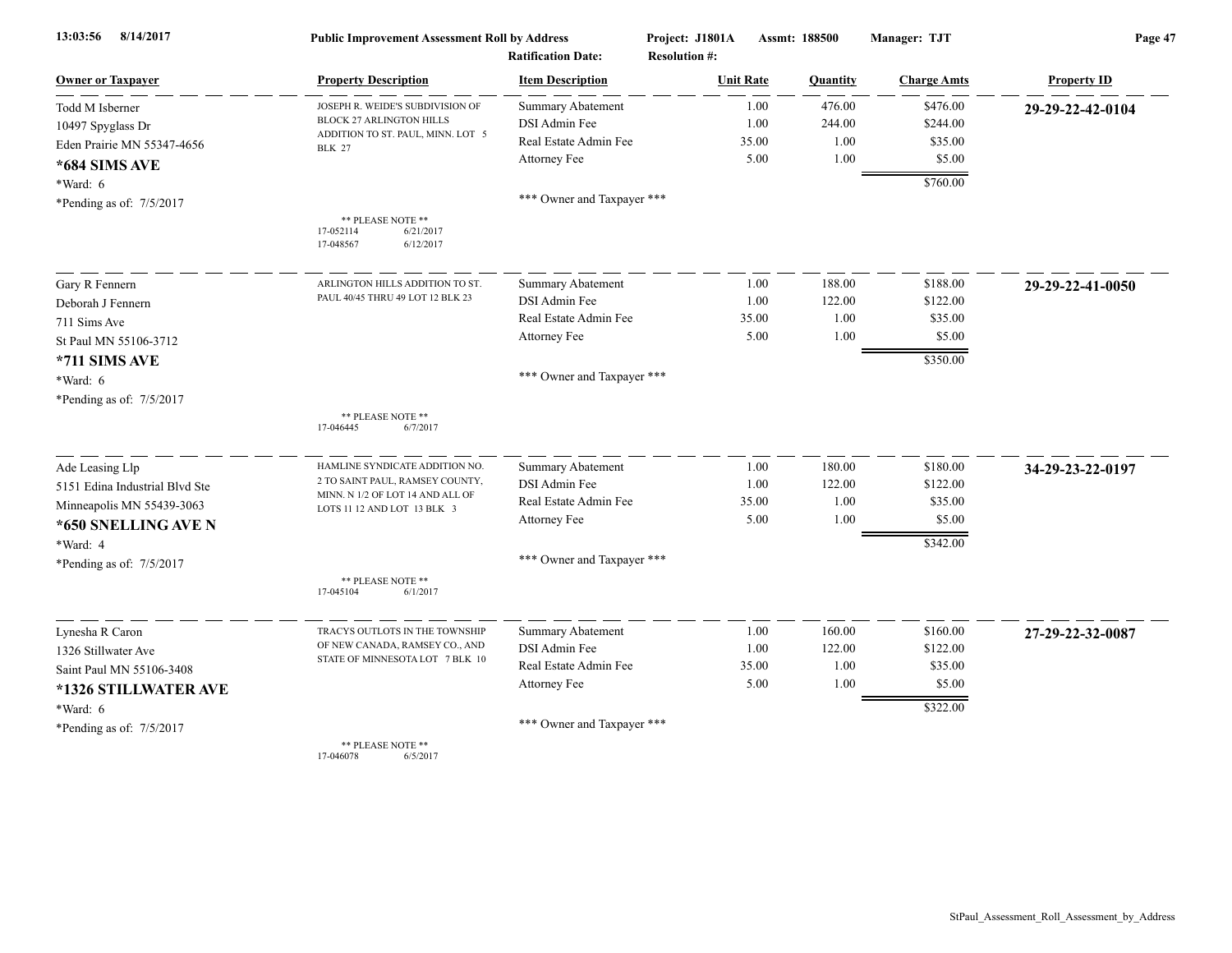| 8/14/2017<br>13:03:56          | <b>Public Improvement Assessment Roll by Address</b>              |                            | Project: J1801A      | <b>Assmt: 188500</b> | Manager: TJT       | Page 48            |  |
|--------------------------------|-------------------------------------------------------------------|----------------------------|----------------------|----------------------|--------------------|--------------------|--|
|                                |                                                                   | <b>Ratification Date:</b>  | <b>Resolution #:</b> |                      |                    |                    |  |
| <b>Owner or Taxpayer</b>       | <b>Property Description</b>                                       | <b>Item Description</b>    | <b>Unit Rate</b>     | Quantity             | <b>Charge Amts</b> | <b>Property ID</b> |  |
| Yohan Holdings Llc             | WEST ST PAUL BLKS 100 THRU 171<br>ETC SUBJ TO ESMTS LOT 5 BLK 121 | Summary Abatement          | 1.00                 | 158.00               | \$158.00           | 07-28-22-41-0014   |  |
| Po Box 21567                   |                                                                   | DSI Admin Fee              | 1.00                 | 122.00               | \$122.00           |                    |  |
| Columbia Heights MN 55421-0567 |                                                                   | Real Estate Admin Fee      | 35.00                | 1.00                 | \$35.00            |                    |  |
| *652 STRYKER AVE               |                                                                   | Attorney Fee               | 5.00                 | 1.00                 | \$5.00             |                    |  |
| *Ward: 2                       |                                                                   |                            |                      |                      | \$320.00           |                    |  |
| *Pending as of: 7/5/2017       |                                                                   | *** Owner and Taxpayer *** |                      |                      |                    |                    |  |
|                                | ** PLEASE NOTE **<br>17-052177<br>6/21/2017                       |                            |                      |                      |                    |                    |  |
| First & First Llc              | REGISTERED LAND SURVEY 276 SUBJ                                   | <b>Summary Abatement</b>   | 1.00                 | 240.00               | \$240.00           | 35-29-22-33-0009   |  |
| 105 N 1st St                   | TO RDS; TRACT C                                                   | DSI Admin Fee              | 1.00                 | 122.00               | \$122.00           |                    |  |
| Minneapolis MN 55401-1411      |                                                                   | Real Estate Admin Fee      | 35.00                | 1.00                 | \$35.00            |                    |  |
| *1891 SUBURBAN AVE             |                                                                   | Attorney Fee               | 5.00                 | 1.00                 | \$5.00             |                    |  |
| *Ward: 7                       |                                                                   |                            |                      |                      | \$402.00           |                    |  |
| *Pending as of: 7/5/2017       |                                                                   | *** Owner and Taxpayer *** |                      |                      |                    |                    |  |
|                                | ** PLEASE NOTE **<br>17-052757<br>6/23/2017                       |                            |                      |                      |                    |                    |  |
| Honest Tesha                   | POTTGIESERS SUBDIVISION OF LOTS                                   | Summary Abatement          | 1.00                 | 160.00               | \$160.00           | 30-29-22-21-0162   |  |
| 8521 Jeffery Ave S             | 5 THRU 16 INCLUSIVE ALL OF WEIDE                                  | DSI Admin Fee              | 1.00                 | 122.00               | \$122.00           |                    |  |
| Cottage Grove MN 55016-3428    | AND DAWSON'S GARDEN LOTS OF<br>ST. PAUL LOT 17 BLK 3              | Real Estate Admin Fee      | 35.00                | 1.00                 | \$35.00            |                    |  |
| *1102 SYLVAN ST                |                                                                   | Attorney Fee               | 5.00                 | 1.00                 | \$5.00             |                    |  |
| *Ward: 5                       |                                                                   |                            |                      |                      | \$322.00           |                    |  |
| *Pending as of: 7/5/2017       |                                                                   | *** Owner and Taxpayer *** |                      |                      |                    |                    |  |
|                                | ** PLEASE NOTE **<br>17-047293<br>6/7/2017                        |                            |                      |                      |                    |                    |  |
| Gw Badger Investors Llc        | MIDWAY HEIGHTS LOT 29 BLK 9                                       | <b>Summary Abatement</b>   | 1.00                 | 108.00               | \$108.00           | 28-29-23-34-0045   |  |
| 4939 128th St N                |                                                                   | DSI Admin Fee              | 1.00                 | 122.00               | \$122.00           |                    |  |
| Hugo MN 55038-9297             |                                                                   | Real Estate Admin Fee      | 35.00                | 1.00                 | \$35.00            |                    |  |
| *812 TATUM ST                  |                                                                   | Attorney Fee               | 5.00                 | 1.00                 | \$5.00             |                    |  |
| *Ward: 4                       |                                                                   |                            |                      |                      | \$270.00           |                    |  |
| *Pending as of: 7/5/2017       |                                                                   | *** Owner and Taxpayer *** |                      |                      |                    |                    |  |
|                                | ** PLEASE NOTE **                                                 |                            |                      |                      |                    |                    |  |

17-055034 6/27/2017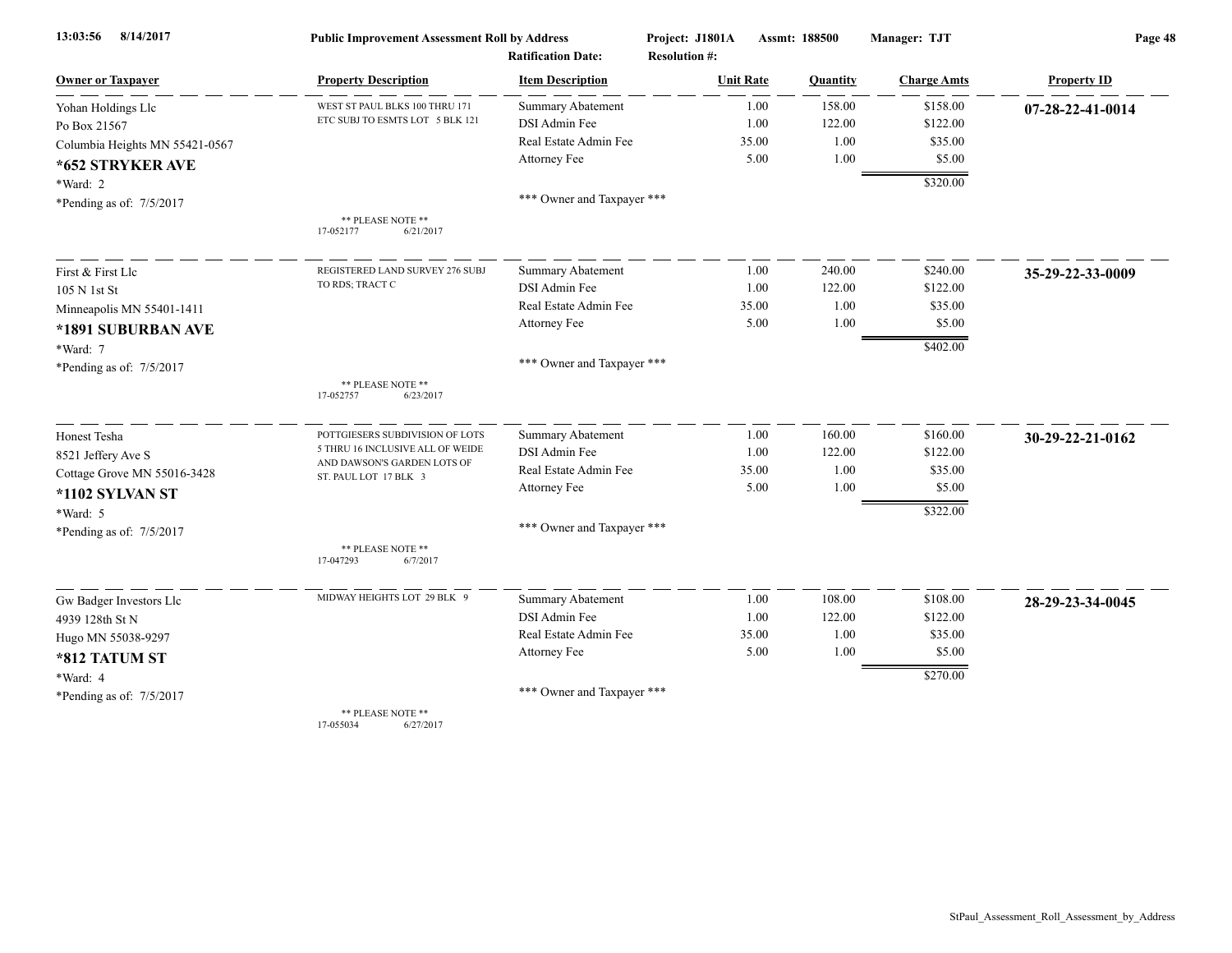| 13:03:56<br>8/14/2017      | <b>Public Improvement Assessment Roll by Address</b><br><b>Ratification Date:</b> |                            | Project: J1801A<br>Assmt: 188500<br><b>Resolution #:</b> |          | Manager: TJT       | Page 49            |  |
|----------------------------|-----------------------------------------------------------------------------------|----------------------------|----------------------------------------------------------|----------|--------------------|--------------------|--|
| <b>Owner or Taxpaver</b>   | <b>Property Description</b>                                                       | <b>Item Description</b>    | <b>Unit Rate</b>                                         | Quantity | <b>Charge Amts</b> | <b>Property ID</b> |  |
| Kent J Gunter              | MIDWAY HEIGHTS EX S 92 FT LOTS 8                                                  | Summary Abatement          | 1.00                                                     | 372.00   | \$372.00           | 28-29-23-31-0046   |  |
| Patricia C Gunter          | 9 AND LOT 10 BLK 5                                                                | DSI Admin Fee              | 1.00                                                     | 122.00   | \$122.00           |                    |  |
| 863 Tatum St               |                                                                                   | Real Estate Admin Fee      | 35.00                                                    | 1.00     | \$35.00            |                    |  |
| St Paul MN 55104-1050      |                                                                                   | Attorney Fee               | 5.00                                                     | 1.00     | \$5.00             |                    |  |
| *863 TATUM ST              |                                                                                   |                            |                                                          |          | \$534.00           |                    |  |
| *Ward: 4                   |                                                                                   | *** Owner and Taxpayer *** |                                                          |          |                    |                    |  |
| *Pending as of: $7/5/2017$ |                                                                                   |                            |                                                          |          |                    |                    |  |
|                            | ** PLEASE NOTE **<br>17-052313<br>6/22/2017                                       |                            |                                                          |          |                    |                    |  |
| Habib Amini                | SANBORN'S MIDWAY ADDITION TO                                                      | Summary Abatement          | 1.00                                                     | 298.00   | \$298.00           | 34-29-23-14-0122   |  |
| 2146 Dayton Ave            | ST. PAUL, MINN. LOTS 14 AND LOT 15                                                | DSI Admin Fee              | 1.00                                                     | 122.00   | \$122.00           |                    |  |
| St Paul MN 55104-5735      | BLK 2                                                                             | Real Estate Admin Fee      | 35.00                                                    | 1.00     | \$35.00            |                    |  |
| *1214 THOMAS AVE           |                                                                                   | Attorney Fee               | 5.00                                                     | 1.00     | \$5.00             |                    |  |
| *Ward: 4                   |                                                                                   |                            |                                                          |          | \$460.00           |                    |  |
| *Pending as of: 7/5/2017   |                                                                                   | *** Owner and Taxpayer *** |                                                          |          |                    |                    |  |
|                            | ** PLEASE NOTE **<br>17-047408<br>6/8/2017                                        |                            |                                                          |          |                    |                    |  |
| Bee Vue                    | CHUTE BROTHERS DIVISION NO. 6                                                     | Summary Abatement          | 1.00                                                     | 338.00   | \$338.00           | 35-29-23-14-0034   |  |
| 21301 Furman St Ne         | ADDITION TO THE CITY OF ST. PAUL,<br>MINN. LOT 6                                  | <b>DSI</b> Admin Fee       | 1.00                                                     | 122.00   | \$122.00           |                    |  |
| Wyoming MN 55092-9626      |                                                                                   | Real Estate Admin Fee      | 35.00                                                    | 1.00     | \$35.00            |                    |  |
| *702 THOMAS AVE            |                                                                                   | Attorney Fee               | 5.00                                                     | 1.00     | \$5.00             |                    |  |
| *Ward: 1                   |                                                                                   |                            |                                                          |          | \$500.00           |                    |  |
| *Pending as of: 7/5/2017   |                                                                                   | *** Owner and Taxpayer *** |                                                          |          |                    |                    |  |
|                            | ** PLEASE NOTE **<br>17-045122<br>6/1/2017                                        |                            |                                                          |          |                    |                    |  |
| Roxanne Deflorin           | CHUTE BROTHERS DIVISION NO. 11                                                    | <b>Summary Abatement</b>   | 1.00                                                     | 160.00   | \$160.00           | 35-29-23-13-0006   |  |
| 762 Thomas Ave             | ADDITION TO THE CITY OF ST. PAUL,                                                 | <b>DSI</b> Admin Fee       | 1.00                                                     | 122.00   | \$122.00           |                    |  |
| St Paul MN 55104-2747      | MINN. LOT 6                                                                       | Real Estate Admin Fee      | 35.00                                                    | 1.00     | \$35.00            |                    |  |
| *762 THOMAS AVE            |                                                                                   | Attorney Fee               | 5.00                                                     | 1.00     | \$5.00             |                    |  |
| *Ward: 1                   |                                                                                   |                            |                                                          |          | \$322.00           |                    |  |
| *Pending as of: 7/5/2017   |                                                                                   | *** Owner and Taxpayer *** |                                                          |          |                    |                    |  |
|                            | ** PLEASE NOTE **<br>17-053731<br>6/27/2017                                       |                            |                                                          |          |                    |                    |  |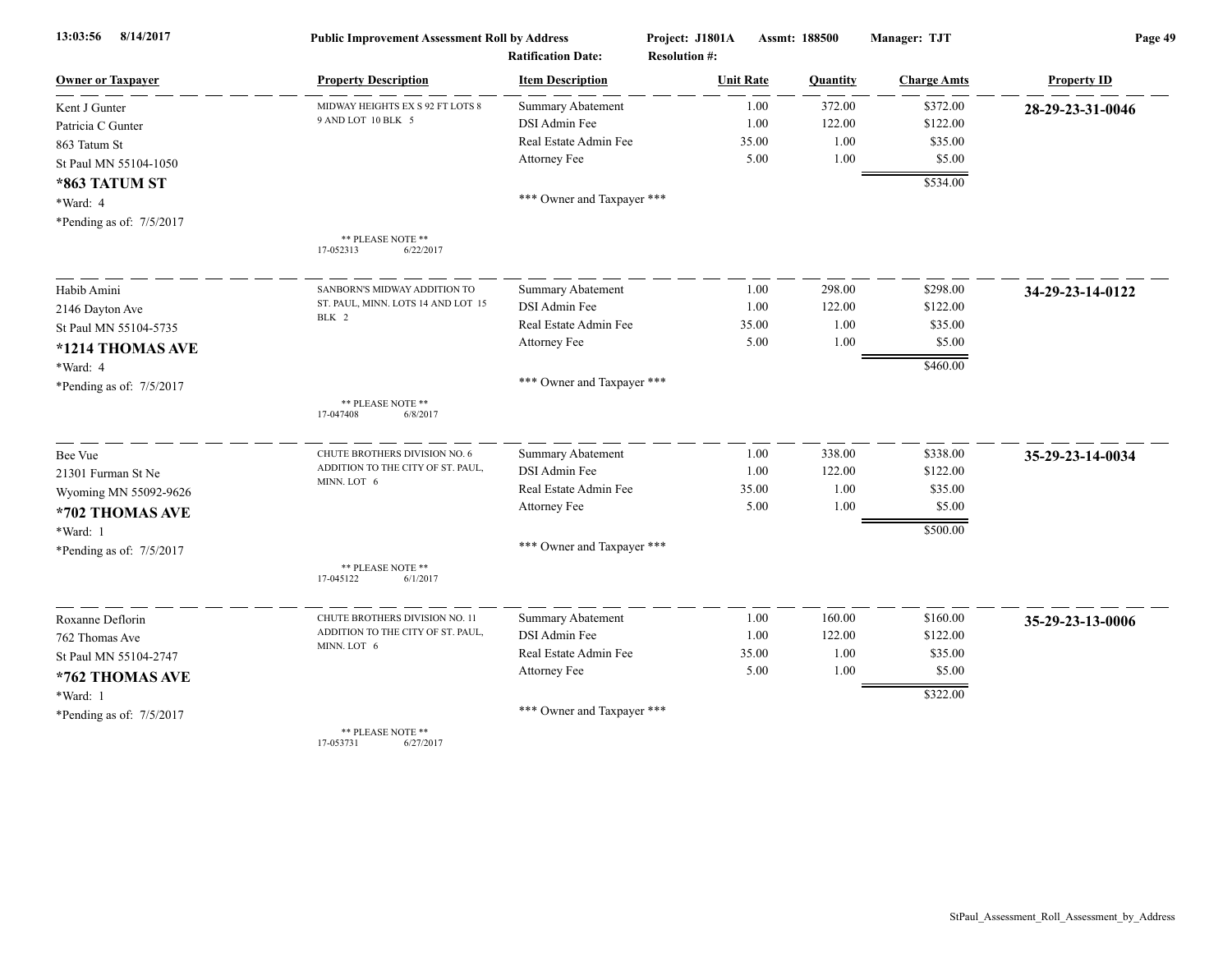| 13:03:56<br>8/14/2017          | <b>Public Improvement Assessment Roll by Address</b><br><b>Ratification Date:</b> |                            | Project: J1801A<br>Assmt: 188500<br><b>Resolution #:</b> |       |          | Manager: TJT       | Page 50            |  |
|--------------------------------|-----------------------------------------------------------------------------------|----------------------------|----------------------------------------------------------|-------|----------|--------------------|--------------------|--|
|                                |                                                                                   |                            |                                                          |       |          |                    |                    |  |
| <b>Owner or Taxpayer</b>       | <b>Property Description</b>                                                       | <b>Item Description</b>    | <b>Unit Rate</b>                                         |       | Quantity | <b>Charge Amts</b> | <b>Property ID</b> |  |
| Ratsamy Realty Llc             | SUBD OF BLK 13 STINSONS DIV EX S                                                  | <b>Summary Abatement</b>   |                                                          | 1.00  | 216.00   | \$216.00           | 36-29-23-23-0242   |  |
| 291 University Ave W           | 20 FT FOR AVE LOT 24 BLK 2                                                        | DSI Admin Fee              |                                                          | 1.00  | 122.00   | \$122.00           |                    |  |
| Saint Paul MN 55103-2048       |                                                                                   | Real Estate Admin Fee      |                                                          | 35.00 | 1.00     | \$35.00            |                    |  |
| *585 UNIVERSITY AVE W          |                                                                                   | Attorney Fee               |                                                          | 5.00  | 1.00     | \$5.00             |                    |  |
| *Ward: 1                       |                                                                                   |                            |                                                          |       |          | \$378.00           |                    |  |
| *Pending as of: $7/5/2017$     |                                                                                   | *** Owner and Taxpayer *** |                                                          |       |          |                    |                    |  |
|                                | ** PLEASE NOTE **                                                                 |                            |                                                          |       |          |                    |                    |  |
|                                | 17-049260<br>6/12/2017                                                            |                            |                                                          |       |          |                    |                    |  |
| State Of Minnesota             | JOHN J. WARD'S ADDITION TO ST.                                                    | <b>Summary Abatement</b>   |                                                          | 1.00  | 188.00   | \$188.00           | 35-29-23-24-0103   |  |
| Co Dept Of Transportation      | PAUL, MINN. LOT 5 BLK 4                                                           | DSI Admin Fee              |                                                          | 1.00  | 122.00   | \$122.00           |                    |  |
| 395 John Ireland Blvd Mail Sto |                                                                                   | Real Estate Admin Fee      |                                                          | 35.00 | 1.00     | \$35.00            |                    |  |
| St Paul MN 55155-1801          |                                                                                   | Attorney Fee               |                                                          | 5.00  | 1.00     | \$5.00             |                    |  |
| *917 UNIVERSITY AVE W          |                                                                                   |                            |                                                          |       |          | \$350.00           |                    |  |
| *Ward: 1                       |                                                                                   | *** Owner and Taxpayer *** |                                                          |       |          |                    |                    |  |
| *Pending as of: 7/5/2017       |                                                                                   |                            |                                                          |       |          |                    |                    |  |
|                                | ** PLEASE NOTE **                                                                 |                            |                                                          |       |          |                    |                    |  |
|                                | 17-049248<br>6/14/2017                                                            |                            |                                                          |       |          |                    |                    |  |
| Leonard B Schultz              | SEARLS PLACE NO. 2 LOT 7                                                          | <b>Summary Abatement</b>   |                                                          | 1.00  | 160.00   | \$160.00           | 33-29-23-12-0132   |  |
| Jeanne M Schultz               |                                                                                   | DSI Admin Fee              |                                                          | 1.00  | 122.00   | \$122.00           |                    |  |
| 1640 9th St Apt 104            |                                                                                   | Real Estate Admin Fee      |                                                          | 35.00 | 1.00     | \$35.00            |                    |  |
| White Bear Lake MN 55110-6706  |                                                                                   | Attorney Fee               |                                                          | 5.00  | 1.00     | \$5.00             |                    |  |
| *1785 VAN BUREN AVE            |                                                                                   |                            |                                                          |       |          | \$322.00           |                    |  |
| *Ward: 4                       |                                                                                   | *** Owner and Taxpayer *** |                                                          |       |          |                    |                    |  |
| *Pending as of: 7/5/2017       |                                                                                   |                            |                                                          |       |          |                    |                    |  |
|                                | ** PLEASE NOTE **<br>17-044104<br>6/5/2017                                        |                            |                                                          |       |          |                    |                    |  |
|                                |                                                                                   |                            |                                                          |       |          |                    |                    |  |
| Caliber Home Loans Inc         | MICHEL'S SUBDIVISION OF BLOCK 4,                                                  | <b>Summary Abatement</b>   |                                                          | 1.00  | 80.00    | \$80.00            | 36-29-23-22-0104   |  |
| 3701 Regent Blvd               | STINSON'S DIVISION W 2O FT OF LOT                                                 | DSI Admin Fee              |                                                          | 1.00  | 122.00   | \$122.00           |                    |  |
| Irving TX 75063                | 22 BLK 1                                                                          | Real Estate Admin Fee      |                                                          | 35.00 | 1.00     | \$35.00            |                    |  |
| *595 VAN BUREN AVE             |                                                                                   | Attorney Fee               |                                                          | 5.00  | 1.00     | \$5.00             |                    |  |
| *Ward: 1                       |                                                                                   |                            |                                                          |       |          | \$242.00           |                    |  |
| *Pending as of: 7/5/2017       |                                                                                   | *** Owner and Taxpayer *** |                                                          |       |          |                    |                    |  |
|                                | ** PLEASE NOTE **<br>17-045111<br>6/1/2017                                        |                            |                                                          |       |          |                    |                    |  |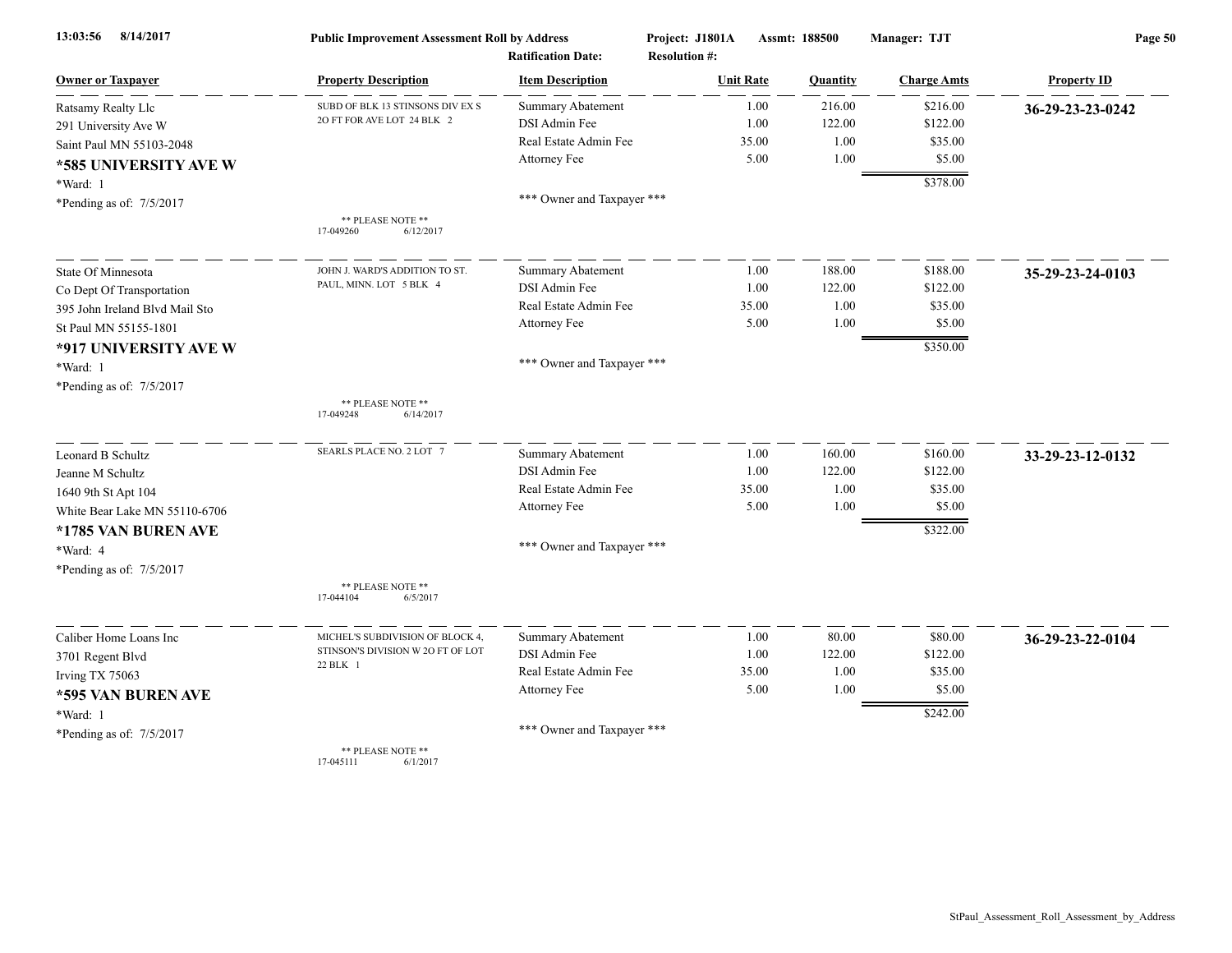| 13:03:56<br>8/14/2017              | <b>Public Improvement Assessment Roll by Address</b><br><b>Ratification Date:</b> |                            | Assmt: 188500<br>Project: J1801A<br><b>Resolution #:</b> |                | Manager: TJT       | Page 51            |  |
|------------------------------------|-----------------------------------------------------------------------------------|----------------------------|----------------------------------------------------------|----------------|--------------------|--------------------|--|
| <b>Owner or Taxpayer</b>           | <b>Property Description</b>                                                       | <b>Item Description</b>    | <b>Unit Rate</b>                                         | Quantity       | <b>Charge Amts</b> | <b>Property ID</b> |  |
| Shs Property One Llc               | DALE STREET ADDITION LOT 4                                                        | Summary Abatement          |                                                          | 1.00<br>316.00 | \$316.00           | 35-29-23-11-0089   |  |
| 15571 Finch Ave                    |                                                                                   | DSI Admin Fee              |                                                          | 122.00<br>1.00 | \$122.00           |                    |  |
| Apple Valley MN 55124-5822         |                                                                                   | Real Estate Admin Fee      | 35.00                                                    | 1.00           | \$35.00            |                    |  |
| *634 VAN BUREN AVE                 |                                                                                   | Attorney Fee               |                                                          | 1.00<br>5.00   | \$5.00             |                    |  |
| *Ward: 1                           |                                                                                   |                            |                                                          |                | \$478.00           |                    |  |
| *Pending as of: 7/5/2017           |                                                                                   | *** Owner and Taxpayer *** |                                                          |                |                    |                    |  |
|                                    | ** PLEASE NOTE **<br>17-045686<br>6/2/2017                                        |                            |                                                          |                |                    |                    |  |
| Lance Moe                          | AVON STREET ADDITION TO THE                                                       | <b>Summary Abatement</b>   |                                                          | 158.00<br>1.00 | \$158.00           | 35-29-23-12-0060   |  |
| 2073 Walnut Ave                    | CITY OF SAINT PAUL LOT 6                                                          | DSI Admin Fee              |                                                          | 1.00<br>122.00 | \$122.00           |                    |  |
| New Brighton MN 55112-5365         |                                                                                   | Real Estate Admin Fee      | 35.00                                                    | 1.00           | \$35.00            |                    |  |
| *822 VAN BUREN AVE                 |                                                                                   | Attorney Fee               |                                                          | 1.00<br>5.00   | \$5.00             |                    |  |
| *Ward: 1                           |                                                                                   |                            |                                                          |                | \$320.00           |                    |  |
| *Pending as of: 7/5/2017           |                                                                                   | *** Owner and Taxpayer *** |                                                          |                |                    |                    |  |
|                                    | ** PLEASE NOTE **<br>17-045108<br>6/1/2017                                        |                            |                                                          |                |                    |                    |  |
| Singular Development Resources Inc | STINSON'S SUBDIVISION OF BLOCK                                                    | <b>Summary Abatement</b>   |                                                          | 160.00<br>1.00 | \$160.00           | 29-29-22-42-0198   |  |
| Po Box 610                         | 36 OF ARLINGTON HILLS ADD. TO ST.                                                 | DSI Admin Fee              |                                                          | 122.00<br>1.00 | \$122.00           |                    |  |
| Mound MN 55364-1458                | PAUL LOT 10 BLK 36                                                                | Real Estate Admin Fee      | 35.00                                                    | 1.00           | \$35.00            |                    |  |
| *600 WELLS ST                      |                                                                                   | Attorney Fee               |                                                          | 5.00<br>1.00   | \$5.00             |                    |  |
| *Ward: 6                           |                                                                                   |                            |                                                          |                | \$322.00           |                    |  |
| *Pending as of: 7/5/2017           |                                                                                   | *** Owner and Taxpayer *** |                                                          |                |                    |                    |  |
|                                    | ** PLEASE NOTE **<br>6/16/2017<br>17-050713                                       |                            |                                                          |                |                    |                    |  |
| Chicago Msp Omaha Rr Co            | WARREN & WINSLOWS ADDITION TO                                                     | <b>Summary Abatement</b>   |                                                          | 474.00<br>1.00 | \$474.00           | 32-29-22-22-0098   |  |
| 1400 Douglas Stop 1640             | THE TOWN OF ST. PAUL ALL THOSE                                                    | DSI Admin Fee              |                                                          | 1.00<br>122.00 | \$122.00           |                    |  |
| Omaha NE 68179-1640                | PARTS OF LOTS 6 THRU 10 LYING<br>ELY OF A LINE 40 FT ELY FROM AND                 | Real Estate Admin Fee      | 35.00                                                    | 1.00           | \$35.00            |                    |  |
| *0 WESTMINSTER ST                  | PAR WITH CL OF TUNNEL AND THAT                                                    | Attorney Fee               |                                                          | 5.00<br>1.00   | \$5.00             |                    |  |
| *Ward: 5                           | PART OF LOT 10 BEG AT THE                                                         |                            |                                                          |                | \$636.00           |                    |  |
| *Pending as of: 7/5/2017           |                                                                                   | *** Owner and Taxpayer *** |                                                          |                |                    |                    |  |
|                                    | ** PLEASE NOTE **<br>17-050253<br>6/19/2017                                       |                            |                                                          |                |                    |                    |  |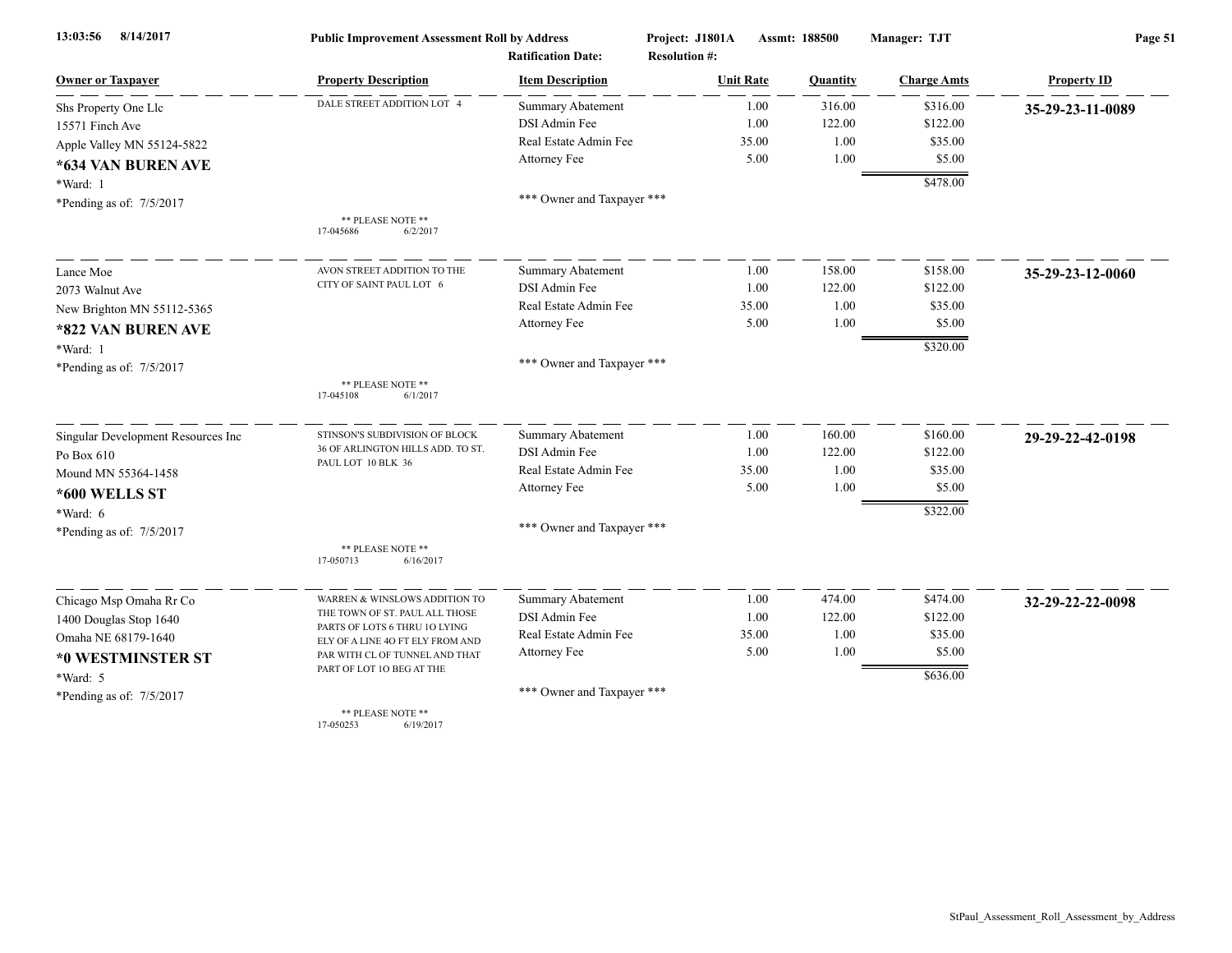| 8/14/2017<br>13:03:56                  | <b>Public Improvement Assessment Roll by Address</b><br><b>Ratification Date:</b> |                            | Assmt: 188500<br>Project: J1801A<br><b>Resolution #:</b> |          | Manager: TJT       | Page 52            |  |
|----------------------------------------|-----------------------------------------------------------------------------------|----------------------------|----------------------------------------------------------|----------|--------------------|--------------------|--|
| <b>Owner or Taxpayer</b>               | <b>Property Description</b>                                                       | <b>Item Description</b>    | <b>Unit Rate</b>                                         | Quantity | <b>Charge Amts</b> | <b>Property ID</b> |  |
| <b>Bnsf Railway Co</b>                 | WARREN & WINSLOWS ADDITION TO                                                     | <b>Summary Abatement</b>   | 1.00                                                     | 530.00   | \$530.00           | 32-29-22-22-0141   |  |
| Property Tax Dept                      | THE TOWN OF ST. PAUL PART OF                                                      | DSI Admin Fee              | 1.00                                                     | 122.00   | \$122.00           |                    |  |
| Po Box 961089                          | LOTS 14 & LOT 15 LYING NELY OF AL<br>DESIGNATED AS BASE LINE NO.3 &               | Real Estate Admin Fee      | 35.00                                                    | 1.00     | \$35.00            |                    |  |
| Fort Worth TX 76161-0089               | DESC IN BOOK 274 OF DEEDS PG 74                                                   | Attorney Fee               | 5.00                                                     | 1.00     | \$5.00             |                    |  |
| *0 WESTMINSTER ST                      | & PART OF LOT16 LYING NELY OF AL                                                  |                            |                                                          |          | \$692.00           |                    |  |
| *Ward: 2                               |                                                                                   | *** Taxpayer ***           |                                                          |          |                    |                    |  |
| *Pending as of: 7/5/2017               |                                                                                   |                            |                                                          |          |                    |                    |  |
| Great Northern Ry Co                   | WARREN & WINSLOWS ADDITION TO                                                     | *** Owner ***              |                                                          |          |                    | 32-29-22-22-0141   |  |
| 176 5th St E                           | THE TOWN OF ST. PAUL PART OF                                                      |                            |                                                          |          |                    |                    |  |
|                                        | LOTS 14 & LOT 15 LYING NELY OF AL                                                 |                            |                                                          |          |                    |                    |  |
| St Paul MN 55101-1606                  | DESIGNATED AS BASE LINE NO.3 &<br>DESC IN BOOK 274 OF DEEDS PG 74                 |                            |                                                          |          |                    |                    |  |
| *0 WESTMINSTER ST                      | & PART OF LOT16 LYING NELY OF AL                                                  |                            |                                                          |          |                    |                    |  |
| *Ward: 2                               |                                                                                   |                            |                                                          |          |                    |                    |  |
| *Pending as of: 7/5/2017               |                                                                                   |                            |                                                          |          |                    |                    |  |
|                                        | ** PLEASE NOTE **<br>17-050248<br>6/19/2017                                       |                            |                                                          |          |                    |                    |  |
| Archie D Cash                          | J. W. BASS' GARDEN LOTS SUBJ TO ST                                                | <b>Summary Abatement</b>   | 1.00                                                     | 160.00   | \$160.00           | 19-29-22-44-0004   |  |
| Sandra L Cash                          | AND EX W 100 FT THE S 52 FT OF N 1/3                                              | DSI Admin Fee              | 1.00                                                     | 122.00   | \$122.00           |                    |  |
| 1313 Westminster St                    | OF S 1/2 OF LOT 20                                                                | Real Estate Admin Fee      | 35.00                                                    | 1.00     | \$35.00            |                    |  |
| St Paul MN 55130-3312                  |                                                                                   | Attorney Fee               | 5.00                                                     | 1.00     | \$5.00             |                    |  |
| *1313 WESTMINSTER ST                   |                                                                                   |                            |                                                          |          | \$322.00           |                    |  |
|                                        |                                                                                   | *** Owner and Taxpayer *** |                                                          |          |                    |                    |  |
| *Ward: 5<br>*Pending as of: $7/5/2017$ |                                                                                   |                            |                                                          |          |                    |                    |  |
|                                        | ** PLEASE NOTE **                                                                 |                            |                                                          |          |                    |                    |  |
|                                        | 17-044972<br>6/1/2017                                                             |                            |                                                          |          |                    |                    |  |
| Phalenview Real Estate Llc             | EDMUND RICE'S FIRST ADDITION TO                                                   | <b>Summary Abatement</b>   | 1.00                                                     | 288.00   | \$288.00           | 29-29-22-32-0195   |  |
| 2350 7th St W                          | ST. PAUL LOT 12 BLK 7 EDMUND                                                      | DSI Admin Fee              | 1.00                                                     | 122.00   | \$122.00           |                    |  |
| Saint Paul MN 55116-2825               | RICE'S FOURTH ADDITION AND IN SD<br>EDMUND RICE'S FIRST ADDITION                  | Real Estate Admin Fee      | 35.00                                                    | 1.00     | \$35.00            |                    |  |
| *419 WHITALL ST                        | LOTS 2,3 & 4 BLK 6                                                                | Attorney Fee               | 5.00                                                     | 1.00     | \$5.00             |                    |  |
| *Ward: 5                               |                                                                                   |                            |                                                          |          | \$450.00           |                    |  |
| *Pending as of: 7/5/2017               |                                                                                   | *** Owner and Taxpayer *** |                                                          |          |                    |                    |  |
|                                        | ** PLEASE NOTE **<br>17-047017<br>6/7/2017                                        |                            |                                                          |          |                    |                    |  |
| Greenfield Voehl Hafner Centr          | HAYDEN HEIGHTS VAC ALLEYS                                                         | <b>Summary Abatement</b>   | 1.00                                                     | 488.00   | \$488.00           |                    |  |
| 11935 W River Hills Dr                 | ACCRUING AND FOL EX E 29 FT LOT                                                   | DSI Admin Fee              | 1.00                                                     | 122.00   | \$122.00           | 23-29-22-23-0021   |  |
|                                        | 27 AND EX E 29 FT LOT 43 AND ALL                                                  | Real Estate Admin Fee      | 35.00                                                    | 1.00     | \$35.00            |                    |  |
| Burnsville MN 55337-1354               | OF LOTS 28 THRU LOT 42 BLK 1                                                      | Attorney Fee               | 5.00                                                     | 1.00     | \$5.00             |                    |  |
| *1532 WHITE BEAR AVE N                 |                                                                                   |                            |                                                          |          |                    |                    |  |
| *Ward: 6                               |                                                                                   |                            |                                                          |          | \$650.00           |                    |  |
| *Pending as of: 7/5/2017               |                                                                                   | *** Owner and Taxpayer *** |                                                          |          |                    |                    |  |
|                                        | ** PLEASE NOTE **<br>17-044946<br>6/1/2017                                        |                            |                                                          |          |                    |                    |  |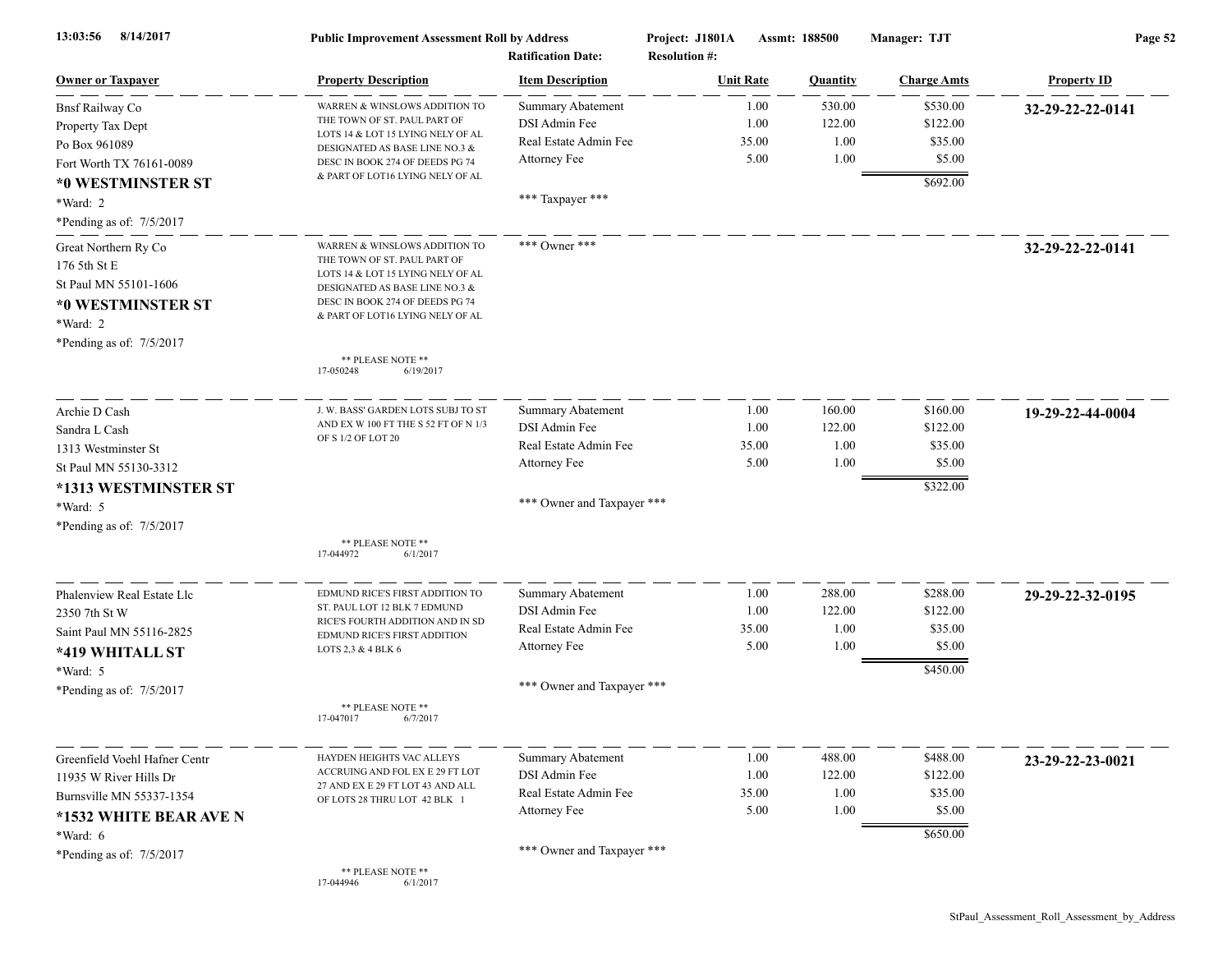| 8/14/2017<br>13:03:56         | <b>Public Improvement Assessment Roll by Address</b><br><b>Ratification Date:</b> |                            | Project: J1801A<br><b>Assmt: 188500</b> |          | Manager: TJT       | Page 53            |  |
|-------------------------------|-----------------------------------------------------------------------------------|----------------------------|-----------------------------------------|----------|--------------------|--------------------|--|
|                               |                                                                                   |                            | <b>Resolution #:</b>                    |          |                    |                    |  |
| <b>Owner or Taxpayer</b>      | <b>Property Description</b>                                                       | <b>Item Description</b>    | <b>Unit Rate</b>                        | Quantity | <b>Charge Amts</b> | <b>Property ID</b> |  |
| Karen M Sanft                 | BAYARDS SUBDIVISION OF LOT 16,                                                    | <b>Summary Abatement</b>   | 1.00                                    | 186.00   | \$186.00           | 22-29-22-31-0120   |  |
| 1389 Winchell St              | <b>BLOCK 6 OF ROGERS AND</b>                                                      | DSI Admin Fee              | 1.00                                    | 122.00   | \$122.00           |                    |  |
| St Paul MN 55106-2110         | HENDRICKS ACRE LOTS NO. 2 SUBJ<br>TO ST THE N 63 FT MOL OF THE FOL;               | Real Estate Admin Fee      | 35.00                                   | 1.00     | \$35.00            |                    |  |
| *1389 WINCHELL ST             | E 15 FT OF LOT 3 & ALL OF 4 5 & LOT                                               | Attorney Fee               | 5.00                                    | 1.00     | \$5.00             |                    |  |
| *Ward: 6                      | 6                                                                                 |                            |                                         |          | \$348.00           |                    |  |
| *Pending as of: 7/5/2017      |                                                                                   | *** Owner and Taxpayer *** |                                         |          |                    |                    |  |
|                               | ** PLEASE NOTE **<br>17-053357<br>6/30/2017                                       |                            |                                         |          |                    |                    |  |
| Affinity Plus Fed Credit Unio | ROBERTSONS ADDITION TO WEST ST.                                                   | Summary Abatement          | 1.00                                    | 160.00   | \$160.00           | 07-28-22-12-0061   |  |
| 175 W Lafayette Rd            | PAUL W 1 5/10 FT OF LOT 17 AND E                                                  | DSI Admin Fee              | 1.00                                    | 122.00   | \$122.00           |                    |  |
| St Paul MN 55107-1488         | 1/2 OF LOT 18 BLK 156                                                             | Real Estate Admin Fee      | 35.00                                   | 1.00     | \$35.00            |                    |  |
| *167 WINIFRED ST W            |                                                                                   | Attorney Fee               | 5.00                                    | 1.00     | \$5.00             |                    |  |
| *Ward: 2                      |                                                                                   |                            |                                         |          | \$322.00           |                    |  |
| *Pending as of: $7/5/2017$    |                                                                                   | *** Owner and Taxpayer *** |                                         |          |                    |                    |  |
|                               | ** PLEASE NOTE **<br>17-045126<br>6/2/2017                                        |                            |                                         |          |                    |                    |  |
| James R Boyd                  | WEST ST PAUL BLKS 1 THRU 99 SUBJ                                                  | Summary Abatement          | 1.00                                    | 160.00   | \$160.00           | 07-28-22-14-0017   |  |
| 526 Winslow Ave               | TO ALLEY LOT 3 BLK 83                                                             | DSI Admin Fee              | 1.00                                    | 122.00   | \$122.00           |                    |  |
| Saint Paul MN 55107-3648      |                                                                                   | Real Estate Admin Fee      | 35.00                                   | 1.00     | \$35.00            |                    |  |
| *526 WINSLOW AVE              |                                                                                   | Attorney Fee               | 5.00                                    | 1.00     | \$5.00             |                    |  |
| *Ward: 2                      |                                                                                   |                            |                                         |          | \$322.00           |                    |  |
| *Pending as of: 7/5/2017      |                                                                                   | *** Owner and Taxpayer *** |                                         |          |                    |                    |  |
|                               | ** PLEASE NOTE **<br>17-044629<br>6/2/2017                                        |                            |                                         |          |                    | ***ESCROW***       |  |
| Ryan T Sullivan               | NORTON'S ADDITION LOT 6 BLK 1                                                     | <b>Summary Abatement</b>   | 1.00                                    | 160.00   | \$160.00           | 24-29-23-44-0053   |  |
| 33370 N Roadrunner Ln         |                                                                                   | DSI Admin Fee              | 1.00                                    | 122.00   | \$122.00           |                    |  |
| San Tan Valley AZ 85142-3117  |                                                                                   | Real Estate Admin Fee      | 35.00                                   | 1.00     | \$35.00            |                    |  |
| *1297 WOODBRIDGE ST           |                                                                                   | Attorney Fee               | 5.00                                    | 1.00     | \$5.00             |                    |  |
| $*Ward: 5$                    |                                                                                   |                            |                                         |          | \$322.00           |                    |  |
| *Pending as of: 7/5/2017      |                                                                                   | *** Owner and Taxpayer *** |                                         |          |                    |                    |  |
|                               | ** PLEASE NOTE **                                                                 |                            |                                         |          |                    |                    |  |

17-051770 6/21/2017